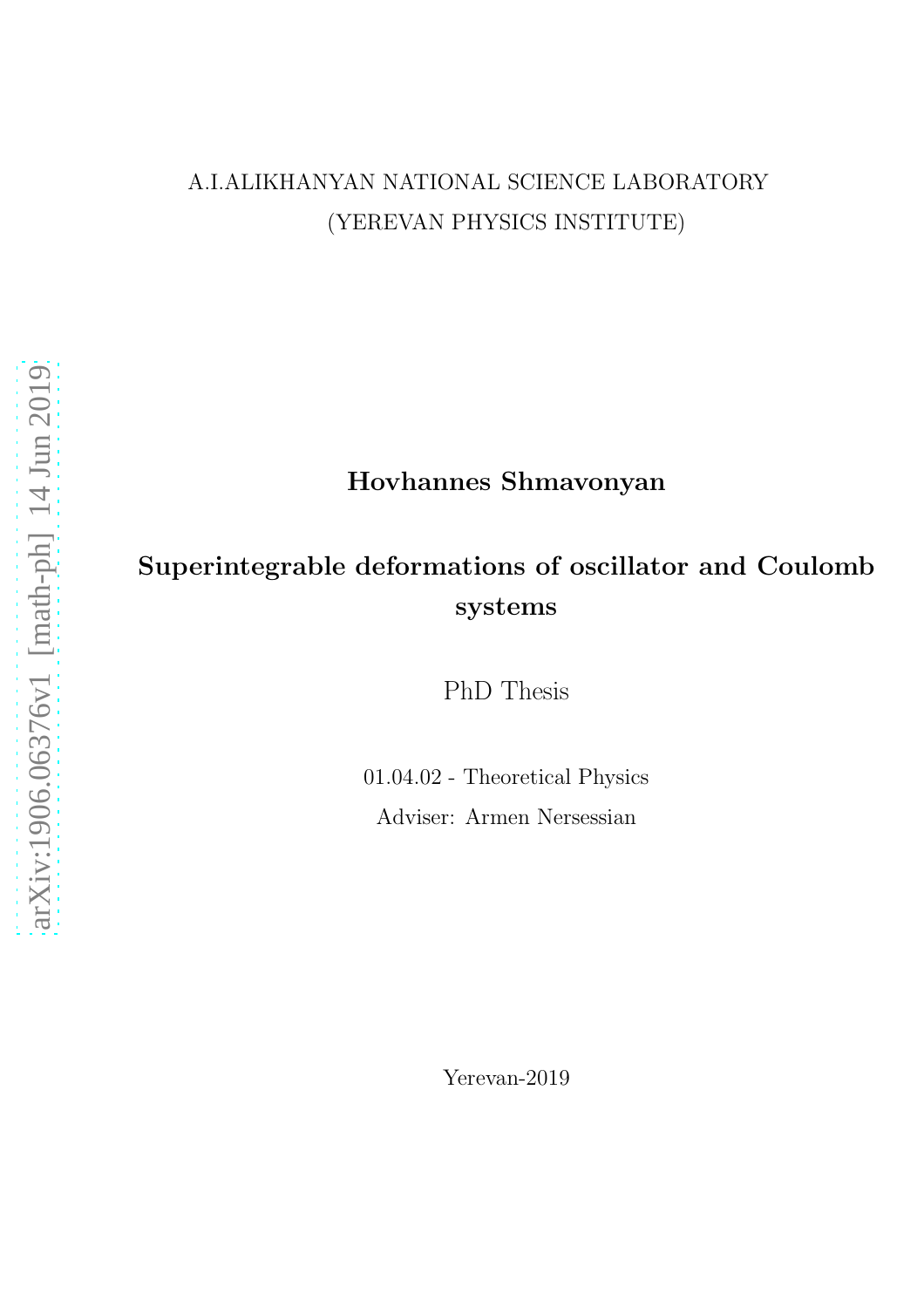## **Contents**

| 1              |     | Introduction                                                                                                  | 7             |
|----------------|-----|---------------------------------------------------------------------------------------------------------------|---------------|
|                | 1.1 | Integrability and Hamiltonian                                                                                 |               |
|                |     |                                                                                                               |               |
|                |     | 1.1.1                                                                                                         |               |
|                |     | 1.1.2                                                                                                         |               |
|                |     | 1.1.3<br>Interaction with external magnetic field $\ldots \ldots \ldots \ldots \ldots \ldots \ldots 12$       |               |
|                |     | 1.1.4                                                                                                         | -13           |
|                | 1.2 |                                                                                                               | <sup>15</sup> |
|                |     | $\mathbb{C}^N$ as a Kähler manifold $\ldots \ldots \ldots \ldots \ldots \ldots \ldots \ldots \ldots$<br>1.2.1 | -16           |
|                |     | 1.2.2                                                                                                         |               |
|                | 1.3 |                                                                                                               |               |
| $\overline{2}$ |     | Deformations of oscillator/Coulomb                                                                            |               |
|                |     | systems (holomorphic factorization)                                                                           | 21            |
|                | 2.1 |                                                                                                               | 21            |
|                | 2.2 |                                                                                                               | 25            |
|                |     | 2.2.1                                                                                                         | 29            |
|                |     | 2.2.2                                                                                                         | 31            |
|                | 2.3 |                                                                                                               |               |
|                | 2.4 | Deformed oscillator and Coulomb                                                                               |               |
|                |     |                                                                                                               |               |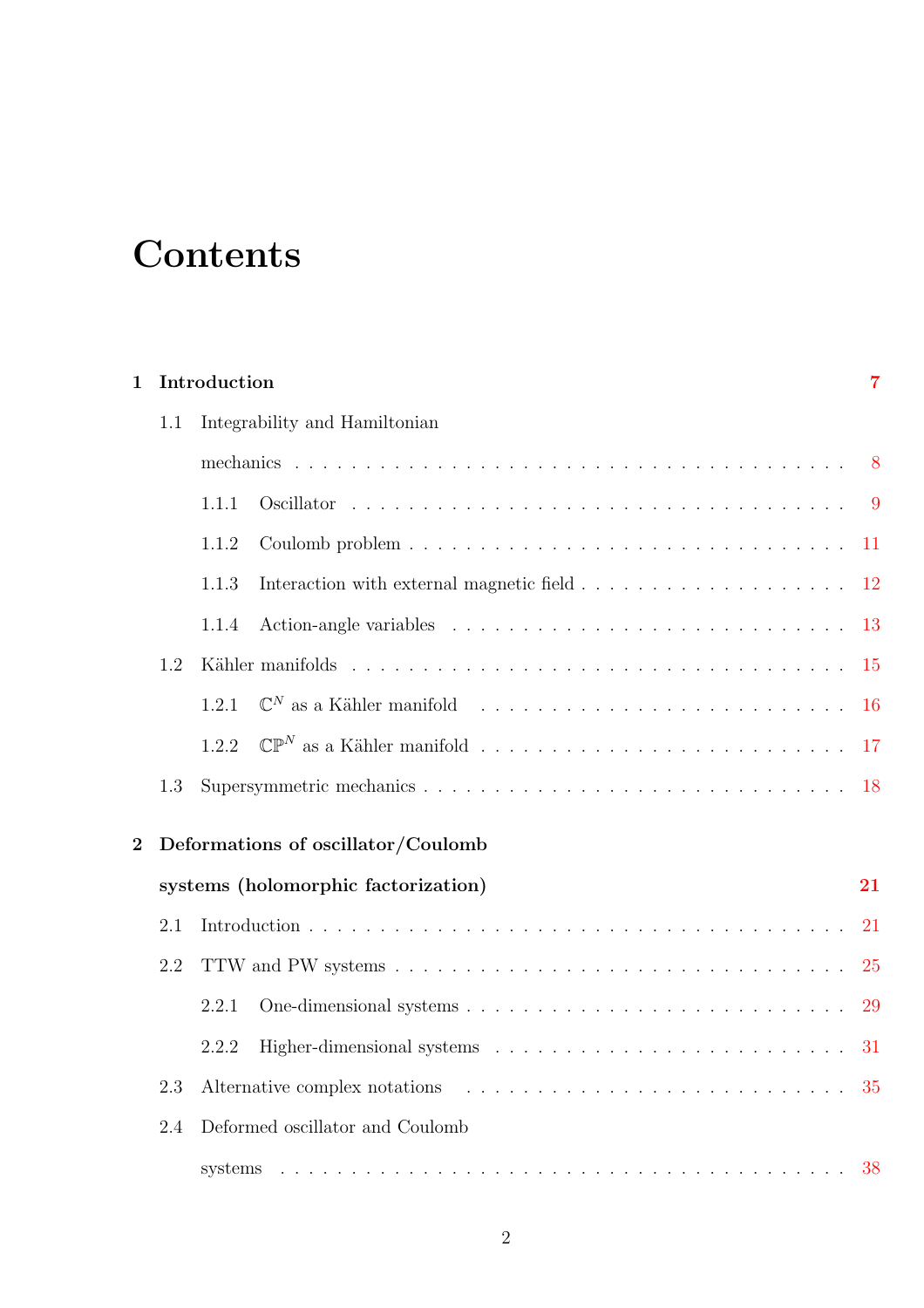|                |         | 2.4.1                                                                                        |      |
|----------------|---------|----------------------------------------------------------------------------------------------|------|
|                |         | 2.4.2                                                                                        | 40   |
|                | 2.5     |                                                                                              |      |
|                | 2.6     | Spherical and pseudospherical                                                                |      |
|                |         |                                                                                              |      |
|                | 2.7     |                                                                                              |      |
|                | 2.8     |                                                                                              | 51   |
| 3              |         | $\mathbb{C}^N$ -Smorodinsky-Winternitz system                                                | 53   |
|                | 3.1     |                                                                                              |      |
|                | 3.2     |                                                                                              | 56   |
|                | 3.3     |                                                                                              | 58   |
|                |         | 3.3.1                                                                                        | - 60 |
|                | 3.4     |                                                                                              | 62   |
|                |         |                                                                                              |      |
|                | $3.5\,$ |                                                                                              | 65   |
| $\overline{4}$ |         | $\mathbb{CP}^N$ -Rosochatius system                                                          | 67   |
|                | 4.1     |                                                                                              | 67   |
|                |         |                                                                                              |      |
|                | 4.3     |                                                                                              |      |
|                |         | Reduction to (spherical) Rosochatius system $\ldots \ldots \ldots \ldots \ldots$ 74<br>4.3.1 |      |
|                | 4.4     |                                                                                              |      |
|                | 4.5     |                                                                                              |      |
|                |         | Reduction to quantum (spherical)<br>4.5.1                                                    |      |
|                |         |                                                                                              | 80   |
|                | 4.6     |                                                                                              | 81   |
| $\bf{5}$       |         | Supersymmetric extensions                                                                    | 84   |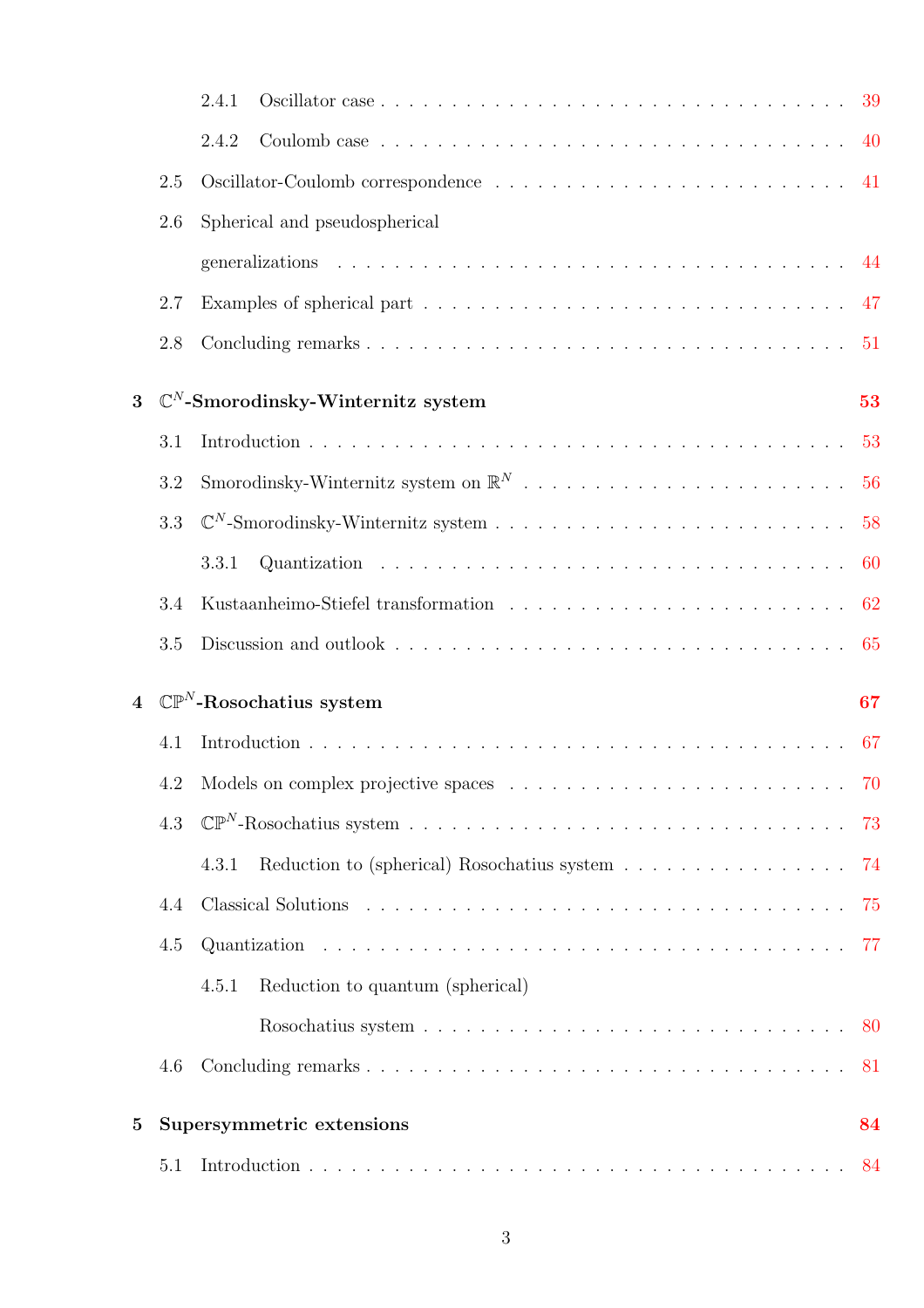|     | <b>Bibliography</b>          | <b>101</b> |
|-----|------------------------------|------------|
| 5.6 |                              |            |
|     |                              |            |
|     | 5.5.2                        |            |
|     |                              |            |
|     |                              |            |
| 5.5 | Examples of $SU(2 1)$ Kähler |            |
|     |                              |            |
|     |                              |            |
| 5.2 |                              |            |

#### 4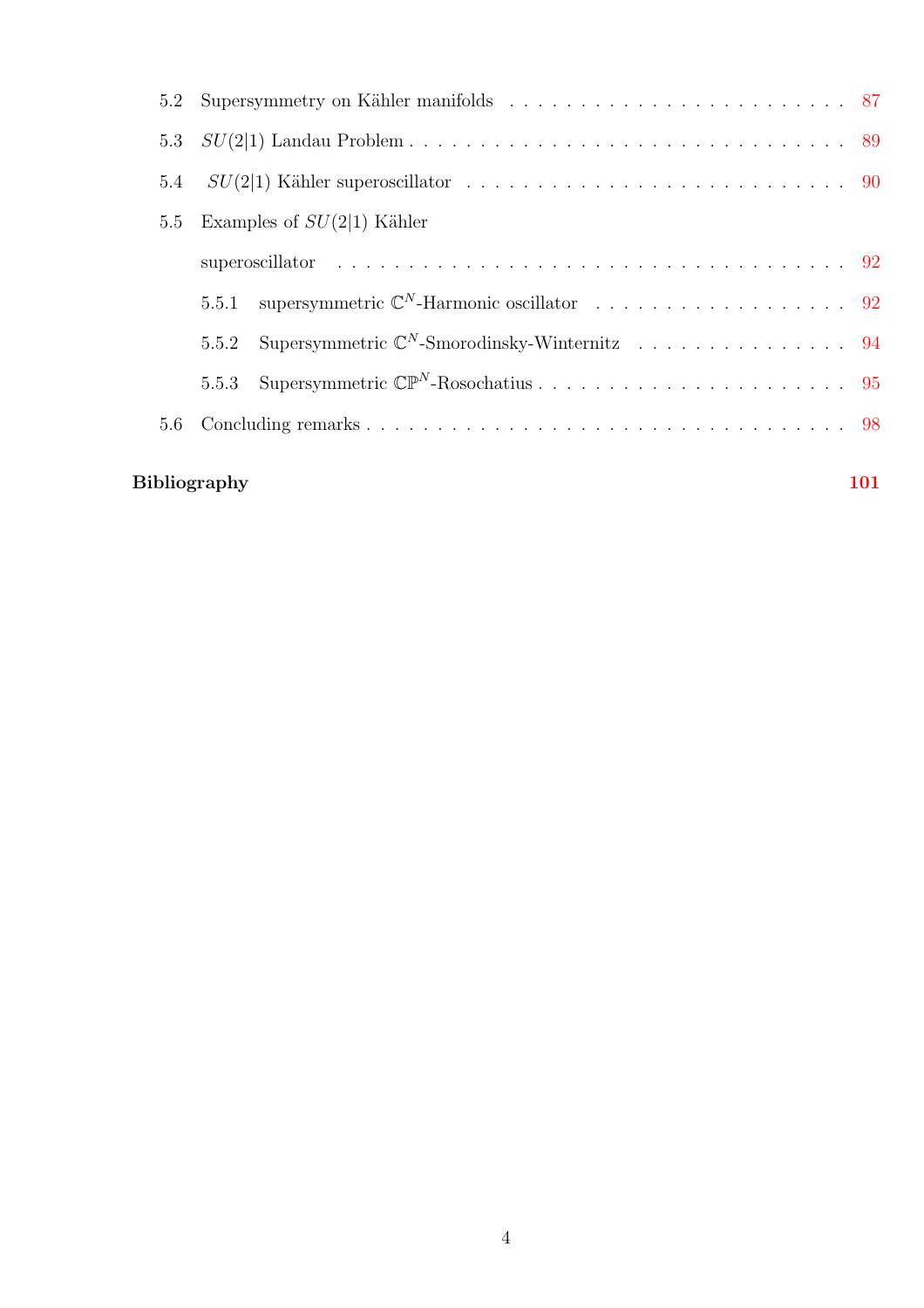## ACKNOWLEDGMENTS

The success and final outcome of this thesis required a lot of guidance and assistance from many people and I am extremely privileged to have got this all along the completion of my thesis. All that I have done is only due to such supervision and assistance and I would not forget to thank them.

First of all I have to mention my Academic supervisor, Professor Armen Nersessian. I would like to thank him for his constant motivation, guidance and encouragement during this project. It would never have been possible for me to take this work to completion without his incredible support.

I am greatly thankful to the permanent co-author of many papers Professor Tigran Hakobyan. My grateful thanks are due to him for his suggestions and guidance at every stage of my research work. I would like to express my gratitude also to the co-authors from e Joint Institute for Nuclear Research (Dubna). Namely, I would like to express my sincere thanks to Professor Evgeny Ivanov and Stepan Sidorov. I would like also to express many thanks to Professor Ulf Meissner and Dr. Akaki Rusetsky from Bonn University.

I am so much grateful to Volkswagen Foundation, Foundation for Armenian Science and Technology (FAST), Science Committee of Armenia, Armenian National Science and Education Fund (ANSEF) as well as International Centre for Theoretical Physics (ICTP) for their support during my research.

My greatest thanks go to A. Alikhanyan National Laboratory, namely the stuff of the theoretical department. My special thanks to Ruben Manvelyan, Hrachya Asatryan, David Karakhanyan and Armen Allahverdyan.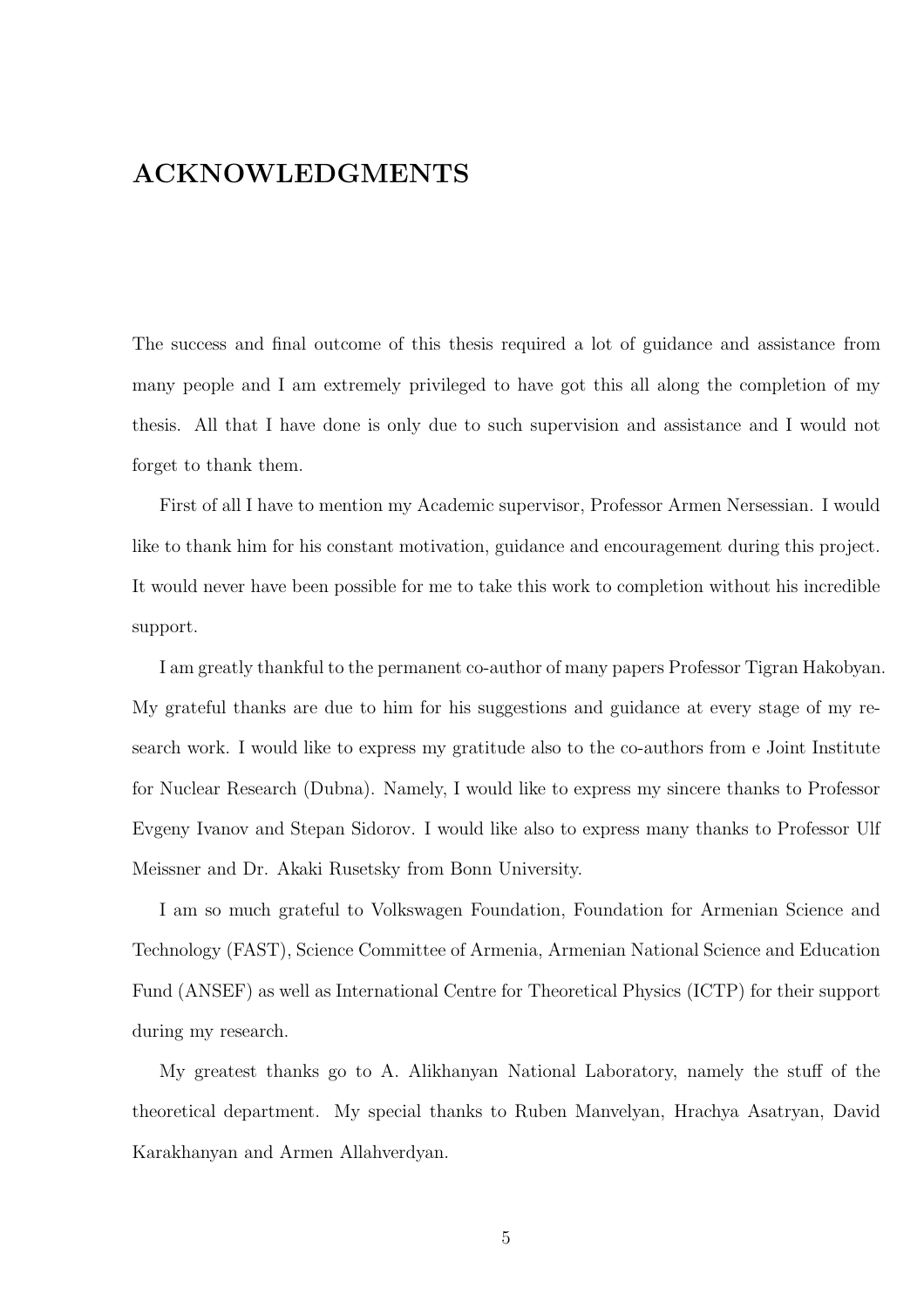I would like also to thank I. Javakhishvili High Energy Physics Institute (Tbilisi), as a leading organization.

Last but not least I thank the reviewers of my thesis Rubik Poghossian, Ruben Mkrtchyan, Hrachya Babujyan and Levon Mardoyan who carefully read it and made many useful comments.

It is my great pleasure to acknowledge the contribution of respectable personalities without whose support it was not possible for me to complete my work in a meaningful way. At last I wish to thank many other people whose names are not mentioned here but this does not mean that I have forgotten their help.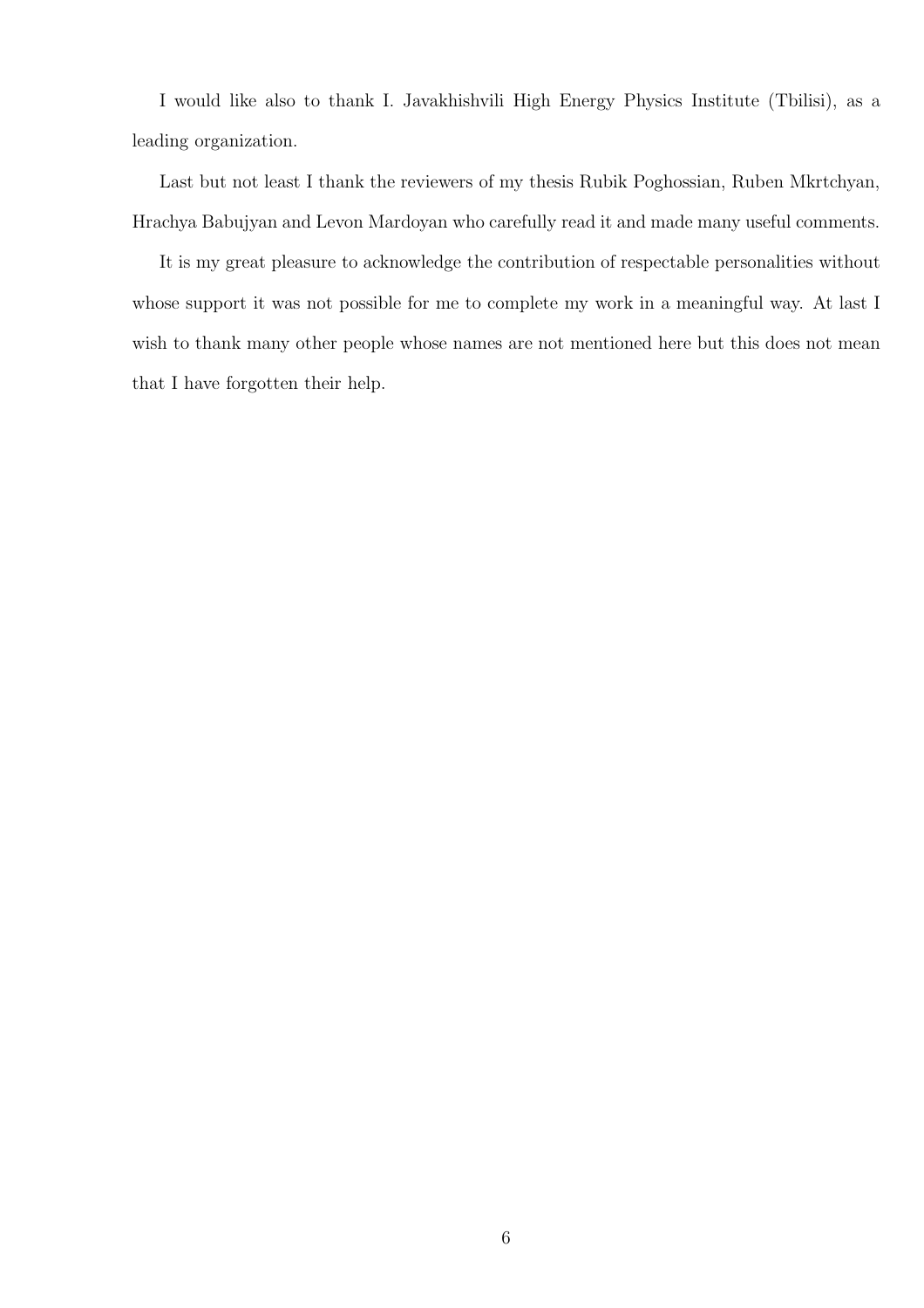## <span id="page-6-0"></span>Chapter 1

## Introduction

Integrable models are crucial for modern theoretical and mathematical physics. Due to the fact that different physical phenomena can have similar mathematical description, exactly solvable models can be used in many different areas. One can see that using these models huge amount of (both macroscopic and microscopic) physical phenomena can be described. Moreover integrable models can have applications even in other disciplines, due to the fact that system of integrable differential equations arise in other subjects e.g. mathematics, computer science, biology etc. The thesis is devoted to superintegrable extensions of oscillator and Coulomb models with an inverse square potential. Integrable models with inverse square potential are studied for few decades. Due to this fact they are well studied and there are many important results about these systems. Namely the Calogero-model has unique properties and due to that nowadays this is an important system in mathematical physics. On the other hand projective spaces have also interesting properties . Due to the fact that they are maximally symmetric spaces it is important to consider physical systems on these spaces. Unfortunately these two branches of mathematical physics are disconnected now. Complex analogs of Calogero model are not studied well and attempts to construct complexification of Calogero-like models haven't succeeded yet.

Possible applications of this work should be highlighted. Namely in condensed matter physics models on complex projective spaces are strongly related with the quantum Hall effect. In High energy physics their role cannot be overestimated. These systems can be viewed as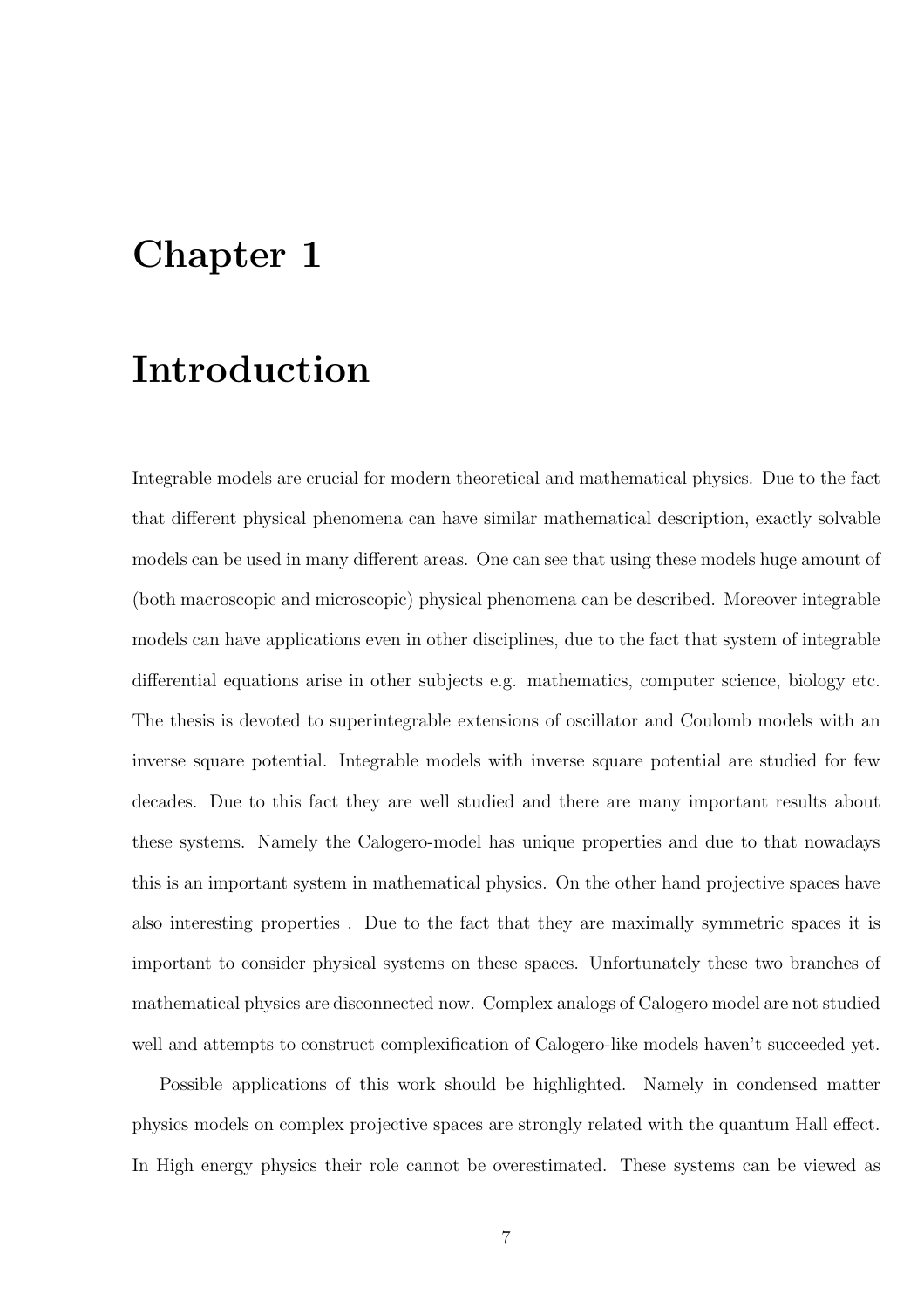simplified toy models for field theoretical complicated models in high energy research. Our particular example of Calogero model is an example of conformal mechanics. It is well known that conformal symmetry has a crucial role in modern high energy research. In this context supersymmetrization of these systems is also important. Moreover Calogero-like models are strongly related with  $AdS_2/CFT_1$  correspondence [\[6\]](#page-100-1). Particularly four-dimensional Hall effect can be related with the systems in  $\mathbb{CP}^3$  [\[7\]](#page-100-2).

This chapter is devoted to the basic introductory information about Hamiltonian formalism, Kähler manifolds, and supersymmetric mechanics, which is widely used in the current work.

In Section 1.1 we discuss the basic examples of maximally superintegrable models (oscillator, Coulomb). Then we consider the Hamiltonian approach for the interaction with an external magnetic field. Finally we present important information about action-angle variables.

In Section 1.2 we present information about Kähler manifolds and consider the examples of maximally symmetric Kähler spaces which will be used in the next parts.

In Section 1.3 We focus on the Hamiltonian approach for the supersymmetric classical mechanics, since the last chapter of this thesis is devoted to that subject.

The second chapter of this thesis is based on the three articles [\[1,](#page-100-3) [2,](#page-100-4) [3\]](#page-100-5). The material of the third chapter can be found in  $[4]$ . The fourth and the fifth parts are based on  $[5]$  and on another paper which is in progress and will be published soon and is done with coauthors Armen Nersessian, Evgeny Ivanov and Stepan Sidorov .

# <span id="page-7-0"></span>1.1 INTEGRABILITY AND HAMILTONIAN MECHANICS

N-dimensional mechanical system (system with N degrees of freedom) will be called, integrable if it has N mutually commuting and functionally independent constants of motion  $[8, 9]$  $[8, 9]$  $[8, 9]$ . In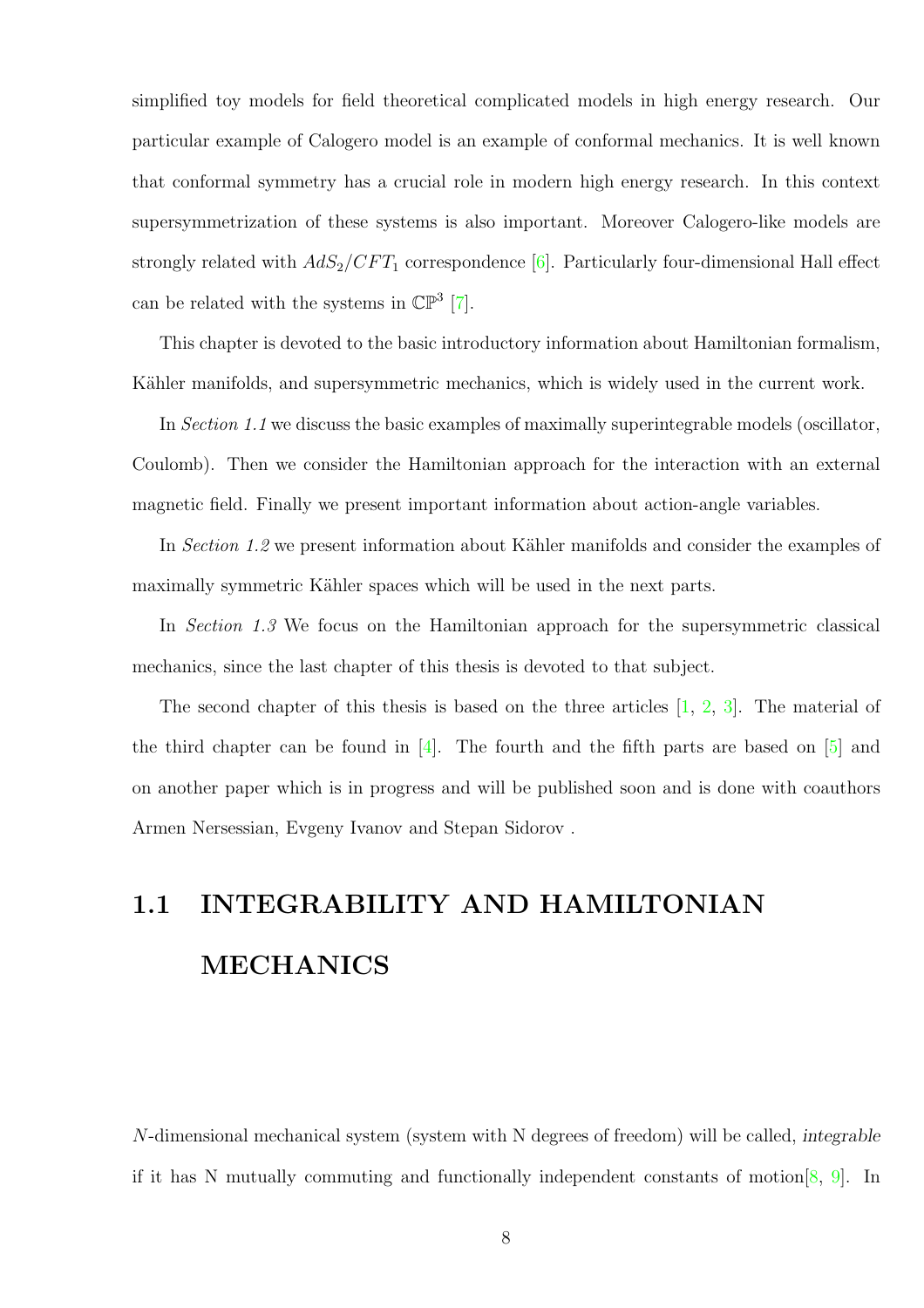addition to these constants of motion the system can have additional ones. In that case we will say that the system is superintegrable. Particularly if N-dimensional mechanical system has  $2N-1$  functionally independent constants of motion it will be called maximally superintegrable. In case the system has  $N+1$  conserved quantities it is called minimally superintegrable. While integrable models possess separation of variables in one coordinate system, superintegrability guarantees separation of variables in many coordinate systems. For example two-dimensional oscillator is superintegrable, which allows us to separate variables in Cartesian and polar coordinates. In classical mechanics maximal superintegrability guarantees the closeness of trajectories. Quantum mechanically energy spectrum of integrable models depend on N quantum numbers. If the system has  $K$  additional conserved quantities (superintegrable) energy spectrum depends on  $N - K$  quantum numbers. For maximal superintegrability we have that the energy spectrum contains only one quantum number. So we can conclude that superintegrability leads to degeneracy of energy spectrum in quantum level. Well known examples of maximally superintegrable models are N-dimensional Coulomb system and N-dimensional harmonic oscillator. Another important but recently discovered model is the Calogero model which is discussed in this thesis later.

#### <span id="page-8-0"></span>1.1.1 OSCILLATOR

Harmonic oscillator is well known and maybe the most important example of a maximally superintegrable model [\[10\]](#page-101-0). Due to its simplicity and unique properties it plays a crucial role in all areas of modern physics. Techniques developed for harmonic oscillator can be used in all areas of physics, e. g. in condensed matter physics and quantum field theory. There are several extensions and generalizations of harmonic oscillator, namely non -harmonic oscillator, oscillator with additional potential. In current work oscillator is the key system. We will consider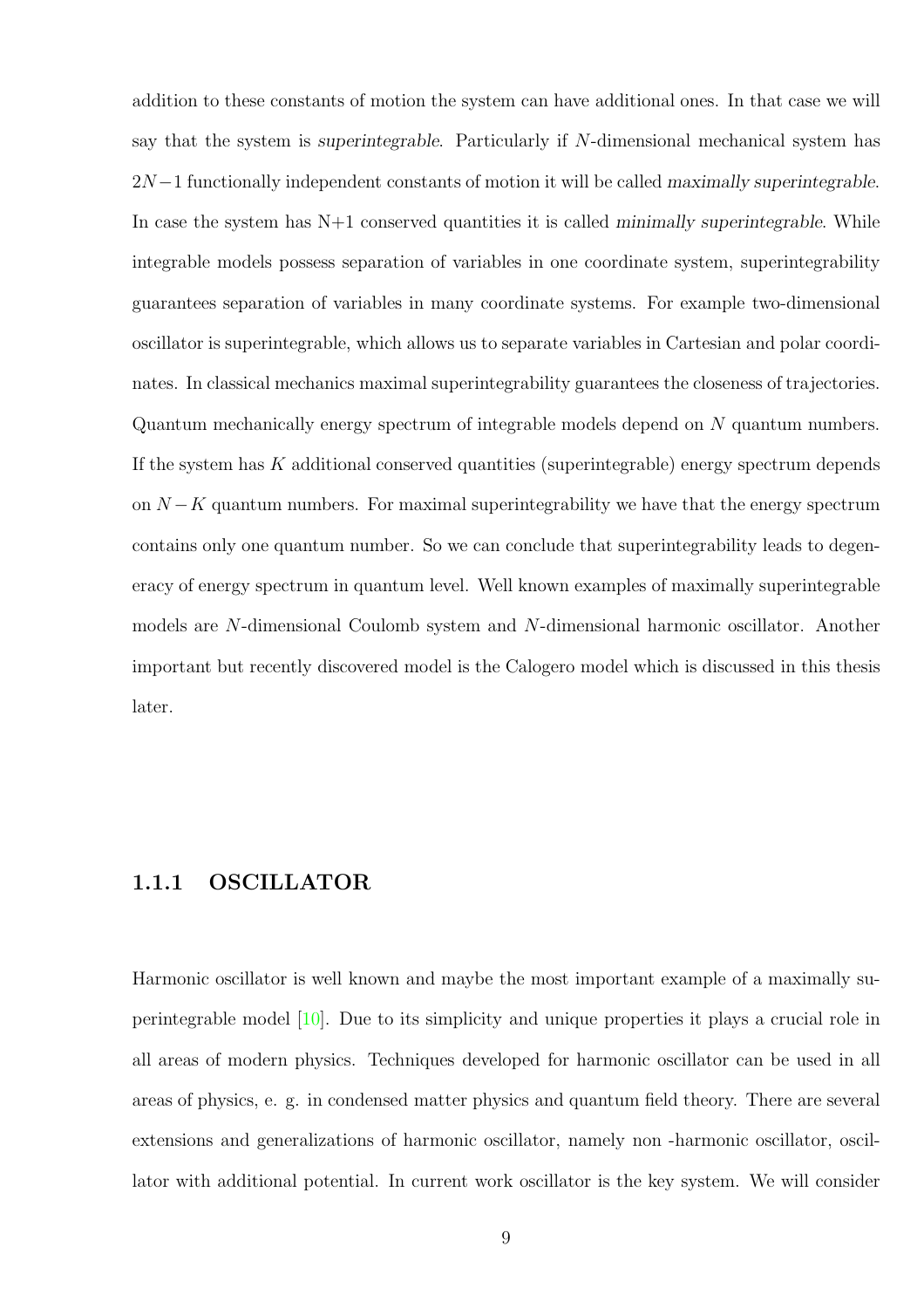superintegrable generalizations of oscillator in curved spaces, for instance on spherical and pseudospherical spaces, Euclidean and projective complex manifolds. Extensions with additional potential will also be discussed, namely we will focus on superintegrable generalizations with an inverse square potential. Before discussing this generalizations it is important to discuss the standard harmonic oscillator.

N-dimensional harmonic oscillator is the system with quadratic potential and standard Poisson brackets.

<span id="page-9-0"></span>
$$
H = \sum_{i=1}^{N} \frac{p_i^2}{2} + \frac{\omega^2 x_i^2}{2}, \qquad \{p_i, x_j\} = \delta_{ij}, \quad \{p_i, p_j\} = \{x_i, x_j\} = 0
$$
\n(1.1)

Since the system has rotational symmetry angular momentum is conserved. As is known the symmetry these conserved quantities is  $SO(N)$ .

$$
L_{ij} = p_i x_j - p_j x_i, \qquad \{L_{ij}, L_{kl}\} = \delta_{il} L_{kj} - \delta_{kj} L_{il} + \delta_{jl} L_{ik} - \delta_{ik} L_{jl} \tag{1.2}
$$

Moreover oscillator has additional conserved quantities quadratic on momenta

$$
I_{ij} = p_i p_j + \omega^2 x_i x_j \tag{1.3}
$$

This is the so called Fradkin tensor and together with angular momentum the system of conserved quantities of harmonic oscillator has  $U(N)$  symmetry. We have to highlight that there are functional relations between these conserved quantities and due to that the number of functionally independent conserved quantities is  $2N - 1$ .  $U(N)$  symmetry is more obvious if we introduce complex quantities, which can be viewed as classical analog of creation and annihilation operators.

$$
u = \frac{p_i + ix_i}{\sqrt{2}}, \quad \bar{u} = \frac{p_i - ix_i}{\sqrt{2}}, \quad \{\bar{u}_i, u_j\} = i\delta_{ij}
$$
 (1.4)

In these coordinates Hamiltonian will have manifest  $U(N)$  invariance and we can write down conserved quantities as generators of this symmetry.

$$
H = \sum_{i=1}^{N} u_i \bar{u}_i, \qquad M_{ij} = u_i \bar{u}_j
$$
\n(1.5)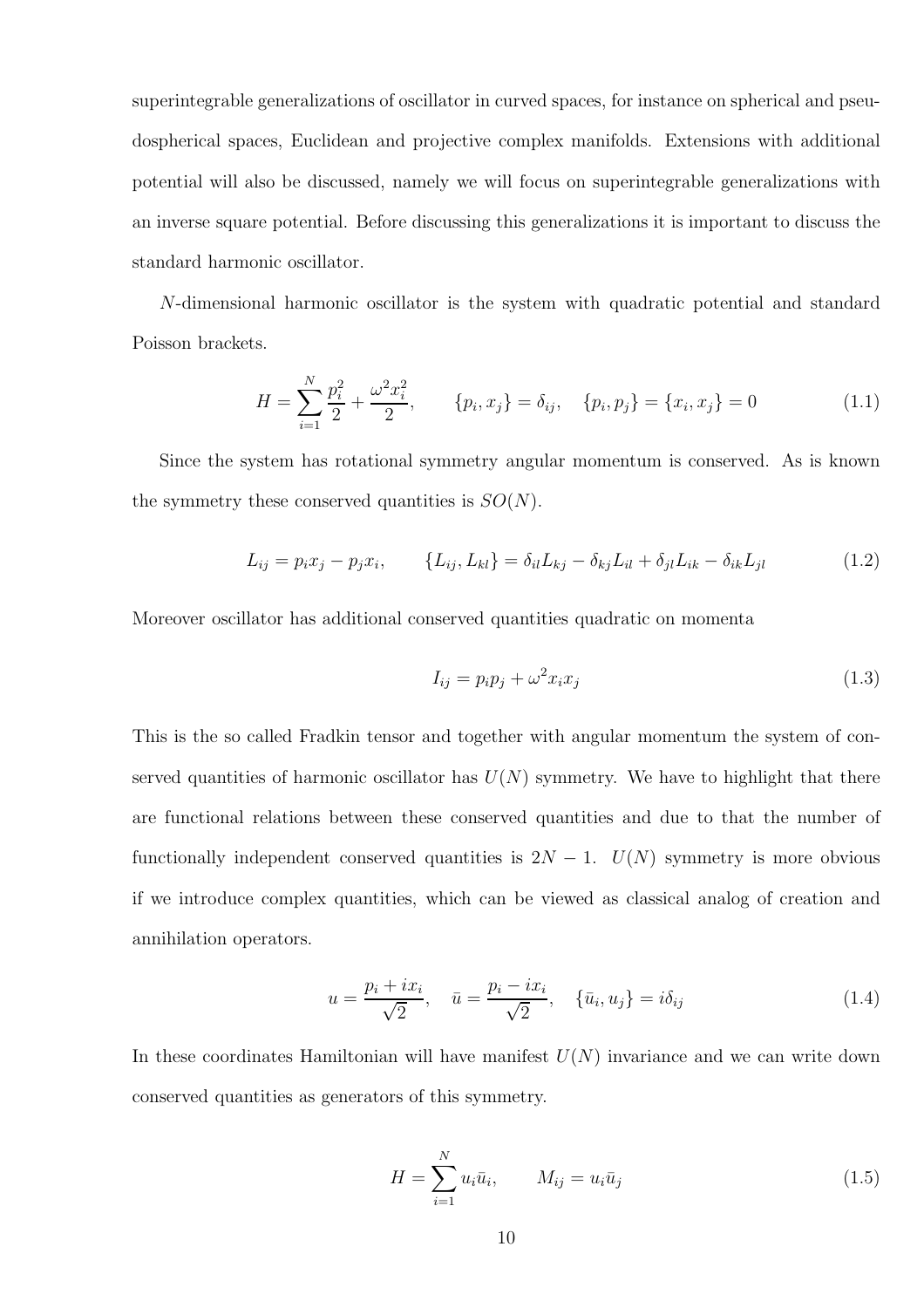Energy spectrum can be written down and as was mentioned it depends only one quantum number  $(n)$  [\[11\]](#page-101-1).

$$
E = \hbar\omega(n + \frac{N}{2})\tag{1.6}
$$

#### <span id="page-10-0"></span>1.1.2 COULOMB PROBLEM

Coulomb problem is another well known example of superintegrable model. It plays an important role in celestial mechanics and that's why it is known for few centuries. Symmetries of this system are also known for centuries namely the angular momentum conservation (Kepler's second law) and Laplace-Runge-Lenz or simply Runge-Lenz vector conservation. In this thesis we again consider superintegrable extensions of a Coulomb system on spherical and pseudospherical spaces with an inverse square potential. Investigation of complex generalizations of Coulomb system is quite challenging and are not discussed by us, since Coulomb problem has orthogonal symmetries, while complex structure requires unitary symmetry.

The Hamiltonian of N-dimensional Coulomb problem is as follows

$$
H = \sum_{i=1}^{N} \frac{p_i^2}{2} - \frac{\gamma}{r}, \qquad r = \sqrt{\sum_i x_i^2}
$$
 (1.7)

Poisson brackets are the same as given in[\(1.1\)](#page-9-0). Again we have  $SO(N)$  rotational symmetry and due to that angular momentum is a conserved quantity.

$$
L_{ij} = p_i x_j - p_j x_i, \qquad \{L_{ij}, L_{kl}\} = \delta_{il} L_{kj} - \delta_{kj} L_{il} + \delta_{jl} L_{ik} - \delta_{ik} L_{jl} \tag{1.8}
$$

We have additional constants of motion, which is called Runge-Lenz vector

$$
A_i = L_{ij}p_j + \frac{\gamma x_i}{r}
$$
\n<sup>(1.9)</sup>

Together with angular momentum the system of conserved quantities has  $SO(N+1)$  symmetry [\[12\]](#page-101-2). N-dimensional Coulomb problem can be obtained via reduction from free particle moving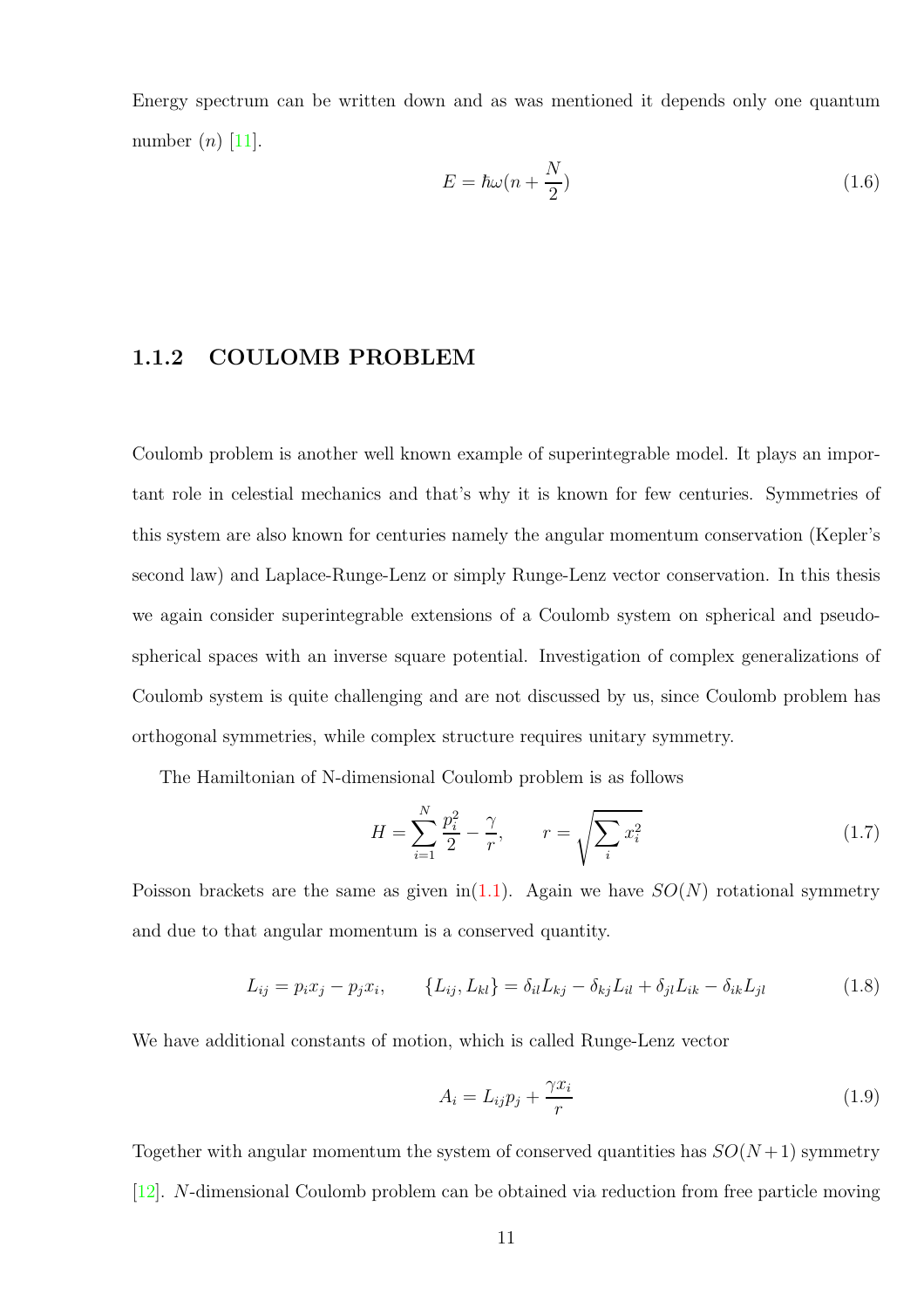on  $N + 1$  dimensional sphere Since the symmetry of this system is obviously  $SO(N + 1)$ , the symmetry of N-dimensional Coulomb problem is not surprising.

Again the number of independent constants of motion is  $2N - 1$ . So the N-dimensional Coulomb system is maximally superintegrable. So the energy spectrum depends on one quantum number

$$
E = -\frac{\gamma}{2\hbar^2(n + \frac{N-3}{2})^2} \tag{1.10}
$$

#### <span id="page-11-0"></span>1.1.3 INTERACTION WITH EXTERNAL MAGNETIC FIELD

In this chapter we see that in many cases inclusion of an external constant magnetic field does not violate integrability properties. For this purpose we can discuss the Hamiltonian approach for systems interacting with an external magnetic field. Hamiltonian formalism allows to introduce magnetic field without changing the form of the Hamiltonian. The price we pay is the modification of the symplectic structure  $[13]$ . Here we consider this approach and from now on we will introduce magnetic field via modification of the basic Poisson brackets.

Consider particle moving on N-dimensional Riemannian manifold. Hamiltonian and basic non-zero Poisson brackets are as follows.

$$
H = \frac{1}{2}g^{ab}p_a p_b + U(q), \qquad \{p_a, q^b\} = \delta_a^b \tag{1.11}
$$

One can additionally include an external magnetic field. As is known this interaction modifies the momenta (minimal coupling)

$$
H = \frac{1}{2}g^{ab}(p_a - A_a)(p_b - A_b) + U(q),
$$
\n(1.12)

where  $A_a$  is the magnetic vector potential. It is worth to mention that although for general Riemannian manifold with non-trivial topology introduction of magnetic potential is not possible globally, it is at least possible locally (for a chosen chart). We can redefine momenta and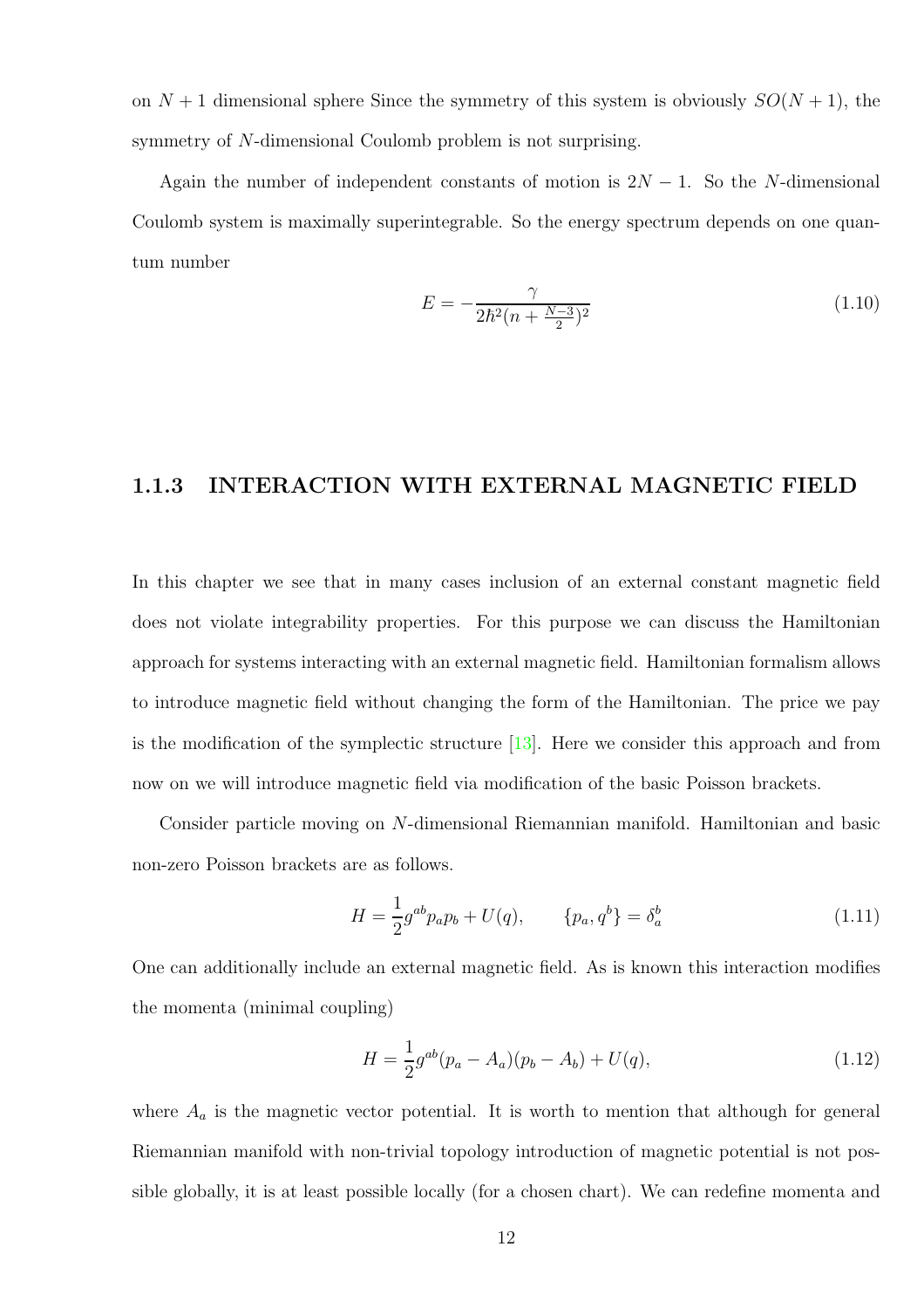introduce new (non-canonical) ones  $\pi_a = p_a - A_a$ . In terms of these momenta Hamiltonian will have the usual form, but the basic Poisson brackets i. e. the symplectic structure will be modified.

$$
H = \frac{1}{2}g^{ab}\pi_a\pi_b + U(q), \qquad \{\pi_a, q^b\} = \delta_a^b, \qquad \{\pi_a, \pi_b\} = F_{ab}
$$
 (1.13)

where  $F_{ab}$  consists of the components of magnetic strength.

$$
F_{ab} = \partial_a A_b - \partial_b A_a \tag{1.14}
$$

#### <span id="page-12-0"></span>1.1.4 ACTION-ANGLE VARIABLES

As was mentioned integrable system has N functionally independent constants of motion. In this case we can choose these variables to be canonical momenta. They will be called action variables. Moreover one can compute canonically conjugate coordinates corresponding to these variables, which will be called angle variables. This approach is very important in the theory of integrability and it is one of the most effective ways to deal with integrable models. After change of variables it is obvious that Hamiltonian will also depend only on action variables, because it for closed systems Hamiltonian is always a conserved quantity and so there is a functional relation between action variables and the Hamiltonian. So the angle variable in this context is cyclic. It is important to highlight that action angle variables are highly effective even for exactly solvable field theories, such as sin-Gordon theory and non-linear Schrödinger equation [\[14\]](#page-101-4). On the other hand quantum mechanically these variables can be used in Bohr-Sommerfeld quantization. Moreover due to the adiabatic invariance these variables can be used in perturbation theory if one considers system which is a small perturbation on an integrable system. Another crucial fact about these variables is that they can indicate whether two integrable models are equivalent or not.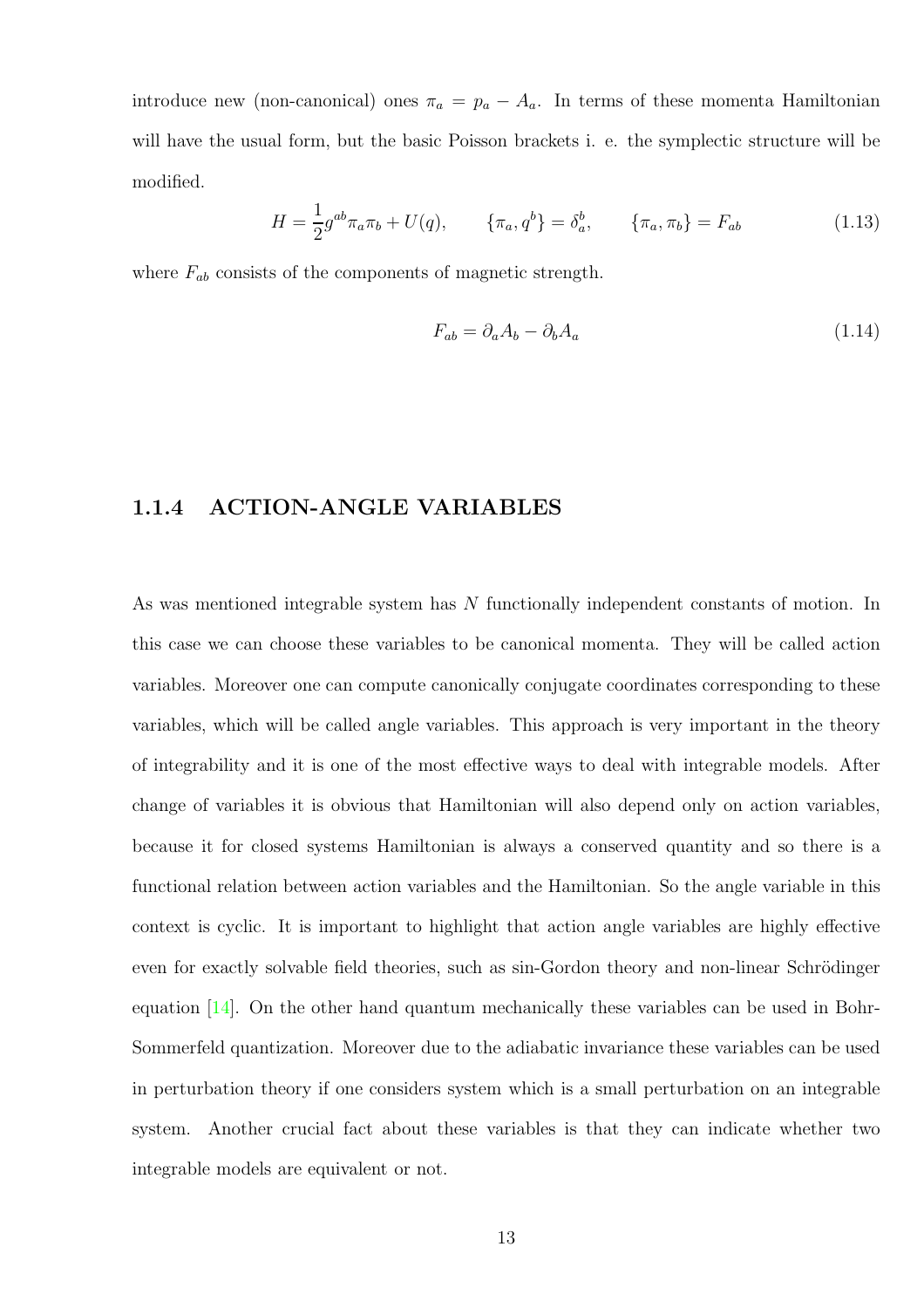Now let us discuss another important result related to the action angle variables, namely the Arnold-Liouville theorem  $\lvert \mathcal{S} \rvert$ . Suppose that we have an integrable system and we fixed the conserved quantities. Then on a phase space the motion is restricted on an  $N$ -dimensional manifold (M). If this manifold is connected than it is diffeomorphic to,  $M \cong \mathbb{R}^p \times T^q$  where  $p+q = N$  and p is the number of non-compact coordinates, while q is to the compact coordinates. We will manly focus on compact motion so we can write that the manifold is diffeomorphic to the N-dimensional torus  $M \cong T^N$ . This theorem can be viewed as a geometric interpretation of action angle variables. Action variables can be viewed as the conserved quantities which are fixed, while the angle variables are the coordinates on the torus. In this context these mutually commuting constants of motion are sometimes called Liouville integrals of motion. In this context superintegrability also has an interesting geometrical interpretation. Each additional constant of motion puts restriction an the torus and reduces the dimensionality by one. Incase of the maximal superintagrability we have that the dimension of the N-dimensional torus is reduced by  $N-1$  and consequently it is diffeomorphic to  $S^1$ , since it is the only one-dimensional compact manifold. This corresponds to closeness of the classical trajectory. Action and angle variables can be found via computing the following relations

$$
I_a = \frac{1}{2\pi} \oint p_a dq_a, \qquad \Phi_a = \frac{\partial S}{\partial I_a} \tag{1.15}
$$

As was mentioned they are canonically conjugated  $({I_a, \Phi_a} = \delta_{ab})$  and due to that canonical quantization is straightforward [\[15\]](#page-101-5)

<span id="page-13-0"></span>
$$
\hat{I}_a \Psi_a(\Phi) = I_a \Psi_{\Phi}, \quad \hat{I}_a = -i\hbar \frac{\partial}{\partial \Phi_a}, \quad \Psi = \frac{1}{(2\pi)^{N/2}} e^{-in_a \Phi_a}, \quad I_a = \hbar n_a \tag{1.16}
$$

It will be beneficial to briefly consider the simplest example of one-dimensional oscillator. Hamiltonian can be chosen as an action variable, so the energy levels will correspond to  $M$ . It is obvious that energy levels on the space correspond are circles , which can be considered as onedimensional torus  $(T^1 = S^1)$ . Quantum mechanically solution in energy picture corresponds to canonical quantization via action angle variables [\(1.16\)](#page-13-0).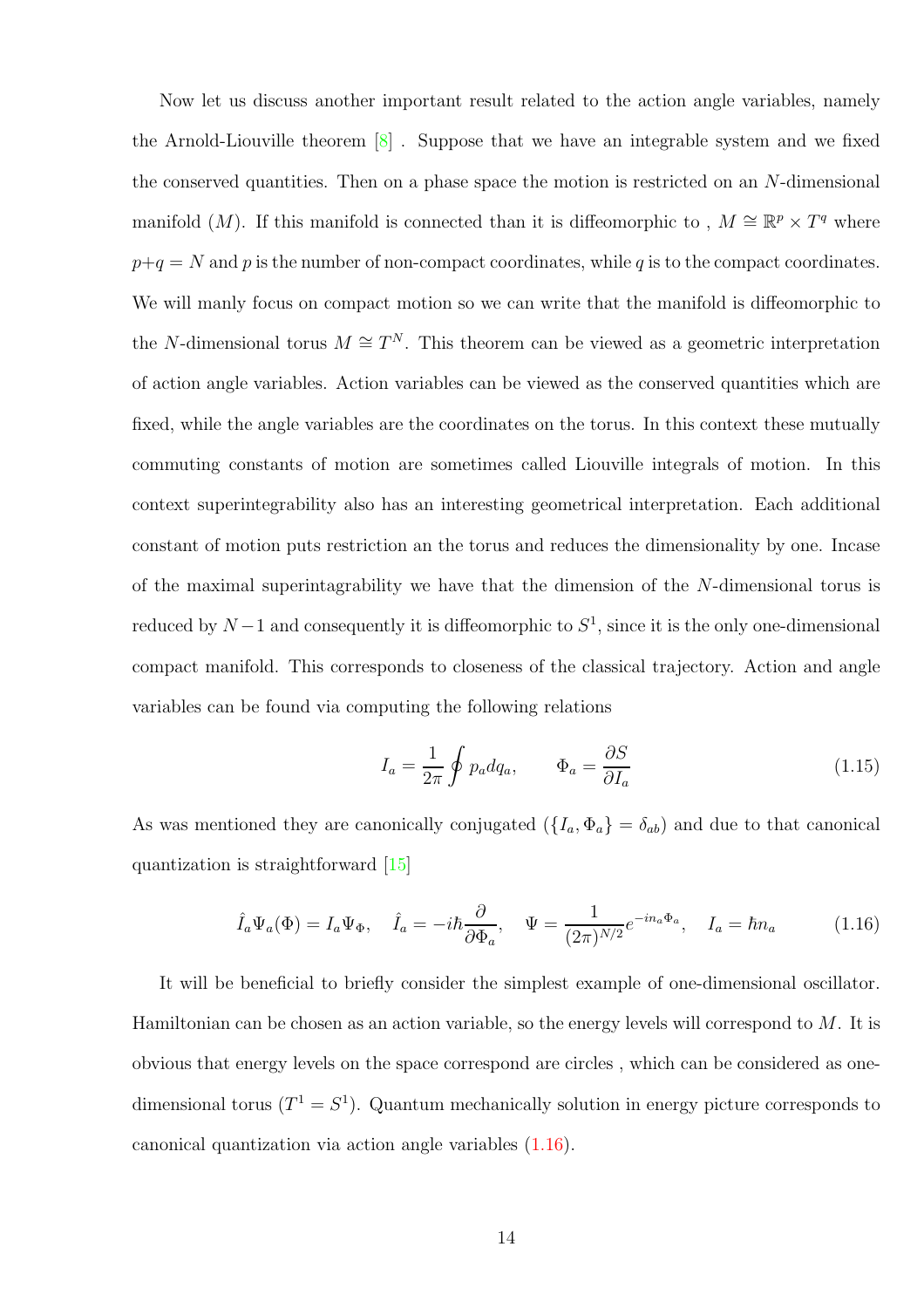## <span id="page-14-0"></span>1.2 KÄHLER MANIFOLDS

Kähler manifolds play an important role in modern theoretical physics and mathematics  $\ket{13, 16}$ , [18\]](#page-101-7). In algebraic geometry a class of algebraic varieties are Kähler manifolds. In supersymmetry the target space can be sometimes viewed as a Kähler manifold. Moreover, in string theory some compactification schemes are based on Kähler manifolds, e.g Calabi-Yau manifolds is a compact Kähler manifold with vanishing first Chern class, that is also Ricci flat. We will mainly focus on the role of Kähler spaces in Hamiltonian mechanics. Kähler manifolds have three mutually compatible structures, namely complex structure, Riemannian structure and symplectic structure. Kähler manifold is a private case of more general Hermitian manifold  $(g_{a\bar{b}}dz^a d\bar{z}^b)$ . For any Hermitian metric one can define a 2-form

$$
\omega = ig_{a\bar{b}}dz^a \wedge d\bar{z}^b \tag{1.17}
$$

This 2-form is called a fundamental form. Hermitian manifold is called Kähler if this 2-form is symplectic (closed and non-degenerate). This requirement is quite restrictive and due to that Kähler metric can be written as a second derivative of a function called Kähler potential.

$$
g_{a\bar{b}} = \frac{\partial^2 K(z, \bar{z})}{\partial z^a \partial \bar{z}^b} \tag{1.18}
$$

It is worth to mention that this function is not uniquely determined and one can add holomorphic or antiholomorphic function to it.

Due to the symplectic structure Kähler manifolds have natural symplectic structure and can be equipped with Poisson brackets.

$$
\{f,g\}_0 = ig^{a\bar{b}} \left(\frac{\partial f}{\partial z^a} \frac{\partial g}{\partial \bar{z}^b} - \frac{\partial g}{\partial z^a} \frac{\partial f}{\partial \bar{z}^b}\right), \quad g^{a\bar{b}} g_{\bar{b}c} = \delta^a_c \tag{1.19}
$$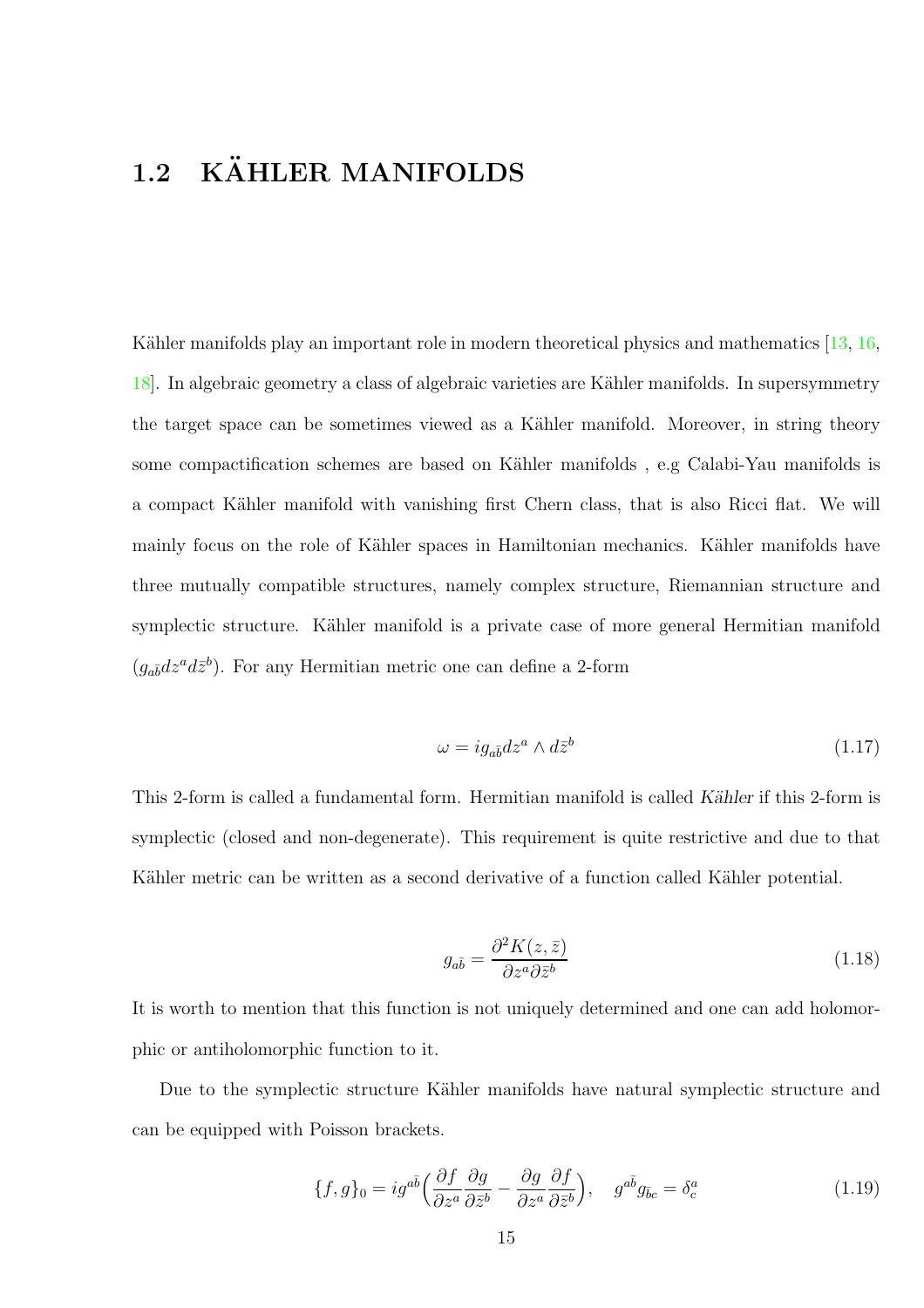Since the symplectic structure relates functions (Hamiltonian) and vector fields (Hamiltonian vector fields), we can introduce functions, which generate Killing vector fields.

$$
\mathbf{V}_{\mu} = \{h_{\mu}, \}_0 = V^a_{\mu} \frac{\partial}{\partial z^a} + \bar{V}^{\bar{a}}_{\mu} \frac{\partial}{\partial \bar{z}^a}, \qquad V^a_{\mu} = -ig^{a\bar{b}} \partial_{\bar{b}} h_{\mu}
$$
(1.20)

Such functions will be called Killing potentials. Using Killing Equations one can derive restrictions on Killing potentials. They should be real and they have to fulfill the following equation.

$$
\frac{\partial^2 \mathbf{h}_{\mu}}{\partial z^a \partial z^b} - \Gamma^c_{ab} \frac{\partial \mathbf{h}_{\mu}}{\partial z^c} = 0
$$
\n(1.21)

These functions are extremely useful for studying systems on Kähler manifolds in presence of a constant magnetic field. Due to the fact that any 2-form is closed in two (real) dimensions, one-dimensional orientable complex manifold (Riemann surface) can always be equipped with a Kähler structure. Many components of the Christoffel symbols and Riemann tensor will vanish.

$$
\Gamma^a_{bc} = g^{a\bar{d}} g_{b\bar{d},c}, \qquad R^a_{bc\bar{d}} = -(\Gamma^a_{bc})_{,\bar{d}} \tag{1.22}
$$

In this thesis some superintegrable models on maximally symmetric Kähler manifolds are discussed, namely on  $\mathbb{C}^N$  (complex Euclidean space) and  $\mathbb{CP}^N$  (complex projective space)

## <span id="page-15-0"></span>1.2.1  $\mathbb{C}^N$  AS A KÄHLER MANIFOLD

The metric of the N-dimensional complex Euclidean space is well known.

$$
ds^2 = dz d\bar{z}, \qquad g_{a\bar{b}} = \delta_{a\bar{b}}.\tag{1.23}
$$

It is easy to note the Kähler potential and the symplectic structure is as follows

$$
K(z,\bar{z}) = z\bar{z}, \qquad \omega = -idz \wedge d\bar{z}, \qquad \{z^a, \bar{z}^b\}_0 = i\delta^{a\bar{b}} \tag{1.24}
$$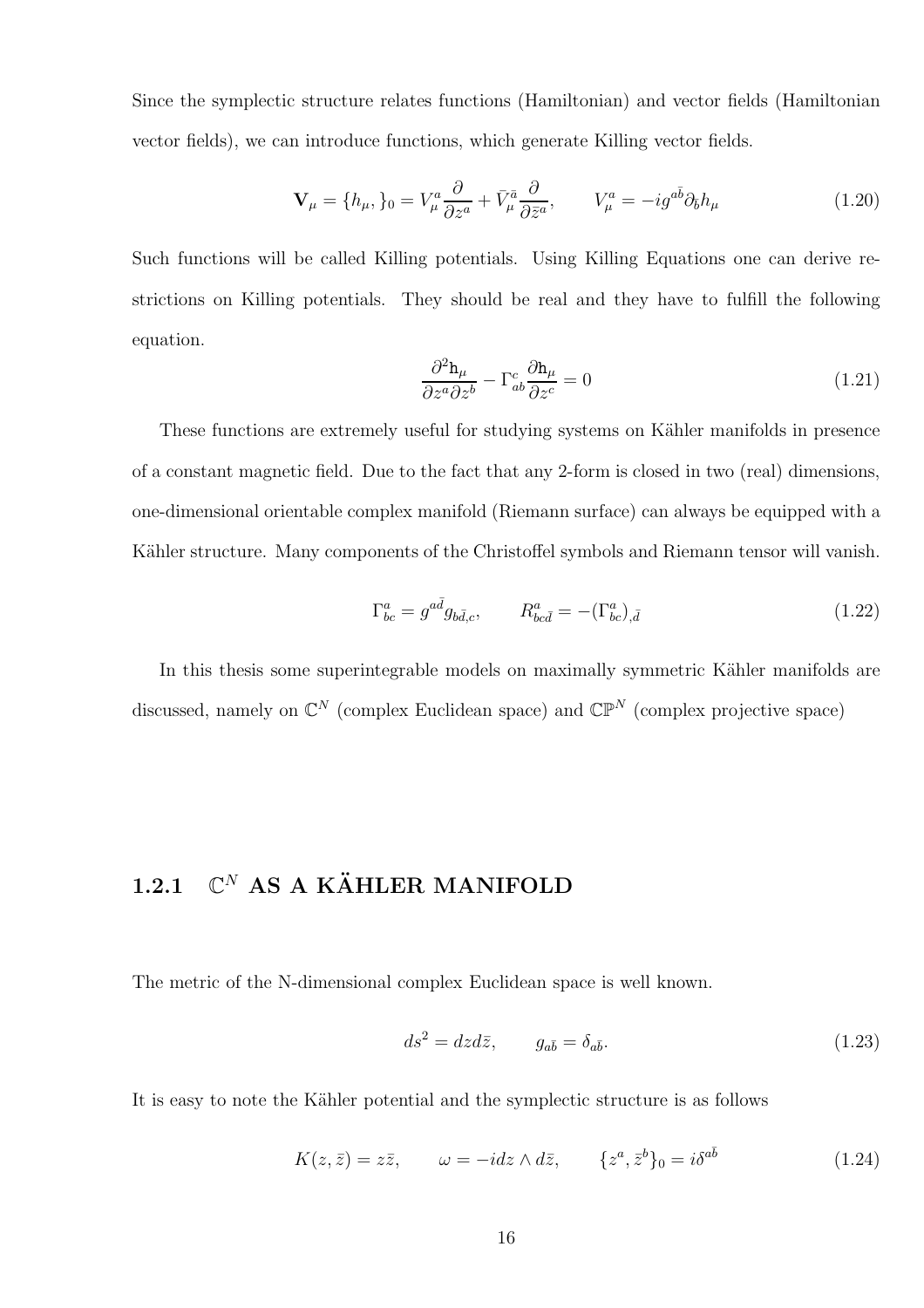will lead to this well known metric. All the components of Christoffel symbols and Riemann tensor vanish. Finally we present the results for Killing potentials and corresponding Killing vector fields.

$$
h_{a\bar{b}} = \bar{z}^a z^b, \qquad \mathbf{V}_{a\bar{b}} = -i(z^b \partial_a + \bar{z}^a \partial_{\bar{b}})
$$
(1.25)

$$
h_a^+ = \bar{z}^a, \qquad \mathbf{V}_a^- = -i\partial_a, \qquad h_a^- = z^a, \qquad \mathbf{V}_a^+ = -i\partial_{\bar{a}} \tag{1.26}
$$

 $V_{a\bar{b}}$  vector fields generate rotations, while  $V_a^-$  and  $V_a^+$  are the generators of translation. Although  $h_{a\bar{b}}$ ,  $h_a^+$  and  $h_a^-$  are not real, one can take real combinations using these functions. The number of real Killing potentials is  $N(2N+1)$ , so as is mentioned  $\mathbb{C}^N$  is maximally symmetric space.

## <span id="page-16-0"></span>1.2.2  $\mathbb{CP}^N$  AS A KÄHLER MANIFOLD

The N-dimensional complex projective space is a space of complex rays in the  $(N + 1)$ dimensional complex Euclidian space  $(\mathbb{C}^{N+1}, \sum_{i=0}^{N} du^{i} d\bar{u}^{i})$ , with  $u^{i}$  being homogeneous coordinates of the complex projective space. Equivalently, it can be defined as the quotient  $\mathbb{S}^{2N+1}/U(1)$ , where  $\mathbb{S}^{2N+1}$  is the  $(2N+1)$ -dimensional sphere embedded in  $\mathbb{C}^{N+1}$  by the constraint  $\sum_{i=1}^{N} u^i \bar{u}^i = 1$ . One can solve the latter by introducing locally "inhomogeneous" coordinates  $z_{(i)}^a$ 

$$
z_{(i)}^a = \frac{u^a}{u^i}, \qquad \text{with} \quad a \neq i, u^i \neq 0. \tag{1.27}
$$

Hence, the full complex projective space can be covered by  $N+1$  charts marked by the indices  $i = 0, \ldots, N$ , with the following transition functions on the intersection of *i*-th and *j*-th charts:

$$
z_{(i)}^a = \frac{z_{(j)}^a}{z_{(j)}^i}.
$$
\n(1.28)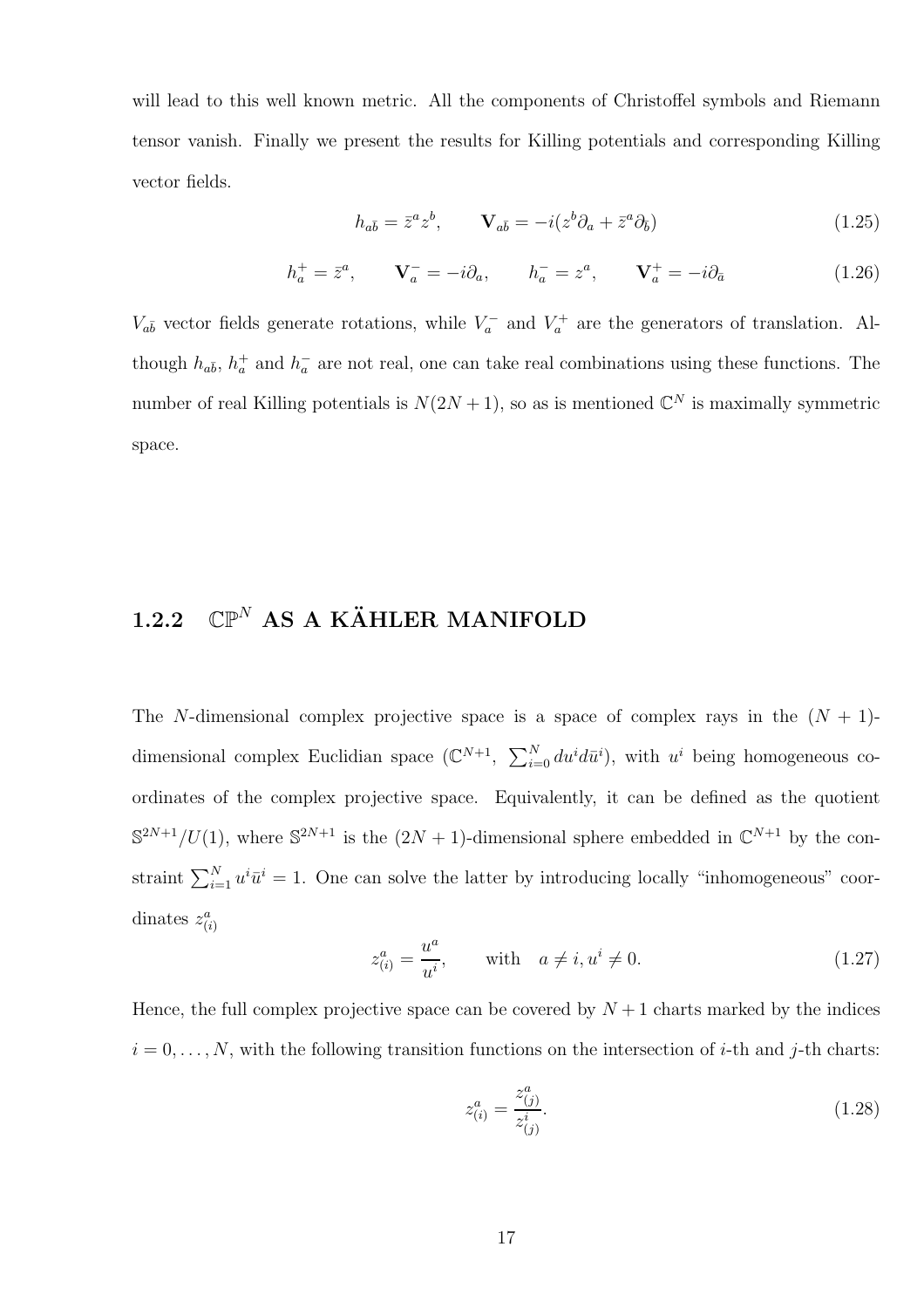Let us endow  $\mathbb{C}^{N+1}$  with the canonical Poisson brackets  $\{u^i, \bar{u}^j\} = i\delta^{i\bar{j}}$ , and define, with respect to them, the  $u(N + 1)$  algebra formed by the generators

$$
h_{i\bar{j}} = \bar{u}^i u^j. \tag{1.29}
$$

Reducing the manifold  $\mathbb{C}^{N+1}$  by the action of the  $U(1)$  group with the generator  $h_0 = \sum_{i=0}^{N} u^i \bar{u}^i$ , we arrive at the  $SU(N + 1)$ -invariant Kahler structure defined by the Fubini-Study metrics

$$
g_{a\bar{b}}dz^a d\bar{z}^b = \frac{\partial^2 \log(1 + z\bar{z})}{\partial z^a \partial \bar{z}^b} dz^a d\bar{z}^b = \frac{dzd\bar{z}}{1 + z\bar{z}} - \frac{(\bar{z}dz)(zd\bar{z})}{(1 + z\bar{z})^2}, \quad K = \log(1 + z\bar{z}).\tag{1.30}
$$

This metrics is obviously invariant under the passing from one chart to another. Hence, we can omit the indices marking charts and assume, without loss of generality, that we are dealing with 0-th chart, so that the indices  $a, b, c$  run from 1 to N.

Being Kähler manifold, the complex projective space is equipped with the Poisson brackets  ${z^a, \bar{z}^b}_0 = ig^{a\bar{b}}$ , where  $g^{a\bar{b}} = (1 + z\bar{z})(\delta^{a\bar{b}} + z^a \bar{z}^b)$  is the inverse Fubini-Study metrics. The  $su(N+1)$  isometry of  $\mathbb{CP}^N$  is generated by the holomorphic Hamiltonian vector fields defined as the following momentum maps (Killing potentials).

$$
h_{a\overline{b}} = \frac{\overline{z}^a z^b}{1 + z\overline{z}}, \qquad h_a^- = \frac{\overline{z}^a}{1 + z\overline{z}}, \qquad h_a^+ = \frac{z^a}{1 + z\overline{z}}
$$
(1.31)

Like for the Euclidean case the number of independent Killing vector fields indicates that this space is again maximally superintegrable. Finally we can compute the components of Christoffel symbol and Riemann tensor.

$$
\Gamma^a_{bc} = -\frac{\delta^a_b \bar{z}^c + \delta^a_c \bar{z}^b}{1 + z\bar{z}}, \quad R_{a\bar{b}c\bar{d}} = g_{a\bar{b}}g_{c\bar{d}} + g_{c\bar{b}}g_{a\bar{d}},\tag{1.32}
$$

## <span id="page-17-0"></span>1.3 SUPERSYMMETRIC MECHANICS

Now we consider the Hamiltonian approach to the classical supersymmetric mechanics. Although initially supersymmetry was introduced in quantum field theory, further development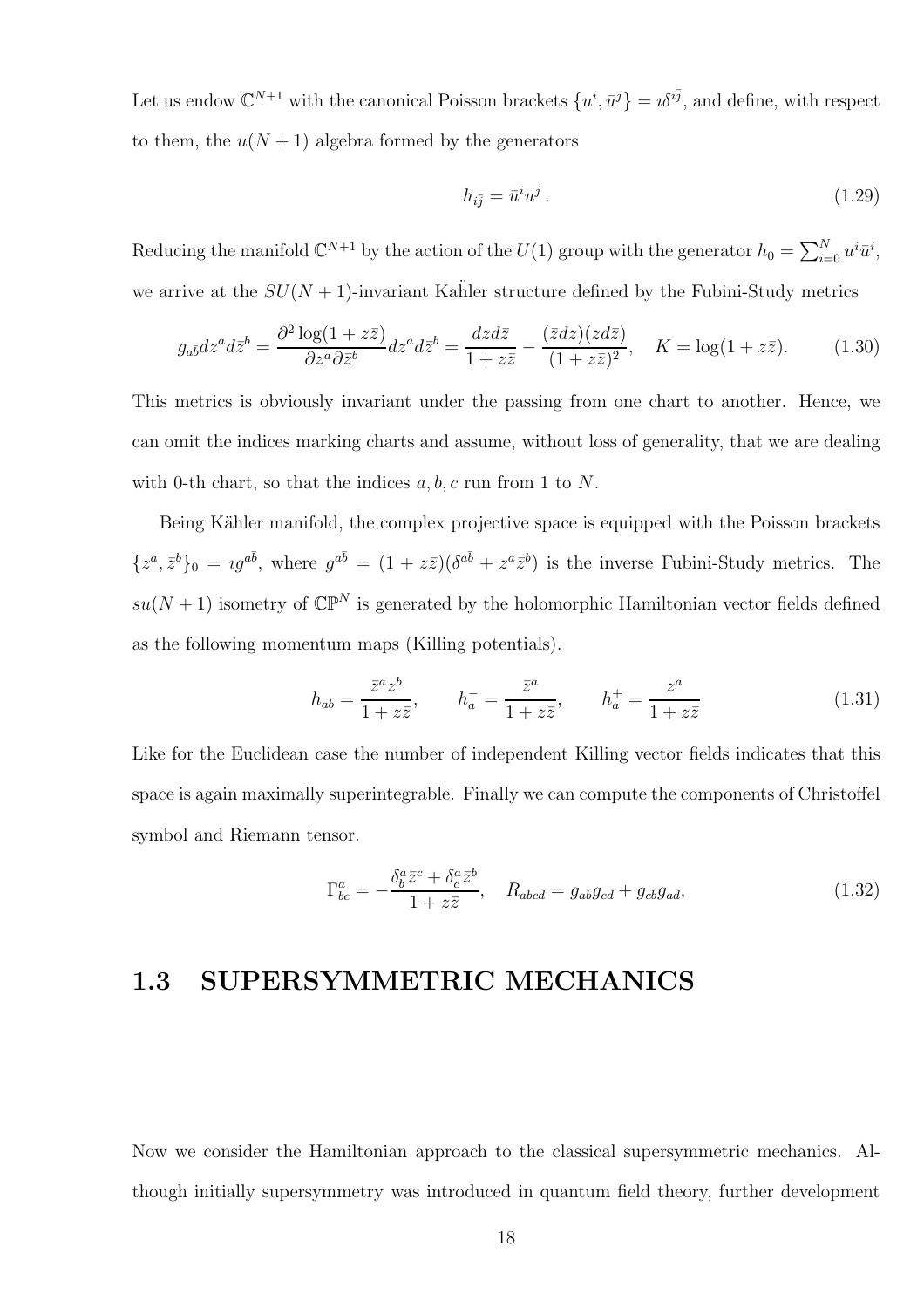of supersymmetry showed that supersymmetric mechanical models themselves are also interesting for modern physics. First of all, since mechanics can be viewed as one-dimensional field theory this models can be viewed as simple "toy" models for supersymmetric field theories and superstring theory. But as is known there is no any evidence for existence of supersymmetry in high energy physics yet. In contrast to this supersymmety can be found in many physical quantum mechanical phenomena. For instance, the well known Landau problem can be viewed as a supersymmetric model [\[17\]](#page-101-8).

The last chapter of this thesis is devoted to supersymmetric generalizations of some integrable models on Kähler manifolds so it is useful to present basic information about supersymmetric mechanics. It should be highlighted that K¨ahler structures play crucial role in supersymmetric field theoretical models and for instance supersymmetric Lagrangians can be composed out of chiral superfields using the Kähler potential  $[18]$ . First of all we should extend the notion of Poisson brackets for odd Grassmann quantities. This structure will be called supersymplectic structure. First of all Poisson brackets for two odd-Grassmann quantities is symmetric and is analogous to anticommutator for operators in quantum mechanics[\[13\]](#page-101-3). Moreover Jacobi identity must be also extended.

$$
\{f^{(a)}, g^{(b)}\} = -(-1)^{ab} \{g^{(b)}, f^{(a)}\}
$$
\n(1.33)

$$
(-1)^{ac}\lbrace f^{(a)}, \lbrace g^{(b)}, h^{(c)} \rbrace \rbrace + (-1)^{ab}\lbrace g^{(b)}, \lbrace h^{(c)}, f^{(a)} \rbrace \rbrace + (-1)^{bc}\lbrace h^{(c)}, \lbrace f^{(a)}, g^{(b)} \rbrace = 0 \quad (1.34)
$$

where  $a, b, c$  take values 0 for even Grassmann variables and 1 for odd Grassmann variables.

So we say that we have  $\mathcal{N} = n$  supersymmetric mechanics if there exist n odd-Grassmann variables  $Q_i$  (supercharges), which satisfy the following relation

$$
\{Q_i, Q_i\} = \delta_{ij} H, \qquad \{Q_i, H\} = 0 \tag{1.35}
$$

Since the field theoretical context is that here we deal with a one-dimensional field theory our superspace consists of time and Grassmann variables  $(t, \theta_i)$ , which can be called supertime. It is obvious that this supersymmetry will be the  $\mathcal{N} = n, d = 1$  SuperPoincare algebra.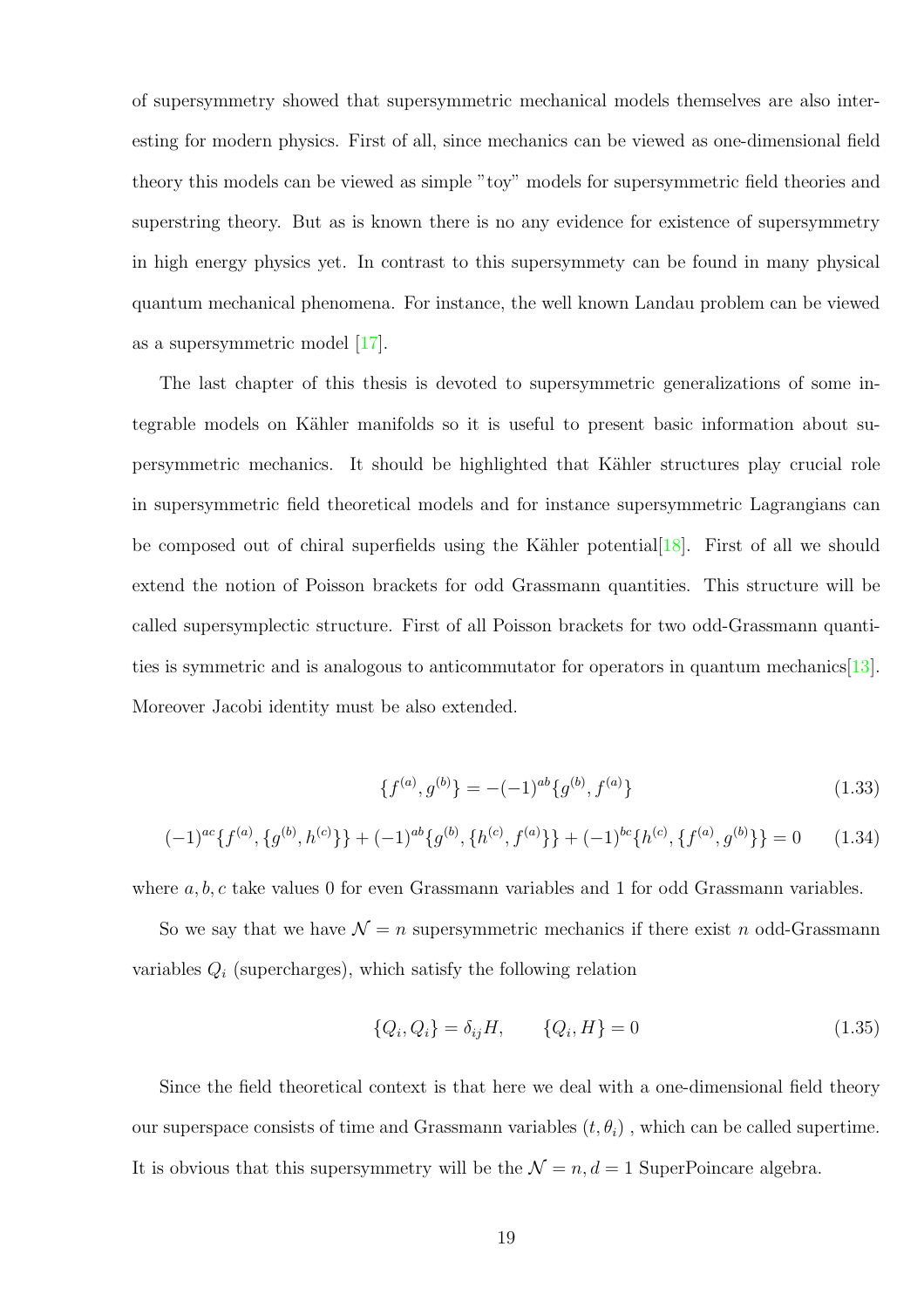Consider the simplest example, namely the  $\mathcal{N}=1$  supersymmetric mechanics. In this case any odd Grassmann variable can be chosen and its square can be identified with the Hamiltonian Since this case is quite trivial, it is not very interesting.

The next example is  $\mathcal{N} = 2$  supersymmetric mechanics. In this case supercharges can be redefined  $(Q^{\pm} = (Q_1 \pm iQ_2)/\sqrt{2})$  and the supersymmetric algebra will have the following form

$$
\{Q^+, Q^-\} = H, \qquad \{Q^+, Q^+\} = \{Q^-, Q^-\} = 0 \tag{1.36}
$$

One can see that, if we discuss particle on a Riemannian manifold, supercharges and the symplectic structure can be chosen in the following form

$$
Q^{\pm} = (p_a \pm iW_{,a})\eta_{\pm}^a, \qquad \omega = dp_a \wedge dx^a + \frac{1}{2}R_{abcd}\eta_{+}^a\eta_{-}^b dx^c \wedge dx^d + g_{ab}D\eta_{+}^a \wedge D\eta_{-}^b \qquad (1.37)
$$

where  $D\eta_{\pm}^a = d\eta_{\pm}^a + \Gamma^a_{bc}\eta_{\pm}^b dx^c$  and W is called superpotential. One can compte the Hamiltonian

$$
H = \frac{1}{2}g^{ab}(p_a p_b + W_{,a}W_{,b}) + W_{a;b}\eta^a_+\eta^b_- + R_{abcd}\eta^a_-\eta^b_+\eta^c_-\eta^d_+
$$
(1.38)

We should highlight that introduction of the external magnetic field breaks the standard  $\mathcal{N} = 2$ supersymmetry and later we will call this "weak" supersymmetry.

$$
\{Q^+, Q^-\} = H + iF_{ab}\eta_+^a \eta_-^b, \qquad \{Q^\pm, Q^\pm\} = F_{ab}\eta_\pm^a \eta_\pm^b \tag{1.39}
$$

The last part of this thesis is devoted to discussion of higher supersymmetries  $(\mathcal{N} > 2)$ .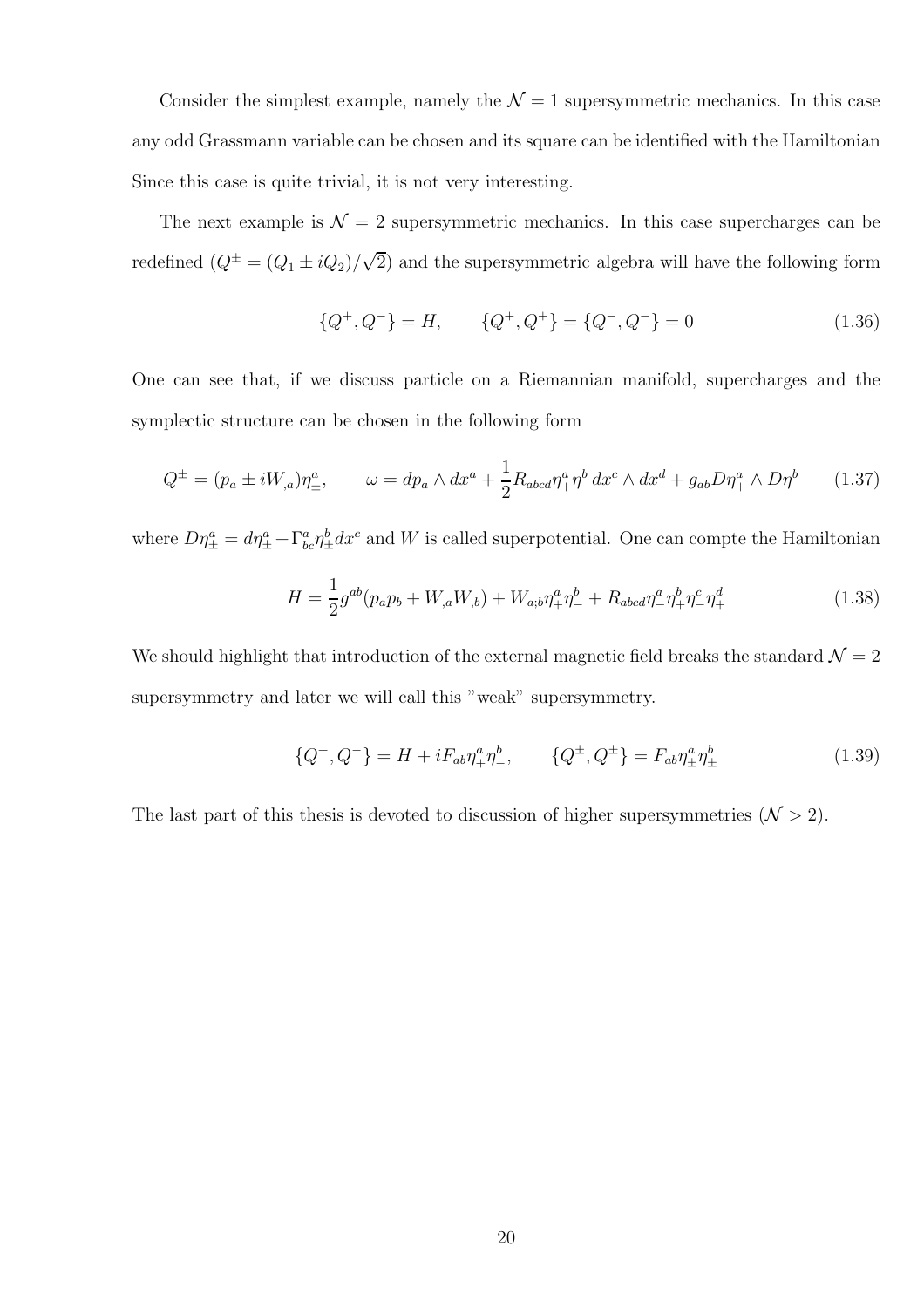## <span id="page-20-0"></span>Chapter 2

# Deformations of oscillator/Coulomb systems (holomorphic factorization)

## <span id="page-20-1"></span>2.1 INTRODUCTION

This chapter is based on three papers[\[1,](#page-100-3) [2,](#page-100-4) [3\]](#page-100-5) written with Armen Nersessian and Tigran Hakobyan.

The N-dimensional oscillator and Coulomb problem play special role among other integrable systems by many reasons. One of the main reasons, due to which these models continue to attract permanent interest during the last centuries, is their maximal superintegrability. Another important example of superintegrable system is Calogero model. The rational Calogero model and its generalizations, based on arbitrary Coxeter root systems, are highlighted among the non-trivial unbound superintegrable systems. This property was established for the classical [\[19,](#page-101-9) [20,](#page-101-10) [21\]](#page-101-11) and quantum [\[22,](#page-101-12) [23\]](#page-102-0) rational Calogero model, which is described by the Hamiltonian [\[24,](#page-102-1) [25\]](#page-102-2)

<span id="page-20-2"></span>
$$
H_0 = \sum_{i=1}^{N} \frac{p_i^2}{2} + \sum_{i < j} \frac{g^2}{(x_i - x_j)^2}.\tag{2.1}
$$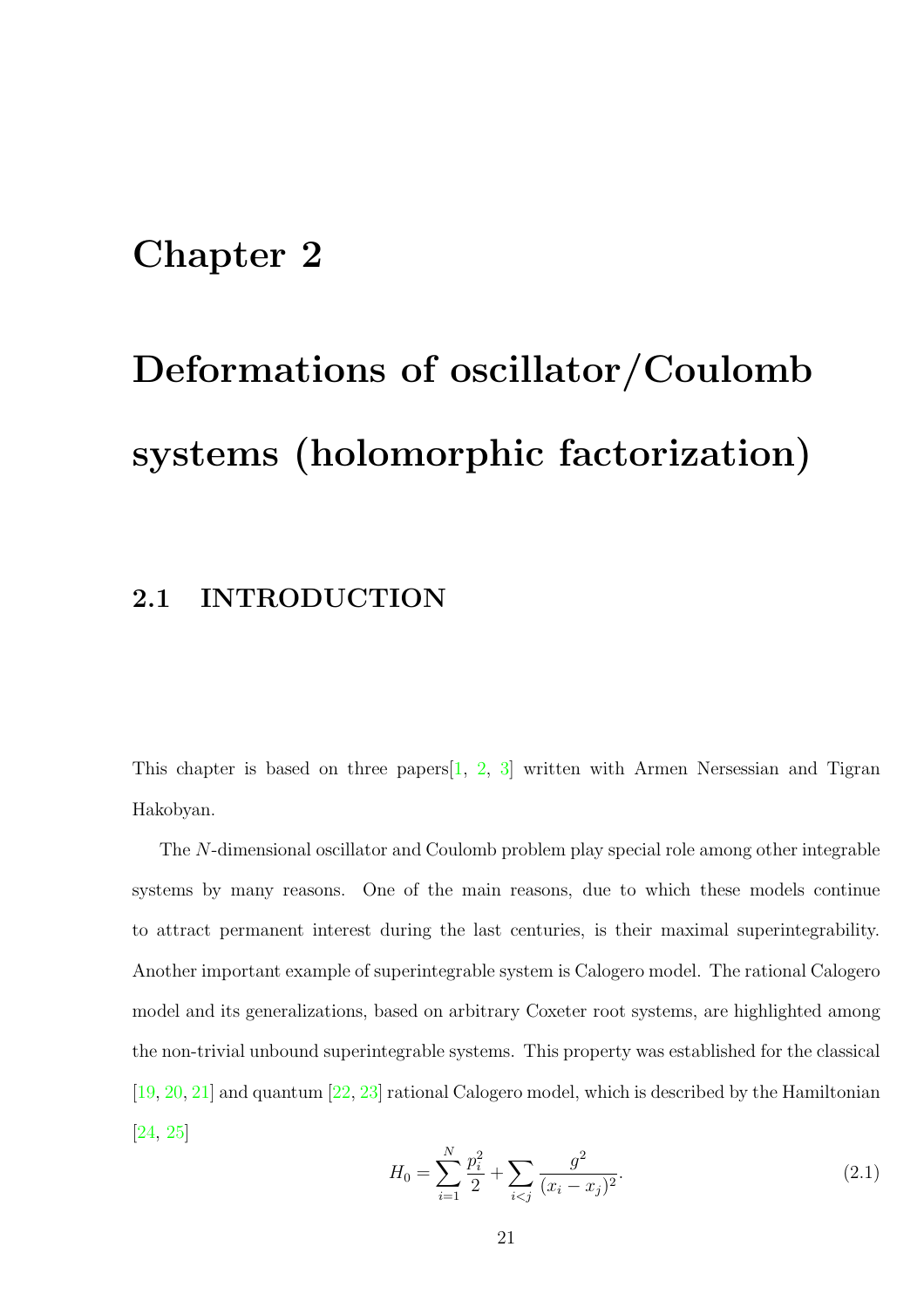Its generalization, associated with an arbitrary finite Coxeter group, is defined by the Hamiltonian [\[20,](#page-101-10) [21\]](#page-101-11)

$$
H_0 = \sum_{i=1}^{N} \frac{p_i^2}{2} + \sum_{\alpha \in \mathcal{R}_+} \frac{g_\alpha^2(\alpha \cdot \alpha)}{2(\alpha \cdot x)^2}.
$$
 (2.2)

Let us mention that the Coxeter group is described as a finite group generated by a set of orthogonal reflections across the hyperplanes  $\alpha \cdot x = 0$  in the N-dimensional Euclidean space, where the vectors  $\alpha$  from the set  $\mathcal{R}_+$  (called the system of positive roots) uniquely characterize the reflections. The coupling constants  $g_{\alpha}$  form a reflection-invariant discrete function. The original Calogero potential in  $(2.1)$  corresponds to the  $A_{N-1}$  Coxeter system with the positive roots, defined in terms of the standard basis by  $\alpha_{ij} = e_i - e_j$  for  $i < j$ . The reflections become the coordinate permutations in this particular case.

The oscillator and Coulomb systems admit obvious separation of the radial and angular variables, which is useful to formulate in terms of conformal algebra  $so(1, 2) \equiv sl(2, \mathbb{R})$  defined by the following Poisson bracket relations

<span id="page-21-0"></span>
$$
\{\mathcal{H}_0, \mathcal{D}\} = 2\mathcal{H}_0, \qquad \{\mathcal{H}_0, \mathcal{K}\} = \mathcal{D}, \qquad \{\mathcal{K}, \mathcal{D}\} = -2\mathcal{K}.
$$
 (2.3)

The generators  $\mathcal{H}_0, \mathcal{K}, \mathcal{D}$  could be identified, respectively, with the Hamiltonian of some Ndimensional mechanical system, and with the generators of conformal boost and dilatation.This system is usually called "conformal mechanics", and  $so(1, 2)$  symmetry appears as its dynamical symmetry [\[27\]](#page-102-3). Introduce the effective "radius" and conjugated momentum,

$$
r = \sqrt{2\mathcal{K}}, \qquad p_r = \frac{\mathcal{D}}{\sqrt{2\mathcal{K}}}, \qquad \{p_r, r\} = 1,\tag{2.4}
$$

and define a Casimir of conformal algebra

$$
\mathcal{I} = 2\mathcal{H}_0 \mathcal{K} - \frac{1}{2} \mathcal{D}^2: \qquad \{\mathcal{I}, \mathcal{H}_0\} = \{\mathcal{I}, \mathcal{K}\} = \{\mathcal{I}, \mathcal{D}\} = 0. \tag{2.5}
$$

It is obviously a constant of motion independent on radial coordinate and momentum, and thus could be expressed via appropriate angular coordinates  $\phi_a$  and canonically conjugate momenta  $\pi_a$  which are independent on radial ones:  $\mathcal{I} = \mathcal{I}(\phi_a, \pi_a)$ . In these terms the generators of conformal algebra read:

$$
\mathcal{H}_0 = \frac{p_r^2}{2} + \frac{\mathcal{I}}{r^2}, \qquad \mathcal{D} = rp_r, \qquad \mathcal{K} = \frac{r^2}{2}.
$$
 (2.6)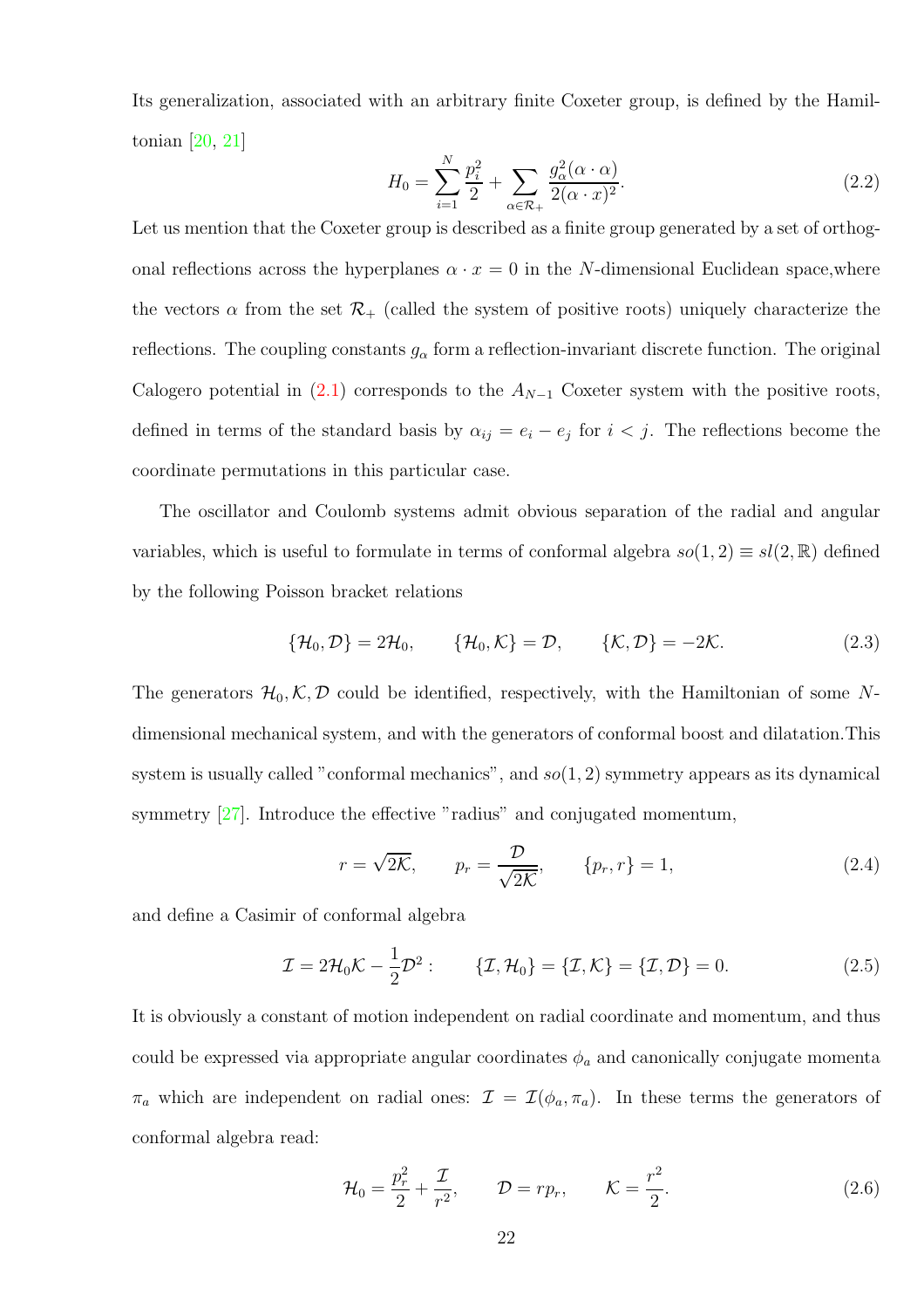Hence, such a separation of angular and radial parts could be defined for any system with dynamical conformal symmetry, and for those with additional potentials be function of conformal boost  $\mathcal{K}$ . In particular, such a generalized oscillator and Coulomb systems assume adding of potential

$$
V_{osc} = \omega^2 \mathcal{K}, \qquad V_{Coul} = -\frac{\gamma}{\sqrt{2\mathcal{K}}}, \tag{2.7}
$$

so that their Hamiltonian takes the form

$$
\mathcal{H}_{osc/Coul} = \frac{p_r^2}{2} + \frac{\mathcal{I}}{r^2} + V_{osc/Coul}(r). \tag{2.8}
$$

Well-known generalizations of oscillator and Coulomb systems to N-dimensional spheres and two-sheet hyperboloids (pseudospheres) [\[28,](#page-102-4) [29\]](#page-102-5) can be described in a similar way.

In Refs. [\[30,](#page-102-6) [31\]](#page-102-7) a separation of "radial" and "angular" variables has been used for constructing the integrable deformations of oscillator and Coulomb systems (and of their (pseudo)spherical generalizations) via replacement of the spherical part of pure oscillator/Coulomb Hamiltonians (quadratic casimir of  $SO(N)$ ) algebra) by some other integrable system formulated in terms of the action-angle variables. Analyzing these deformations in terms of action-angle variables, it was found that they are superintagrable iff the spherical part has the form

<span id="page-22-0"></span>
$$
\mathcal{I} = \frac{1}{2} \left( \sum_{a=1}^{N-1} k_a I_a + c_0 \right)^2 \tag{2.9}
$$

with  $c_0$  be arbitrary constant and  $k_a$  be rational numbers. Moreover, it was demonstrated, by the use of the results of Ref. [\[32\]](#page-102-8), that the angular part of rational Calogero model belongs to this set of systems. Thus, it was concluded that rational Calogero model with Coulomb potential (Calogero-Coulomb system) is superintegrable system. Besides, superintegrable generalizations of the rational Calogero models with oscillator/Coulomb potentials on the N-dimensional spheres and two-sheet hyperboloids have been suggested there. The explicit expressions of their symmetry generators and respective algebras have been given in Refs. [\[33,](#page-102-9) [80,](#page-106-0) [81\]](#page-106-1). An integrable two-center generalization of the Calogero-Coulomb systems (and those in the presence of Stark term, which was called Calogero-Coulomb-Stark model) has been also revealed [\[34\]](#page-102-10).

The goal of this chapter is to present "holomorphic factorization" to the superintegrable generalizations of oscillator and Coulomb systems on N-dimensional Euclidean space, sphere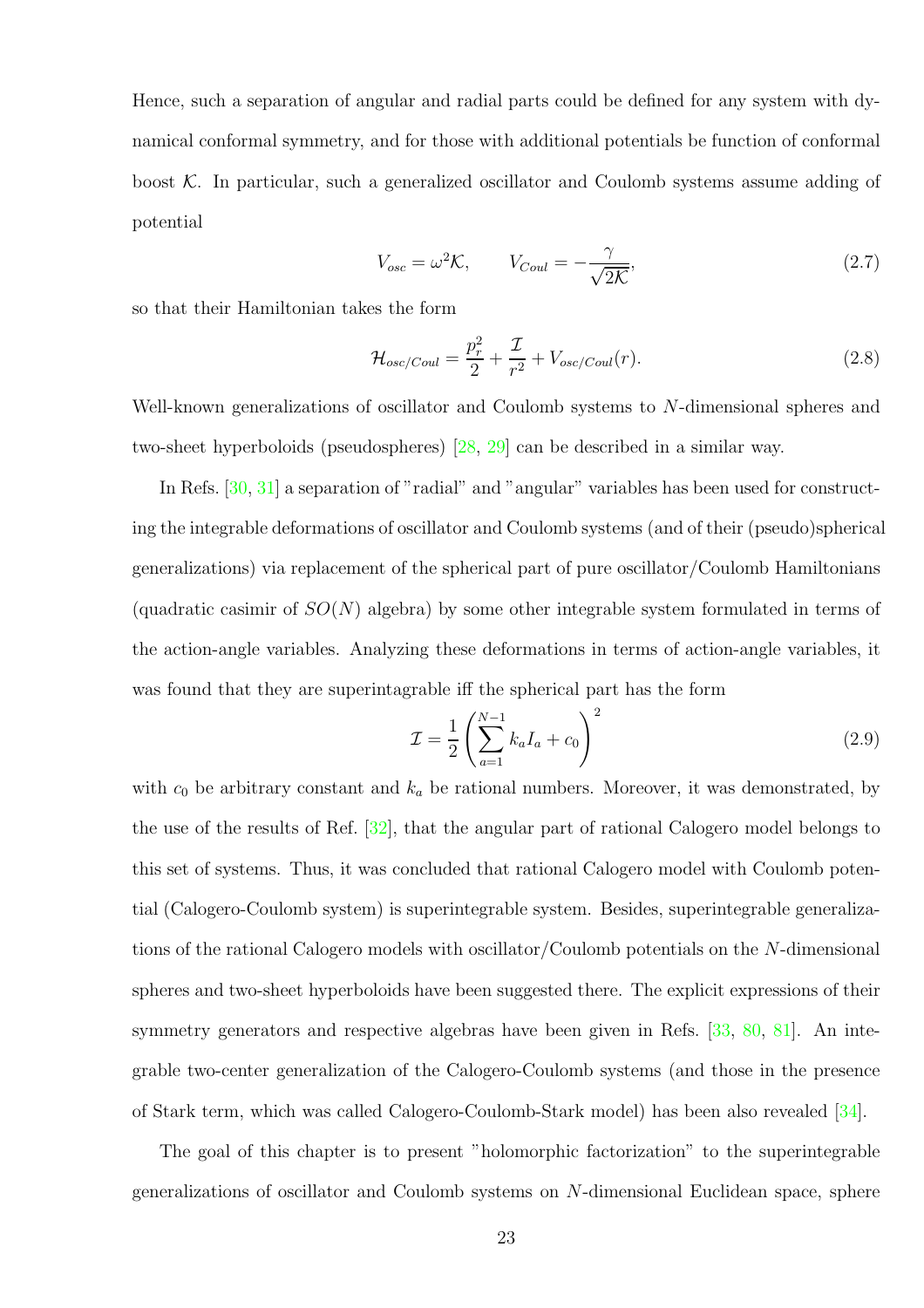and two-sheet hyperboloid (pseudosphere). For this purpose we parameterize the phase spaces of that system by the complex variable  $Z = p_r + i \sqrt{2\mathcal{I}}/r$  identifying the radial phase subspace with the Klein model of Lobachevsky plane, and by the complex variables  $u_a = \sqrt{I_a}e^{i\Phi_a}$  unifying action-angle variables of the angular part of the systems. We formulate, in these terms, the constants of motion of the systems under consideration and calculate their algebra. Besides, we extend to these systems the known oscillator-Coulomb duality transformation.

This chapter is organized as follows:

In Section 2.2 we review the classical properties of Tremblay-Turbiner-Winternitz and Post-Wintenitz systems and their relation with N-dimensional rational Calogero model with oscillator and Coulomb potentials, paying special attention to their hidden symmetries. Then we show that combining the radial coordinate and momentum in a single complex coordinate in proper way, we get an elegant description for the hidden and dynamical symmetries in these systems related with action-angle variables.

In Section 2.3 we introduce the appropriate complex coordinates unifying radial and angular variables and formulate the Poisson brackets and generators of conformal algebra in these terms. Then we give "holomorphic factorization formulation" of the constants of motion of higher-dimensional superintegrable conformal mechanics, and calculate their algebra.

In Section 2.4 we formulate in these terms, the higher-dimensional superintegrable generalizations of oscillator and Coulomb systems given by [\(2.42\)](#page-30-1),[\(2.9\)](#page-22-0) and calculate the algebra of their constants of motion.

In Section 2.5 we formulate, in this terms, the well-known oscillator-Coulomb duality transformation.

In Section 2.6 we extend the results of Section 2 to the systems on N-dimensional sphere and two-sheet hyperboloid (pseudosphere).

Finally, in the *Section 2.7* we discuss examples of angular part of these systems.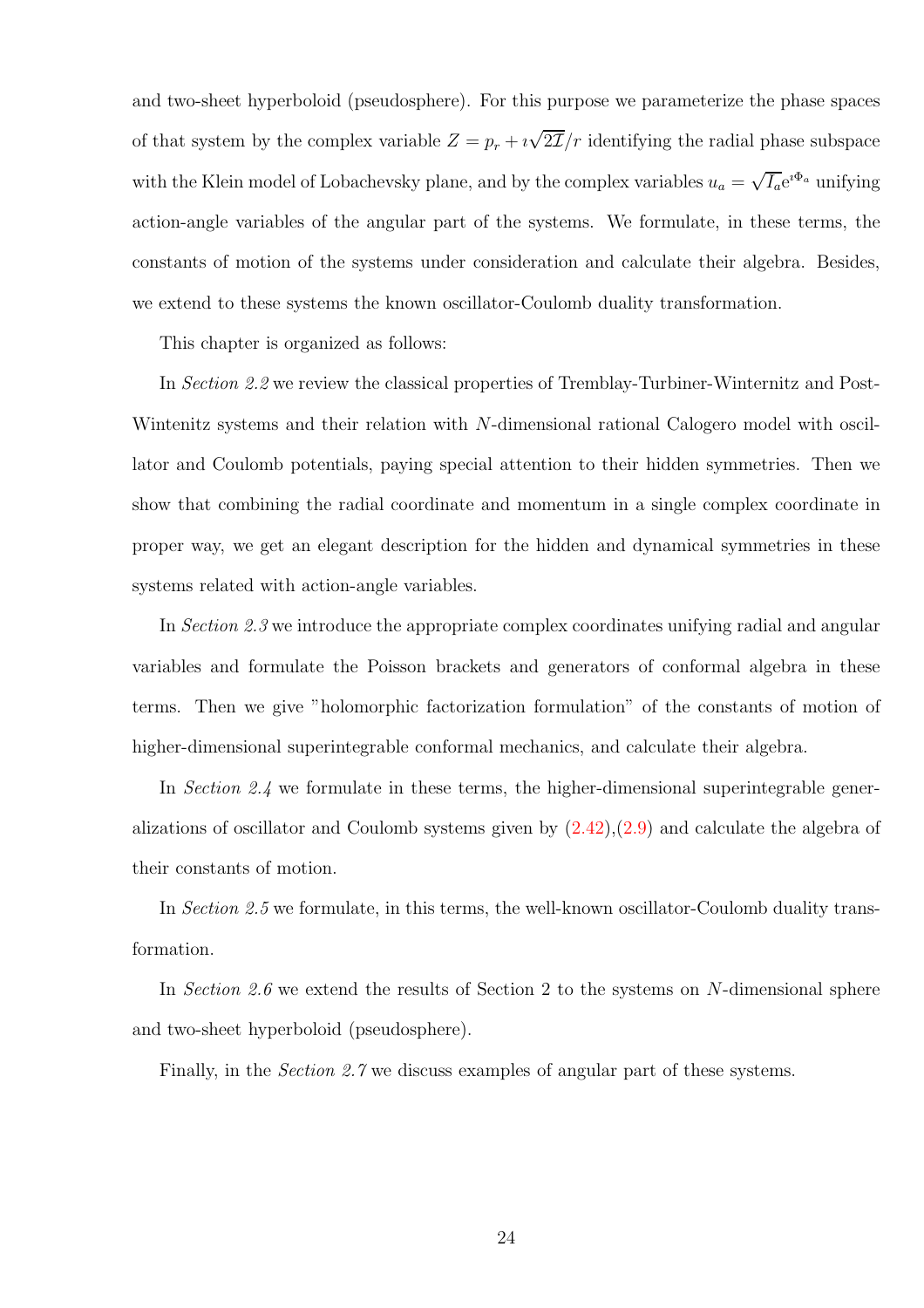### <span id="page-24-0"></span>2.2 TTW AND PW SYSTEMS

The Trembley-Turbiner-Wintenitz (TTW) system, invented a few years ago [\[36\]](#page-103-0), is a particular case of the Calogero-oscillator system. It is defined by the Hamiltonian of two-dimensional oscillator, with the angular part replaced by a Pöschl-Teller system on circle:

$$
\mathcal{H}_{TTW} = \frac{p_r^2}{2} + \frac{\mathcal{I}_{PT}}{r^2} + \frac{\omega^2 r^2}{2},\tag{2.10}
$$

<span id="page-24-1"></span>
$$
\mathcal{I}_{PT} = \frac{p_{\varphi}^2}{2} + \frac{k^2 \alpha^2}{\sin^2 k \varphi} + \frac{k^2 \beta^2}{\cos^2 k \varphi},\tag{2.11}
$$

where  $k$  is an integer. It coincides with the two-dimensional rational Calogero-oscillator model associated with the dihedral group  $D_{2k}$  [\[37\]](#page-103-1) and was initially considered as a new superintegrable model. The superintegrability was observed by numerical simulations. Later an analytic expression for the additional constant of motion was presented [\[38\]](#page-103-2).

The two-dimensional Calogero-Coulomb system, associated with dihedral group, is known as a Post-Winternitz (PW) system. It was constructed from the TTW system by performing the well-known Levi-Civita transformation, which maps the two-dimensional oscillator into the Coulomb problem [\[39\]](#page-103-3). The PW system was also suggested as a new (independent from Calogero) superintegrable model. It is also expressed via the Pöschl-Teller Hamiltonian  $(2.11)$ ,

$$
\mathcal{H}_{PW} = \frac{p_r^2}{2} + \frac{\mathcal{I}_{PT}}{r^2} - \frac{\gamma}{r}.
$$
\n(2.12)

In Ref. [\[40\]](#page-103-4), the superintegrability of the TTW-system was explained from the viewpoint of action-angle variable formulation, while in Ref. [\[30\]](#page-102-6), using the same (action-angle) arguments, the superintegrable generalizations of the TTW and PW systems on sphere and hyperboloid were suggested. Below we briefly describe the constructions.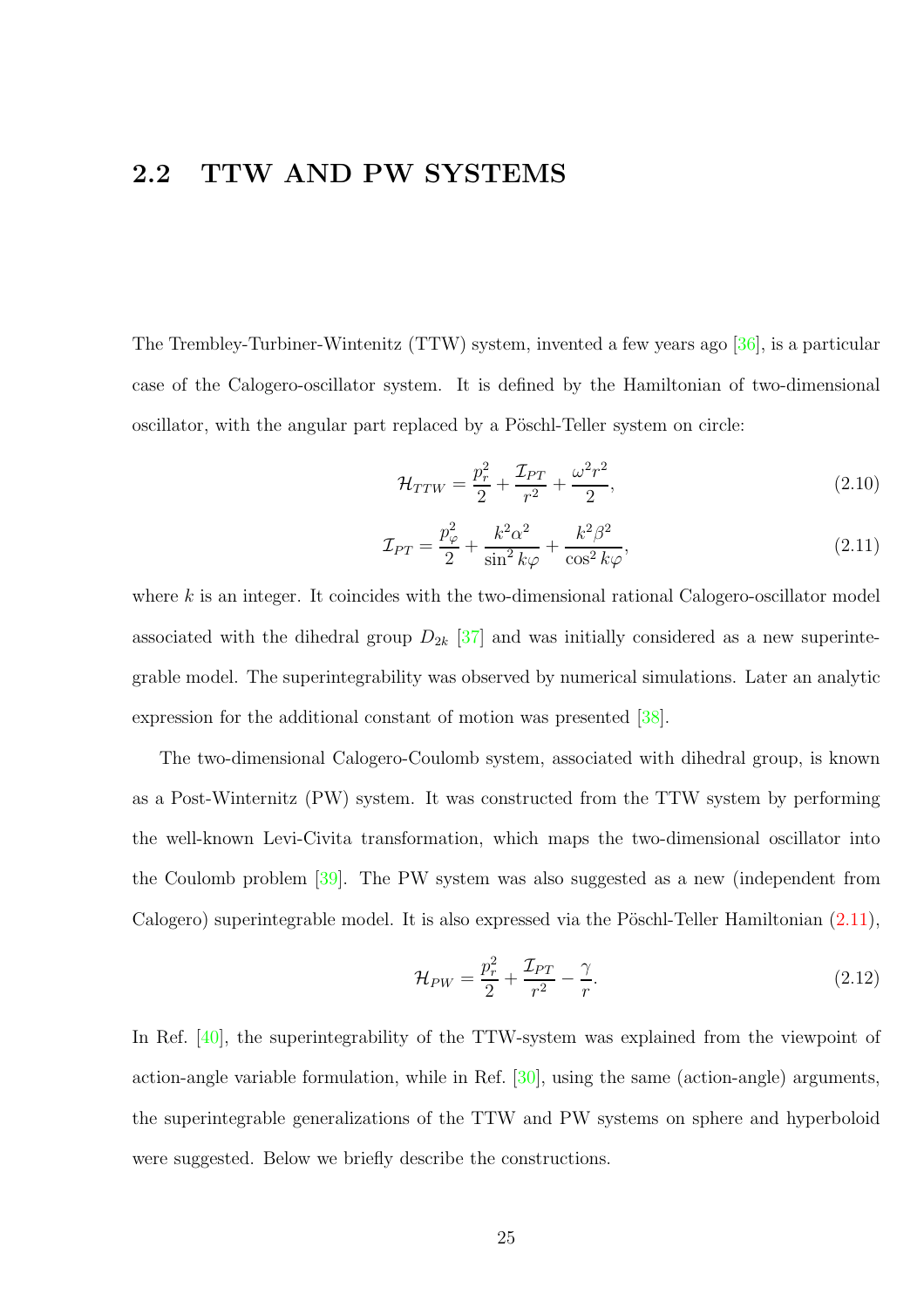Consider an integrable N-dimensional system with the following Hamiltonian in action-angle variables:

$$
\mathcal{H} = \mathcal{H}(nI_1 + mI_2, I_3, \dots, I_N), \qquad \{I_i, \Phi_j\} = \delta_{ij}, \quad \Phi_i \in [0, 2\pi), \tag{2.13}
$$

where *n* and *m* are integers. The Liouville integrals are expressed via the action variables  $I_i$ . The system has a hidden symmetry, given by the additional constant of motion

$$
K_{hidden} = \text{Re } A(I_i) e^{i(m\Phi_1 - n\Phi_2)},\tag{2.14}
$$

where  $A(I_i)$  is an arbitrary complex function on Liouville integrals. Respectively, for the Hamiltonian

$$
\mathcal{H} = \mathcal{H}(n_1I_1 + n_2I_2 + \dots n_NI_N), \qquad (2.15)
$$

where  $n_1, \ldots, n_N$  are integer numbers, all the functions

$$
K_{ij} = \text{Re } A_{ij}(I) e^{i(n_j \Phi_i - n_i \Phi_j)}.
$$
\n(2.16)

are constants of motion, which are distinct from the Liouville integrals. The Liouville integrals together with the additional integrals  $I_{i+1}$  with  $i = 1, \ldots N-1$  constitute a set of  $2N-1$ functionally independent constants of motion, ensuring the maximal superintegrability.

In Ref. [\[30\]](#page-102-6) the integrable deformations of the N-dimensional oscillator and Coulomb systems have been proposed on Euclidean space, sphere and hyperboloid by replacing their angular part by an  $(N-1)$ -dimensional integrable system, formulated in action-angle variables:

$$
H = \frac{p_r^2}{2} + \frac{\mathcal{I}(I_a)}{r^2} + V(r), \qquad \{p_r, r\} = 1, \qquad \{I_a, \Phi_b^0\} = \delta_{ab}, \tag{2.17}
$$

where  $a, b = 1, \ldots, N-1$  and

$$
V_{osc}(r) = \frac{\omega^2 r^2}{2}, \qquad V_{Coulomb}(r) = -\frac{\gamma}{r}.
$$
\n(2.18)

In other words, we obtain the deformation of the N-dimensional oscillator and Coulomb systems by replacing the  $SO(N)$  quadratic Casimir element  $\mathbf{J}^2$ , which defines the kinetic part of the system on sphere  $\mathbb{S}^{N-1}$ , with the Hamiltonian of some  $(N-1)$ -dimensional integrable system written in terms of the action-angle variables.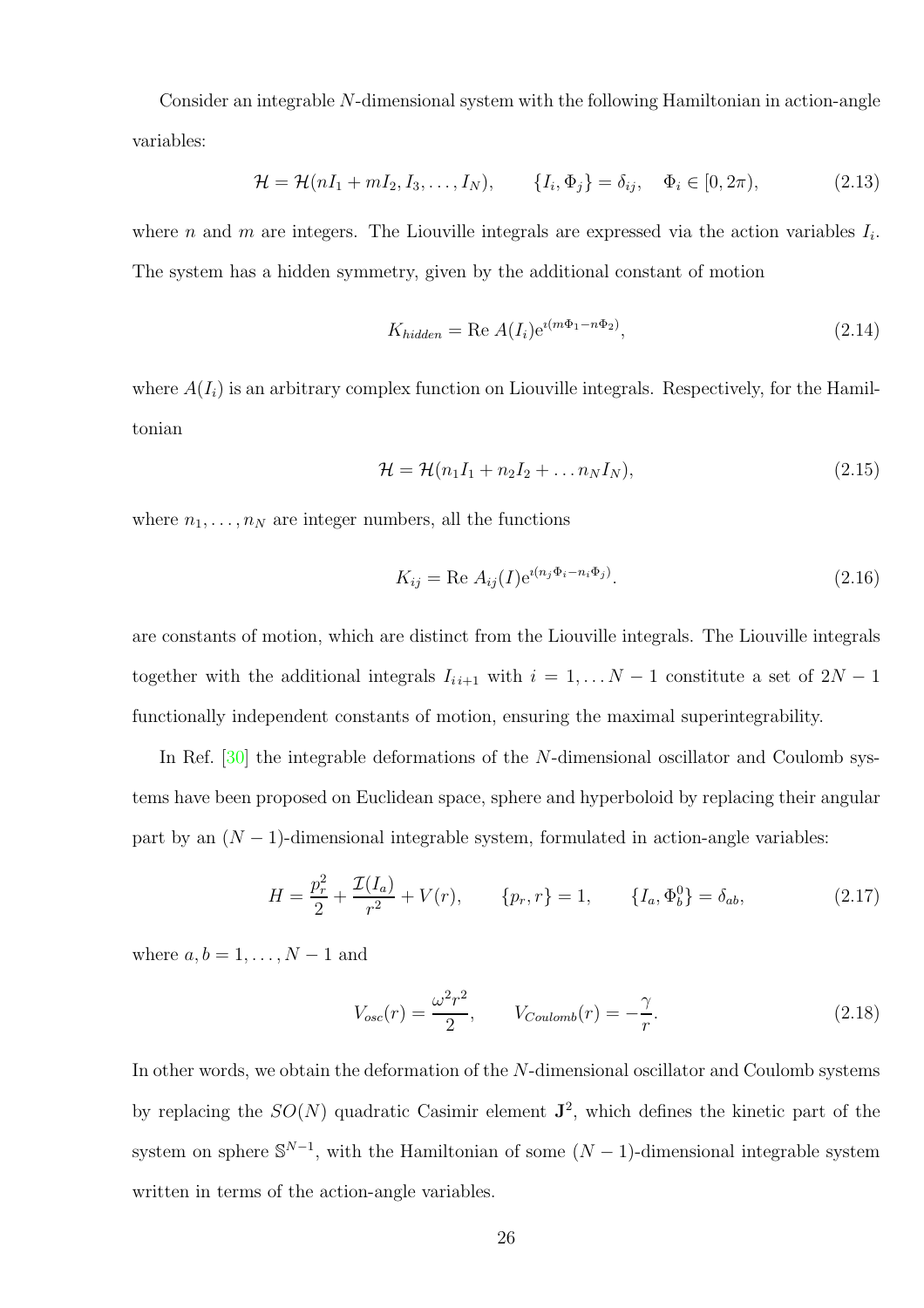Next we have performed similar analyses for the systems on N-dimensional sphere and (twosheet) hyperboloid with the oscillator and Coulomb potentials. These models were introduced, respectively, by Higgs  $[28]$  and Schrödinger  $[41, 42]$  $[41, 42]$ ,

$$
\mathbb{S}^{N}: \quad H = \frac{p_{\chi}^{2}}{2r_{0}^{2}} + \frac{\mathcal{I}}{r_{0}^{2}\sin^{2}\chi} + V(\tan\chi), \quad \{p_{\chi},\chi\} = 1,
$$
\n(2.19)

$$
\mathbb{H}^{N}: \quad H = \frac{p_{\chi}^{2}}{2r_{0}^{2}} + \frac{\mathcal{I}}{r_{0}^{2}\sinh^{2}\chi} + V(\tanh\chi), \quad \{p_{r}, r\} = 1
$$
\n(2.20)

with  $\mathcal I$  depending on the (angular) action variables. The exact forms for the potential are:

$$
\mathbb{S}^N: \quad V_{Higgs}(\tan \chi) = \frac{r_0^2 \omega^2 \tan^2 \chi}{2}, \qquad V_{Sch-Coulomb}(\tan \chi) = -\frac{\gamma}{r_0} \cot \chi,\tag{2.21}
$$

$$
\mathbb{H}^{N}: V_{Higgs}(\tanh\chi) = \frac{r_{0}^{2}\omega^{2}\tanh^{2}\chi}{2}, \qquad V_{Sch-Coulomb}(\tanh\chi) = -\frac{\gamma}{r_{0}}\coth\chi. \tag{2.22}
$$

The following expressions for the Hamiltonians of oscillator-like systems had been derived:

$$
\mathcal{H}_{osc} = \mathcal{H}_{osc}(2I_r + \sqrt{2\mathcal{I}}) = \begin{cases}\n\omega(2I_r + \sqrt{2\mathcal{I}}) & \text{for } \mathbb{R}^N, \\
\frac{1}{2}(2I_\chi + \sqrt{2\mathcal{I}} + \omega)^2 - \frac{\omega^2}{2} & \text{for } \mathbb{S}^N,\n\end{cases}
$$
\n
$$
-\frac{1}{2}(2I_\chi + \sqrt{2\mathcal{I}} - \omega)^2 + \frac{\omega^2}{2} & \text{for } \mathbb{H}^N.
$$
\n(2.23)

Respectively, the Hamiltonians of the Coulomb-like systems read:

$$
\mathcal{H}_{Coulomb} = \mathcal{H}_{Coulomb}(I_r + \sqrt{2\mathcal{I}}) = \begin{cases}\n-\frac{\gamma^2}{2}(I_r + \sqrt{2\mathcal{I}})^2 & \text{for } \mathbb{R}^N, \\
-\frac{\gamma^2}{2}(I_\chi + \sqrt{2\mathcal{I}})^2 + \frac{1}{2}(I_\chi + \sqrt{2\mathcal{I}})^2 & \text{for } \mathbb{S}^N, \\
-\frac{\gamma^2}{2}(I_\chi - \sqrt{2\mathcal{I}})^2 - \frac{1}{2}(I_\chi - \sqrt{2\mathcal{I}})^2 & \text{for } \mathbb{H}^N.\n\end{cases}
$$
\n(2.24)

Thus, it is easy to deduce that for the angular Hamiltonian

<span id="page-26-0"></span>
$$
\mathcal{I}_{SphCalogero} = \frac{1}{2} \left( \sum_{a=1}^{N-1} k_a I_a + \text{const} \right)^2, \qquad k_a \in \mathbb{N}, \tag{2.25}
$$

the deformations of the oscillator and Coulomb systems become superintegrable. In particular, the Pöschl-Teller Hamiltonian has the same form  $[37]$ :

$$
\mathcal{I}_{PT} = \frac{k^2 (I + \alpha + \beta)^2}{2}.
$$
\n(2.26)

Hence, choosing  $N = 2$  and  $\mathcal{I} = \mathcal{I}_{PT}$ , we obtain the generalizations of the TTW and PW systems on sphere and hyperboloid with additional constants of motion given by

$$
\mathcal{K}_{TTW} = \text{Re } A(I) e^{i(k\Phi_r - 2\Phi_\varphi)}, \qquad \mathcal{K}_{PW} = \text{Re } A(I) e^{i(k\Phi_r - \Phi_\varphi)}.
$$
 (2.27)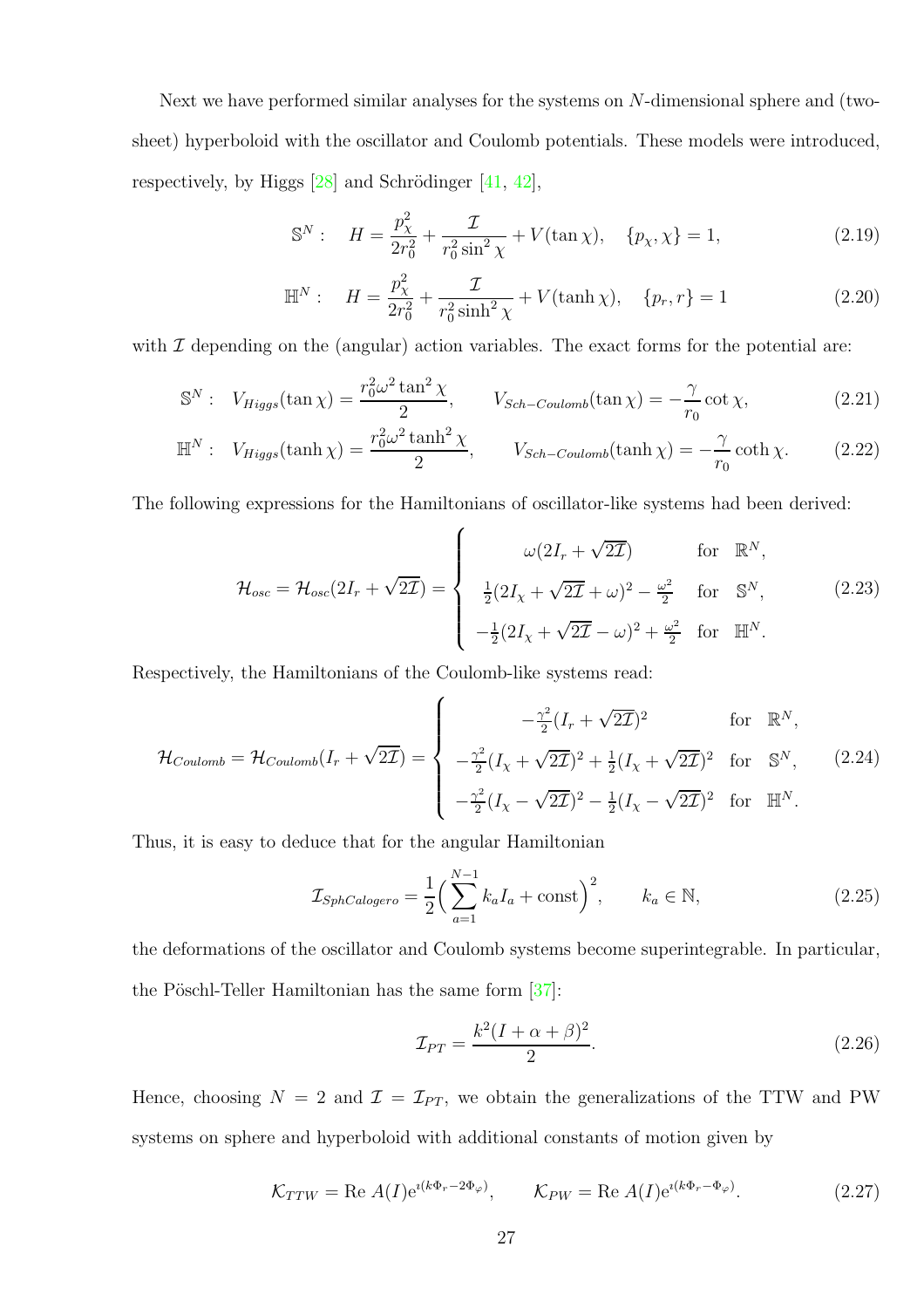Here  $\Phi_{\varphi}$  is the angle variable in the Pöschl-Teller system, and  $\Phi_r$  is the angle variable associated with r and  $p_r$ . For explicit expressions, see Ref. [\[30\]](#page-102-6).

Note that the angular part of the N-dimensional rational Calogero model has the form [\(2.25\)](#page-26-0) as well. This is a reason for the superintegrabilty of the Calogero-oscillator and Calogero-Coulomb problems. It also suggests that their superintegrable generalizations on the  $N$ dimensional spheres and hyperboloids  $[43, 44, 45, 46, 47]$  $[43, 44, 45, 46, 47]$  $[43, 44, 45, 46, 47]$  $[43, 44, 45, 46, 47]$  $[43, 44, 45, 46, 47]$  $[43, 44, 45, 46, 47]$  $[43, 44, 45, 46, 47]$  $[43, 44, 45, 46, 47]$ . Although the TTW and PW systems are particular cases of the Calogero-type models, they continue to attract enough interest due to their simplicity. In particular, a couple of years ago, Ranada suggested a specific representation for the constants of motion of the TTW and PW systems (including those on sphere and hyperboloid) [\[48,](#page-104-1) [49,](#page-104-2) [50\]](#page-104-3), called a "holomorphic factorization". For the TTW system it reads

$$
\mathcal{R}_{TTW} = (\bar{M}_0)^k N^2, \qquad (2.28)
$$

where

$$
M_0 = \frac{2p_r}{r} \sqrt{2\mathcal{I}_{PT}} + 2i\mathcal{H}_{TTW},\tag{2.29}
$$

and

<span id="page-27-0"></span>
$$
N = k(\beta - \alpha) + 2\mathcal{I}_{PT}\cos 2k\varphi + i\sqrt{2\mathcal{I}_{PT}}p_{\varphi}\sin 2k\varphi.
$$
 (2.30)

A similar expression exists in case of the (pseudo)spherical TTW system. The additional constant of motion of PW system in Ranada's representation reads:

$$
\mathcal{M}_{PW} = (\bar{M}_0)^k N,\tag{2.31}
$$

and N is given by Eq.  $(2.30)$ , and

$$
M_0 = p_r \sqrt{2\mathcal{I}_{PT}} + i\left(\gamma - \frac{2\mathcal{I}_{PT}}{r}\right).
$$
 (2.32)

Such forms of the hidden constants of motion have a visible relation with their expressions in terms of the action-angle variables, which will be discussed below. Hence, the TTW and PW systems possess a natural description in spherical coordinates, where the "radial" part is separated from the "angular" one. On the other hand, the radial parts are expressed via the generators of conformal algebra, which can be viewed as generators of isometries of the Kähler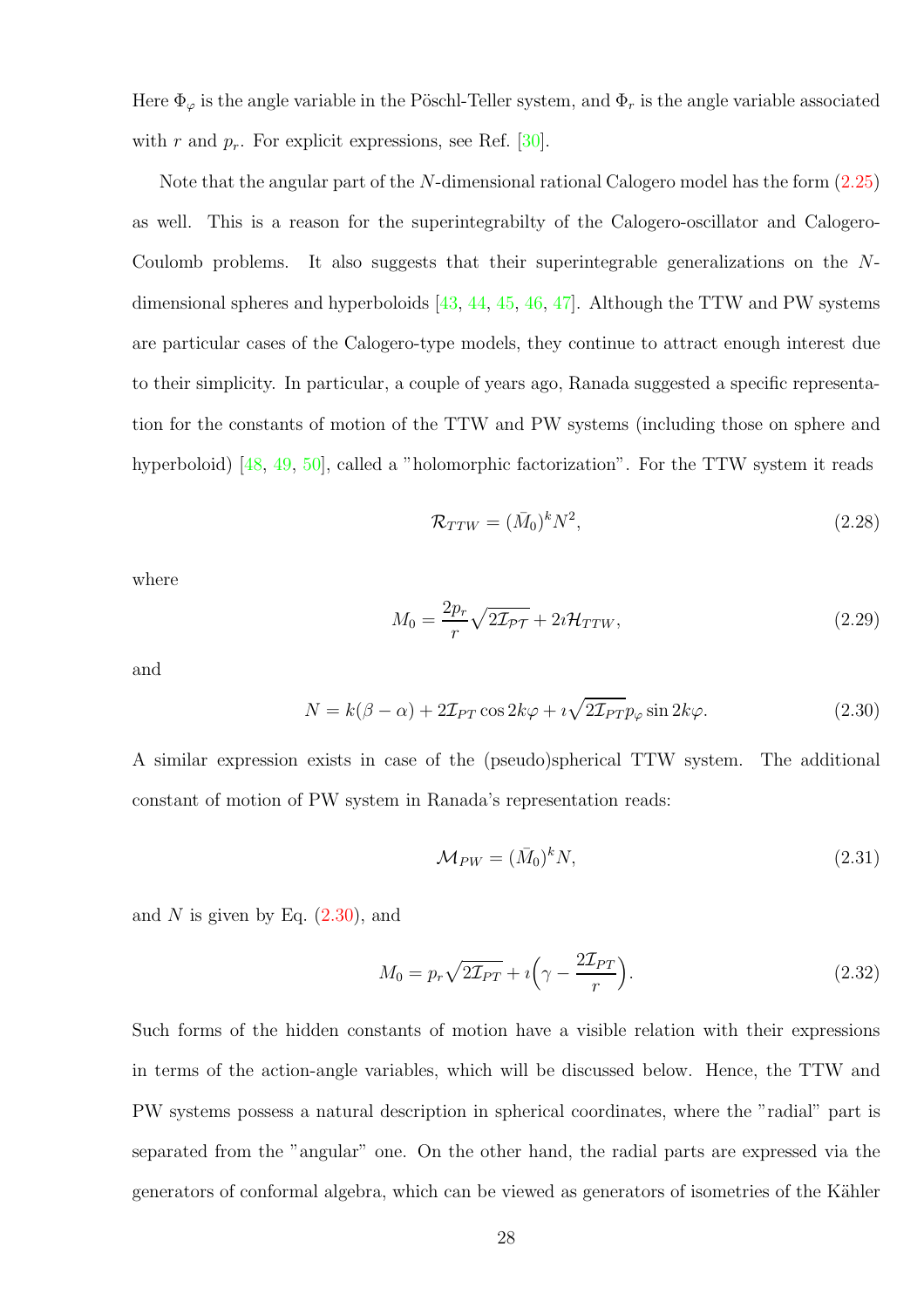structure of Klein model of the Lobachevsky space [\[35\]](#page-103-11). Hence, we can represent phase spaces of the TTW and PW systems as a (semidirect) product of Lobachevsky space with cotangent bundle of circle, and expect that the reformulation in these coordinates will help us to extend the expressions of hidden constants of motion to higher dimensions. Similarly, phase spaces of the N-dimensional oscillator and Coulomb systems and their Calogero-deformations could be represented as a semidirect product of Lobachevsky space and cotangent bundle on  $(N - 1)$ dimensional sphere [\[51\]](#page-104-4). One can expect, that Ranada's representation of hidden symmetries of the TTW and PW systems in these terms will take a more transparent and elegant form. Furthermore, having in mind the relation of the TTW and PW systems with rational Calogero models, one can expect that the hidden symmetries of Calogero model could be represented in a similar way.

#### <span id="page-28-0"></span>2.2.1 ONE-DIMENSIONAL SYSTEMS

Since the middle of seventies with Ref. [\[27\]](#page-102-3) in the field-theoretical literature much attention has been paid to a simple one-dimensional mechanical system given by the Hamiltonian

<span id="page-28-1"></span>
$$
H_0 = \frac{p^2}{2} + \frac{g^2}{2x^2}.
$$
\n(2.33)

The reason was that it forms the conformal algebra  $so(1, 2)$  [\(2.3\)](#page-21-0) together with the generators:

<span id="page-28-2"></span>
$$
D = px, \qquad K = \frac{x^2}{2}.\tag{2.34}
$$

In Ref. [\[35\]](#page-103-11) the following formulation of this is suggested. Its phase space is parameterized by a single complex coordinate and identified with the Klein model of the Lobachevsky plane:

$$
z = \frac{p}{x} + \frac{ig}{x^2}, \qquad \text{Im } z > 0: \qquad \{z, \bar{z}\} = -\frac{i}{g} (z - \bar{z})^2. \tag{2.35}
$$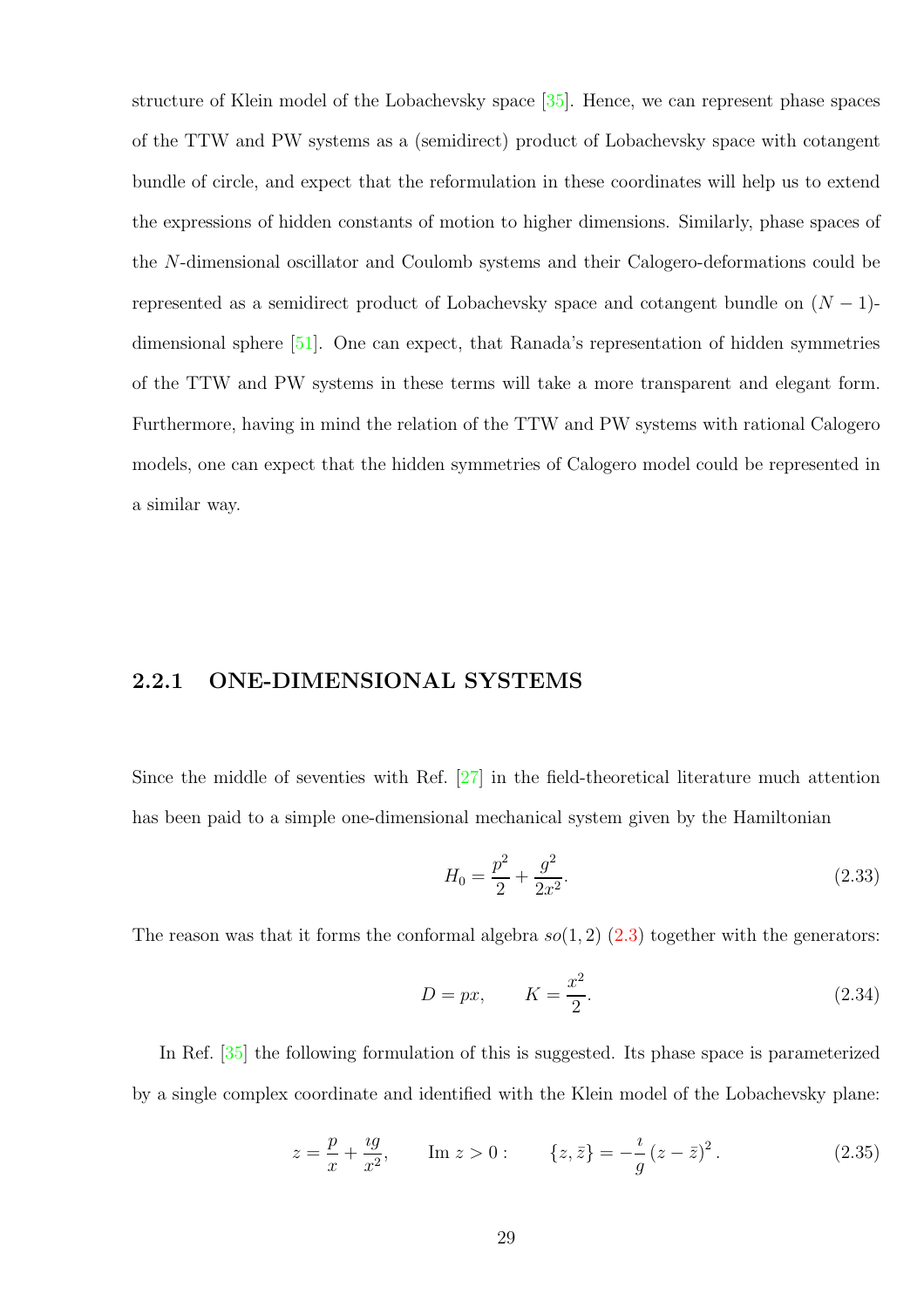In this parametrization, the  $so(1, 2)$  generators  $(2.33)$ ,  $(2.34)$  define the Killing potentials (Hamiltonian generators of the isometries of the Kähler structure) of Klein model:

<span id="page-29-0"></span>
$$
H_0 = g \frac{z\overline{z}}{\iota(\overline{z} - z)}, \qquad D = g \frac{z + \overline{z}}{\iota(\overline{z} - z)}, \qquad K = g \frac{1}{\iota(\overline{z} - z)}.
$$
 (2.36)

Let us remind, that the Kähler structure is

$$
ds^2 = -\frac{gdzd\bar{z}}{(\bar{z} - z)^2}.\tag{2.37}
$$

It is invariant under the discrete transformation

<span id="page-29-1"></span>
$$
z \to -\frac{1}{z},\tag{2.38}
$$

whereas the Killing potentials  $(2.36)$  transform as follows:

$$
H_0 \to K, \qquad K \to H_0, \qquad D \to -D. \tag{2.39}
$$

Thus, it maps  $H_0$  to the free one-dimensional particle system. This can be viewed as a onedimensional analog of the decoupling transformation of the Calogero Hamiltonian, considered in Refs. [\[52,](#page-104-5) [53,](#page-104-6) [54\]](#page-104-7).

In order to construct a similar construction for higher-dimensional systems, first, we introduce an appropriate "radial" coordinate and conjugated momentum, so that the higherdimensional system looks very similar to the one-dimensional conformal mechanics. In that picture, the remaining "angular" degrees of freedom are packed in the Hamiltonian system on the  $(N-1)$ -dimensional sphere, which replaces the coupling constant  $g^2$  in the one-dimensional conformal mechanics. The angular Hamiltonian defines the constant of motion of the initial conformal mechanics. Then we relate the radial part of the N-dimensional conformal mechanics with the Klein model of the Lobachevsky space, which is completely similar to the aforementioned one-dimensional case.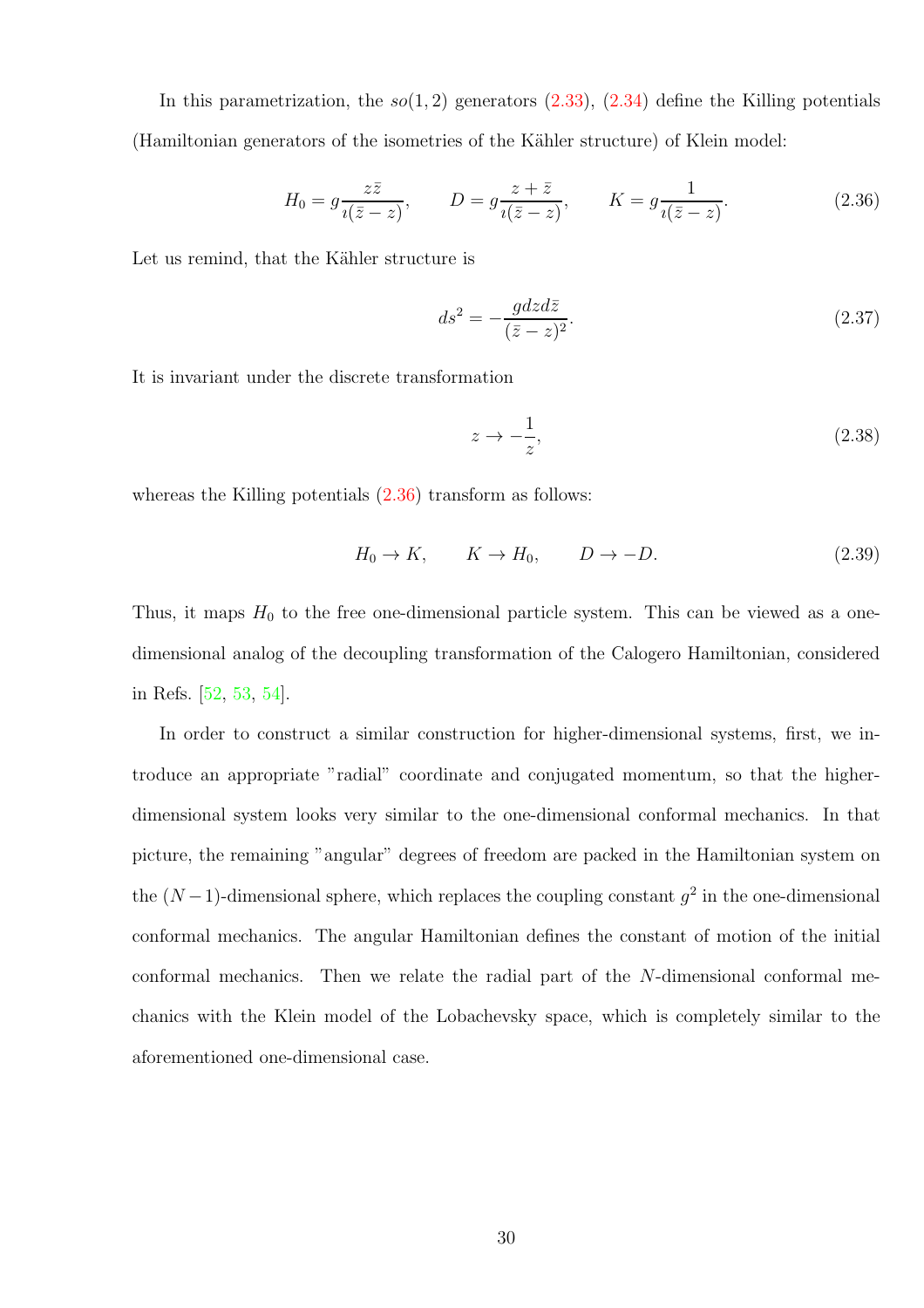#### <span id="page-30-0"></span>2.2.2 HIGHER-DIMENSIONAL SYSTEMS

Let us consider the N-dimensional conformal mechanics, defined by the following Hamiltonian and symplectic structure:

<span id="page-30-2"></span>
$$
\omega = d\mathbf{p} \wedge d\mathbf{x}, \qquad \mathcal{H}_0 = \frac{\mathbf{p}^2}{2} + V(\mathbf{x}), \qquad \text{where} \qquad (\mathbf{x} \cdot \nabla)V(\mathbf{x}) = -2V(\mathbf{x}).
$$
 (2.40)

This Hamiltonian together with the generators

$$
\mathcal{D} = \mathbf{p} \cdot \mathbf{x}, \qquad \mathcal{K} = \frac{\mathbf{x}^2}{2} \tag{2.41}
$$

forms the conformal algebra so(1,2) [\(2.3\)](#page-21-0). Here  $\mathcal D$  defines the dilatation and K defines the conformal boost,  $\mathbf{x} = (x^1, \dots, x^N), \mathbf{p} = (p_1, \dots, p_N).$ 

Extracting the radius  $r = |\mathbf{x}|$ , we can present the above generators in the following form:

<span id="page-30-1"></span>
$$
\mathcal{D} = p_r r, \qquad \mathcal{K} = \frac{r^2}{2}, \qquad \mathcal{H}_0 = \frac{p_r^2}{2} + \frac{\mathcal{I}}{r^2}, \qquad \mathcal{I} \equiv \frac{\mathbf{J}^2}{2} + U, \qquad U \equiv r^2 V(\mathbf{r}). \tag{2.42}
$$

Here  $p_r = (\mathbf{p} \cdot \mathbf{x})/r$  is the momentum, conjugate to the radius:  $\{p_r, r\} = 1$ . It is easy to check that  $\mathcal I$  is the Casimir element of conformal algebra  $so(1.2)$ :

<span id="page-30-3"></span>
$$
4\mathcal{H}\mathcal{K} - \mathcal{D}^2 = 2\mathcal{I}: \qquad \{\mathcal{I}, \mathcal{H}_0\} = \{\mathcal{I}, \mathcal{K}\} = \{\mathcal{I}, \mathcal{D}\} = 0. \tag{2.43}
$$

Thus, it defines the constant of motion of the system  $(2.40)$  and commutes with  $r, p_r$  and, hence, does not depend on them. Instead, it depends on spherical coordinates  $\phi^a$  and canonically conjugate momenta  $\pi_a$ . As a Hamiltonian,  $\mathcal I$  defines the particle motion on  $(N-1)$ -sphere in the potential  $U(\phi^{\alpha})$ . The phase space is the cotangent bundle  $T^*S^{N-1}$ .

As in one dimension [\[35\]](#page-103-11) instead of the radial phase space coordinates r and  $p_r$  we introduce the following complex variable (for simplicity, we restrict to  $\mathcal{I} > 1$ ):

$$
z = \frac{p_r}{r} + \frac{i\sqrt{2\mathcal{I}}}{r^2} \equiv \frac{\mathcal{D} + i\sqrt{2\mathcal{I}}}{2\mathcal{K}}, \qquad \text{Im } z > 0.
$$
 (2.44)

It obeys the following Poisson brackets:

$$
\{z,\bar{z}\} = -\frac{i}{\sqrt{2\mathcal{I}(u)}}\left(z-\bar{z}\right)^2,\tag{2.45}
$$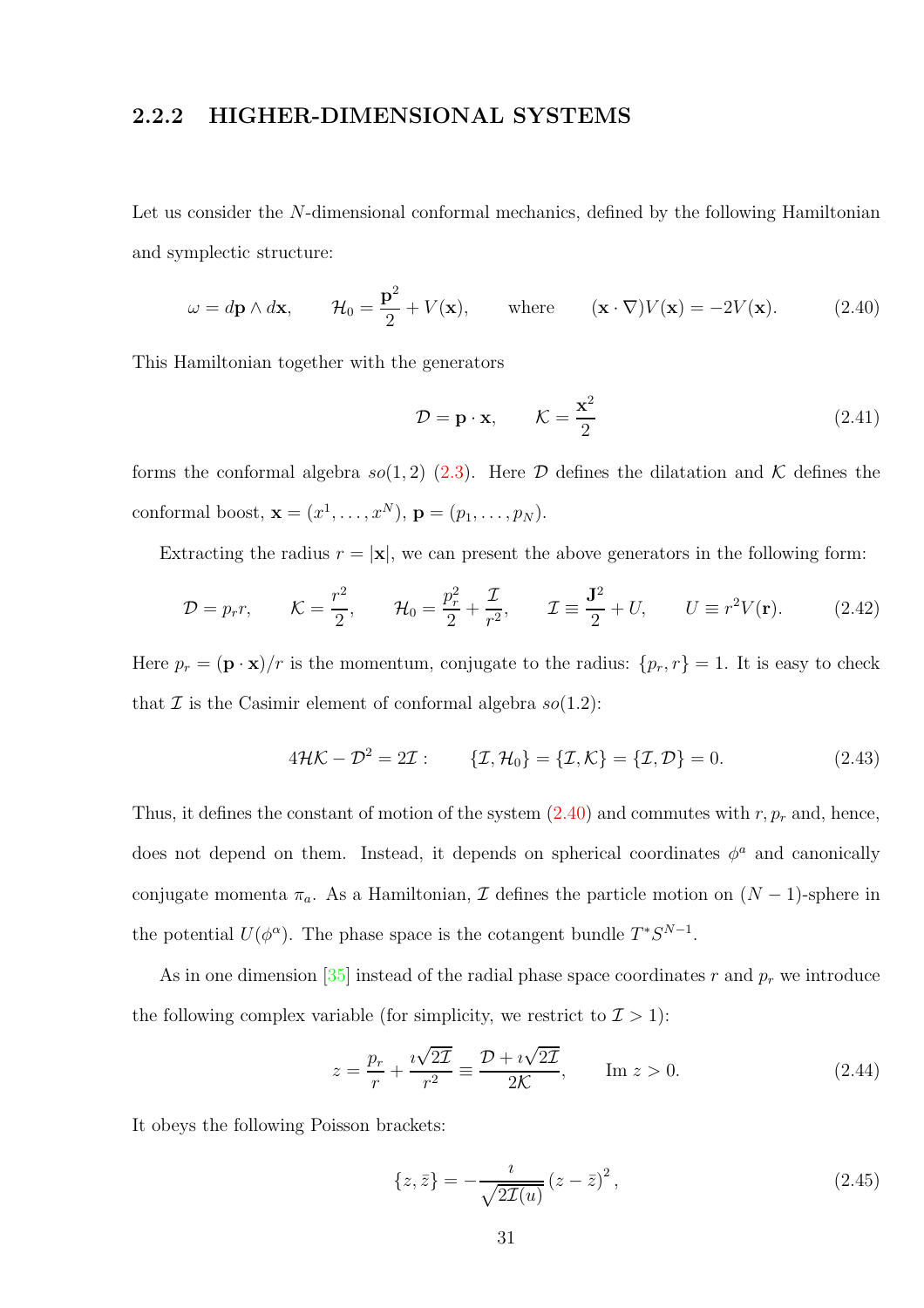$$
\{u^{\alpha}, u^{\beta}\} = \omega^{\alpha\beta}(u), \qquad \{u^{\alpha}, z\} = (z - \bar{z})\frac{V^{\alpha}(u)}{2\mathcal{I}}, \qquad \{u^{\alpha}, \bar{z}\} = (z - \bar{z})\frac{V^{\alpha}(u)}{2\mathcal{I}}, \tag{2.46}
$$

where  $V^{\alpha} = \{u^{\alpha}, \mathcal{I}(u)\}\$ are the equations of motion of the angular system.

The symplectic structure of the conformal mechanics can be represented as follows:

$$
\Omega = -i \frac{\sqrt{2\mathcal{I}(u)}dz \wedge d\bar{z}}{(\bar{z}-z)^2} + \frac{(dz+d\bar{z}) \wedge d\sqrt{2\mathcal{I}(u)}}{i(\bar{z}-z)} + \frac{1}{2}\omega_{\alpha\beta}du^{\alpha} \wedge du^{\beta},\tag{2.47}
$$

while the local one-form, defining this symplectic structure, reads

$$
\Omega = d\mathcal{A}, \qquad \mathcal{A} = i\sqrt{2\mathcal{I}(u)}\frac{dz + d\bar{z}}{i(z - \bar{z})} + A_0(u), \qquad dA_0 = \frac{1}{2}\omega_{\alpha\beta}du^{\alpha} \wedge du^{\beta}.
$$
 (2.48)

Taking into account Eq. [\(2.43\)](#page-30-3), we can write:

$$
\mathcal{H}_0 = \sqrt{2\mathcal{I}(u)} \frac{z\bar{z}}{i(\bar{z} - z)}, \qquad \mathcal{D} = \sqrt{2\mathcal{I}(u)} \frac{z + \bar{z}}{i(\bar{z} - z)}, \qquad \mathcal{K} = \frac{\sqrt{2\mathcal{I}(u)}}{i(\bar{z} - z)}, \tag{2.49}
$$

The transformation [\(2.38\)](#page-29-1) does not preserve the symplectic structure, i. e., it is not a canonical transformation for the generic conformal mechanics of dimension  $d > 1$ .

Now we introduce the following generators, which will be used in our further considerations:

$$
M = \frac{z}{\sqrt{i(\bar{z} - z)}}, \qquad \bar{M} = \frac{\bar{z}}{\sqrt{i(\bar{z} - z)}}.
$$
\n(2.50)

With the generators of the conformal algebra they form a highly nonlinear algebra:

$$
\{M, \mathcal{H}_0\} = \frac{i}{2} z \sqrt{i(\bar{z} - z)}, \qquad \{M, \mathcal{K}\} = \frac{2z}{i(\bar{z} - z)}, \qquad \{M, \mathcal{D}\} = \frac{z}{\sqrt{i(\bar{z} - z)}} = M, \qquad (2.51)
$$

$$
\{M, \bar{M}\} = \frac{z - \bar{z}}{2\sqrt{2\bar{Z}}}.
$$
(2.52)

Let us introduce the angle-like variable, conjugate with  $\sqrt{2\mathcal{I}}$ :

<span id="page-31-0"></span>
$$
\Lambda(u): \qquad \{\Lambda, \sqrt{2\mathcal{I}}\} = 1, \qquad \Lambda \in [0, 2\pi). \tag{2.53}
$$

Using M and  $\Lambda$ , one can easily build a (complex) constant of motion for the conformal mechanics:

$$
\mathcal{M} = Me^{i\Lambda}, \qquad \{\mathcal{M}, \mathcal{H}_0\} = 0.
$$
 (2.54)

Evidently, its real part is the ratio of Hamiltonian and its angular part and does not contain any new constant of motion. Nevertheless, such a complex representation seems to be useful not only from an aesthetical viewpoint, but also for the construction of supersymmetric extensions.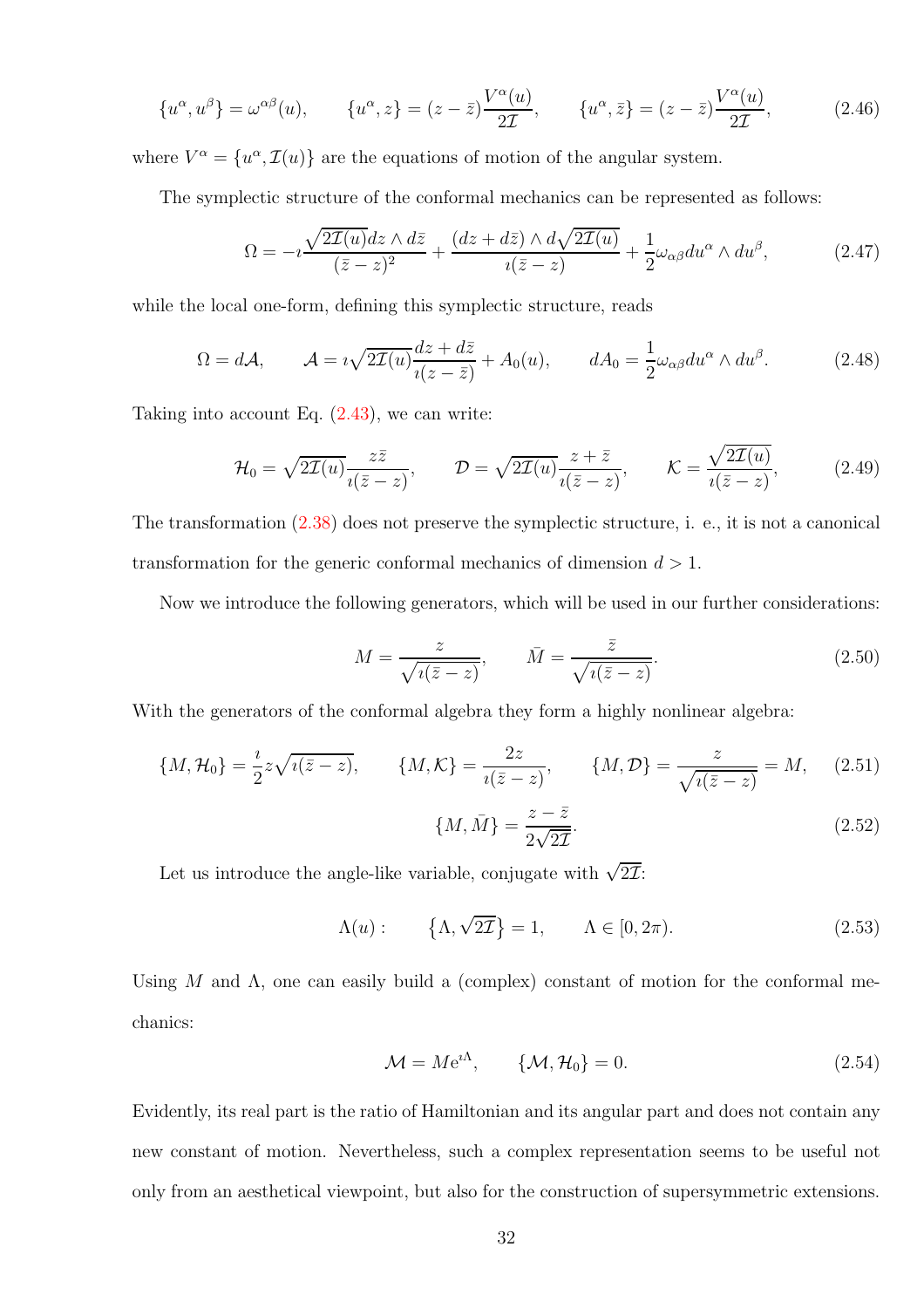Note that we can write down the hidden symmetry generators for the conformal mechanics, modified by the oscillator and Coulomb potentials as well. The Hamiltonian of the Ndimensional oscillator and its hidden symmetry generators look as follows:

$$
\mathcal{H}_{osc} = \mathcal{H}_0 + \omega^2 \mathcal{K}, \quad \mathcal{M}_{osc} = \frac{z^2 + \omega^2}{i(\bar{z} - z)} e^{2i\Lambda} = \left(M^2 + \omega^2 \mathcal{K}\right) e^{2i\Lambda} \; : \quad \{\mathcal{M}_{osc}, \mathcal{H}_{osc}\} = 0 \quad (2.55)
$$

The Hamiltonian and hidden symmetry of the Coulomb problem are defined by

$$
\mathcal{H}_{Coul} = \mathcal{H}_0 - \frac{\gamma}{\sqrt{2\mathcal{K}}}, \quad \mathcal{M}_{Coul} = \left(M - \frac{i\gamma}{(8\sqrt{2\mathcal{I}})^{3/2}}\right) e^{i\Lambda} : \quad \{\mathcal{M}_{Coul}, \mathcal{H}_{Coul}\} = 0, \tag{2.56}
$$

The absolute values of both integrals do not produce anything new:

$$
|\mathcal{M}_{osc}|^2 = \frac{\mathcal{H}_{osc}^2}{2\mathcal{I}} - \omega^2, \qquad |\mathcal{M}_{Coul}|^2 = \frac{\mathcal{H}_{Coul}}{\sqrt{2\mathcal{I}}} + \frac{\gamma^2}{2(\sqrt{2\mathcal{I}})^3}.
$$
 (2.57)

So, the hidden symmetry is encoded in their phase, depending on the angular variables  $\Phi(u)$ . Assume that the angular system is integrable. Hence the Hamiltonian and two-form are expressed in terms of the action-angle variables as follows:

$$
\mathcal{I} = \mathcal{I}(I_a), \qquad \Omega = \sum_a dI_a \wedge d\Phi_a.
$$

Then the condition  $(2.53)$  implies the following local solutions for  $\Lambda$ :

$$
\Lambda_a = \frac{\Phi_a}{\omega_a(I)}, \quad \text{where} \quad \omega_a = \frac{\partial \sqrt{2\mathcal{I}}}{\partial I_a}.
$$
\n(2.58)

Thus, to provide the global solution for a certain coordinate a, we are forced to set  $\omega_a(I) = k_a$ to a rational number:

$$
k_a = \frac{n_a}{m_a}, \qquad m_a, n_a \in \mathcal{N}.
$$
\n
$$
(2.59)
$$

Then, taking  $k_a$ -th power for the locally defined conserved quantity, we get a globally defined constant of motion for the system. In this case, the hidden symmetry of the conformal mechanics reads:

$$
\mathcal{M}_a = M^{n_a} e^{i m_a \Phi_a}.
$$
\n(2.60)

Similarly, for the systems with oscillator and Coulomb potentials one has:

$$
\mathcal{M}_{(a)osc} = \left(M^2 + \omega^2 \mathcal{K}\right)^{n_a} e^{2im_a \Phi_a}, \qquad \mathcal{M}_{(a)Coul} = \left(M - \frac{i\gamma}{(8\sqrt{2\mathcal{I}})^{3/2}}\right)^{n_a} e^{im_a \Phi_a}.
$$
 (2.61)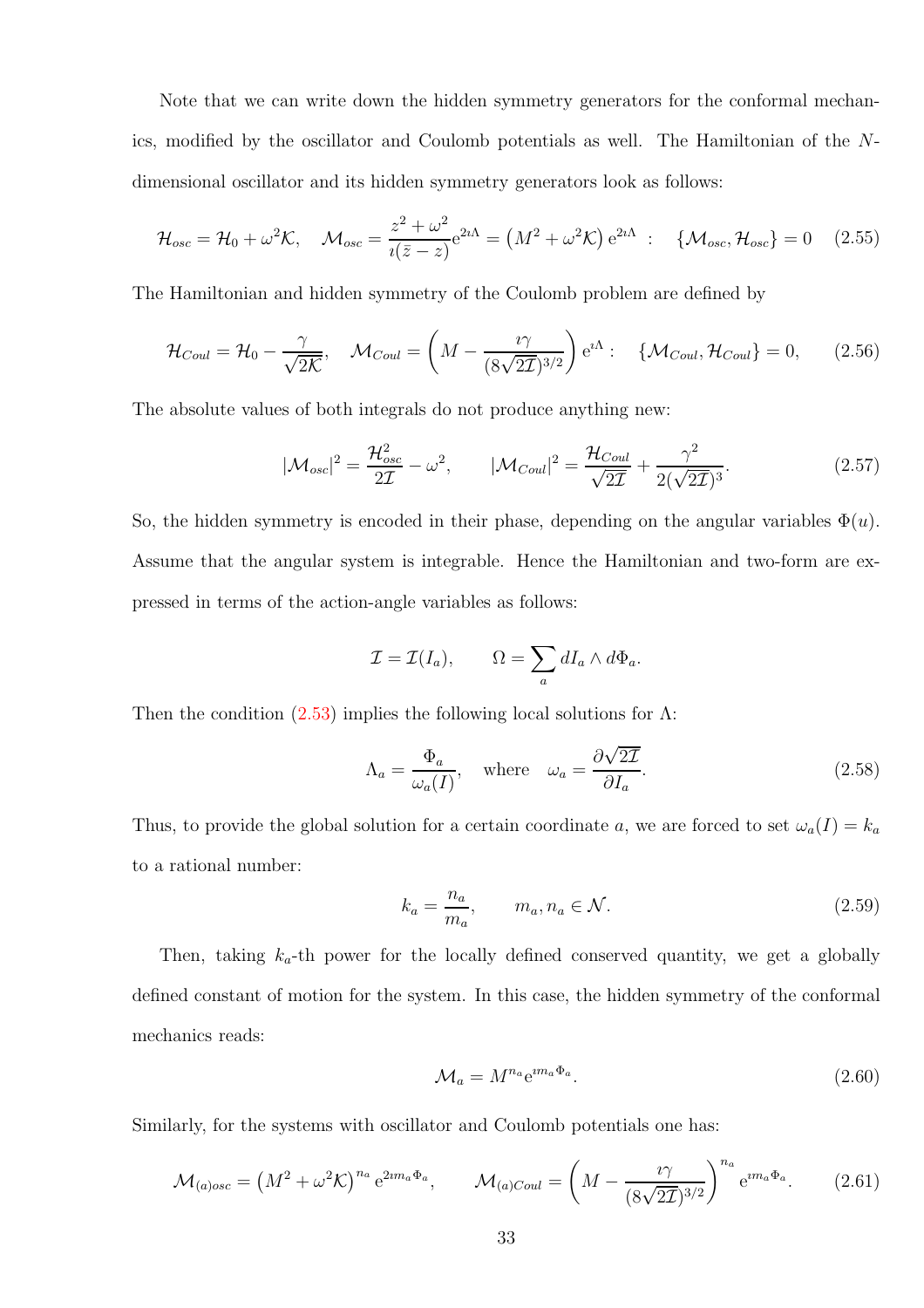To find the expression(s) for  $\Phi$ , let us remind that the angular part of these systems is just the quadratic Casimir element (angular momentum) of  $so(N)$  algebra on  $(N-1)$ - dimensional sphere,  $\mathcal{I} = L_N^2/2$ . It can be decomposed by the eigenvalues of the embedded  $SO(a)$  angular momenta  $I_a$  as follows:

$$
\mathcal{I} = \frac{1}{2} \left( \sum_{a=1}^{N-1} I_a \right)^2.
$$
\n
$$
(2.62)
$$

Hence, our expressions define the  $N-1$  functionally independent constants of motion

$$
\mathcal{M}_{(a)osc} = \left(M^2 + \omega^2 \mathcal{K}\right) e^{2i\Phi_a}, \qquad \mathcal{M}_{(a)Coul} = \left(M + i\gamma\right) e^{i\Phi_a},\tag{2.63}
$$

respectively, for the N-dimensional oscillator and Coulomb problems. Since these systems have N commuting constants of motion  $(I_a, \mathcal{H})$ , we have obtained in this way the full set of their integrals.

To clarify the origin of these generators, let us consider a particular case of two-dimensional systems. The angular part is a circle, and, respectively,  $I = |p_{\varphi}|$ ,  $\Phi = \varphi$  with  $\varphi$  being a polar angle. In this case, the oscillator Hamiltonian and its hidden constant of motion read

$$
H_{osc} = |p_{\varphi}| \frac{z\bar{z} + \omega^2}{i(\bar{z} - z)}, \qquad \mathcal{M}_{osc} = \frac{i}{z - \bar{z}} (z^2 + \omega^2) e^{2i\varphi}.
$$
 (2.64)

The latter can also be presented as follows:

$$
\mathcal{M}_{osc} = \frac{H_1 - H_2 + 2iH_{12}}{|p_{\varphi}|}, \quad \text{with} \quad H_{ab} = p_a p_b + \omega^2 x_a x_b.
$$
 (2.65)

Here  $H_{ab}$  is a standard representation of the oscillator's hidden symmetry generators, sometimes (Fradkin tensor).

The Hamiltonian of two-dimensional Coulomb problem and its hidden symmetry generator are of the form

$$
H_{Coul} = |p_{\varphi}| \frac{z\bar{z}}{i(\bar{z} - z)} - \gamma \sqrt{\frac{i(\bar{z} - z)}{2|p_{\varphi}|}}, \qquad \mathcal{M}_{Coul} = \left(\frac{z}{\sqrt{i(\bar{z} - z)}} - \frac{i\gamma}{\sqrt{2|p_{\varphi}|^3}}\right) e^{i\varphi}
$$
(2.66)

The Latter is related with the components of the two-dimensional Runge-Lenz vector  $\mathbf{A} = (A_x, A_y)$  as follows

$$
\mathcal{M}_{Coul} = \frac{A_y - iA_x}{\sqrt{2|p_{\varphi}|^3}}, \quad \text{where} \quad A_x = p_{\varphi}p_y - \gamma \cos \varphi, \quad A_y = p_{\varphi}p_x - \gamma \sin \varphi. \tag{2.67}
$$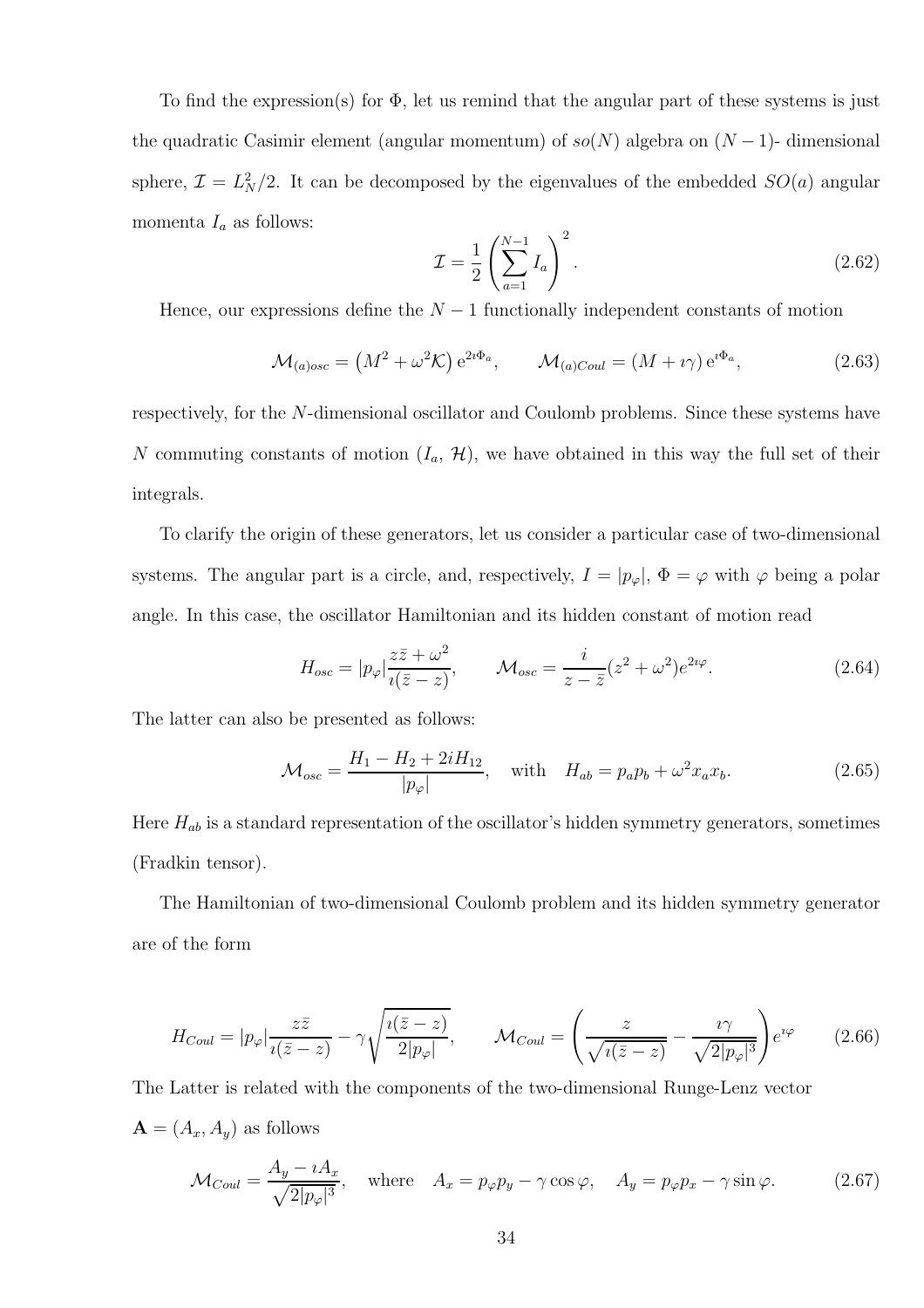Now we are ready to apply this constructions to the TTW and PW systems. In order to formulate TTW and PW systems in the above terms, we will use the action-angle formulation of the Pöshl-Teller Hamiltonian given in Ref. [\[37\]](#page-103-1):

$$
\mathcal{I}_{PT} = \frac{k^2 \tilde{I}^2}{2}, \qquad \tilde{I} = I + \alpha + \beta,
$$
\n(2.68)

where  $I$  is an action variable.

The angle variable is related to the initial phase space coordinates as follows:

$$
a\sin(-2\Phi) = \cos(2k\varphi) + b, \qquad a = \sqrt{\left(1 - \frac{2(\alpha + \beta)}{(k\tilde{I})^2} + b^2\right)}, \qquad b = \frac{\beta - \alpha}{(k\tilde{I})^2}.
$$
 (2.69)

Using the above expressions, we can present the Hamiltonian of TTW system and its hidden symmetry generator as follows:

$$
H_{TTW} = k\tilde{I}\frac{z\bar{z} + \omega^2}{i(\bar{z} - z)}, \qquad \mathcal{M}_{TTW} = \left(\frac{z^2 + \omega^2}{i(\bar{z} - z)}\right)^k e^{2i\Phi}.
$$
 (2.70)

The Ranada's constant of motion is related with the above one:

$$
K = -a^2 \frac{(2k\tilde{I})^{2k+4}}{16} \left(\frac{\bar{z}^2 + \omega^2}{z - \bar{z}}\right)^{2k} e^{-4i\Phi} = -a^2 \frac{(2k\tilde{I})^{2k+4}}{16} \bar{\mathcal{M}}_{TTW}^2.
$$
 (2.71)

We repeat the same procedure for the PW system as well. Using the expressions for actionangle variables of the Pöschl-Teller Hamiltonian, we get:

$$
\mathcal{H}_{PW} = ik\tilde{I}\frac{\bar{z}z}{z-\bar{z}} - \frac{\gamma}{2k\tilde{I}}\sqrt{i(\bar{z}-z)}, \qquad \mathcal{M}_{PW} = \left(\frac{z}{\sqrt{i(\bar{z}-z)}} - \frac{i\gamma}{k\tilde{I}\sqrt{2k\tilde{I}}}\right)^k e^{i\Phi}.\tag{2.72}
$$

<span id="page-34-0"></span>Respectively, the Ranada's constant of motion takes the form

$$
K = -ia(k\tilde{I})^2 \left( k\tilde{I} \sqrt{2k\tilde{I}} \frac{z}{\sqrt{i(\bar{z} - z)}} + i\gamma \right)^{2k} e^{2i\Phi} = -ia(k\tilde{I})^{2k+2} \bar{\mathcal{M}}_{PW}^2.
$$
 (2.73)

### 2.3 ALTERNATIVE COMPLEX NOTATIONS

Introduce another complex variable Z, identifying the radial phase subspace with the Klein model of Lobachevsky plane (compare with the notations in the previous section), and complex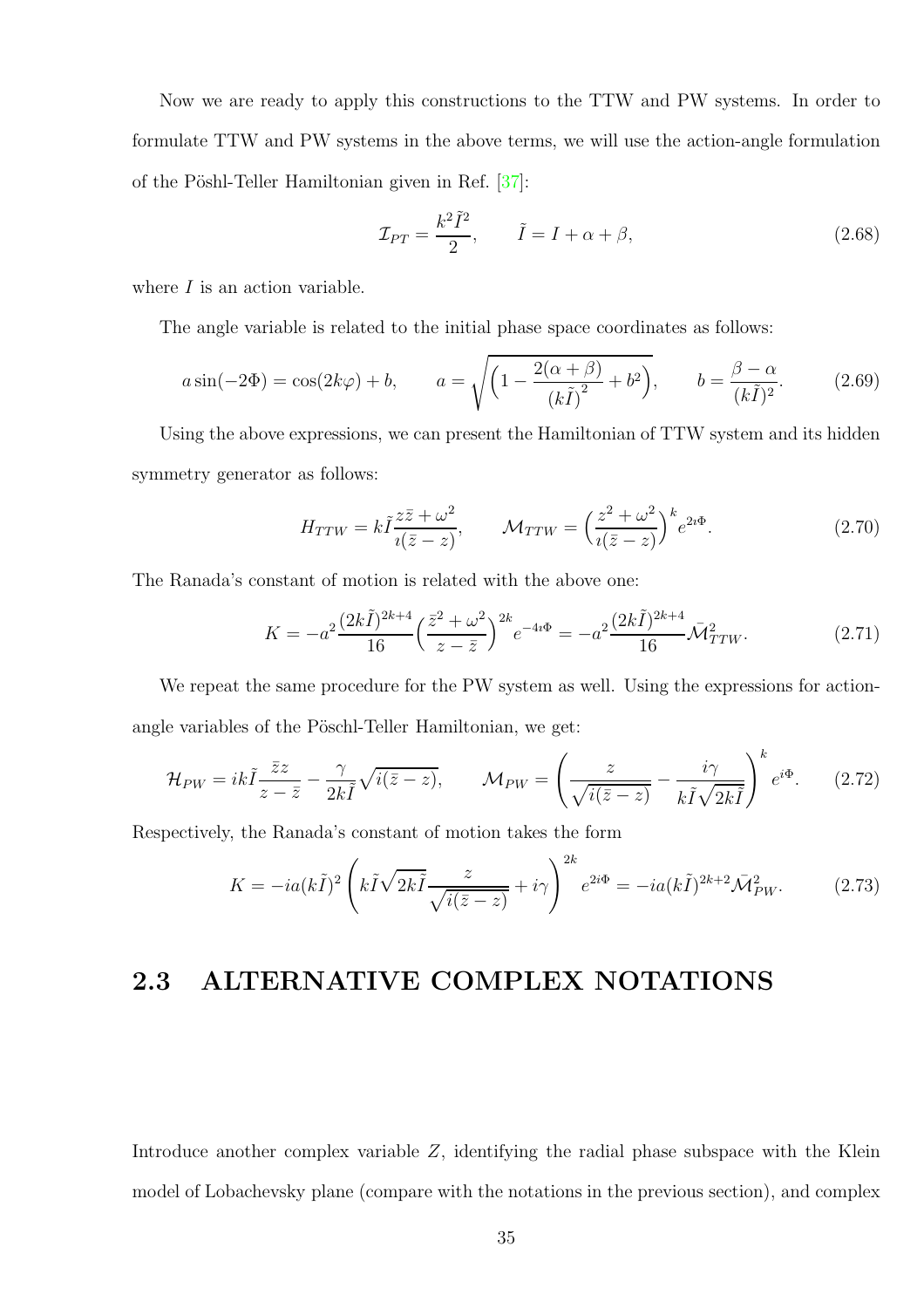variables  $u_a$  unifying the action-angle variables:

$$
Z = \frac{p_r}{\sqrt{2}} + \frac{i\sqrt{L}}{r}, \qquad u_a = \sqrt{I_a}e^{i\Phi_a} \qquad \text{with} \qquad \text{Im}\,Z > 0. \tag{2.74}
$$

These variables have the following nonvanishing Poisson brackets:

$$
\{Z, \bar{Z}\} = -\frac{i(Z - \bar{Z})^2}{2\sqrt{2\mathcal{I}}}, \qquad \{u_a, \bar{u}_b\} = -i\delta_{ab}, \tag{2.75}
$$

<span id="page-35-0"></span>
$$
\{Z, u_a\} = -u_a \Omega_a \frac{i(\bar{Z} - Z)}{2\sqrt{2\mathcal{I}}}, \qquad \{Z, \bar{u}_a\} = \bar{u}_a \Omega_a \frac{i(\bar{Z} - Z)}{2\sqrt{2\mathcal{I}}}, \tag{2.76}
$$

where

<span id="page-35-2"></span>
$$
\Omega_a = \Omega_a(I) = \frac{\partial \sqrt{2\mathcal{I}}}{\partial I_a}.
$$
\n(2.77)

In these terms the generators of conformal algebra take the form

$$
\mathcal{H}_0 = Z\bar{Z}, \qquad \mathcal{D} = \sqrt{2\mathcal{I}(u_a\bar{u}_a)} \frac{Z + \bar{Z}}{\imath(\bar{Z} - Z)}, \qquad \mathcal{K} = \frac{2\mathcal{I}(u_a\bar{u}_a)}{(\imath(\bar{Z} - Z))^2}.
$$
\n(2.78)

Note that the action variables  $I_a$  complemented with the Hamiltonian form a set of Liouville integrals of the conformal mechanics [\(2.40\)](#page-30-2). They have a rather simple form while being expressed via the complex variables:

$$
\mathcal{H}_0 = Z\bar{Z}, \qquad I_a = u_a \bar{u}_a: \qquad \{H_0, I_a\} = \{I_a, I_b\} = 0. \tag{2.79}
$$

Let us now look for the additional integrals of motion, if any. It is easy to verify using [\(2.76\)](#page-35-0), [\(2.79\)](#page-35-1) that

$$
\{Ze^{i\Lambda}, \mathcal{H}_0\} = 0 \quad \text{iff} \quad \{\Lambda, \sqrt{2\mathcal{I}}\} = -1. \tag{2.80}
$$

To get the single-valued function we impose  $\Lambda \in [0, 2\pi)$ . The local solutions of the above equation read

<span id="page-35-1"></span>
$$
\Lambda_a = \frac{\Phi_a}{\Omega_a},\tag{2.81}
$$

where  $\Phi_a \in [0, 2\pi)$  is angle variable and  $I_a$  is given by [\(2.77\)](#page-35-2). Therefore, the following local quantities are preserved and generate the set of  $N-1$  additional constants of motion:

$$
M_a = Z u_a^{\frac{1}{\Omega_a}} = Z I_a^{\frac{1}{2\Omega_a}} e^{i \frac{\Phi_a}{\Omega_a}}, \qquad \{M_a, \mathcal{H}_0\} = 0.
$$
 (2.82)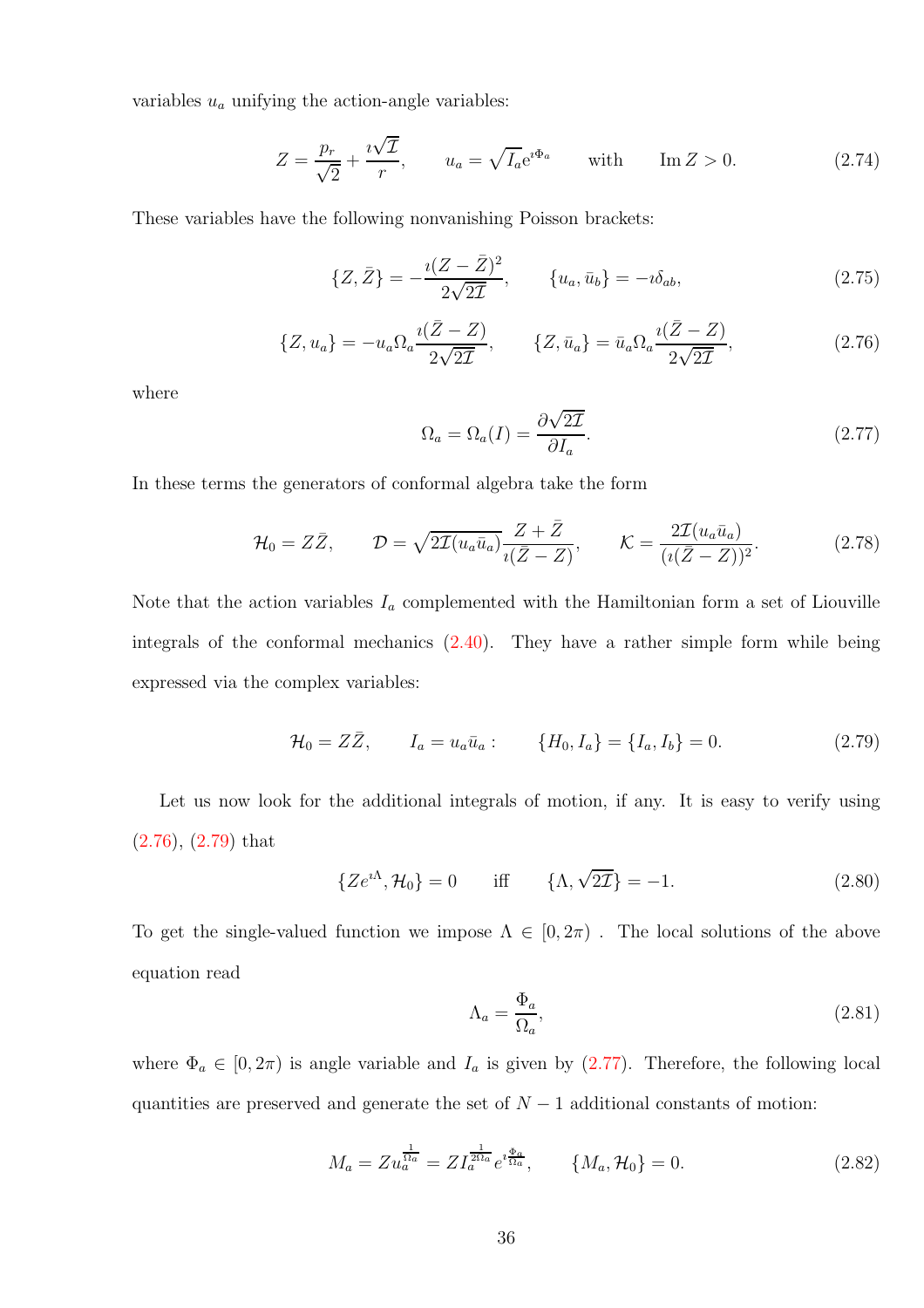Using [\(2.74\)](#page-35-0), [\(2.76\)](#page-35-1), one can verify that the only nontrivial Poisson bracket relations among them occur between the conjugate  $M_a$ -s:

$$
\{M_a, M_b\} = 0, \qquad \{M_a, \overline{M}_b\} = -\frac{i\delta_{ab}}{\Omega_a^2} I_a^{\frac{1}{\Omega_a} - 1} \mathcal{H}_0.
$$
 (2.83)

However, for the generic  $\Omega_a$ , the constant [\(2.82\)](#page-35-2) is not still globally well-defined, since  $\Lambda \in$  $[0, 2\pi/\Omega_a)$ . To get the global solution for a certain coordinate  $\Phi_a$ , we are forced to set  $\Omega_a$  to a rational number:

<span id="page-36-2"></span><span id="page-36-0"></span>
$$
\Omega_a = k_a = \frac{n_a}{m_a}, \qquad m_a, n_a \in \mathbb{N}.
$$
\n(2.84)

Then, taking  $n_a$ -th power for the locally defined conserved quantity, we get a globally defined constant of motion for the system,

$$
\mathcal{M}_a = M_a^{n_a} = Z^{n_a} u_a^{m_a} = I_a^{\frac{m_a}{2}} Z^{n_a} e^{i m_a \Phi_a}.
$$
 (2.85)

Although both  $M_a$  and  $\mathcal{M}_a$  are complex, their absolute values are expressed via Liouville integrals, and, hence, do not produce new constants of motion:

$$
|M_a|^2 = \mathcal{H}_0 I_a^{\frac{1}{k_a}}, \qquad |\mathcal{M}_a|^2 = \mathcal{H}_0^{n_a} I_a^{m_a}.
$$
 (2.86)

So, we have constructed  $2N-1$  functionally independent constants of motion of the generic superintegrable conformal mechanics  $(2.40)$  with rational frequencies  $(2.81)$ . Therefore, the conformal mechanics will be superintegrable provided that the angular Hamiltonian has the form  $(2.9)$  with rational numbers  $k_a$   $(2.84)$  and arbitrary constant  $c_0$ .

Full symmetry algebra is given by the relations

<span id="page-36-3"></span>
$$
\{\mathcal{M}_a, \overline{\mathcal{M}}_b\} = -i\delta_{ab} m_a^2 I_a^{m_a - 1} \mathcal{H}_0^{n_a}, \qquad \{H_0, \mathcal{M}_a\} = \{\mathcal{M}_a, \mathcal{M}_b\} = 0. \tag{2.87}
$$

Note that

<span id="page-36-1"></span>
$$
\{I_a, \mathcal{M}_b\} = i\delta_{ab} M_b, \qquad \{H_0, I_a\} = \{I_a, I_b\} = 0 \tag{2.88}
$$

As we mentioned in Introduction, presented formulae are applicable not only for the nonrelativistic conformal mechanics on N-dimensional Euclidean space defined by the Hamiltonian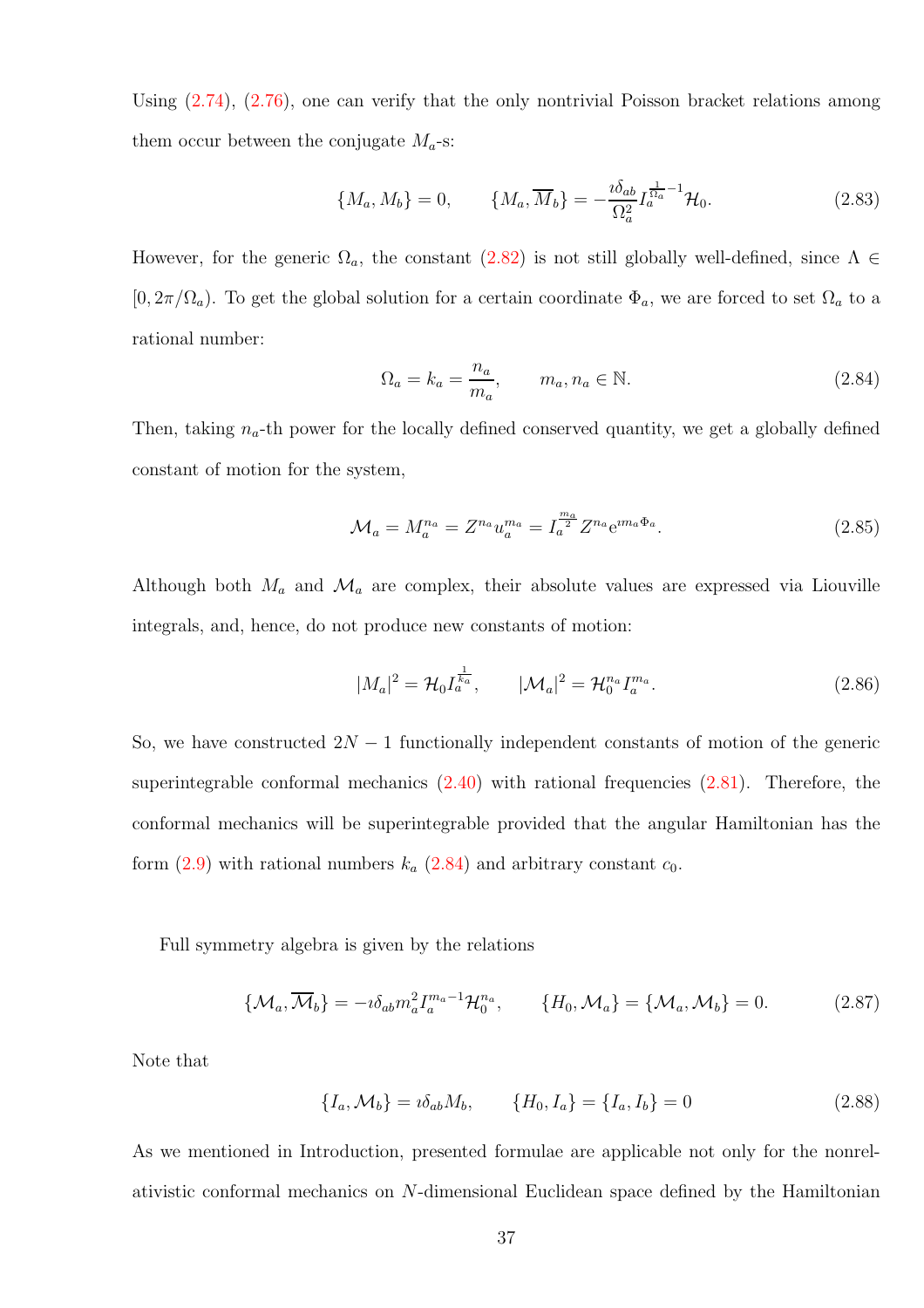[\(2.40\)](#page-30-0) but for the generic finite-dimensional system with conformal symmetry, including relativistic one. Typical example of such a system is a particle moving in the near-horizon limit of extreme black hole. Several examples of such systems were investigated by A.Galajinsky and his collaborators (see Refs. [\[55,](#page-104-0) [56,](#page-104-1) [57\]](#page-104-2)).

# 2.4 DEFORMED OSCILLATOR AND COULOMB **SYSTEMS**

Let us extend the above consideration to the deformed N-dimensional oscillator and Coulomb systems defined by the Hamiltonians

<span id="page-37-1"></span>
$$
\mathcal{H}_{osc/Coul} = \frac{p_r^2}{2} + \frac{\mathcal{I}}{r^2} + V_{osc/Coul}(r) = Z\bar{Z} + V_{osc/Coul}(r),\tag{2.89}
$$

where

$$
V_{osc} = \frac{\omega^2 r^2}{2} = \omega^2 K = -\frac{2\omega^2 \mathcal{I}}{(\bar{Z} - Z)^2}, \qquad V_{Coul} = -\frac{\gamma}{r} = -\frac{\gamma}{\sqrt{2K}} = -\gamma \frac{i(\bar{Z} - Z)}{2\sqrt{\mathcal{I}}}.
$$
 (2.90)

Clearly, the action variables of the angular mechanics  $I_a$  together with the corresponding Hamiltonian define Liouville constants of motion:

<span id="page-37-0"></span>
$$
\{H_{osc/Coul}, I_a\} = \{I_a, I_b\} = 0.
$$
\n(2.91)

To endow these systems by superintegrability property we choose the angular part given by  $(2.9)$  with rational  $k_a$ , see [\[31\]](#page-102-0). Below we construct the additional constants of motion and calculate their algebra for both systems in terms of complex variables [\(2.74\)](#page-35-0) introduced in previous section.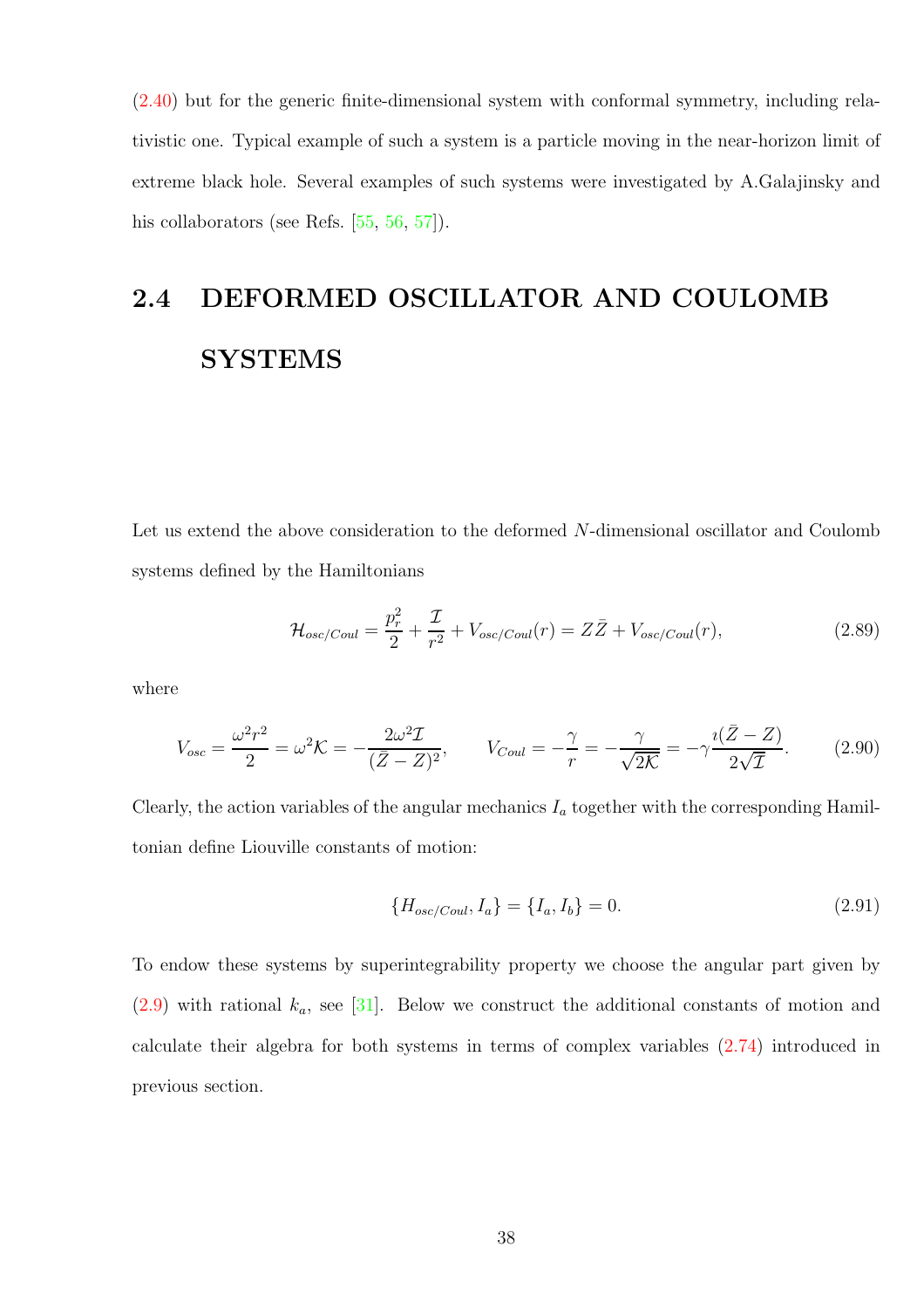### 2.4.1 OSCILLATOR CASE

The  $2N-2$  constants of motion of the deformed oscillator  $\mathcal{H}_{osc}$  in the coordinates [\(2.74\)](#page-35-0) are appeared to look as:

<span id="page-38-0"></span>
$$
\mathcal{M}_a^{osc} = \left( Z^2 - \frac{2\omega^2 \mathcal{I}}{(\bar{Z} - Z)^2} \right)^{n_a} u_a^{2m_a}, \qquad |\mathcal{M}_a^{osc}|^2 = \left( \mathcal{H}_{osc}^2 - 2\omega^2 \mathcal{I} \right)^{n_a} I_a^{2m_a}.
$$
 (2.92)

The last equation together with  $(2.9)$  means that only the arguments of these complex quantities give rise to new integrals independent of the Liouville ones.

In fact, they are based on the simpler quantities  $A_a$  and  $B_a$ , which oscillate in time with the same frequency  $w$ :

<span id="page-38-1"></span>
$$
A_a = \left(Z + \frac{\omega\sqrt{2\mathcal{I}}}{\bar{Z} - Z}\right)u_a^{\frac{1}{k_a}}, \qquad B_a = \left(Z - \frac{\omega\sqrt{2\mathcal{I}}}{\bar{Z} - Z}\right)u_a^{\frac{1}{k_a}}.
$$
 (2.93)

$$
\{\mathcal{H}_{osc}, A_a\} = i\omega A_a, \qquad \{\mathcal{H}_{osc}, B_a\} = -i\omega B_a.
$$
 (2.94)

So, the product  $A_a B_b$  is preserved,

$$
\{\mathcal{H}_{osc}, A_a B_b\} = 0,\tag{2.95}
$$

but is not single valued. Thus, we have to take its  $n_a$ th power to get a well defined constant of motion, which is precisely [\(2.92\)](#page-38-0):

<span id="page-38-2"></span>
$$
\mathcal{M}_a^{osc} = (A_a B_a)^{n_a}.\tag{2.96}
$$

Note that the reflection  $\omega \to -\omega$  in the parameter space maps between  $A_a$  and  $B_a$ . Together with complex conjugate, they are subjected to the following rules:

$$
|B_a|^2 = \frac{\mathcal{H}_{osc} - \omega\sqrt{2\mathcal{I}}}{\mathcal{H}_{osc} + \omega\sqrt{2\mathcal{I}}}|A_a|^2, \qquad |A_a|^2 = I_a^{\frac{1}{k_a}}\left(\mathcal{H}_{osc} + \omega\sqrt{2\mathcal{I}}\right).
$$
 (2.97)

The complex observables  $A_a$  and  $B_a$  are in involution,

$$
\{A_a, A_b\} = \{B_a, B_b\} = \{A_a, B_b\} = 0,\tag{2.98}
$$

so that the constants of motion [\(2.92\)](#page-38-0) commute as well:

$$
\{\mathcal{M}_a^{osc}, \mathcal{M}_b^{osc}\} = 0. \tag{2.99}
$$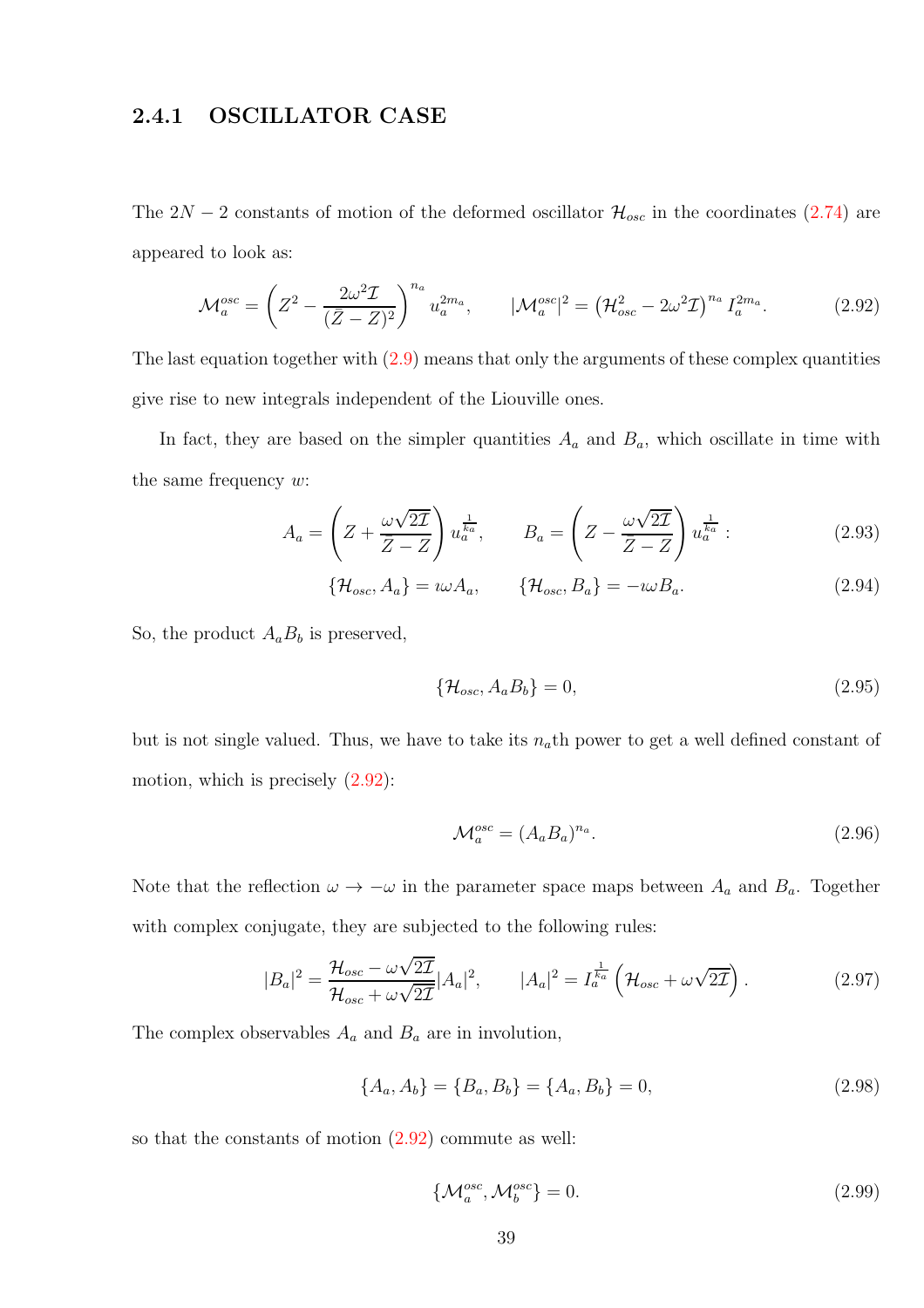However, in contrast to the simplicity of the relations [\(2.88\)](#page-36-1), the Poisson brackets between  $\mathcal{M}_a^{osc}$  and  $\overline{\mathcal{M}}_b^{osc}$  are more elaborate. They can be derived from the Poisson brackets between  $A_a$  and  $B_a$  and their conjugates having the following form:

<span id="page-39-5"></span><span id="page-39-4"></span><span id="page-39-3"></span>
$$
\{A_a, \bar{B}_b\} = -\frac{i\delta_{ab}}{k_a^2 I_a} A_a \bar{B}_a, \qquad \{\bar{A}_a, B_b\} = \frac{i\delta_{ab}}{k_a^2 I_a} \bar{A}_a B_a,\tag{2.100}
$$

$$
\{A_a, \bar{A}_b\} = -\frac{2i\omega A_a \bar{A}_b}{\mathcal{H}_{osc} + \omega\sqrt{2\mathcal{I}}} - \frac{i\delta_{ab}}{k_a^2} I_a^{\frac{1}{k_a} - 1}(\mathcal{H}_{osc} + \omega\sqrt{2\mathcal{I}}),\tag{2.101}
$$

$$
\{B_a, \bar{B}_b\} = \frac{2i\omega A_a \bar{A}_b}{\mathcal{H}_{osc} - \omega\sqrt{2\mathcal{I}}} - \frac{i\delta_{ab}}{k_a^2} I_a^{\frac{1}{k_a} - 1}(\mathcal{H}_{osc} - \omega\sqrt{2\mathcal{I}}). \tag{2.102}
$$

Hence, we have extended the "holomorphic factorization" formalism to the N-oscillator.

#### 2.4.2 COULOMB CASE

The  $2N-2$  locally defined integrals of the generalized Coulomb Hamiltonian can be written in the coordinates  $(2.74)$  as follows

<span id="page-39-0"></span>
$$
M_a^{Coul} = \left(Z - \frac{i\gamma}{2\sqrt{\mathcal{I}}}\right) u_a^{\frac{1}{k_a}}, \qquad \{\mathcal{H}_{Coul}, M_a^{Coul}\} = 0. \tag{2.103}
$$

Like in the previous cases, only their arguments produce conserved quantities independent from the Liouville integrals [\(2.91\)](#page-37-0) since

$$
\left| M_a^{Coul} \right|^2 = \left( \mathcal{H}_{Coul} + \frac{\gamma^2}{4\mathcal{I}} \right) I_a^{\frac{1}{k_a}}.
$$
\n(2.104)

They form the following algebra, which can be verified using the Poisson brackets [\(2.76\)](#page-35-1):

$$
\left\{ M_a^{Coul}, \overline{M}_b^{Coul}\right\} = \frac{i\gamma^2 M_a^{Coul} \overline{M}_b^{Coul}}{\sqrt{2\mathcal{I}}(\gamma^2 + 4\mathcal{I}\mathcal{H}_{Coul})} - \frac{i\delta_{ab} I_a^{\frac{1}{k_a} - 1}}{k_a^2} \left( \mathcal{H}_{Coul} + \frac{\gamma^2}{\sqrt{8\mathcal{I}}} \right),
$$
\n
$$
\left\{ M_a^{Coul}, M_b^{Coul} \right\} = 0,
$$
\n(2.105)

Let us also present the Poisson brackets of these quantities with Liouville constants of motion

<span id="page-39-2"></span><span id="page-39-1"></span>
$$
\left\{I_a, M_b^{Coul}\right\} = \frac{\imath \delta_{ab}}{k_b} M_b^{Coul}.\tag{2.106}
$$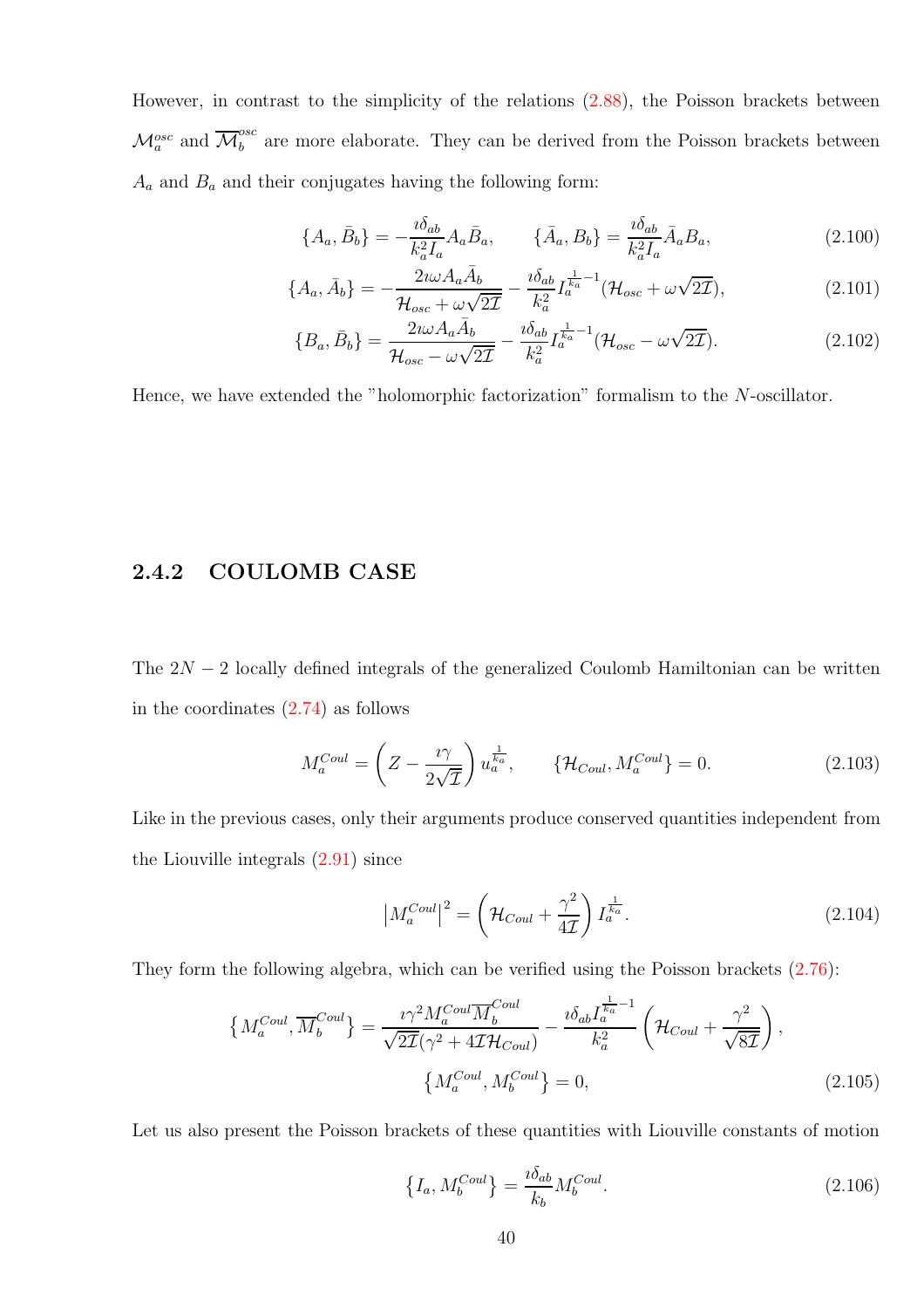Similar to the previous cases, we are forced to take certain powers of the local quantities [\(2.103\)](#page-39-0) in order to get the valid, globally defined additional constants of motion of the deformed Coulomb problem:

$$
\mathcal{M}_a^{Coul} = \left(M_a^{Coul}\right)^{n_a} = \left(Z - \frac{i\gamma}{2\sqrt{\mathcal{I}}}\right)^{n_a} u_a^{m_a}.
$$
\n(2.107)

Their algebra can be deduced from the Poisson bracket relations [\(2.105\)](#page-39-1) and [\(2.106\)](#page-39-2).

So, in this Section we extended the method of "holomorphic factorization" initially developed for the two-dimensional oscillator and Coulomb system, to the superintegrable generalizations of Coulomb and oscillator systems in any dimension. For this purpose we parameterized the angular parts of these systems by action-angle variables. To our surprise, we were able to get, in these general terms, the symmetry algebra of these systems. Notice, that above formulae hold not only on the Euclidean spaces, but for the more general one, if we choose  $\mathcal I$  be the system with a phase space different from  $T_*S^{N-1}$ .

# 2.5 OSCILLATOR-COULOMB CORRESPONDENCE

As is known, the energy surface of the radial oscillator can be transformed to the energy surface of the radial Coulomb problem by transformation  $\tilde{r} = \lambda r^2$ ,  $\tilde{p}_{\tilde{r}} = p_r/2\lambda r$  where  $r, p_r$  are radial coordinate and momentum of oscillator,  $\tilde{r}, \tilde{p}_{\tilde{r}}$  are those of Coulomb problem, and  $\lambda$  is an arbitrary positive constant number (see, e.g.  $[58, 59]$  $[58, 59]$  $[58, 59]$  for the review). Extension of oscillator-Coulomb correspondence from the radial part to the whole system, as well as to its quantum counterpart yields additional restrictions on the geometry of configuration spaces. Namely, only  $N = 2, 4, 8, 16$  -dimensional oscillator could be transformed to the Coulomb system, that is  $N = 2, 3, 5, 9$  dimensional Coulomb problem. These dimensions are distinguished due to Hopf maps  $S^1/S^0 = S^1$ ,  $S^3/S^1 = S^2$ ,  $S^7/S^3 = S^4$ , which allow to transform spherical (angular) part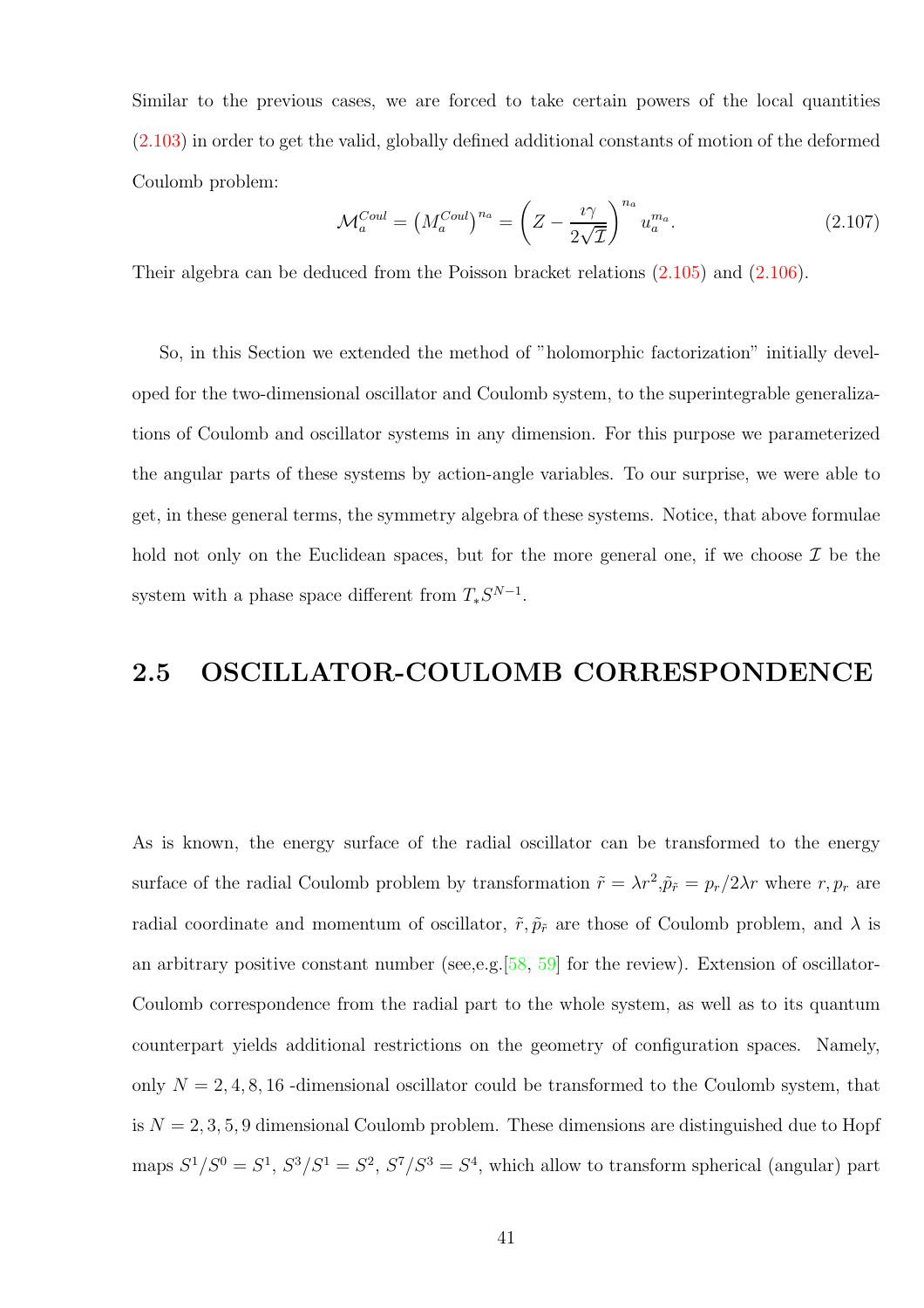of oscillator to those of Coulomb problem. Indeed, for the complete correspondence between oscillator end Coulomb system we should be able to transform the angular part of oscillator (that is particle on  $S^{D-1}$ ) to the angular part of Coulomb problem, i.e. to  $S^{d-1}$ . Thus, the only admissible dimensions are  $D = 2, 4, 8, 16$  and  $d = 2, 3, 5, 9$ . In the first three cases we have to reduce the initial system by  $Z_2$ ,  $U(1)$  and  $SU(2)$ . For the latter case, in spite of many attempts, we do not know rigorous derivation of this correspondence, due to the fact that  $S<sup>7</sup>$ sphere has no Lie group structure. Respectively, in the generic case we get the extension of two-/three/five- dimensional Coulomb system specified by the presence  $Z_2/D$ irac/ $SU(2)$  Yang monopole [\[60\]](#page-105-1). In the deformed Coulomb and oscillator problems considered here we do not require that the angular parts of the systems should be spheres. Hence, trying to relate these systems we are not restricted by the systems of mentioned dimensions. Instead, we can try to relate the deformed oscillator and Coulomb systems of the same dimension and find the restrictions to the structure of their angular parts.

Below we describe this correspondence in terms complex variables introduced in previous Section. Through this subsection we will use "untilded" notation for the description of oscillator, and the "tilded" notation for the description of Coulomb system.

The expression of the "Lobachevsky variable" [\(2.74\)](#page-35-0) via radial coordinate and momentum forces to relate the angular parts of oscillator and Coulomb problem by the expression  $\tilde{\mathcal{I}} =$ I/4. The latter induces the following relations between "angle-like" variables Λ,  $\tilde{\Lambda}$ :  $\tilde{\Lambda} = 2\Lambda$ . Altogether read

$$
\tilde{Z} = \frac{i(\bar{Z} - Z)}{\lambda \sqrt{\bar{Z}}} Z, \quad \tilde{\mathcal{I}} = \frac{\mathcal{I}}{4}, \quad \tilde{\Lambda} = 2\Lambda
$$
  

$$
\updownarrow
$$
  

$$
Z = 2\sqrt{\lambda} \sqrt[4]{\tilde{Z}} \frac{\tilde{Z}}{\sqrt{i(\tilde{Z} - \tilde{Z})}}, \quad \mathcal{I} = 4\tilde{\mathcal{I}}, \quad \Lambda = \frac{\tilde{\Lambda}}{2}.
$$
 (2.108)

This transformation is canonical in a sense, that preserve Poisson brackets between  $Z, \bar{Z}, \Lambda, \mathcal{I},$ and their tilded counterparts. To make the transformation canonical, we preserve the angular variables unchanged  $\tilde{u}_a = u_a$ , which implies to introduce for superintagrable systems the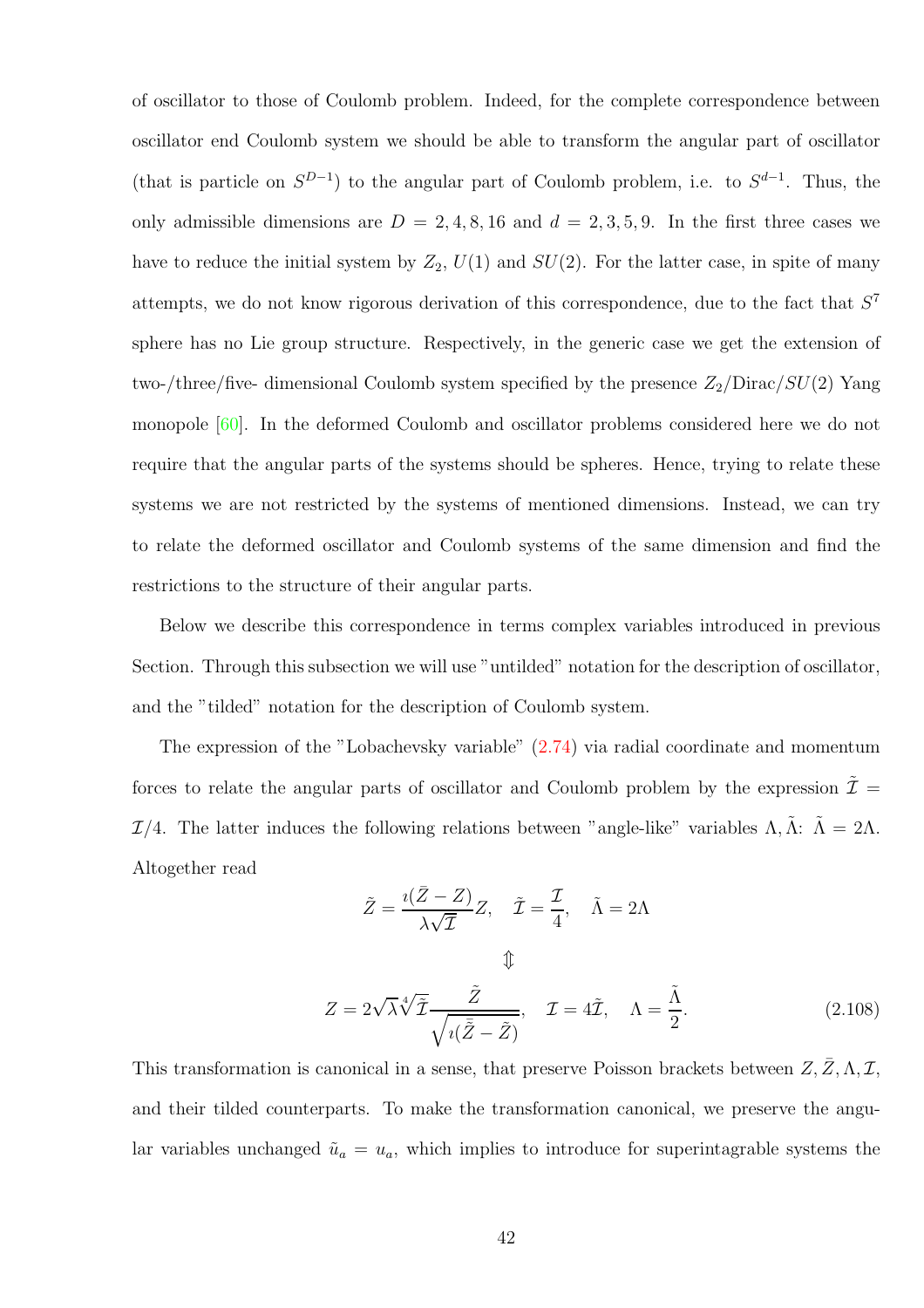following identification

$$
\tilde{k}_a = \frac{k_a}{2} \qquad \Rightarrow \qquad \tilde{n}_a = n_a, \quad \tilde{m}_a = 2m_a. \tag{2.109}
$$

Then we can see, that this transformation relates the energy surfaces of oscillator and Coulomb systems:

$$
Z\bar{Z} + \Omega^2 \frac{2\mathcal{I}}{(i(\bar{Z} - Z))^2} - E_{\text{osc}} = 0 \qquad \Leftrightarrow \qquad \frac{2\lambda\sqrt{\tilde{Z}}}{i(\bar{\tilde{Z}} - \tilde{Z})} \left(\tilde{Z}\tilde{\tilde{Z}} - \gamma \frac{i(\tilde{\tilde{Z}} - \tilde{Z})}{2\sqrt{\tilde{Z}}} - \tilde{\mathcal{E}}_{Coul}\right) = 0,
$$
\n(2.110)

where

$$
\tilde{\gamma} = \frac{E_{\text{osc}}}{\lambda}, \qquad \tilde{\mathcal{E}}_{Coul} = -\frac{2\Omega^2}{\lambda^2}.
$$
\n(2.111)

The generators of hidden symmetries also transform one into the other on the energy surface

$$
\mathcal{M}_{(a)osc} = \left(\iota\lambda \sqrt[4]{2\tilde{I}}\right)^{n_a} \mathcal{M}_{(a)Coul} \tag{2.112}
$$

Finally, let us write down the relation between generators of conformal symmetries defined on "tilded" and untilded spaces.

$$
\mathcal{H}_0 = \lambda \tilde{\mathcal{H}}_0 \sqrt{2\tilde{\mathcal{K}}}, \qquad \mathcal{D} = 2\tilde{\mathcal{D}}, \qquad \mathcal{K} = \frac{2\sqrt{2\tilde{\mathcal{K}}}}{\lambda}.
$$
 (2.113)

In this Section we transformed deformed oscillator into deformed Coulomb problem, preserving intact angular coordinates. Performing proper transformations of angular part of oscillator, including its reduction, we can get variety of superintegrable deformations of Coulomb problem. However, they will belong to the same class of systems under consideration, since the latter are formulated in most general, action-angle variables, terms.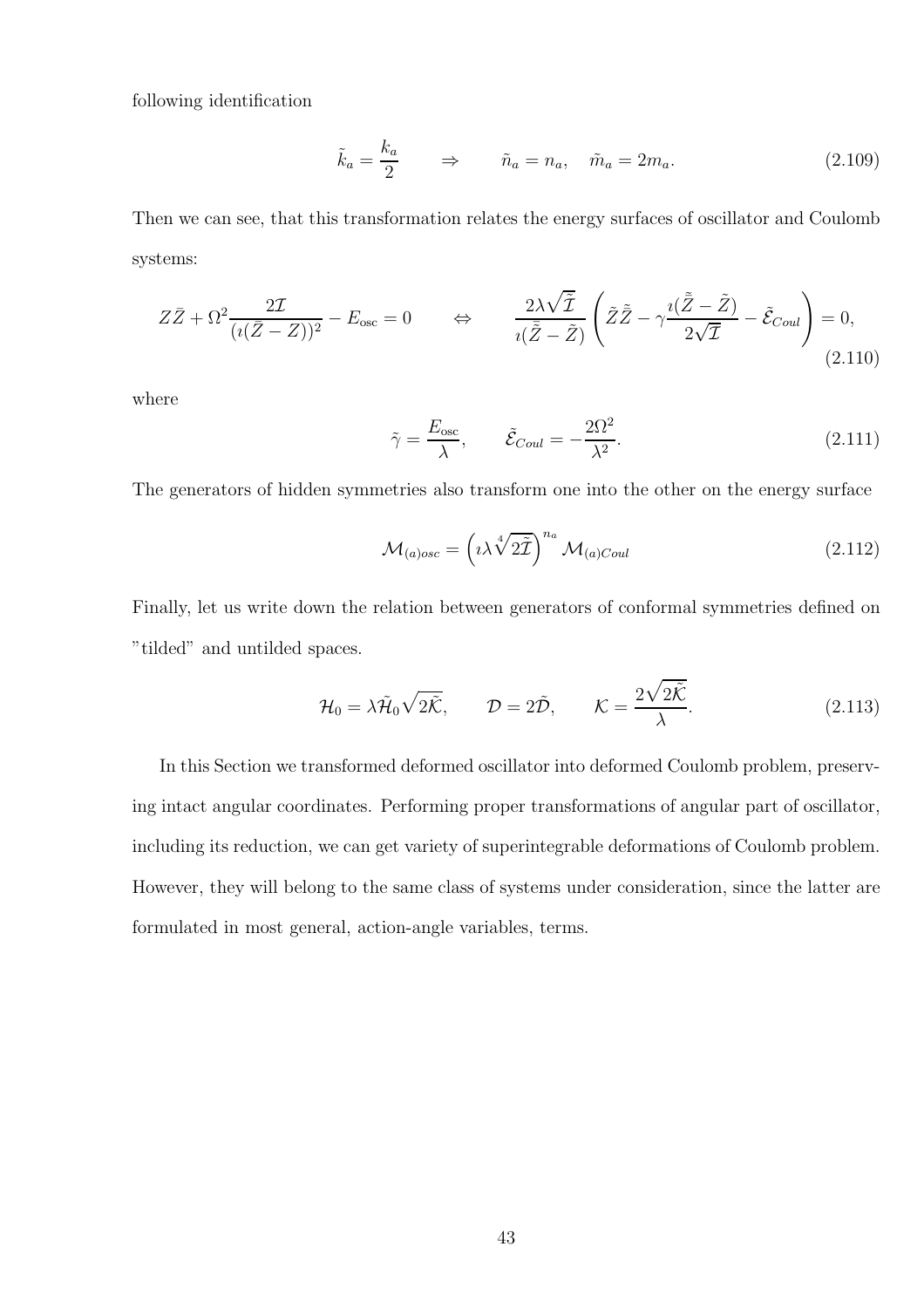# 2.6 SPHERICAL AND PSEUDOSPHERICAL GENERALIZATIONS

Oscillator and Coulomb systems admit superintegrable generalizations to N-dimensional spheres and two-sheet hyperboloids (pseudospheres), which are given by the Hamiltonians [\[28\]](#page-102-1)

<span id="page-43-1"></span><span id="page-43-0"></span>
$$
\mathbb{S}^{N}: \qquad \mathcal{H}_{V} = \frac{p_{\chi}^{2}}{2r_{0}^{2}} + \frac{\mathcal{I}}{r_{0}^{2}\sin^{2}\chi} + V(\tan\chi),
$$
  

$$
\mathbb{H}^{N}: \qquad \mathcal{H}_{V} = \frac{p_{\chi}^{2}}{2r_{0}^{2}} + \frac{\mathcal{I}}{r_{0}^{2}\sinh^{2}\chi} + V(\tanh\chi)
$$
(2.114)

with the potentials

$$
\mathbb{S}^N: \qquad V_{osc}(\tan \chi) = \frac{r_0^2 \omega^2 \tan^2 \chi}{2}, \qquad V_{Coul}(\tan \chi) = -\frac{\gamma}{r_0} \cot \chi, \tag{2.115}
$$

$$
\mathbb{H}^{N}: \qquad V_{osc}(\tanh \chi) = \frac{r_0^2 \omega^2 \tanh^2 \chi}{2}, \qquad V_{Coul}(\tanh \chi) = -\frac{\gamma}{r_0} \coth \chi. \tag{2.116}
$$

Here  $\mathcal I$  is a quadratic Casimir element of the orthogonal algebra  $so(N)$ . To get integrable deformations of these systems, we replace it, as in Euclidean case, by some integrable (angular) Hamiltonian depending on the action variables [\[30\]](#page-102-2). The particular angular Hamiltonian [\(2.9\)](#page-22-0) defines superintegrable systems as in the flat case. About decade ago the so-called  $\kappa$ -dependent formalism was developed [\[61,](#page-105-2) [62,](#page-105-3) [63\]](#page-105-4) where the oscillator and Coulomb systems on plane and on the two-dimensional sphere and hyperboloid were described in the unified way.

Introduce, following that papers,

$$
T_{\kappa} = \frac{S_{\kappa}}{C_{\kappa}} \quad \text{with} \quad C_{\kappa}(x) = \begin{cases} \cos \sqrt{\kappa}x & \kappa > 0, \\ 1 & \kappa = 0, \\ \cosh \sqrt{-\kappa}x & \kappa < 0, \end{cases}
$$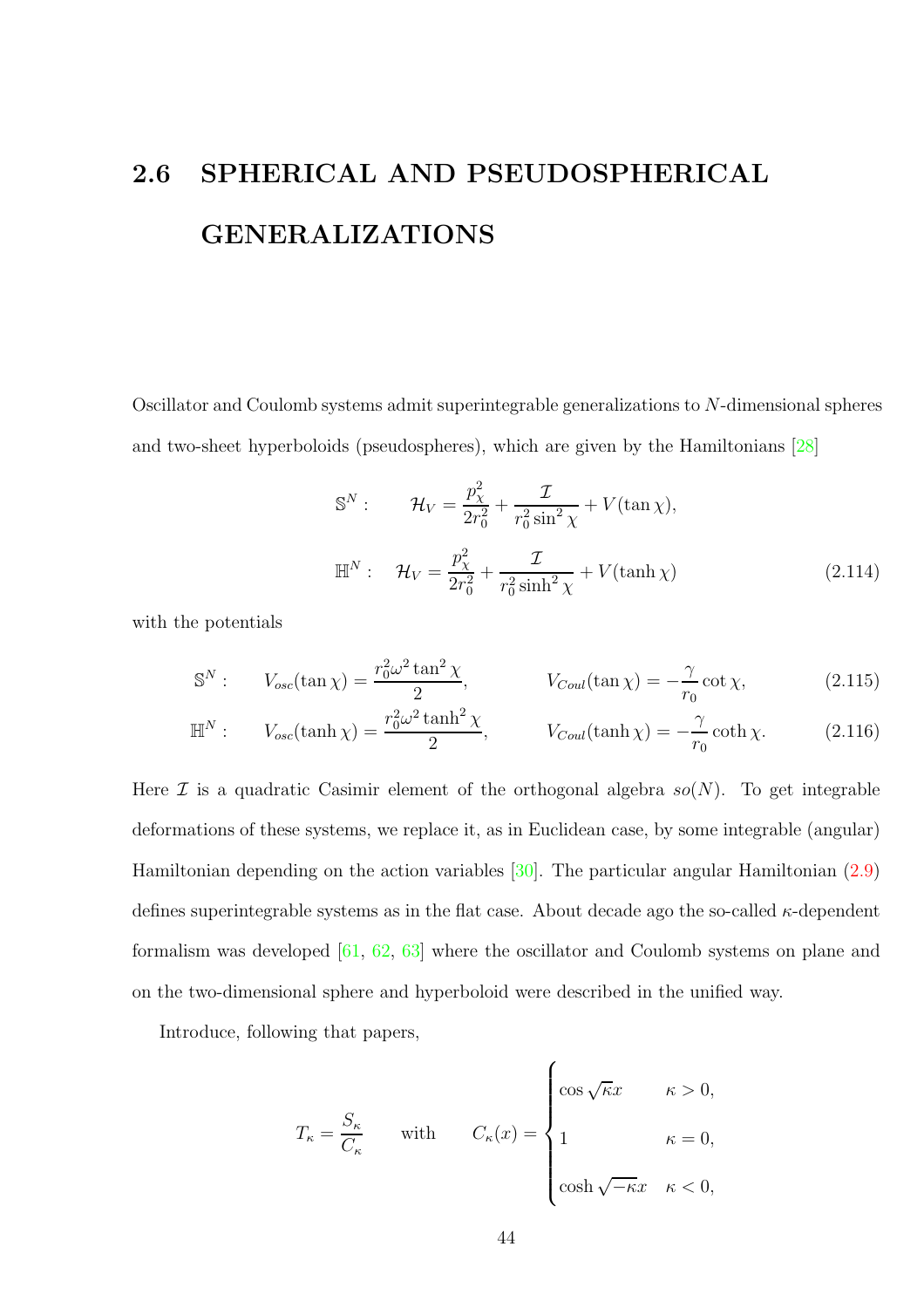<span id="page-44-0"></span>
$$
S_{\kappa}(x) = \begin{cases} \frac{\sin\sqrt{\kappa}x}{\sqrt{\kappa}} & \kappa > 0, \\ x & \kappa = 0, \\ \frac{\sinh\sqrt{-\kappa}x}{\sqrt{-\kappa}} & \kappa < 0, \end{cases}
$$
(2.117)

where the parameter  $\kappa$  in two-dimensional case coincides with the curvature of (pseudo)sphere,

<span id="page-44-1"></span>
$$
\mathbb{S}^{N}: \quad \kappa = \frac{1}{r_0^2}, \qquad \mathbb{H}^{N}: \quad \kappa = -\frac{1}{r_0^2}.
$$
 (2.118)

The case  $\kappa = \pm 1$  corresponds to a unit sphere/pseudosphere. For  $\kappa \neq 0$  we identify

<span id="page-44-2"></span>
$$
x = r_0 \chi = \frac{\chi}{\sqrt{\kappa}}, \qquad p_x = \frac{p_\chi}{r_0} = \sqrt{\kappa} p_\chi. \tag{2.119}
$$

The "holomorphic factorization" approach to two-dimensional systems was combined with  $\kappa$ dependent formalism by Ranada. Let us show that it can be straightly extended to any dimension. For this purpose introduce a (pseudo)spherical analog of  $Z$ ,  $\bar{Z}$  coordinates and obtain their Poisson bracket:

<span id="page-44-3"></span>
$$
Z = \sqrt{|\kappa|} \frac{p_\chi}{\sqrt{2}} + \frac{i\sqrt{\mathcal{I}}}{T_\kappa}, \qquad \{\bar{Z}, Z\} = \frac{i(Z - \bar{Z})^2}{2\sqrt{2\mathcal{I}}} - i\kappa\sqrt{2\mathcal{I}}.
$$
 (2.120)

The Poisson brackets between Z,  $u_a$  and  $\bar{u}_a$  remain unchanged [see relations [\(2.76\)](#page-35-1)].

In these terms the  $\kappa$ -deformed Hamiltonian reads

<span id="page-44-4"></span>
$$
\mathcal{H}_{osc/Coul} = \mathcal{H}_0 + V_{osc/Coul}, \qquad \mathcal{H}_0 = \frac{p_r^2}{2} + \frac{\mathcal{I}}{S_\kappa^2} + \kappa \mathcal{I} = Z\bar{Z} + \kappa \mathcal{I}, \tag{2.121}
$$

where using  $(2.117)$ ,  $(2.118)$ ,  $(2.119)$ ,  $(2.120)$ , the oscillator and Coulomb potentials on sphere  $(2.115)$  can be expressed as follows:

$$
V_{osc} = \frac{\omega^2 T_{\kappa}^2}{2} = -\frac{2\omega^2 \mathcal{I}}{(\bar{Z} - Z)^2}, \qquad V_{Coul} = -\frac{\gamma}{T_{\kappa}} = -i\gamma \frac{\bar{Z} - Z}{2\sqrt{\bar{Z}}}. \tag{2.122}
$$

The (local and global) constants of motion and related quantities have the same expressions in terms of  $Z$ ,  $\bar{Z}$  as in the flat case, with the Hamiltonians shifted in agreement with [\(2.121\)](#page-44-4)

$$
\mathcal{H} \to \mathcal{H} - \kappa \mathcal{I}.\tag{2.123}
$$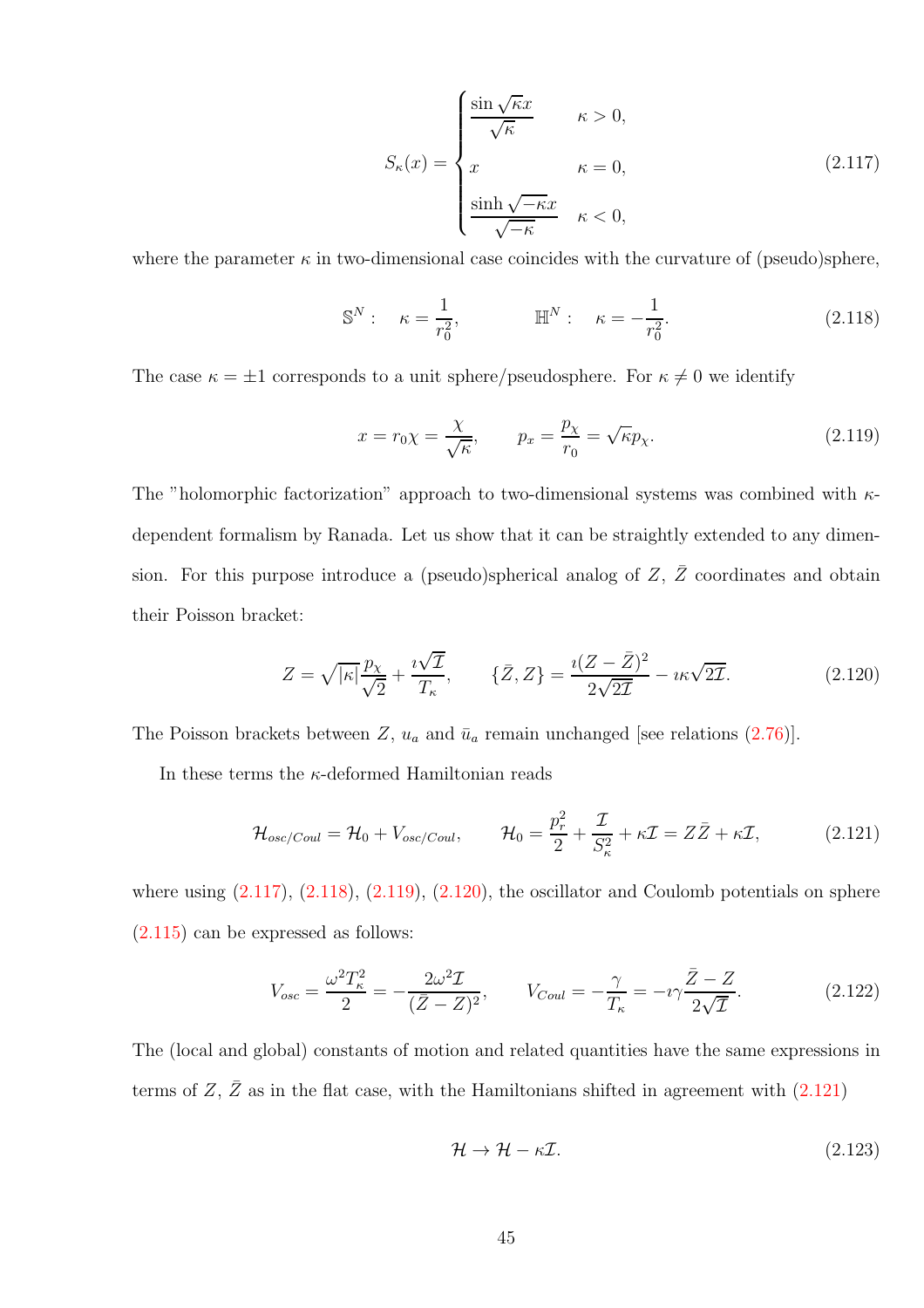For the free system on sphere,  $\mathcal{H}_0$ , the most of Poisson brackets among the integrals survive from the flat case [see relations  $(2.83)$ ,  $(2.87)$  and  $(2.88)$ ]. The only brackets, which acquire extra  $\kappa$ -dependent terms, are:

$$
\{M_a, \overline{M}_b\} = \left(\frac{i\kappa\sqrt{2\mathcal{I}}}{\mathcal{H}_0 - \kappa\mathcal{I}} - \frac{i\delta_{ab}}{k_a^2 I_a}\right) M_a \overline{M}_b = -\frac{i\delta_{ab}}{k_a^2} I_a^{\frac{1}{k_a} - 1} (\mathcal{H}_0 - \kappa\mathcal{I}) + \frac{i\kappa\sqrt{2\mathcal{I}}}{\mathcal{H}_0 - \kappa\mathcal{I}} M_a \overline{M}_b, \quad (2.124)
$$

$$
\{\mathcal{M}_a, \overline{\mathcal{M}}_b\} = i \left(\frac{\kappa n_a n_b \sqrt{2\mathcal{I}}}{\mathcal{H}_0 - \kappa\mathcal{I}} - \frac{m_a^2 \delta_{ab}}{I_a}\right) \mathcal{M}_a \overline{\mathcal{M}}_b. \tag{2.125}
$$

 $I_a$ 

Let us write down also the deformation of conformal algebra  $(2.3)$ 

$$
\{\mathcal{H}_0, \mathcal{D}\} = 2(\mathcal{H}_0 - \kappa \mathcal{I})(1 + 2\kappa \mathcal{K}), \qquad \{\mathcal{H}_0, \mathcal{K}\} = \mathcal{D}(1 + 2\kappa \mathcal{K}), \qquad \{\mathcal{D}, \mathcal{K}\} = 2\mathcal{K}(1 + 2\kappa \mathcal{K}).
$$
\n(2.126)

For the Coulomb problem on sphere, the Poisson brackets between the local integrals [\(2.106\)](#page-39-2) remain unaffected, while the relations [\(2.105\)](#page-39-1) undergo a similar modification:

<span id="page-45-0"></span>
$$
\left\{ M_a^{Coul}, \overline{M}_b^{Coul} \right\} = \left[ \frac{i\sqrt{2\mathcal{I}} \left( \frac{\gamma^2}{4\mathcal{I}^2} + \kappa \right)}{\mathcal{H}_{coul} - \kappa\mathcal{I} + \frac{\gamma^2}{4\mathcal{I}^2}} - \frac{i\delta_{ab}}{k_a^2 I_a} \right] M_a^{Coul} \overline{M}_b^{Coul} \n= i\sqrt{2\mathcal{I}} \left( \frac{\gamma^2}{4\mathcal{I}^2} + \kappa \right) \frac{M_a^{Coul} \overline{M}_b^{Coul}}{\mathcal{H}_{coul} - \kappa\mathcal{I} + \frac{\gamma^2}{4\mathcal{I}^2}} - \frac{i\delta_{ab}}{k_a^2} I_a^{\frac{1}{k_a} - 1} \left( \mathcal{H}_{Coul} - \kappa\mathcal{I} + \frac{\gamma^2}{4\mathcal{I}^2} \right). \tag{2.127}
$$

Consider now the spherical system [\(2.114\)](#page-43-1) with the oscillator potential. Line for the flat case, the integrals of motion are based on the simpler local quantities A and B,

$$
A_a = (z + \frac{i\omega T_\kappa}{\sqrt{2}})u_a^{\frac{1}{k_a}}, \qquad B_a = (z - \frac{i\omega T_\kappa}{\sqrt{2}})u_a^{\frac{1}{k_a}}, \qquad \mathcal{M}_a^{osc} = (A_a B_a)^{n_a}, \tag{2.128}
$$

which evolve in time under the following rule:

$$
\{\mathcal{H}_{osc}, A_a\} = i\omega (1 + \kappa T_\kappa^2) A_a, \qquad \{\mathcal{H}_{osc}, B_a\} = -i\omega (1 + \kappa T_\kappa^2) B_a. \tag{2.129}
$$

They are  $\kappa$ -deformations of the harmonic oscillating quantities [\(2.93\)](#page-38-1), [\(2.96\)](#page-38-2) in the flat case. Unlike them, they do not oscillate harmonically, but the product  $A_a B_b$  is still preserved.

The Poisson brackets between local quantities can be calculated explicitly giving rise to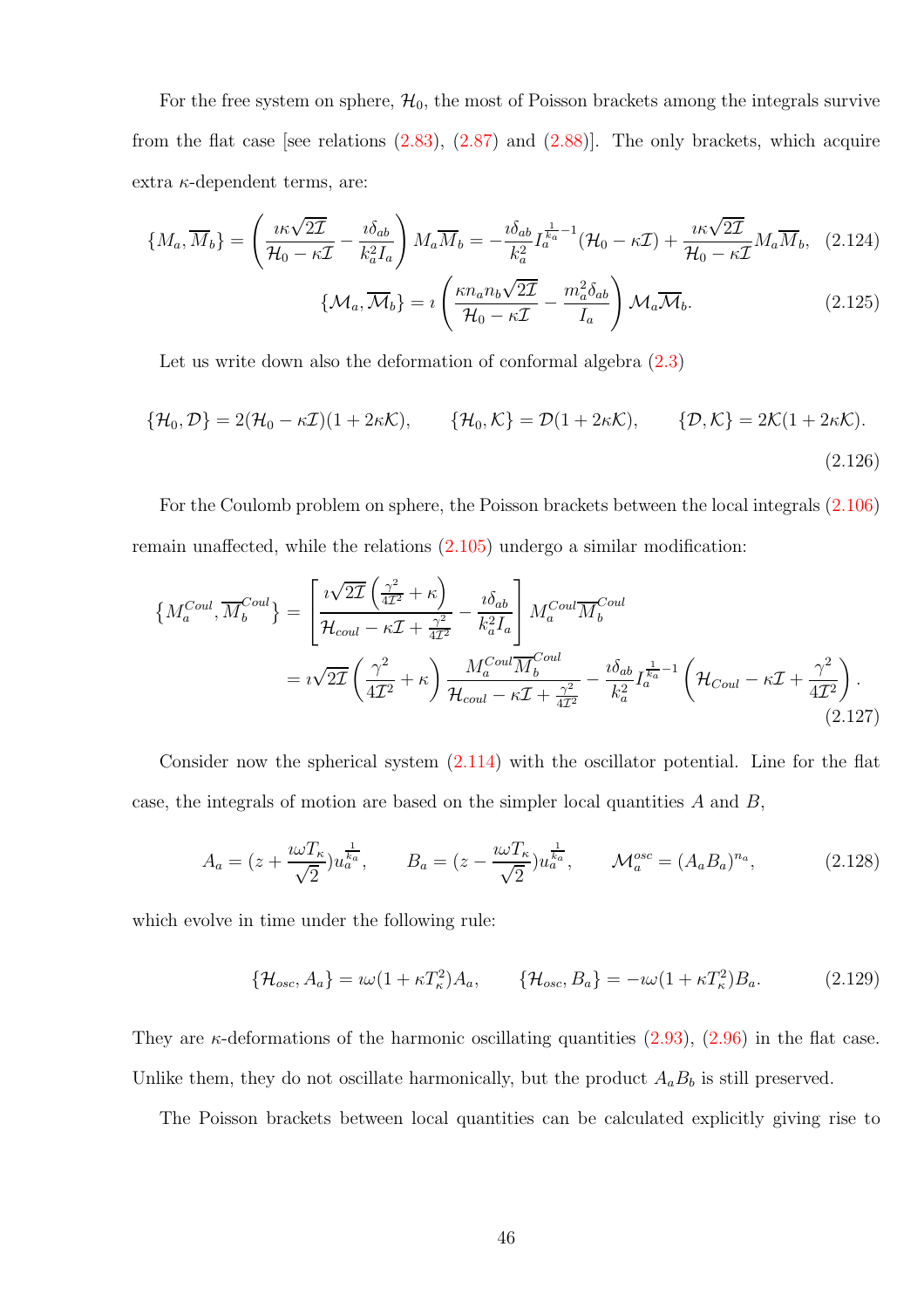$\kappa$ -deformations of the relations  $(2.100)$ ,  $(2.101)$ ,  $(2.102)$ :

$$
\{A_a, B_b\} = -\frac{i\kappa\omega T_\kappa^2}{z^2 + \frac{\omega^2 T_\kappa^2}{2}} A_a B_b, \qquad \{A_a, \bar{B}_b\} = -\frac{i\delta_{ab}}{k_a^2 I_a} A_a \bar{B}_a + \frac{i\kappa\sqrt{2\mathcal{I}} A_a \bar{A}_b}{\mathcal{H}_{osc} - \kappa \mathcal{I} + \omega\sqrt{2\mathcal{I}}}, \qquad (2.130)
$$

<span id="page-46-0"></span>
$$
\{A_a, \bar{A}_b\} = i\frac{\kappa(\sqrt{2\mathcal{I}} - 2\omega T_\kappa) - 2\omega}{\mathcal{H}_{osc} - \kappa \mathcal{I} + \omega\sqrt{2\mathcal{I}}}A_a\bar{A}_b - \frac{i\delta_{ab}}{k_a^2}I_a^{\frac{1}{k_a}-1}(\mathcal{H}_{osc} - \kappa \mathcal{I} + \omega\sqrt{2\mathcal{I}}),\tag{2.131}
$$

<span id="page-46-2"></span><span id="page-46-1"></span>
$$
\{B_a, \bar{B}_b\} = i \frac{\kappa(\sqrt{2\mathcal{I}} + 2\omega T_\kappa) + 2\omega}{\mathcal{H}_{osc} - \kappa \mathcal{I} - \omega \sqrt{2\mathcal{I}}} A_a \bar{A}_b - \frac{i \delta_{ab}}{k_a^2} I_a^{\frac{1}{k_a} - 1} (\mathcal{H}_{osc} - \kappa \mathcal{I} - \omega \sqrt{2\mathcal{I}}). \tag{2.132}
$$

The Poisson brackets between the true integrals of motion  $\mathcal{M}_a^{osc}$ ,  $\mathcal{M}_a^{Coul}$  and their conjugate are based on the local brackets  $(2.127)$ ,  $(2.130)$ ,  $(2.131)$ ,  $(2.132)$  and can be easily obtained.

# 2.7 EXAMPLES OF SPHERICAL PART

In previous Sections we extended "holomorphic factorization approach" to higher-dimensional superintegrable systems with oscillator and Coulomb potentials, including those on spheres and hyperboloids. For this purpose we separated the "radial" and "angular" variables in these systems. Then we combined the radial coordinate and momentum in single complex coordinate parameterizing Klein model of Lobachevsky space, and combined "angular" coordinates and their conjugated momenta in complex coordinates by the use of action-angle variables. However, action-angle variables are not in common use in present math-physical society, and their explicit expressions are not common even for the such textbook models like oscillator and Coulomb problems.

For clarifying the relation of the above formulations of constants of motion with their conventional representations first present the action-angle variables of the angular part(s) of nondeformed, oscillator and Coulomb systems (on Euclidean space, sphere and hyperboloids). Its Hamiltonian is given by the quadratic Casimir element of  $so(N)$  algebra on  $(N-1)$ -sphere,  $\mathcal{I} = L_N^2/2$ . It can be decomposed by the eigenvalues of the embedded  $SO(a)$  angular momenta defining the action variables  $I_a$ . For the details of derivation of their explicit expressions, for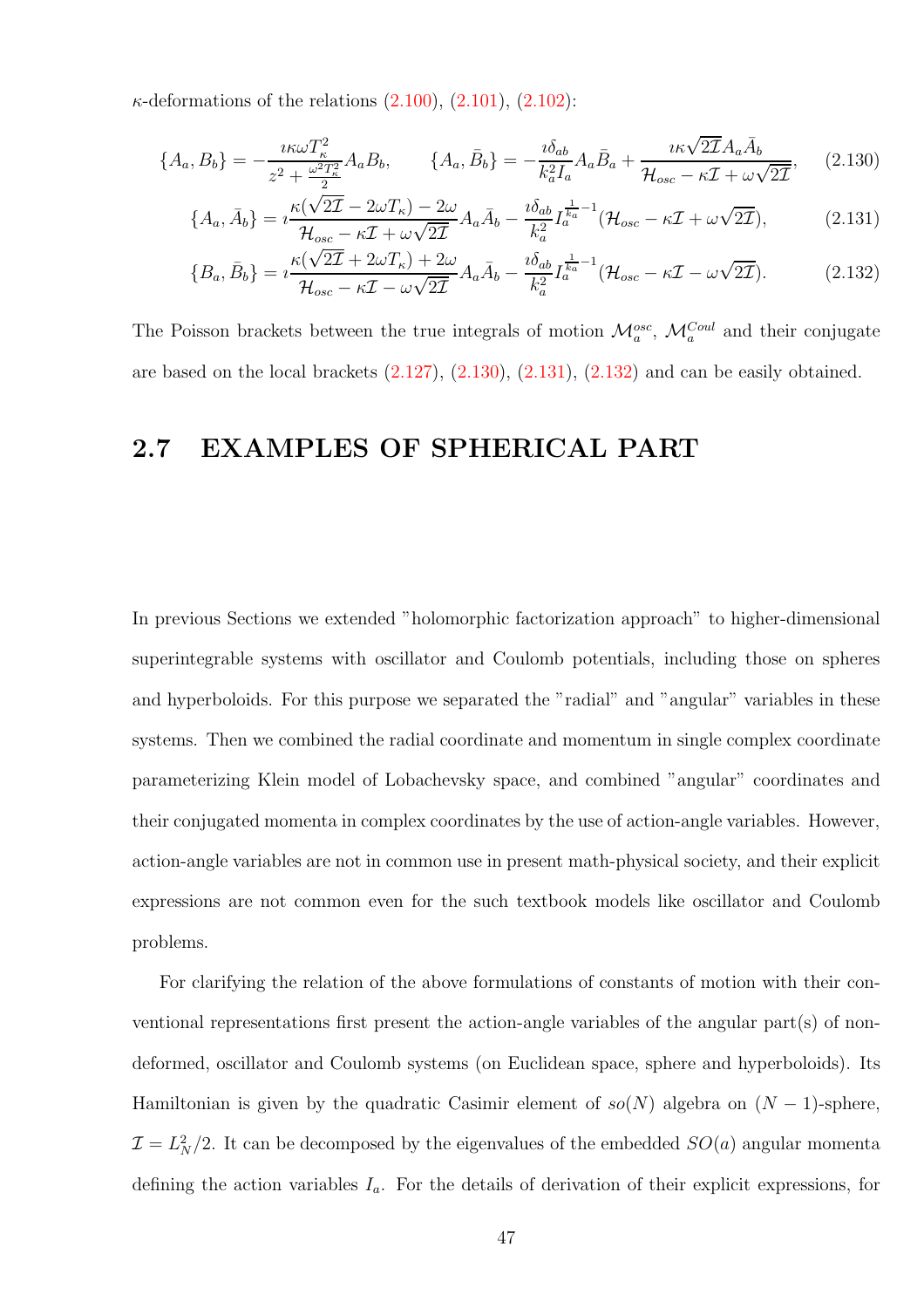those of conjugated angle variables we refer to Appendix in Ref. [\[30\]](#page-102-2). The action variables are given by the expressions

$$
I_a = \sqrt{j_{a+1}} - \sqrt{j_a}, \quad \text{where} \quad j_{a+1} = p_a^2 + \frac{j_a}{\sin^2 \theta_a}, \qquad j_0 = 0, \qquad a = 1, \dots N - 1. \tag{2.133}
$$

This gives rise the angular Hamiltonian which belongs to the family [\(2.9\)](#page-22-0)

$$
\mathcal{I} = \frac{1}{2} \left( \sum_{a=1}^{N-1} I_a \right)^2.
$$
 (2.134)

Its substitution to the Hamiltonians [\(2.89\)](#page-37-1),[\(2.114\)](#page-43-1) leads to well-known oscillator and Coulomb systems on the Euclidean spaces, spheres and hyperboloids.

The expressions for angle variables are more complicated,

$$
\Phi_a = \sum_{l=a}^{N-1} a_l + \sum_{l=a+1}^{N-1} b_l,\tag{2.135}
$$

where

$$
a_l = \arcsin\sqrt{\frac{j_{l+1}}{j_{l+1} - j_l}}\cos\theta_l, \quad b_l = \arctan\frac{\sqrt{j_l}\cos\theta_l}{p_l\sin\theta_l}.\tag{2.136}
$$

Direct transformations give the following expressions for  $u_a$  coordinates:

$$
u_a = \sqrt{\sqrt{j_{a+1}} - \sqrt{j_a}} e^{ia_a} \prod_{l=a+1}^{N-1} e^{i(a_l + b_l)}, \qquad (2.137)
$$

with

$$
e^{ia_l} = \frac{p_l \sin \theta_l + i\sqrt{j_{l+1}} \cos \theta_l}{\sqrt{j_{l+1} - j_l}}, \qquad e^{ib_l} = \frac{p_l \sin \theta_l + i\sqrt{j_l} \cos \theta_l}{\sqrt{j_{l+1} - j_l} \sin \theta_l}
$$
(2.138)

With these expressions at hand we can express "holomorphic representation" of constants of motion via initial coordinates. In two-dimensional case it has transparent relation with conventional representations of hidden constants of motion, like Fradkin tensor (for the oscillator) and Runge-Lenz vector (for Coulomb problem). In the higher dimensional cases the relation of these two representations is more complicated.

This construction could easily be modified to the system whose Hamiltonian is given in the angle variables by the generic expression [\(2.9\)](#page-22-0). We define it by the recurrence relation

$$
\mathcal{I} \equiv \frac{1}{2} j_N, \qquad j_a = p_{a-1}^2 + \frac{j_{a-1}}{\sin^2 k_{a-1} \theta_{a-1}}, \qquad a = 1, \dots N - 1, \qquad j_0 = c_0. \tag{2.139}
$$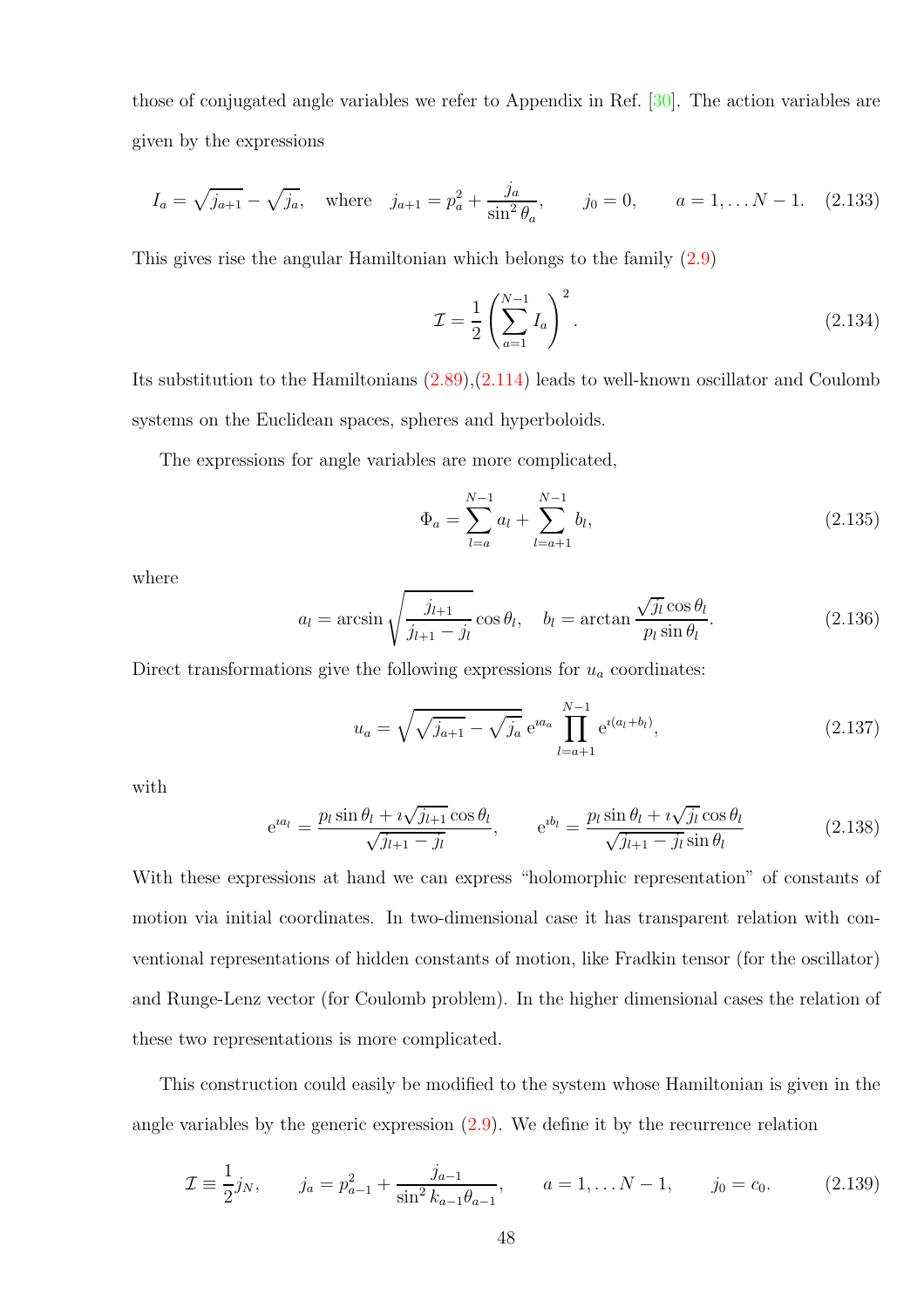It describes particle moving on the space (spherical segment) equipped with the diagonal metric

$$
ds^{2} = g_{ll}(d\theta_{l})^{2}, \qquad g_{N-1,N-1} = 1, \qquad g_{ll} = \prod_{m=l}^{N-1} \sin^{2} k_{m} \theta_{m}
$$
 (2.140)

and interacting with the potential field

$$
U = \frac{c_0}{\prod_{l=1}^{N-1} \sin^2 k_l \theta_l}.
$$
\n(2.141)

Redefining the angles,  $\theta_a \rightarrow \theta_a/k_a$ , we can represent the above metric in the form

$$
ds^{2} = \frac{1}{k_{a}^{2}} \prod_{a=1}^{N-1} \sin^{2} \theta_{a} (d\theta_{a})^{2}.
$$
 (2.142)

It is obvious, that the functions  $j_k(\theta_a, p_a)$  define commuting constants of motions of the system. Similar to derivation given in Appendix of Ref. [\[30\]](#page-102-2) we can use action-angle variable formulation, and find that the Hamiltonian is given by the expression [\(2.9\)](#page-22-0). The action variables are related with the initial ones by the expressions

$$
I_a = \frac{1}{2\pi} \int_{\theta_{max}}^{\theta_{min}} \sqrt{j_{a+1} - \frac{j_a}{\sin^2 k_a \theta_a}} \, d\theta_a = \frac{\sqrt{j_{a+1}} - \sqrt{j_a}}{k_a} \quad \Rightarrow \quad j_a = \left(\sum_{a=1}^{N-1} k_a I_a + c_0\right)^2. \tag{2.143}
$$

The angle variables read

$$
\Phi_a = \sum_{l=a}^{N-1} \frac{k_a}{k_l} a_l + \sum_{l=a+1}^{N-1} \frac{k_a}{k_l} b_l,
$$
  

$$
a_l = \arcsin \sqrt{\frac{j_{l+1}}{j_{l+1} - j_l}} \cos k_l \theta_l, \qquad b_l = \arctan \frac{\sqrt{j_l} \cos k_l \theta_l}{p_l \sin k_l \theta_l}.
$$
 (2.144)

Thus,

$$
u_{a} = \frac{1}{k_{a}} \sqrt{\sqrt{j_{a+1}} - \sqrt{j_{a}}} \prod_{l=a}^{N-1} \left( \frac{p_{l} \sin k_{l} \theta_{l} + i \sqrt{j_{l+1}} \cos k_{l} \theta_{l}}{\sqrt{j_{l+1} - j_{l}}} \right)^{\frac{k_{a}}{k_{l}}} \times \prod_{l=a+1}^{N-1} \left( \frac{p_{l} \sin k_{l} \theta_{l} + i \sqrt{j_{l}} \cos k_{l} \theta_{l}}{\sqrt{j_{l+1} - j_{l}} \sin \theta_{l}} \right)^{\frac{k_{a}}{k_{l}}}.
$$
\n(2.145)

Hence, we constructed the superintegrable system with higher order constants of motion, which admits separation of variables. Since the classical spectrum of its angular part is isospectral with the "angular Calogero model", we can state that they become, under appropriate choice of constants  $k_i$ ,  $c_0$ , canonically equivalent with angular part of rational Calogero model [\[32\]](#page-102-3). In fact this means equivalence of these two systems. However, we can't present explicit mapping of one system to other.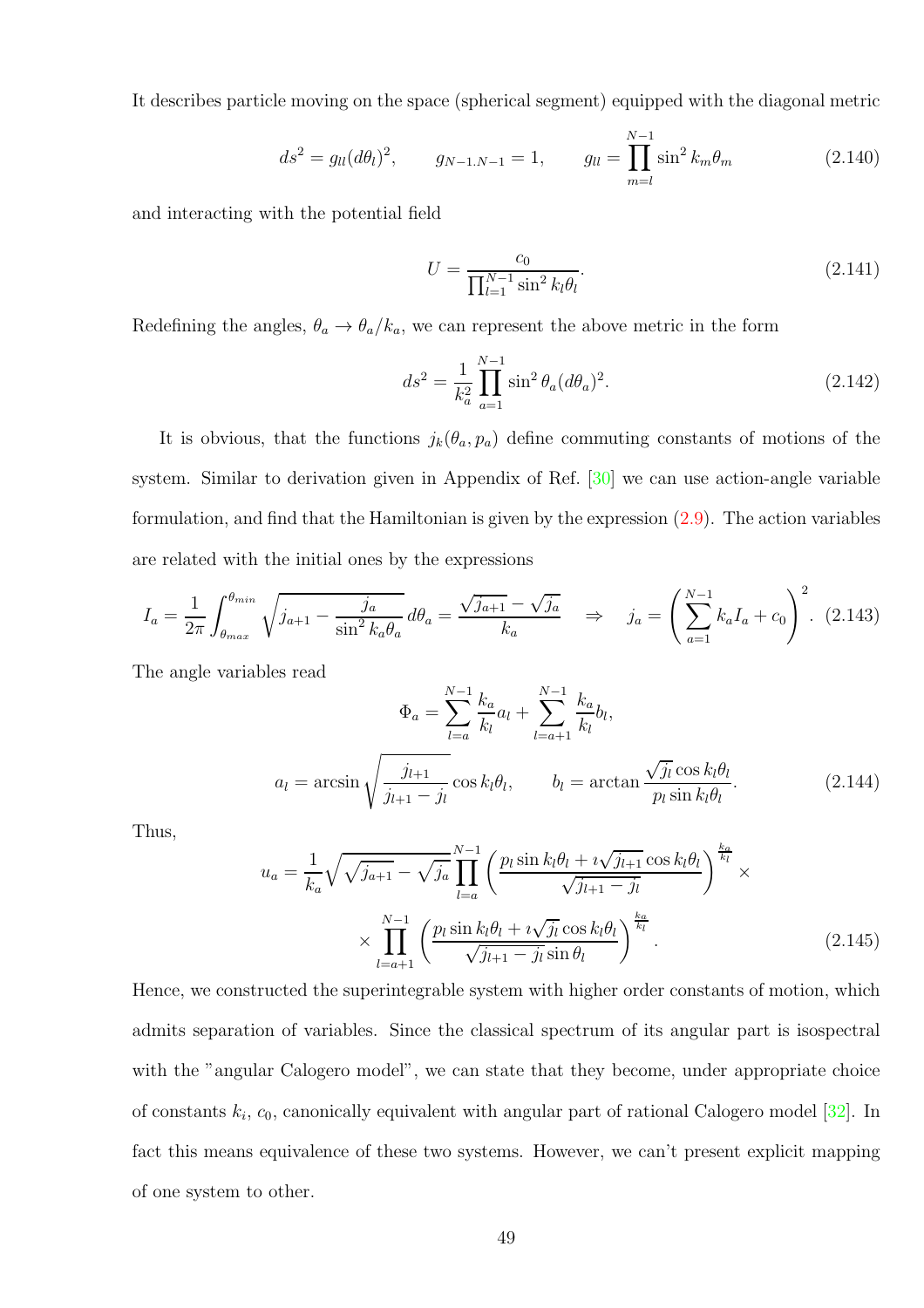Now consider the spherical Hamiltonian of the particle moving near horizon of the external Myers -Perry black hole in odd dimensions  $(2n+1)[56]$  $(2n+1)[56]$ . Although one deals with the relativistic system, the initial Hamiltonian can be brought to *n*-dimensional non-relativistic form. Angular part of it in terms of spherical variables will have the following form.

$$
\mathcal{I} = \frac{1}{2} F_{n-1}, \quad F_a = P_{\theta_a}^2 + \frac{g_{a+1}^2}{\cos^2 \theta_a} + \frac{F_{a-1}}{\sin^2 \theta_a} \tag{2.146}
$$

As was mentioned  $\mathcal I$  is identified with the Casimir element of the conformal group. The aim is to describe this system in terms of complex variables  $(u_a)$ . Firstly the introduction of action-angle variables is needed. Action variables can be computed.

$$
I_a = \frac{1}{2\pi} \int d\theta_a P_{\theta_a} = \frac{1}{2} (\sqrt{F_a} + \sqrt{F_{a-1}} - |g_{a+1}|)
$$
 (2.147)

Inverting this relation one finds.

$$
\mathcal{I} = \frac{1}{2} \left( 2 \sum_{a=1}^{N-1} I_a + \sum_{a=1}^{N} |g_a| \right)^2 \tag{2.148}
$$

Since action and angle variables are canonically conjugated corresponding angle variables can be found via taking derivative of an action.

$$
\Phi_a = \frac{\partial S}{\partial I_a} = \sum_{l=a}^{n-1} \arcsin X_l + 2 \sum_{l=a+1}^{n-1} \arctan Y_l \tag{2.149}
$$

where

$$
X_{l} = \frac{(F_{l} + F_{l-1} - g_{l+1}^{2}) - 2F_{l}\sin^{2}\theta_{l}}{\sqrt{(F_{l-1} - F_{l} - g_{l+1}^{2})^{2} - 4F_{l}g_{l+1}^{2}}}
$$
(2.150)

$$
Y_{l} = 2 \frac{(F_{l} + F_{l-1} - g_{l+1}^{2}) P_{\theta_{l}} \sin \theta_{l} \cos \theta_{l} - \sin^{2} \theta_{l} \sqrt{F_{l}(F_{l} + F_{l-1} - g_{l+1}^{2})^{2} - F_{l}^{2} F_{l-1}}}{\sqrt{F_{l-1}(F_{l} + F_{l-1} - g_{l+1}^{2} - 2F_{l} \sin^{2} \theta_{l})}}
$$
(2.151)

 $u_a$  variable contains exponents of angle variables and it is useful to give the expressions of these exponents.

$$
e^{i\arcsin X_l} = \sqrt{1 - X_l^2} + iX_l = \frac{\sqrt{F_l}P_{\theta_l}\sin 2\theta_l - i(F_l\cos 2\theta_l + F_{l-1} - g_{l+1}^2)}{\sqrt{(F_{l-1} - F_l - g_{l+1}^2)^2 - 4F_lg_{l+1}^2}}
$$
(2.152)

$$
e^{2i \arctan Y_l} = \frac{1 + iY_l}{1 - iY_l} =
$$
  

$$
= \frac{{}^{i}\sqrt{F_{l-1}(F_{l-1} + F_l \cos^2 2\theta_l - g_{l+1}^2) - P_{\theta_l} \sin 2\theta_l (F_{l-1} + F_l - g_{l+1}^2) + 2 \sin^2 \theta_l \sqrt{F_l(F_{l-1}^2 + F_{l-1}(F_l - 2g_{l+1}^2) + (F_l - g_{l+1}^2)^2)}}}}{{}^{\,i}\sqrt{F_{l-1}(F_{l-1} + F_l \cos^2 2\theta_l - g_{l+1}^2) + P_{\theta_l} \sin 2\theta_l (F_{l-1} + F_l - g_{l+1}^2) - 2 \sin^2 \theta_l \sqrt{F_l(F_{l-1}^2 + F_{l-1}(F_l - 2g_{l+1}^2) + (F_l - g_{l+1}^2)^2)}}}} \tag{2.153}
$$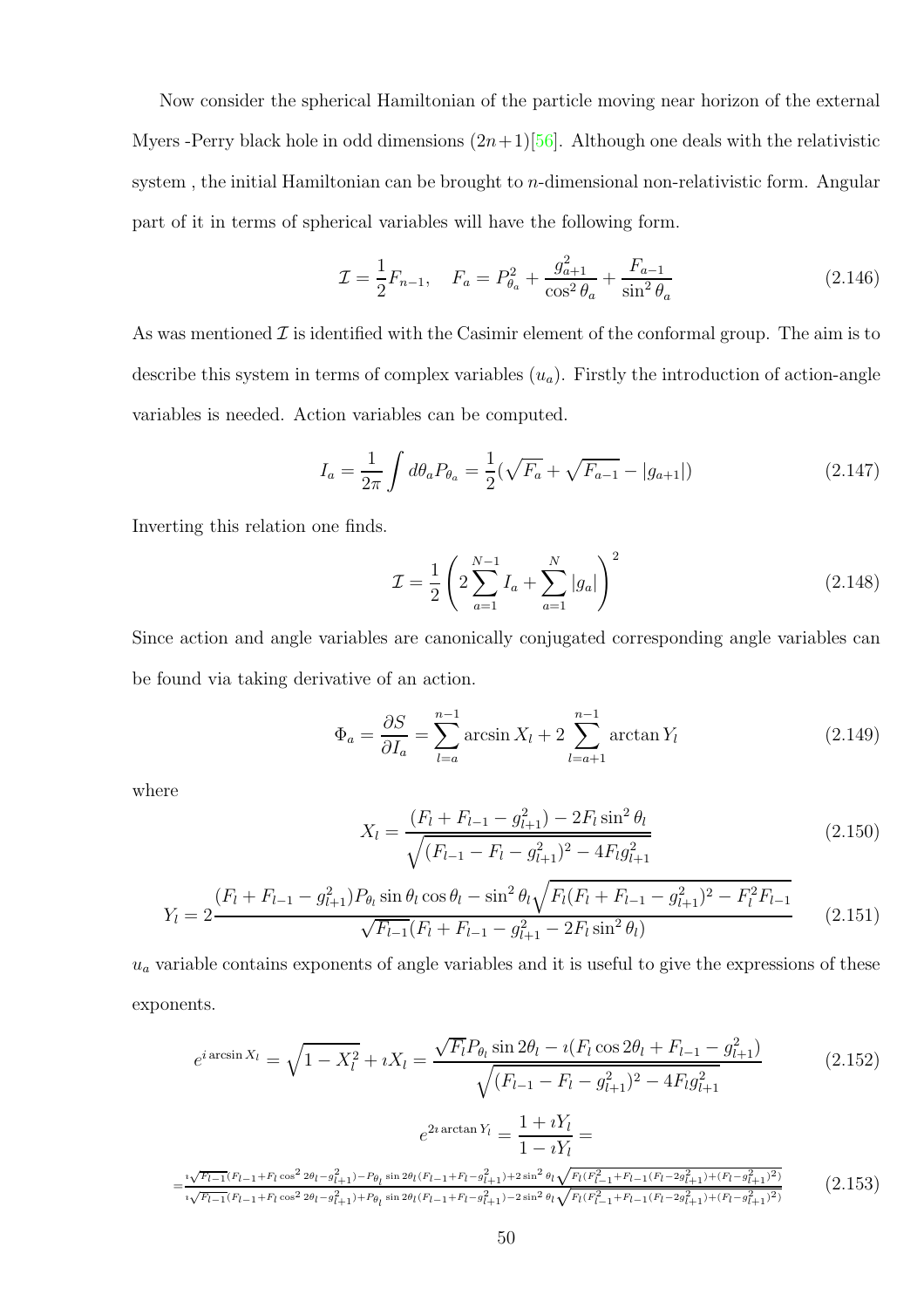And finally the expression of  $u_a$  can be written.

$$
u_{a} = \sqrt{\frac{1}{2}(\sqrt{F_{a}} + \sqrt{F_{a-1}} - |g_{a+1}|)} \prod_{l=a}^{n-1} \left( \frac{\sqrt{F_{l}} P_{\theta_{l}} \sin 2\theta_{l} - i(F_{l} \cos 2\theta_{l} + F_{l-1} - g_{l+1}^{2})}{\sqrt{(F_{l-1} - F_{a} - g_{l+1}^{2})^{2} - 4F_{l}g_{l+1}^{2}}} \right) \times \sqrt{\frac{1}{n-1} \left( \frac{i\sqrt{F_{l-1}(F_{l-1} + F_{l}\cos^{2}2\theta_{l} - g_{l+1}^{2}) - P_{\theta_{l}}\sin 2\theta_{l}(F_{l-1} + F_{l} - g_{l+1}^{2}) + 2\sin^{2}\theta_{l}\sqrt{F_{l}(F_{l-1}^{2} + F_{l-1}(F_{l} - 2g_{l+1}^{2}) + (F_{l} - g_{l+1}^{2})^{2}} \right)}}{\sqrt{\frac{1}{n-1} \left( \frac{i\sqrt{F_{l-1}(F_{l-1} + F_{l}\cos^{2}2\theta_{l} - g_{l+1}^{2}) - P_{\theta_{l}}\sin 2\theta_{l}(F_{l-1} + F_{l} - g_{l+1}^{2}) + 2\sin^{2}\theta_{l}\sqrt{F_{l}(F_{l-1}^{2} + F_{l-1}(F_{l} - 2g_{l+1}^{2}) + (F_{l} - g_{l+1}^{2})^{2}} \right)}} \right)}
$$
\n
$$
(2.154)
$$

### 2.8 CONCLUDING REMARKS

In this chapter we discuss Tremblay-Turbiner-Winternitz and Post-Wintenitz systems and their relation with N-dimensional rational Calogero model with oscillator and Coulomb potentials. We write the hidden symmetries of this systems using complex variables. Then we investigated superintegrable deformations of oscillator and Coulomb problems separating their "radial" and "angular" parts, where the latter was described in terms of action-angle variables. We encoded phase space coordinates in the complex ones: the complex coordinate z involved radial variables parameterizing Klein model of Lobachevsky plane, and complex coordinates  $u_a$  encoding action-angle variables of the angular part. Then we combined the whole set of constants of motion (independent from Hamiltonian) in  $N-1$  holomorphic functions  $\mathcal{M}_a$ , generalizing the so-called "Holomorphic factorization" earlier developed for two-dimensional generalized oscillator/Coulomb systems. Then we presented their algebra, which among nontrivial relations possesses chirality property  $\{M_a, M_a\} = 0$ . Hence, presented representation can obviously considered as a classical trace of "quantum factorization" of respective Hamiltoinian. Seems that it could be used for the construction of supersymmetric extensions of these systems. The lack of given representation is the use of the action-angle formulation of the angular parts of the original systems.

In this context one should mention the earlier work  $[64]$ , where symmetries of the angular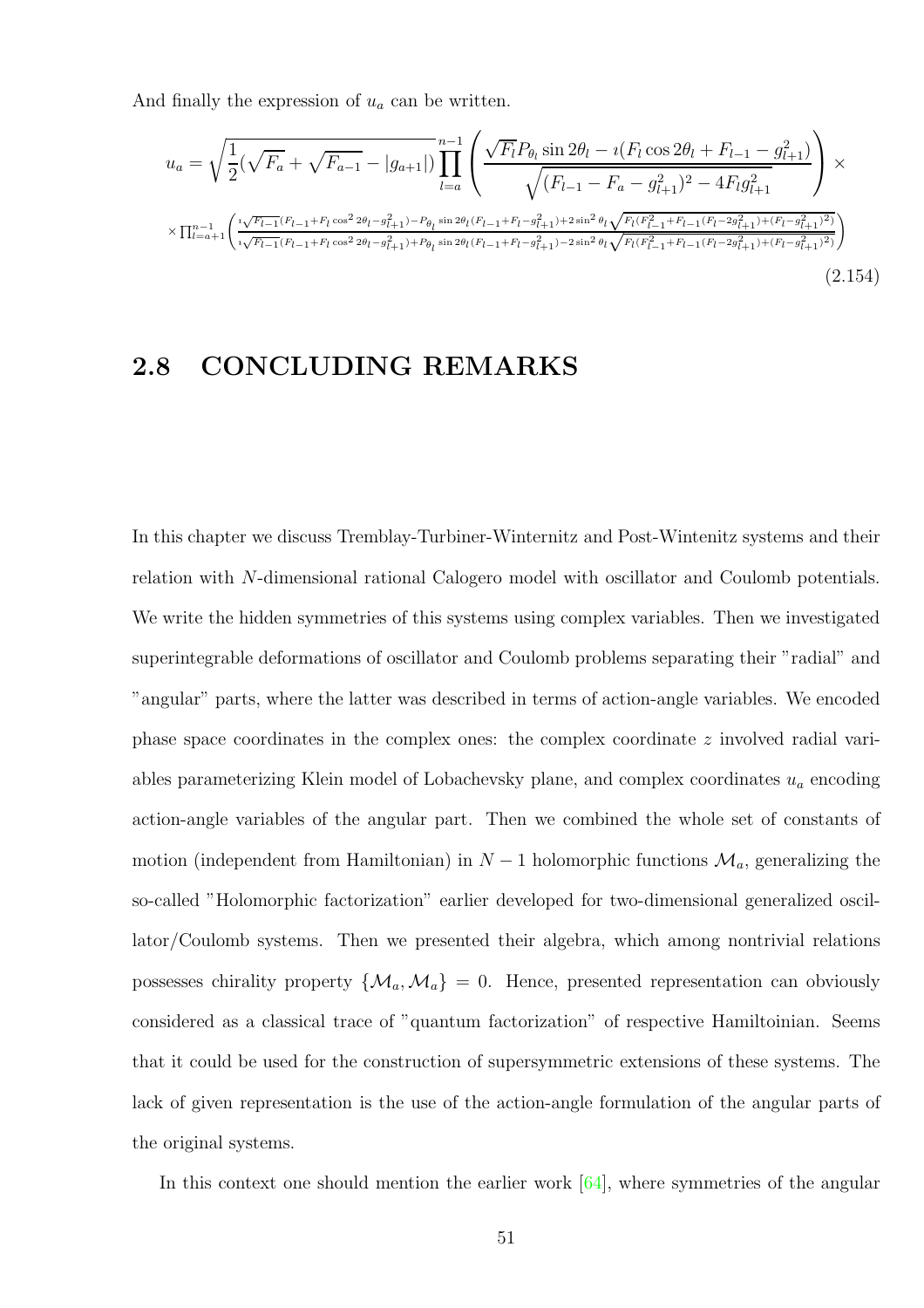parts of conformal mechanics (and those with additional oscillator potential) were related with the symmetries of the whole system by the use of coordinate  $z$  and conformal algebra generators [\(2.78\)](#page-35-4). That study was done in most general terms, without referring to action-angle variables and to specific form of angular part. Quantum mechanical aspects were also considered there. Hence, it seems to be natural to combine these two approaches for and at first, exclude the action-angle argument from present formulations, and at second, use presented constructions for the quantum considerations of systems, in particular, for construction of spectrum and wavefunctions within operator approach. We are planning to present this elsewhere.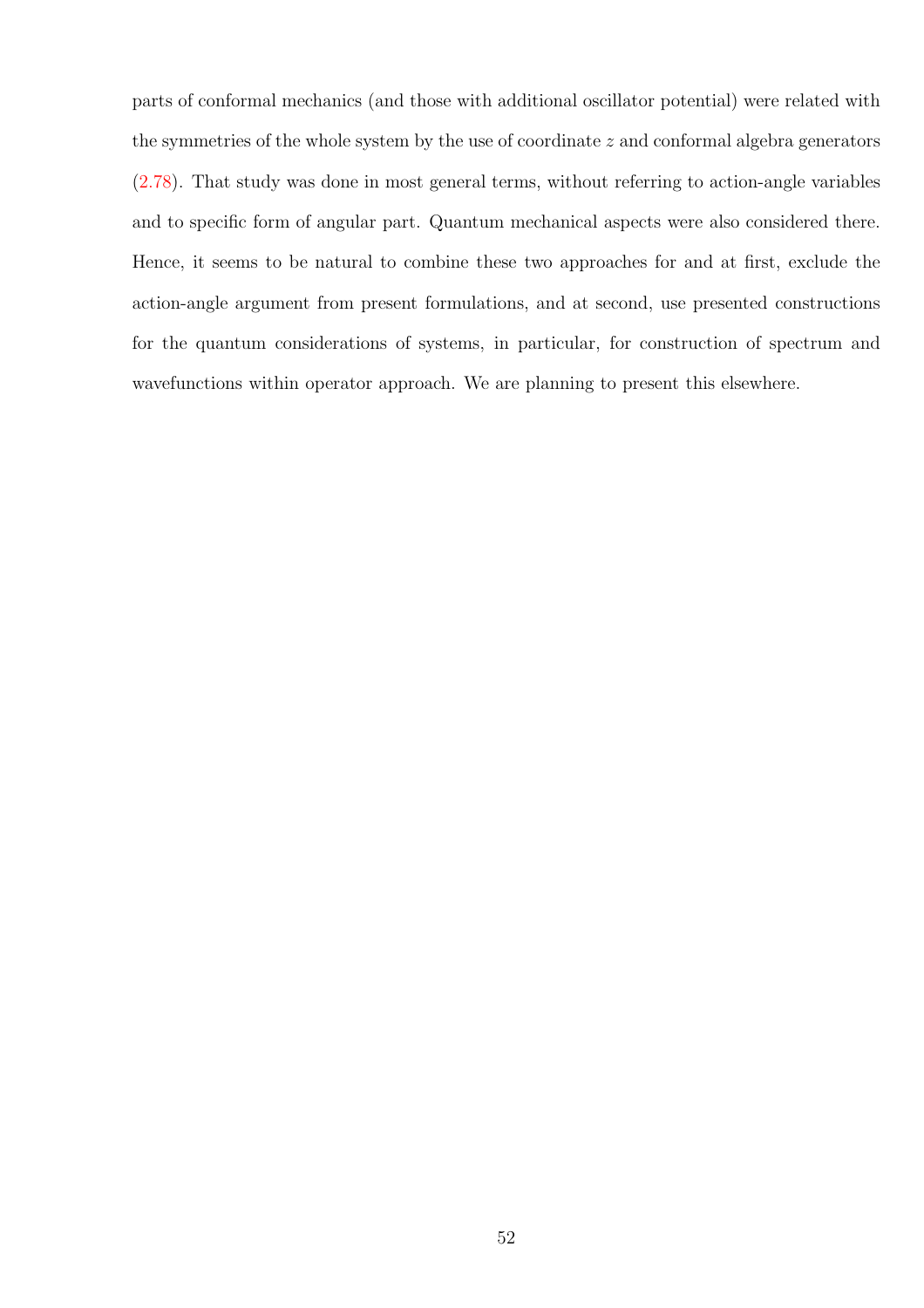# Chapter 3

# $\mathbb{C}^N\text{-}\mathbf{S}$ morodinsky-Winternitz system

# 3.1 INTRODUCTION

Current chapter is based on my single-authored paper [\[4\]](#page-100-0).

The one-dimensional singular oscillator is a textbook example of a system which is exactly solvable both on classical and quantum levels. The sum of its  $N$  copies, i.e.  $N$ -dimensional singular isotropic oscillator is, obviously, exactly solvable as well. It is given by the Hamiltonian

<span id="page-52-0"></span>
$$
H = \sum_{i=1}^{N} I_i, \quad \text{with} \quad I_i = \frac{p_i^2}{2} + \frac{g_i^2}{2x_i^2} + \frac{\omega^2 x_i^2}{2}, \quad \{p_i, x_j\} = \delta_{ij}, \quad \{p_i, p_j\} = \{x_i, x_j\} = 0 \tag{3.1}
$$

It is not obvious that in addition to Liouville Integrals  $I_i$  this system possesses supplementary series of constants of motion, and is respectively, maximally superintegrable, i.e. possesses  $2N-1$  functionally independent constants of motion. All these constants of motion are of the second order on momenta. It seems that this was first noticed by Smorodinsky and Winternitz, who then investigated superintegrability properties of this system in great detail [\[65,](#page-105-6) [66,](#page-105-7) [67\]](#page-105-8). For this reason this model is sometimes called Smorodinsky-Winternitz system and we will use this name as well. For sure, such a simple and internally rich system would attract wide attention in the community of mathematical and theoretical physics, and that is one of the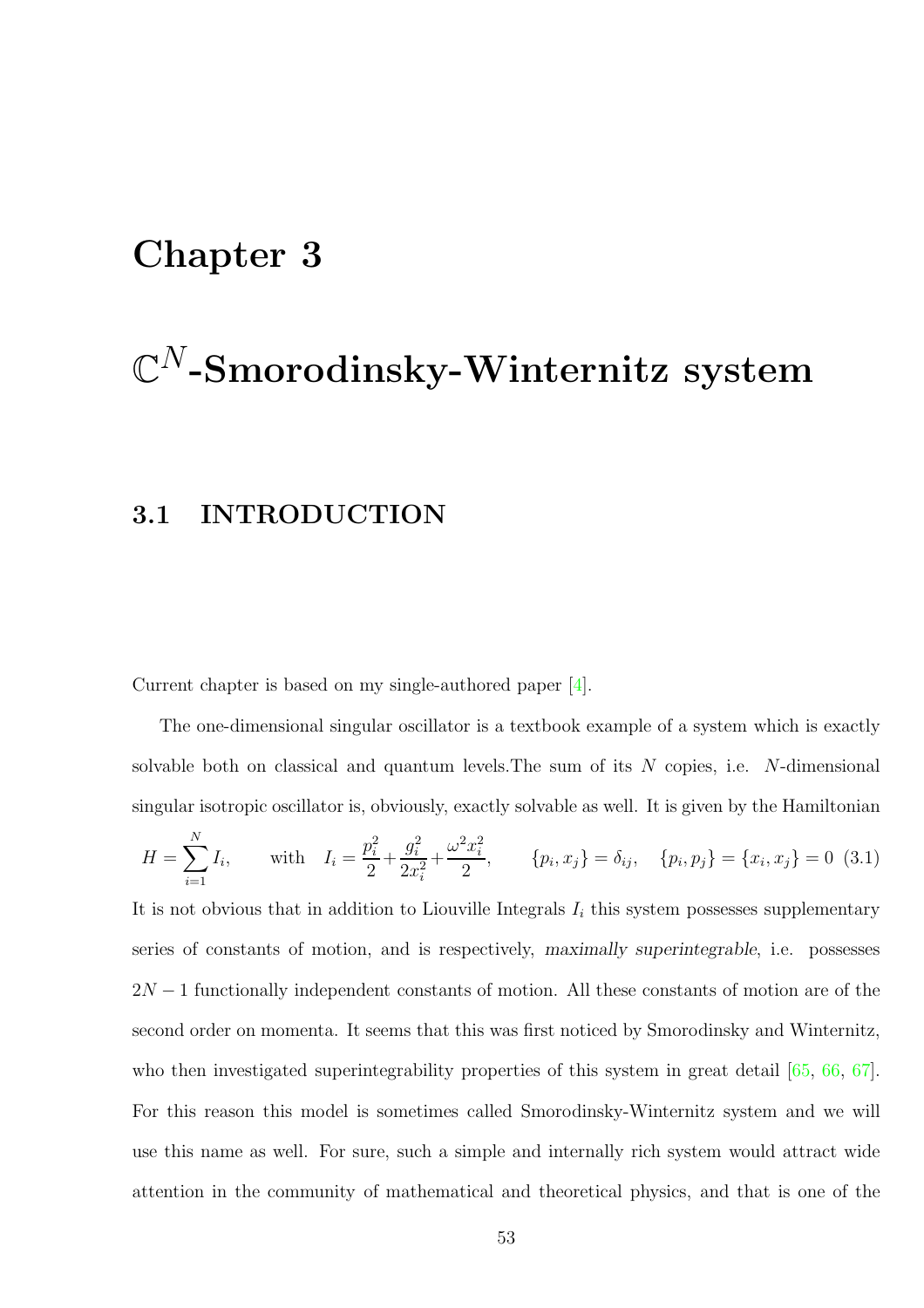main reasons why there are so many publications devoted to its study and further generalizations. Besides the above-mentioned publications, we should as well mention the references  $[68, 69, 70, 71, 72, 73, 74, 75]$  $[68, 69, 70, 71, 72, 73, 74, 75]$  $[68, 69, 70, 71, 72, 73, 74, 75]$  $[68, 69, 70, 71, 72, 73, 74, 75]$  $[68, 69, 70, 71, 72, 73, 74, 75]$  $[68, 69, 70, 71, 72, 73, 74, 75]$  $[68, 69, 70, 71, 72, 73, 74, 75]$  $[68, 69, 70, 71, 72, 73, 74, 75]$  $[68, 69, 70, 71, 72, 73, 74, 75]$  $[68, 69, 70, 71, 72, 73, 74, 75]$  $[68, 69, 70, 71, 72, 73, 74, 75]$  $[68, 69, 70, 71, 72, 73, 74, 75]$  $[68, 69, 70, 71, 72, 73, 74, 75]$  $[68, 69, 70, 71, 72, 73, 74, 75]$  $[68, 69, 70, 71, 72, 73, 74, 75]$  (see the recent PhD thesis on this subject with expanded list of references [\[76\]](#page-106-4)). Notice also that Smorodinsky-Winternitz system is a simplest case of the generalized Calogero model(with oscillator potential) associated with an arbitrary Coxeter root system [\[21\]](#page-101-0). Thus, one hopes that observations done in this simple model could be somehow extended to the Calogero models. There is a well-known superintegrable generalization of the oscillator to sphere, which is known as Higgs oscillator[\[28,](#page-102-1) [29\]](#page-102-4) Smorodinsky-Winternitz model admits superintegrable generalization of the sphere as well [\[77\]](#page-106-5). Though it was first suggested by Rosochatius in XIX century (without noticing its superintegrability) [\[78\]](#page-106-6), it was later re-discovered by many other authors as well (e.g. [\[79,](#page-106-7) [56\]](#page-104-1)). Superintegrable generalization of Calogero model on the sphere also exists [\[31,](#page-102-0) [80,](#page-106-8) [81\]](#page-106-9).

In this chapter we consider simple generalization of the Smorodinsky-Winternitz system interacting with constant magnetic field. It is defined on the N-dimensional complex Euclidian space parameterized by the coordinates  $z^a$  by the Hamiltonian

<span id="page-53-0"></span>
$$
\mathcal{H} = \sum_{a=1}^{N} \left( \pi_a \overline{\pi}_a + \frac{g_a^2}{z^a \overline{z}^a} + \omega^2 z^a \overline{z}^a \right), \quad \text{with} \quad \{\pi_a, z^b\} = \delta_{ab}, \quad \{\pi_a, \overline{\pi}_b\} = iB\delta_{ab} \tag{3.2}
$$

The (complex) momenta  $\pi_a$  have nonzero Poisson brackets due to the presence of magnetic field with magnitude  $B$  [\[13,](#page-101-1) [82\]](#page-107-0). We will refer this model as  $\mathbb{C}^N$ -Smorodinsky-Winternitz system. For sure, in the absence of magnetic field this model could be easily reduced to the conventional Smorodinsky-Winternitz model, but the presence of magnetic field could have nontrivial impact which will be studied in this chapter. So, our main goal is to investigate the whole symmetry algebra of this system. Notice that this is not only for academic interest: the matter is that  $\mathbb{C}^1$ -Smorodinsky-Winternitz system is a popular model for the qualitative study of the so-called quantum ring [\[83,](#page-107-1) [84,](#page-107-2) [85\]](#page-107-3), and the study of its behaviour in external magnetic field is quite a natural task. Respectively,  $\mathbb{C}^N$ -Smorodinsky-Winternitz could be viewed as an ensemble of N quantum rings interacting with external magnetic field. So investigation of its symmetry algebra is of the physical importance.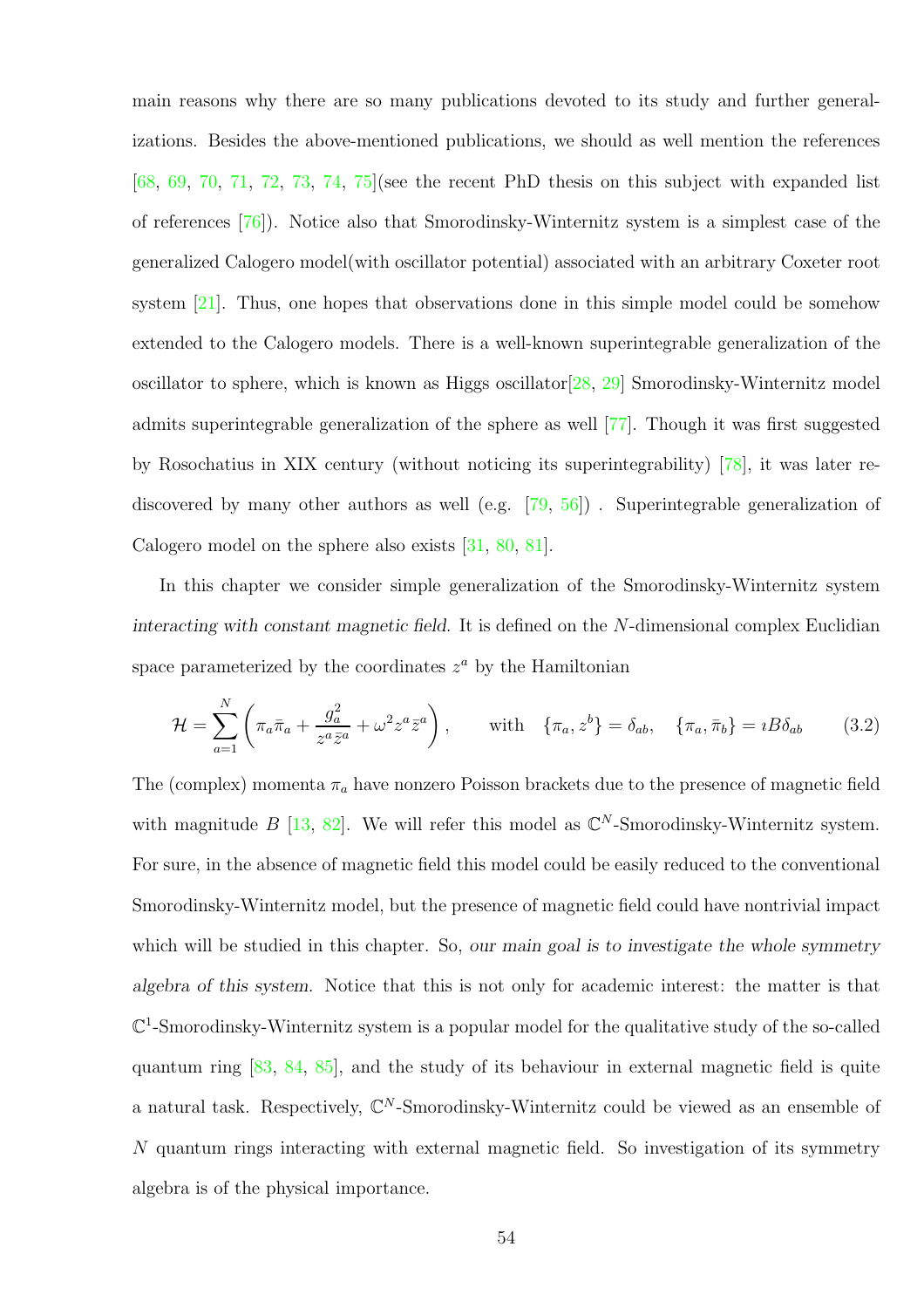Since  $\mathbb{C}^2$ -Smorodinsky-Winternitz system is manifestly invariant with respect to  $U(1)$  group action, we can perform its Kustaanheimo-Stiefel transformation, in order to obtain threedimensional Coulomb-like system. It was done about ten years ago [\[86\]](#page-107-4), but in the absence of magnetic field in initial system. Repeating this transformation for the system with constant magnetic field we get unexpected result: it has no qualitative impact in the resulting system, which was referred in [\[87\]](#page-107-5) as "generalized MICZ-Kepler system"[\[88,](#page-107-6) [89,](#page-107-7) [90\]](#page-107-8). In addition, we obtain, in this way, the explicit expression of its symmetry generators and their symmetry algebra, which as far as we know was not constructed before.

We already mentioned that both oscillator and Smorodinsky-Winternitz system admit superintegrable generalizations to the spheres. On the other hand the isotropic oscillator on  $\mathbb{C}^N$ admits the superintegrable generalization on the complex projective space, moreover, the inclusion of constant magnetic field preserves all symmetries of that system [\[91,](#page-107-9) [92\]](#page-107-10). It will be shown that introduction of a constant magnetic field doesn't change these properties of the  $\mathbb{C}^N$ -Smorodinsky-Winternitz system. Thus, presented model could be viewed as a first step towards the construction of the analog of Smorodinsky-Winternitz system on  $\mathbb{CP}^N$ .

The chapter is organized as follows.

In the Section 3.2 we review the main properties of the conventional  $(\mathbb{R}^N)$ Smorodinsky-Winternitz system, presenting explicit expressions of its symmetry generators, as well as wavefunctions and Energy spectrum. We also present symmetry algebra in a very simple, and seemingly new form via redefinition of symmetry generators.

In the Section 3.3 we present  $\mathbb{C}^N$ -Smorodinsky-Winternitz system in a constant magnetic field, find the explicit expressions of its constants of motion. We compute their algebra and find that it is independent from the magnitude of constant magnetic field. Then we quantize a system and obtain wavefunctions and energy spectrum. We notice that the  $\mathbb{C}^N$ -Smorodinsky-Winternitz system has the same degree of degeneracy as  $\mathbb{R}^{N}$ - one, due to the lost part of additional symmetry.

In the Section 3.4 we perform Kustaanheimo-Stiefel transformation of the  $\mathbb{C}^2$ -Smorodinsky-Winternitz system in constant magnetic field and obtain, in this way, the so-called "generalized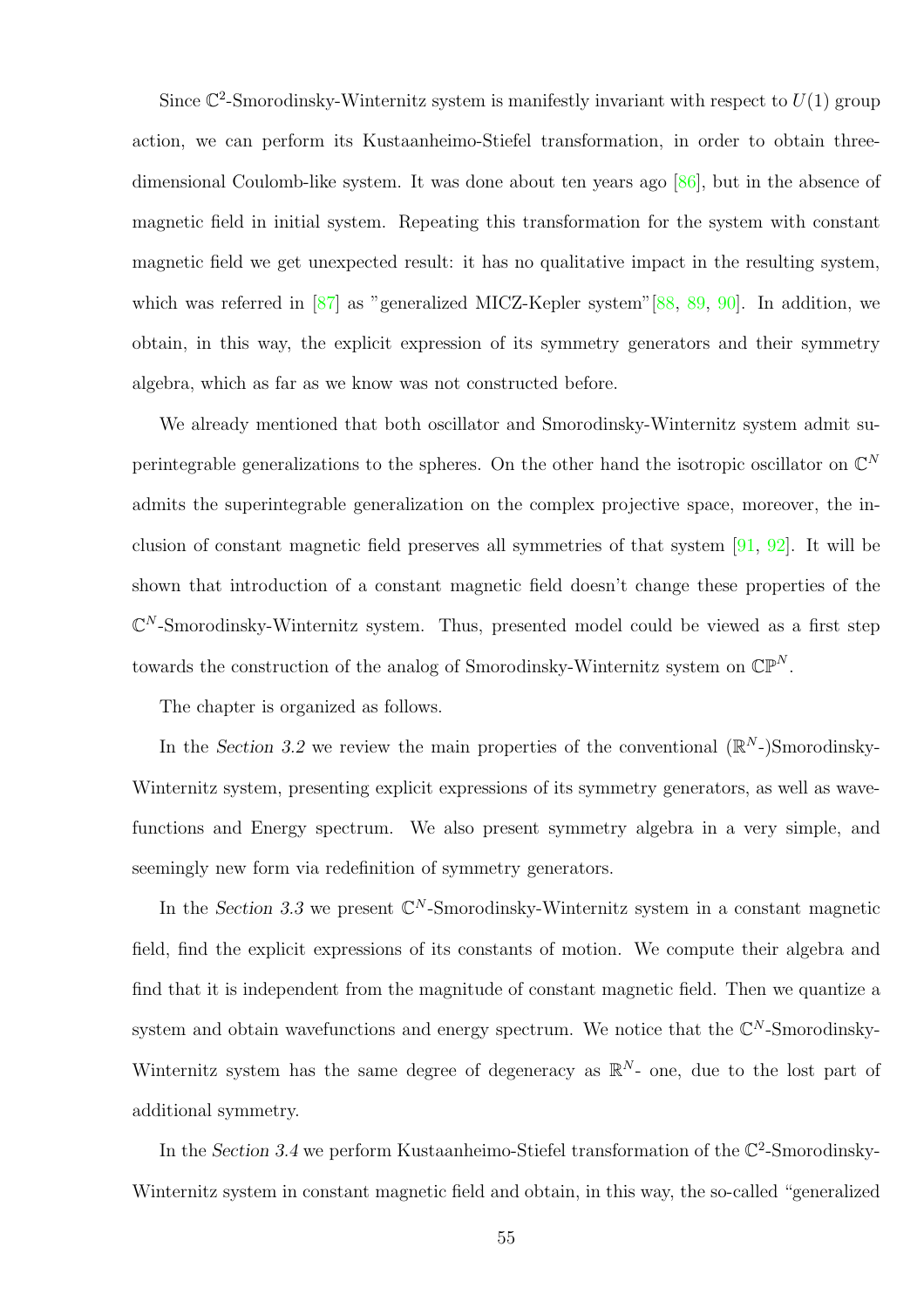MICZ-Kepler system". We find that constant magnetic field appearing in the initial system, does not lead to any changes in the resulting one.

In the Section 3.5 we discuss the obtained results and possibilities of further generalizations. Possible extensions of discussed system include supersymmetrization and quaternionic generalization as well as generalization of these systems in curved background.

# 3.2 SMORODINSKY-WINTERNITZ SYSTEM ON  $\mathbb{R}^N$

Smorodinsky-Winternitz system is defined as a sum of N copies of one-dimensional singular oscillators  $(3.1)$ , each of them defined by generators  $I_i$  which obviously form its Liouville integrals  $\{I_i, I_j\} = 0$ . About fifty years ago it was noticed that this system possesses additional set of constants of motion given by the expressions [\[65\]](#page-105-6)

$$
I_{ij} = L_{ij}L_{ji} - \frac{g_i^2 x_j^2}{x_i^2} - \frac{g_j^2 x_i^2}{x_j^2}, \qquad \{I_{ij}, H\} = 0,
$$
\n(3.3)

where  $L_{ij}$  are the generators of  $SO(N)$  algebra,

$$
L_{ij} = p_i x_j - p_j x_i : \quad \{L_{ij}, L_{kl}\} = \delta_{ik} L_{jl} + \delta_{jl} L_{ik} - \delta_{il} L_{jk} - \delta_{jk} L_{il}.
$$
 (3.4)

The generators  $I_{ij}$  provides additional  $N-1$  functionally independent constants of motions and so this system is maximally superintegrable. These generators define highly nonlinear symmetry algebra,

$$
\{I_i, I_{jk}\} = \delta_{ij} S_{ik} - \delta_{ik} S_{ij}, \quad \{I_{ij}, I_{kl}\} = \delta_{jk} T_{ijl} + \delta_{ik} T_{jkl} - \delta_{jl} T_{ikl} - \delta_{il} T_{ijk} \tag{3.5}
$$

where

$$
S_{ij}^2 = -16(I_i I_j I_{ij} + I_i^2 g_j^2 - I_j^2 g_i^2 + \frac{\omega^2}{4} I_{ij}^2 - g_i^2 g_j^2 \omega^2)
$$
\n(3.6)

$$
T_{ijk}^2 = -16(I_{ij}I_{jk}I_{ik} + g_k^2I_{ij}^2 + g_j^2I_{ik}^2 + g_i^2I_{jk}^2 - 4g_i^2g_j^2g_k^2). \tag{3.7}
$$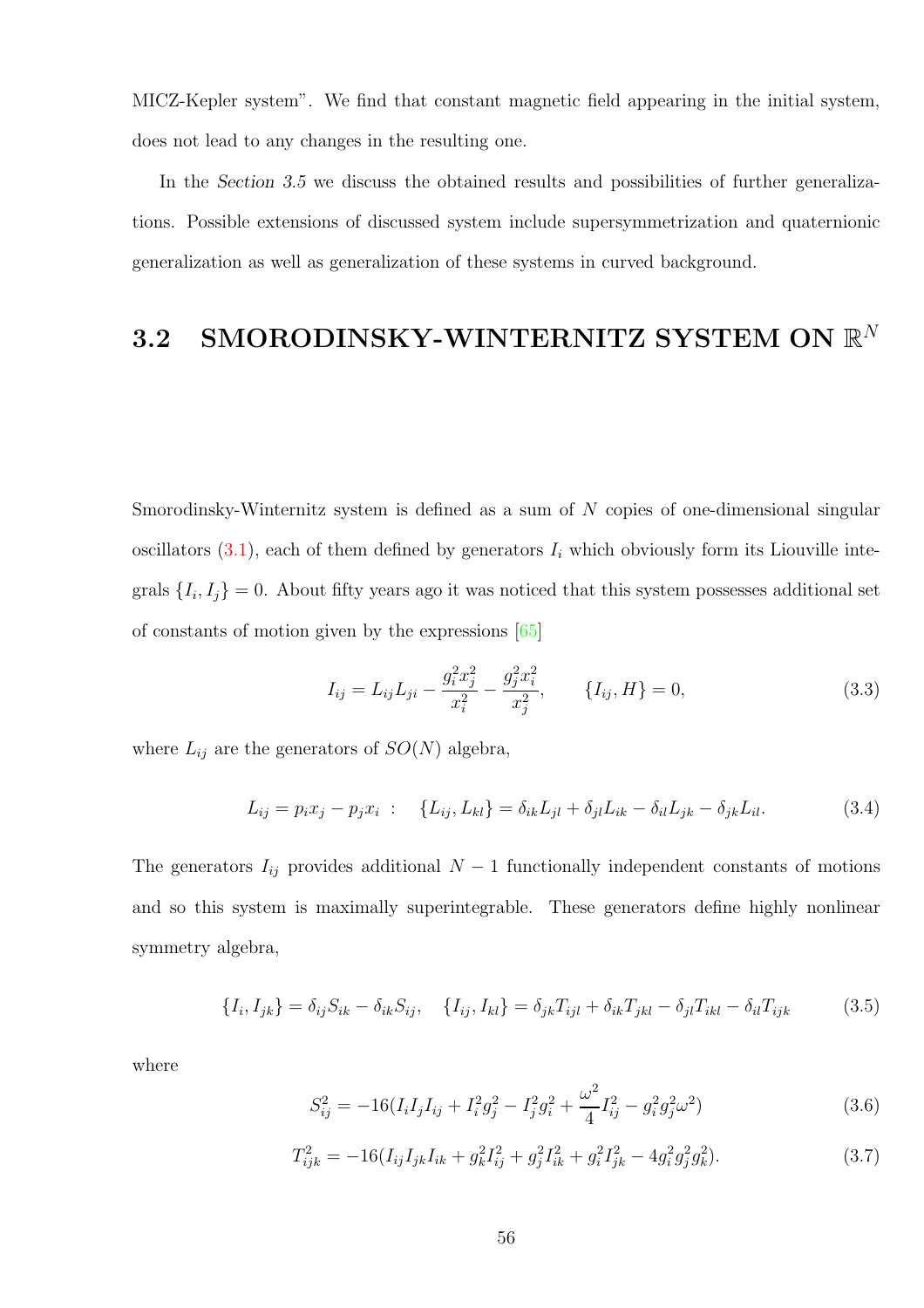The generators  $S_{ij}^2$  and  $T_{ijk}^2$  are of the sixth-order in momenta and antisymmetric over  $i, j, k$ indices. The above symmetry algebra could be written in a compact form if we introduce the notation

$$
M_{ij} = I_{ij}, \quad M_{0i} = I_i, \quad M_{ii} = g_i^2, \quad M_{00} = \frac{\omega^2}{4}, \quad R_{ijk} = T_{ijk}, \quad R_{ij0} = S_{ij}.
$$
 (3.8)

Then one can introduce capital letters which will take values from 0 to  $N$ . It is worth to mention that  $M_{IJ}$  is symmetric, whereas  $R_{IJK}$  is antisymmetric with respect to all indices. In this terms the whole symmetry algebra of Smorodinsky-Winternitz system reads

$$
\{M_{IJ}, M_{KL}\} = \delta_{JK} R_{IJL} + \delta_{IK} R_{JKL} - \delta_{JL} R_{IKL} - \delta_{IL} R_{IJK}
$$
\n(3.9)

where

$$
R_{IJK}^2 = -16(M_{IJ}M_{JK}M_{IK} + M_{IJ}^2M_{KK} + M_{IK}^2M_{JJ} + M_{KL}^2M_{II} - 4M_{II}M_{JJ}M_{KK})
$$
 (3.10)

One important fact should be mentioned, although in this algebra on the right side we have sum of many terms (square roots), only one term always survives, since in case of three indices are equal, the result is automatically 0. Consequently in this algebra we always have one square root on the right hand side. Quantum-mechanically the maximal superintegrability is reflected in the dependence of its energy spectrum on the single,"principal" quantum number only. Having in mind that in Cartesian coordinates the system decouples to the set of one-dimensional singular oscillators, we can immediately extract the expressions for its wavefunctions and spectrum from the standard textbooks on quantum mechanics, e.g.  $[11]$ ,

$$
E_{n|\omega} = \hbar\omega\left(2n + N + \sum_{i=1}^{N} \sqrt{\frac{1}{4} + \frac{g_i^2}{\hbar^2}}\right), \qquad \Psi = \prod_{i=1}^{N} \psi(x_i, n_i), \quad n = \sum_{i=1}^{N} n_i \tag{3.11}
$$

where

$$
\psi(x_i, n_i) = F\left(-n_i, 1 + \sqrt{\frac{1}{4} + \frac{g_i^2}{\hbar^2}}, \frac{\omega x_i^2}{\hbar}\right) \left(\frac{\omega x_i^2}{\hbar}\right)^{\frac{1 + \sqrt{1 + 4g_i^2/\hbar^2}}{4}} e^{-\frac{\omega x_i^2}{2\hbar}} \tag{3.12}
$$

Here  $F$  is the confluent hypergeometric function. With these expressions at hands we are ready to study Smorodinsky-Winternitz system on complex Euclidean space in the presence of constant magnetic field.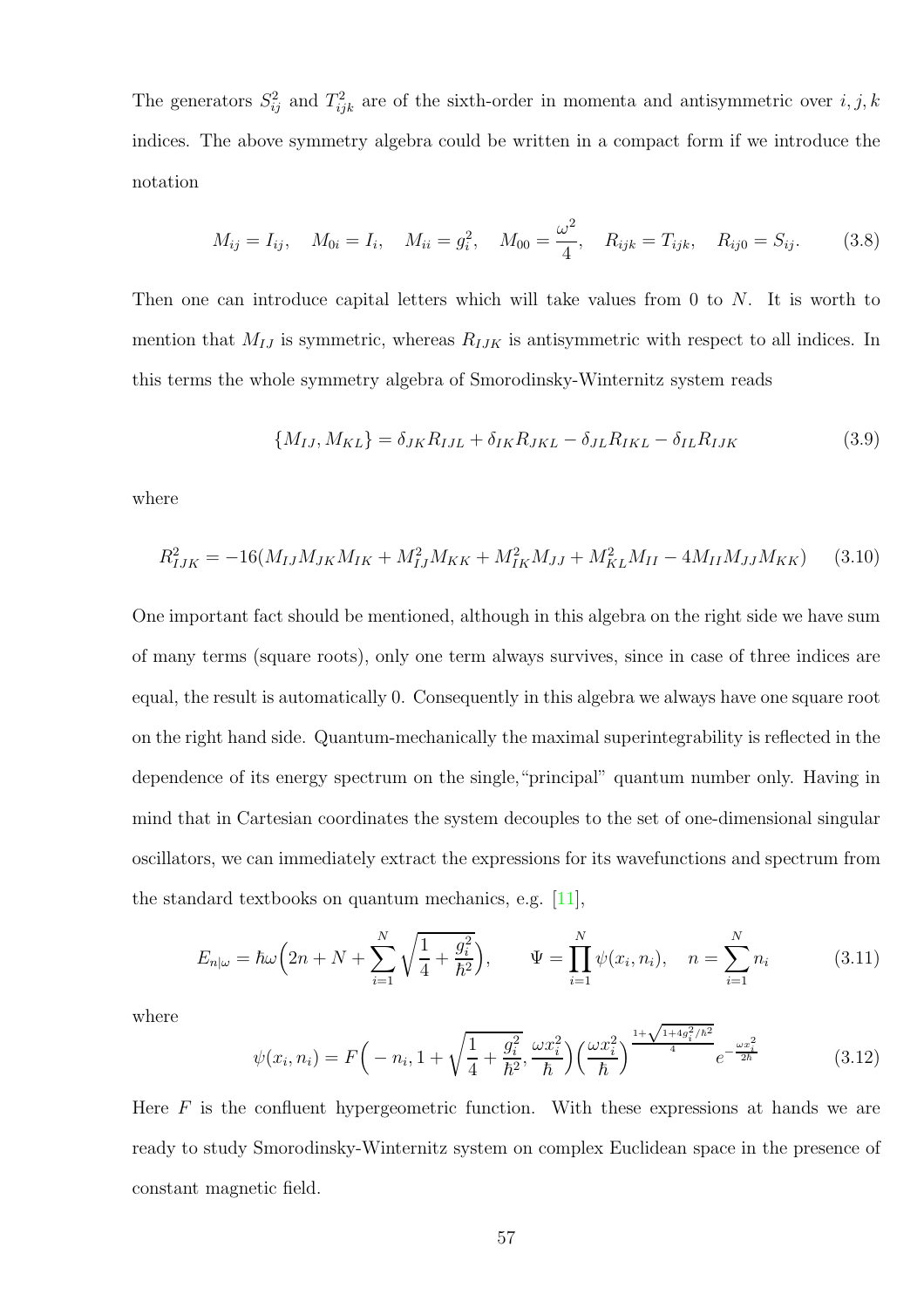#### 3.3 C  $\mathbb{C}^N$ -SMORODINSKY-WINTERNITZ SYSTEM

Now let us study 2N-dimensional analog of Smorodinsky-Winternitz system interacting with constant magnetic field. It is defined by [\(3.2\)](#page-53-0) and could be viewed as an analog of Smorodinsky-Winternitz system on complex Euclidian space  $(Q^N, ds^2 = \sum_{a=1}^N dz^a d\bar{z}^a)$ . Thus, we will refer it as  $\mathbb{C}^N$ -Smorodinsky-Winternitz system. The analog of SW-system which respects the inclusion of constant magnetic field is defined as follows,

$$
\mathcal{H} = \sum_a I_a, \qquad I_a = \pi_a \bar{\pi}_a + \frac{g_a^2}{z^a \bar{z}^a} + \omega^2 z^a \bar{z}^a \,, \tag{3.13}
$$

where  $z^a$ ,  $\pi_a$  are complex (phase space) variables with the following non-zero Poisson bracket relations

$$
\{\pi_a, z^b\} = \delta_{ab}, \qquad \{\bar{\pi}_a, \bar{z}^b\} = \delta_{ab}, \quad \{\pi_a, \bar{\pi}_b\} = iB\delta_{ab}.
$$
 (3.14)

For sure, it can be interpreted as a sum of N two-dimensional singular oscillators interacting with constant magnetic field perpendicular to the plane. It is obvious that in addition to N commuting constants of motion  $I_a$  this system has another set of N constants of motion defining manifest  $(U(1))^N$  symmetries of the system

$$
L_{a\bar{a}} = i(\pi_a z^a - \bar{\pi}_a \bar{z}^a) - B z^a \bar{z}^a \; : \{L_{a\bar{a}}, \mathcal{H}\} = 0 \tag{3.15}
$$

and supplementary, non-obvious, set of constants of motion defined in complete analogy with those of conventional Smorodinsky-Winternitz system:

$$
I_{ab} = L_{a\bar{b}}L_{b\bar{a}} + \left(\frac{g_a^2 z^b \bar{z}^b}{z^a \bar{z}^a} + \frac{g_b^2 z^a \bar{z}^a}{z^b \bar{z}^b}\right), \quad \{I_{ab}, \mathcal{H}\} = 0, \qquad a \neq b \tag{3.16}
$$

with  $L_{a\bar{b}}$  being generators of  $SU(N)$  algebra

<span id="page-57-0"></span>
$$
L_{a\bar{b}} = i(\pi_a z^b - \bar{\pi}_b \bar{z}^a) - B\bar{z}^a z^b : \quad \{L_{a\bar{b}}, L_{c\bar{d}}\} = i\delta_{a\bar{d}}L_{c\bar{b}} - i\delta_{c\bar{b}}L_{c\bar{d}}.
$$
 (3.17)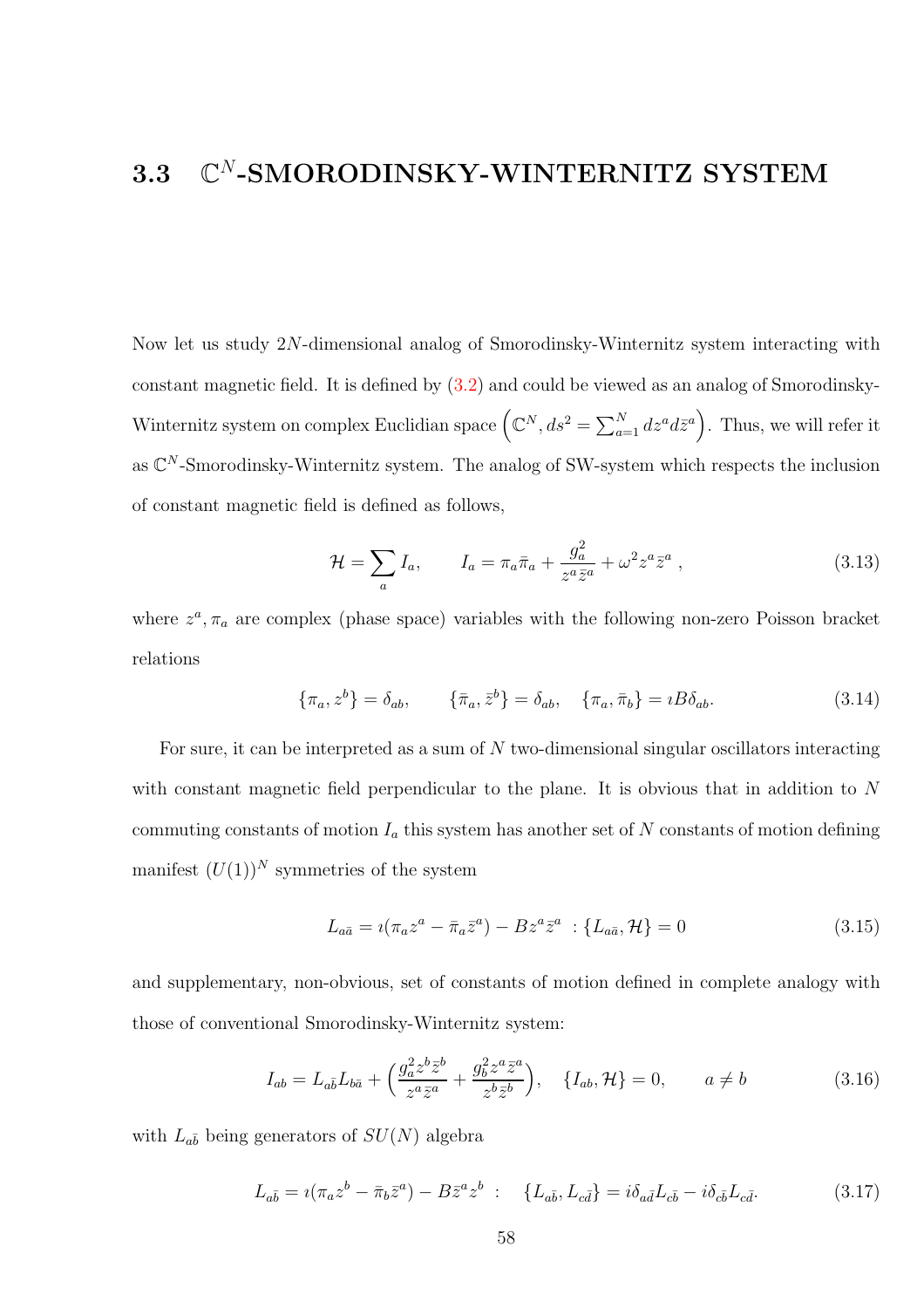These symmetry generators, and  $I_a$  obviously commute with  $L_{a\bar{a}}$  due to manifest  $U(1)^N$  symmetry

$$
\{L_{a\bar{a}}, I_b\} = \{L_{a\bar{a}}, I_{bc}\} = \{L_{a\bar{a}}, L_{b\bar{b}}\} = \{I_a, I_b\} = 0
$$
\n(3.18)

The rest Poisson brackets between them are highly nontrivial

$$
\{I_a, I_{bc}\} = \delta_{ab} S_{ac} - \delta_{ac} S_{ab}, \qquad \{I_{ab}, I_{cd}\} = \delta_{bc} T_{abd} + \delta_{ac} T_{bcd} - \delta_{bd} T_{acd} - \delta_{ad} T_{abc}, \qquad (3.19)
$$

where

$$
S_{ab}^{2} = 4I_{ab}I_{a}I_{b} - (L_{a\bar{a}}I_{b} + L_{b\bar{b}}I_{a})^{2} - 4g_{a}^{2}I_{b}^{2} - 4g_{b}^{2}I_{a}^{2} - 4\omega^{2}I_{ab}(I_{ab} - L_{a\bar{a}}L_{b\bar{b}})
$$
  
+  $4\omega^{2}g_{b}^{2}L_{a\bar{a}}^{2} + 4g_{a}^{2}\omega^{2}L_{b\bar{b}}^{2} + 16g_{a}^{2}g_{b}^{2}\omega^{2} - 2B(I_{ab} - L_{a\bar{a}}L_{b\bar{b}})(L_{a\bar{a}}I_{b} + L_{b\bar{b}}I_{a})$   
-  $B^{2}(I_{ab} - L_{a\bar{a}}L_{b\bar{b}})^{2} + 4B(g_{b}^{2}I_{a}L_{a\bar{a}} + g_{a}^{2}I_{b}L_{b\bar{b}}) + 4B^{2}g_{a}^{2}g_{b}^{2}$  (3.20)  

$$
T_{abc}^{2} = 2(I_{ab} - L_{a\bar{a}}L_{b\bar{b}})(I_{bc} - L_{b\bar{b}}L_{c\bar{c}})(I_{ac} - L_{a\bar{a}}L_{c\bar{c}}) + 2I_{ab}I_{ac}I_{bc} + L_{a\bar{a}}^{2}L_{b\bar{b}}^{2}L_{c\bar{c}}^{2}
$$
  
-  $4(g_{c}^{2}I_{ab}(I_{ab} - L_{a\bar{a}}L_{b\bar{b}}) + g_{a}^{2}I_{bc}(I_{bc} - L_{b\bar{b}}L_{c\bar{c}}) + g_{b}^{2}I_{ac}(I_{ac} - L_{a\bar{a}}L_{c\bar{c}}))$ 

$$
-(I_{bc}^2 L_{a\bar{a}}^2 + I_{ab}^2 L_{c\bar{c}}^2 + I_{ac}^2 L_{b\bar{b}}^2) + 4g_b^2 g_c^2 L_{a\bar{a}}^2 + 4g_a^2 g_c^2 L_{b\bar{b}}^2 + 4g_a^2 g_b^2 L_{c\bar{c}}^2 + 16g_a^2 g_b^2 g_c^2
$$
\n(3.21)

To write the symmetry algebra in a simpler form we can redefine the generators

$$
M_{aa} = L_{a\bar{a}}^2 + 4g_a^2, \quad M_{ab} = I_{ab} - \frac{1}{2}L_{a\bar{a}}L_{b\bar{b}}, \quad M_{a0} = I_a - \frac{B}{2}L_{a\bar{a}}, \quad M_{00} = 4\omega^2 + B^2. \tag{3.22}
$$

Since  $L_{a\bar{a}}$  commute with all other generators Poisson brackets of M will exactly coincide with the Poisson brackets of  $I_{ab}$  and  $I_a$ . Similarly the R tensor is defined as in the real case. So the algebra will have the following form

$$
\{M_{ab}, M_{cd}\} = \delta_{bc} T_{abd} + \delta_{ac} T_{bcd} - \delta_{bd} T_{acd} - \delta_{ad} T_{abc}, \quad \{M_{a0}, M_{ab}\} = \delta_{ab} S_{ac} - \delta_{ac} S_{ab}.
$$
 (3.23)

where

$$
S_{ab}^2 = 4M_{ab}M_{a0}M_{b0} + \left(\omega^2 + \frac{B^2}{4}\right)(M_{aa}M_{bb} - 4M_{ab}^2) - M_{b0}^2M_{aa} - M_{a0}^2M_{bb} \tag{3.24}
$$

$$
T_{abc}^2 = 4M_{ab}M_{bc}M_{ac} - M_{ab}^2M_{cc} - M_{ac}^2M_{bb} - M_{bc}^2M_{aa} + \frac{1}{4}M_{aa}M_{bb}M_{cc}
$$
 (3.25)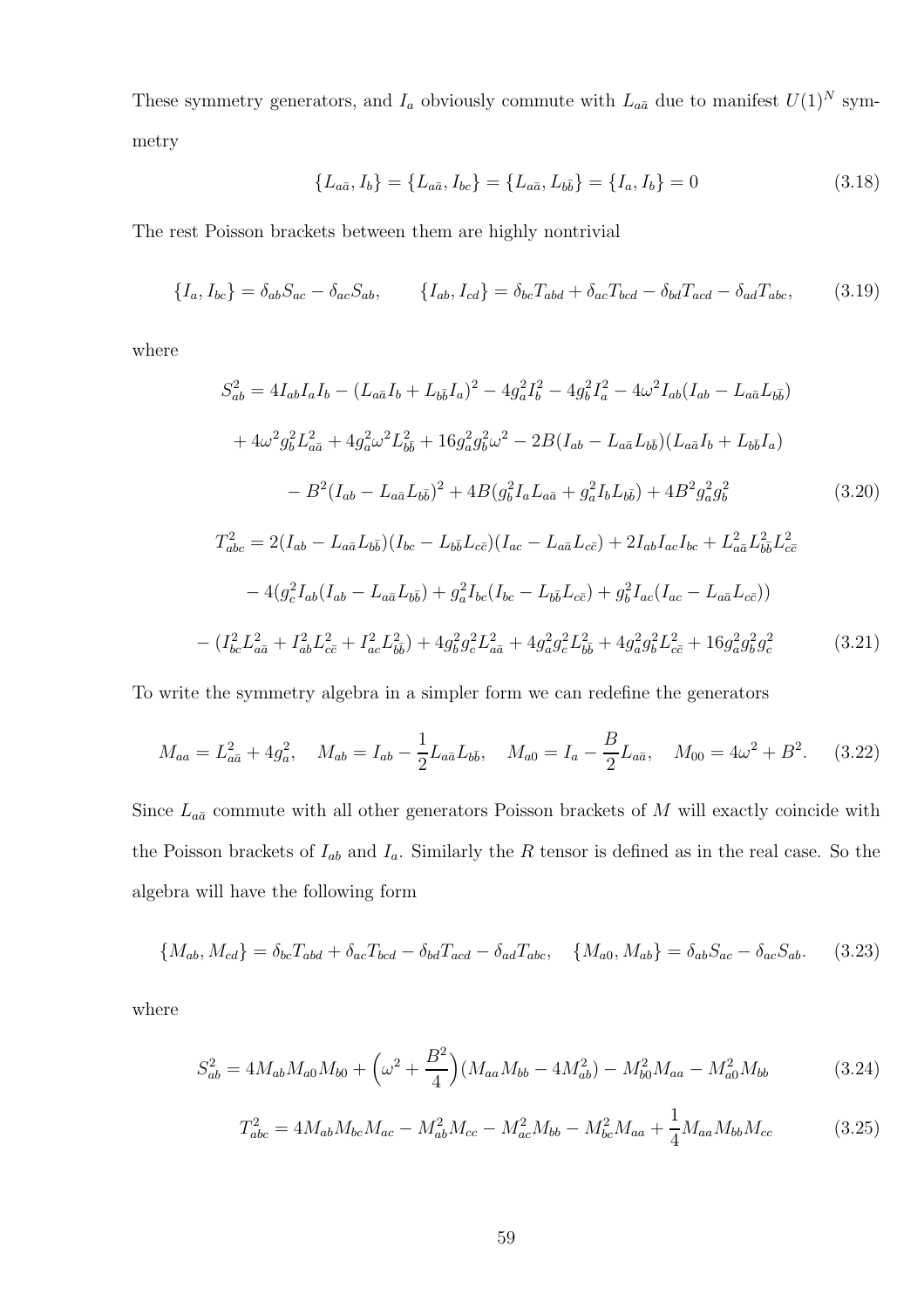Needless to say that  $L_{a\bar{a}}$  commute with all the other constants of motion. Finally the full symmetry algebra then reads

$$
\{M_{AB}, M_{CD}\} = \delta_{BC} R_{ABD} + \delta_{AC} R_{BCD} - \delta_{BD} R_{ACD} - \delta_{AD} R_{ABC}
$$
(3.26)

where

$$
R_{ABC}^2 = 4M_{AB}M_{BC}M_{AC} - M_{AB}^2M_{CC} - M_{AC}^2M_{BB} - M_{BC}^2M_{AA} + \frac{1}{4}M_{AA}M_{BB}M_{CC}
$$
 (3.27)

Again capital letters take values from 0 to N. In the complex case  $R_{ABC}$  and  $M_{AB}$  are again respectively antisymmetric and symmetric as in the real case. Up to multiplication by a constant this has the same form as the symmetry algebra for the real case.

Let us briefly discuss the number of conserved quantities. We have  $N$  real functionally independent constants of motion  $(I_a)$ . Moreover let us mention that  $I_{ab}$  is also real, and although it has  $N(N-1)/2$  components, the number of functionally independent constants of motion is  $N-1$ . In addition to this, the complex system has N real conserved quantities  $(L_{a\bar{a}})$ . So the total number of constants of motion is  $3N-1$  and it is superintegrable (but not maximally superintegrable). Especially if  $N = 1$  the system is integrable. For  $N = 2$ the system is superintegrable, but it has only one additional constant of motion (minimally superintegrable).

#### 3.3.1 QUANTIZATION

Quantization will be done using the fact that  $\mathbb{C}^N$ -Smorodinsky-Winternitz system is a sum of two dimensional singular oscillators. This allows to write the wave function as a product of N wave functions and total energy of the system as a sum of the energies of its subsystems. So the initial problem reduces to two-dimensional one.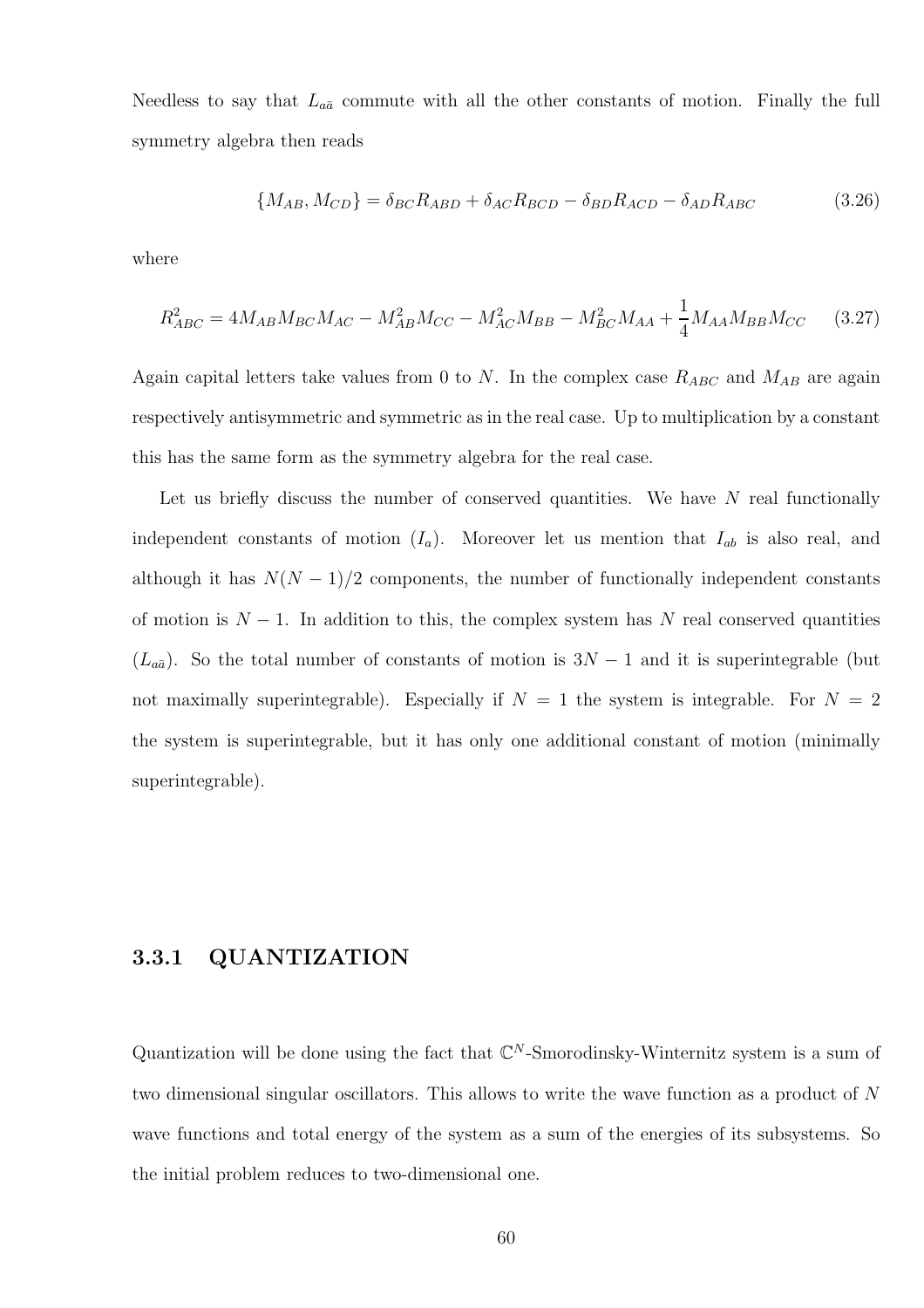$$
\hat{I}_a \Psi_a(z_a, \bar{z}_a) = E_a \Psi_a(z_a, \bar{z}_a), \quad \hat{H} \Psi_{tot} = E_{tot} \Psi_{tot},
$$

$$
\Psi_{tot} = \prod_{a=1}^N \Psi_a(z_a, \bar{z}_a), \quad E_{tot} = \sum_a^N E_a.
$$
(3.28)

After this reduction, complex indices can be temporarily dropped. Now it is obvious to introduce the momenta operators and commutation relations, which will have the following form in the presence of constant magnetic field.

$$
\hat{\pi} = -i(\hbar\partial + \frac{B}{2}\bar{z}), \quad \hat{\pi} = -i(\hbar\bar{\partial} - \frac{B}{2}z) \quad [\pi, \bar{\pi}] = \hbar B, \quad [\pi, z] = -i\hbar \tag{3.29}
$$

Schrödinger equation can be written down

$$
\[ -\hbar^2 \partial \bar{\partial} + \left(\omega^2 + \frac{B^2}{4}\right) z\bar{z} - \hbar \frac{B}{2} (\bar{z}\bar{\partial} - \partial z) + \frac{g^2}{z\bar{z}} \] \Psi(z, \bar{z}) = E \Psi(z, \bar{z}). \tag{3.30}
$$

Even in this two-dimensional system additional separation of variables can be done if one writes this system in a polar coordinates using the fact that  $z = \frac{r}{\sqrt{2}}e^{i\phi}$ .

<span id="page-60-0"></span>
$$
\left[\frac{\partial^2}{\partial r^2} + \frac{1}{r}\frac{\partial}{\partial r} + \frac{2}{\hbar^2} \left(E + \frac{\hbar^2}{2r^2}\frac{\partial^2}{\partial \phi^2} - \frac{2g^2}{r^2} - \frac{1}{2} \left(\omega^2 + \frac{B^2}{4}\right)r^2 + \frac{iB\hbar}{2}\frac{\partial}{\partial \phi}\right)\right] \Psi(r,\phi) = 0. \tag{3.31}
$$

Further separation of variables can be done and one can use the fact that L is a constant of motion.

$$
\Psi(r,\phi) = R(r)\Phi(\phi), \quad \hat{L}\Phi = \hbar m\Phi. \tag{3.32}
$$

Using the explicit form of the  $U(1)$  generator, normalized solution can be written

$$
\hat{L} = -i\hbar \frac{\partial}{\partial \phi}, \quad \Phi(\phi) = \frac{1}{\sqrt{2\pi}} e^{im\phi}.
$$
\n(3.33)

This result allows to write the equation [\(3.31\)](#page-60-0) in the following form

$$
\left[\frac{d^2}{dr^2} + \frac{1}{r}\frac{d}{dr} + \frac{2}{\hbar^2} \left(E - \frac{\hbar^2 m^2}{2r^2} - \frac{2g^2}{r^2} - \frac{1}{2} \left(\omega^2 + \frac{B^2}{4}\right)r^2 - \frac{B\hbar m}{2}\right)\right] R(r) = 0.
$$
 (3.34)

Solution of this kind of Schrödinger equation can be written down. The final result for the wave functions of two-dimensional system and the energy spectrum are as follows

$$
\psi(z,\bar{z},n,m) = \frac{C_{n,m}}{\sqrt{2\pi}} (\sqrt{z/\bar{z}})^m F\left(-n, \sqrt{m^2 + \frac{4g^2}{\hbar^2}} + 1, \frac{2\sqrt{\omega^2 + \frac{B^2}{4}}}{\hbar} z\bar{z}\right) \times
$$
 (3.35)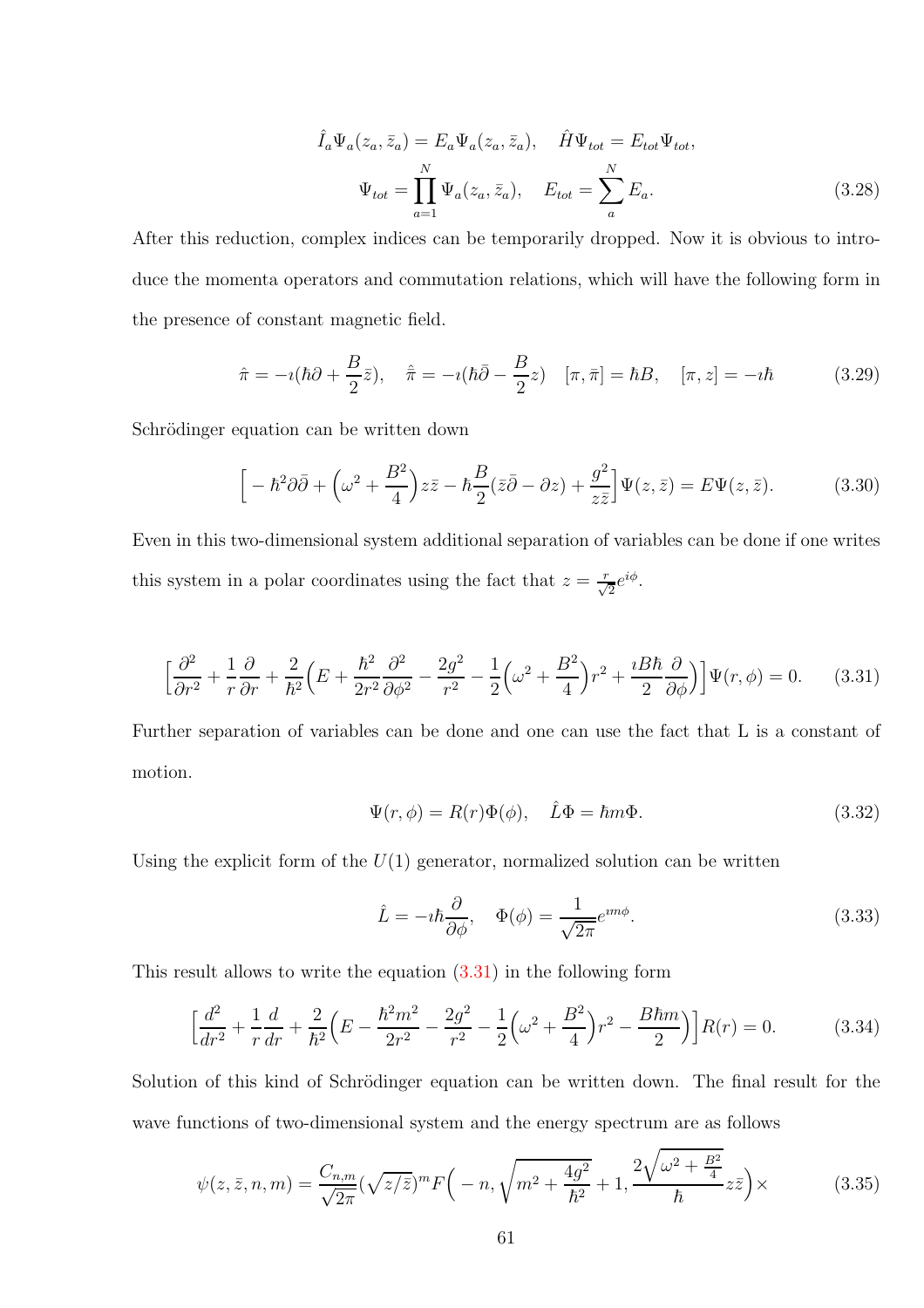$$
\times \left(\frac{2\sqrt{\omega^2 + \frac{B^2}{4}}}{\hbar} z\bar{z}\right)^{1/2\sqrt{m^2 + \frac{4g^2}{\hbar}^2}} e^{-\frac{2\sqrt{\omega^2 + \frac{B^2}{4}}}{\hbar} z\bar{z}}
$$

$$
E = \hbar \sqrt{\omega^2 + \frac{B^2}{4}} \left(2n + 1 + \sqrt{m^2 + \frac{4g^2}{\hbar^2}}\right) + \frac{B\hbar m}{2}
$$
(3.36)

Finally the indices of  $\mathbb{C}^N$  can be recovered. The total wave function is a product of the wavefunctions and the total energy is the sum of the energies of two-dimensional subsystems

$$
\Psi(z,\bar{z}) = \prod_{a=1}^{N} \psi(z_a, \bar{z}_a, n_a, m_a)
$$
\n(3.37)

$$
E_{tot} = \sum_{a=1}^{N} E_{n_a, m_a} = \hbar \sqrt{\omega^2 + \frac{B^2}{4}} \left( 2n + N + \sum_{a=1}^{N} \sqrt{m_a^2 + \frac{4g_a^2}{\hbar^2}} \right) + \frac{B\hbar}{2} \sum_{a=1}^{N} m_a, \tag{3.38}
$$

$$
n = \sum_{a=1}^{N} n_a, \quad n = 0, 1, 2... \qquad m_a = 0, \pm 1, \pm 2, ... \tag{3.39}
$$

In contrast to the real case the energy spectrum of the  $\mathbb{C}^N$ -Smorodinky-Winternitz system depends on  $N + 1$  quantum numbers, namely n and  $m_a$ .

### 3.4 KUSTAANHEIMO-STIEFEL TRANSFORMATION

Since  $\mathbb{C}^N$ -Smorodinsky-Winternitz system has manifest  $U(1)$  invariance, we could apply its respective reduction procedure related with first Hopf map  $S^3/S^1 = S^2$ , which is known as Kustaanheimo-Stiefel transformation, for the particular case of  $N = 2$ . Such a reduction was performed decade ago [\[86\]](#page-107-4) and was found to be resulted in the so-called "generalized MICZ-Kepler problem" suggested by Mardoyan a bit earlier [\[87,](#page-107-5) [93\]](#page-107-11). However the initial system was considered, it was not specified by the presence of constant magnetic field, furthermore, the symmetry algebra of the reduced system was not obtained there. Hence, it is at least deductive to perform Kustaanheimo-Stiefel transformation to the  $\mathbb{C}^2$ -Smorodinsky-Winternitz system with constant magnetic field in order to find its impact (appearing in the initial system) in the resulting one. Furthermore, it is natural way to find the constants of motion of the "generalized MICZ-Kepler system" and construct their algebra.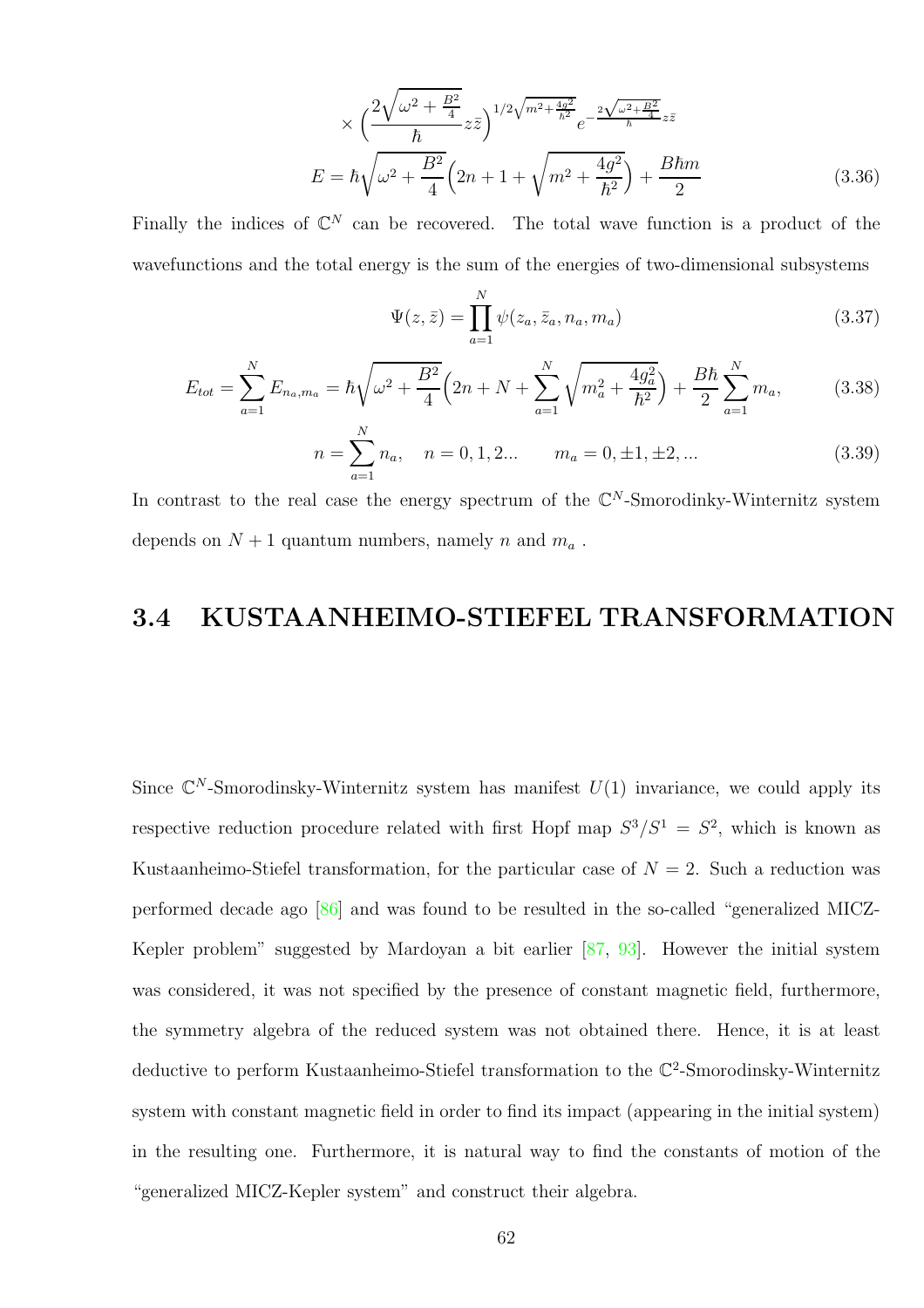So, let us perform the reduction of  $\mathbb{C}^2$ -Smorodinsky-Winternitz system by the  $U(1)$ -group action given by the generator

$$
J_0 = L_{11} + L_{22} = i(z\pi - \bar{z}\bar{\pi}) - Bz\bar{z}
$$
\n(3.40)

For this purpose we have to choose six independent functions of initial phase space variables which commute with that generators,

$$
q_k = z \sigma_k \bar{z}, \quad p_k = \frac{z \sigma_k \pi + \bar{\pi} \sigma_k \bar{z}}{2z \bar{z}}, \quad k = 1, 2, 3 \tag{3.41}
$$

where  $\sigma_k$  are standard  $2 \times 2$  Pauli matrices. Matrix indices are dropped here. This transformation is called Kustaanheimo-Stiefel transformation. Then we calculate their Poisson brackets and fix the value of  $U(1)$ - generator  $J_0 = 2s$ . As a result, we get the reduced Poisson brackets

$$
\{q_k, q_l\} = 0, \quad \{p_k, q_l\} = \delta_{kl}, \quad \{p_k, p_l\} = s\epsilon_{klm} \frac{q_m}{|q|^3}
$$
(3.42)

Expressing the Hamiltonian via  $q_i, p_i, J_0$  and fixing the value of the latter one, we get

$$
H_{SW} = 2|q| \left[ \frac{p^2}{2} + \frac{s^2}{2|q|^2} + \frac{Bs}{2|q|} + \frac{1}{2} \left( \frac{B^2}{4} + \omega^2 \right) + \frac{g_1^2}{|q|(|q| + q_3)} + \frac{g_2^2}{|q|(|q| - q_3)} \right]
$$
(3.43)

So, we reduced the  $\mathbb{C}^2$ -Smorodinsky-Winternitz Hamiltonian to the three-dimensional system. To get the Coulomb-like system we fix the energy surface or reduced Hamiltonian,  $H_{SW} - E_{SW} =$ 0 and divide it on  $2|q|$ . This yields the equation

$$
\mathcal{H}_{gMICZ} - \mathcal{E} = 0, \quad \text{with} \quad \mathcal{E} \equiv -\frac{\omega^2 + B^2/4}{2} \tag{3.44}
$$

and

$$
\mathcal{H}_{gMICZ} = \frac{p^2}{2} + \frac{s^2}{2|q|^2} + \frac{g_1^2}{|q|(|q|+q_3)} + \frac{g_2^2}{|q|(|q|-q_3)} - \frac{\gamma}{|q|} \quad \text{with} \quad \gamma \equiv \frac{E_{SW} - Bs}{2}.\tag{3.45}
$$

The latter expression defines the Hamiltonian of "generalized MICZ-Kepler problem". Hence, we transformed the energy surface of the reduced  $\mathbb{C}^2$ -Smorodinsky-Winternitz Hamiltonian to those of (three-dimensional) "Generalized MICZ-Kepler system". Additionally it has an inverse square potential and this system has an interaction with a Dirac monopole magnetic field which affects the symplectic structure.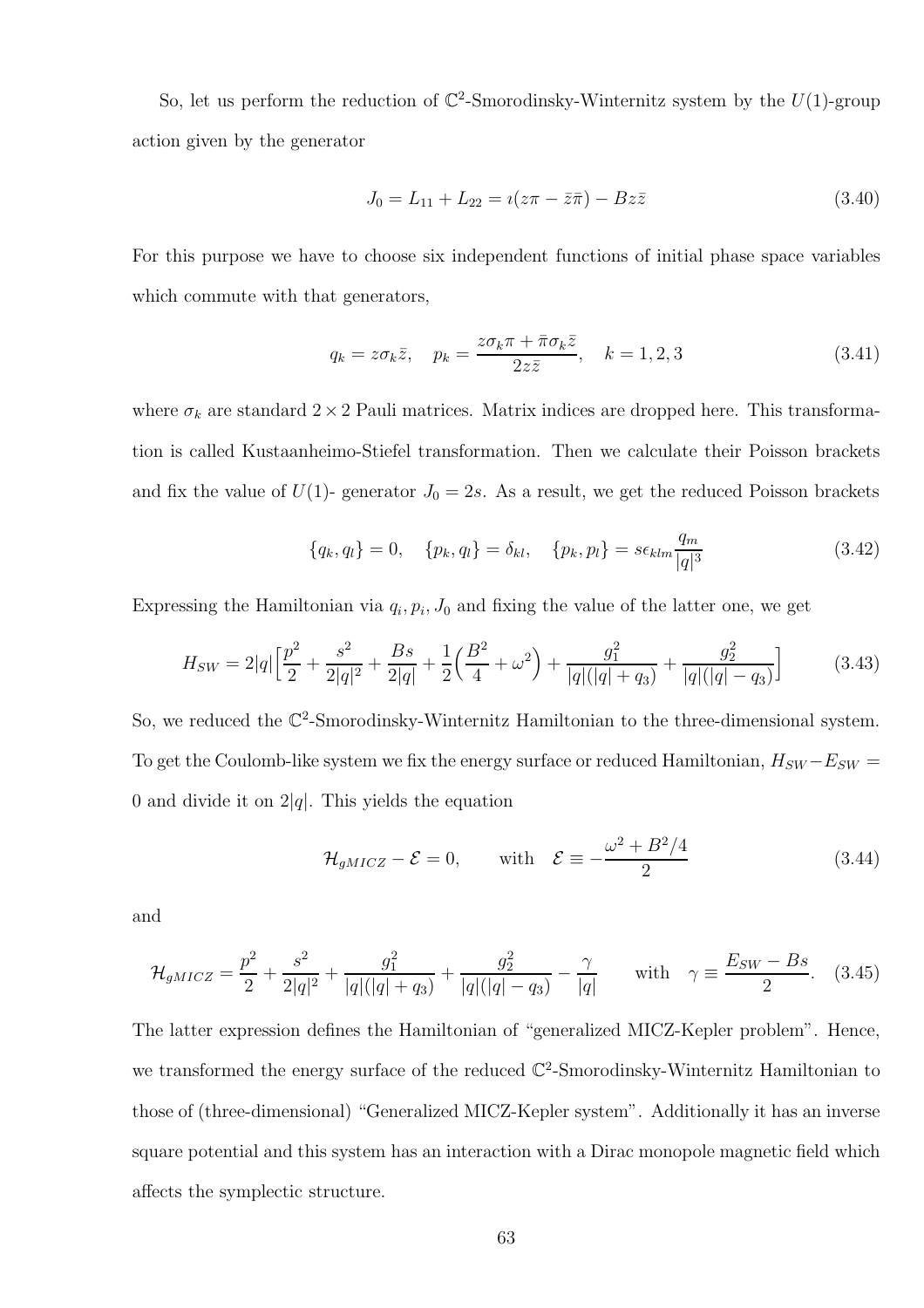Surprisingly, the reduced system contains interaction with Dirac monopole field only, i.e. the constant magnetic field in the original system does not contribute in the reduced one. All dependence on B is hidden in s and  $\gamma$ , which are fixed, so the reduced system does not depend on B explicitly.

Now this reduction can be done for constants of motion. Before doing that it is convenient to present the initial generators of  $u(2)$  algebra given by  $(3.17)$  in the form

$$
J_0 = i(z\pi - \bar{z}\bar{\pi}) - Bz\bar{z}, \quad J_k = \frac{i}{2}(z\sigma_k\pi - \bar{\pi}\sigma_k\bar{z}) - \frac{Bz\sigma_k\bar{z}}{2},
$$

$$
\{J_0, J_i\} = 0, \quad \{J_i, J_j\} = \varepsilon_{ijk}J_k.
$$
(3.46)

After reduction we get  $J_0 = 2s$ . After the reduction, the rest  $su(2)$  generators result in the generators of the  $so(3)$  rotations of three-dimensional Euclidian space with the Dirac monopole placed in the beginning of Cartesian coordinate frame,

$$
J_k = \epsilon_{klm} p_l q_m - s \frac{q_k}{|q|} \tag{3.47}
$$

Then the symmetry generators for the "generalized MICZ-Kepler system" can be written down,

$$
\mathcal{I} = \frac{I_1 - I_2}{2} + \frac{B}{4}(L_{22} - L_{11}) = p_1 J_2 - p_2 J_1 + \frac{x_3 \gamma}{r} + \frac{g_1^2 (r - x_3)}{r(r + x_3)} - \frac{g_2^2 (r + x_3)}{r(r - x_3)}
$$
(3.48)  

$$
\mathcal{L} = \frac{1}{2}(L_{22} - L_{11}) = J_3 = p_1 q_2 - q_1 p_2 - \frac{s q_3}{|q|},
$$

$$
\mathcal{J} = I_{12} = J_1^2 + J_2^2 + \frac{g_1^2 (r - q_3)}{r + q_3} + \frac{g_2^2 (r + q_3)}{r - q_3}.
$$
(3.49)

It is important to notice that  $\mathcal I$  is a generalization of the z-component of the Runge-Lenz vector.

The relation of the initial system and the reduced one will allow to find the symmetry algebra of the final system using the previously obtained result for the complex Smorodinsky-Winternitz system. First of all the constants of motion in the initial system will also commute with the reduced Hamiltonian.

$$
\{\mathcal{H}_{gMICZ}, \mathcal{I}\} = \{\mathcal{H}_{gMICZ}, \mathcal{J}\} = \{\mathcal{H}_{gMICZ}, \mathcal{L}\} = 0 \tag{3.50}
$$

Moreover, since in the initial system  $L_{a\bar{a}}$  generators commute with all the other constants of motion one can write.

$$
\{\mathcal{L}, \mathcal{J}\} = \{\mathcal{L}, \mathcal{I}\} = 0 \tag{3.51}
$$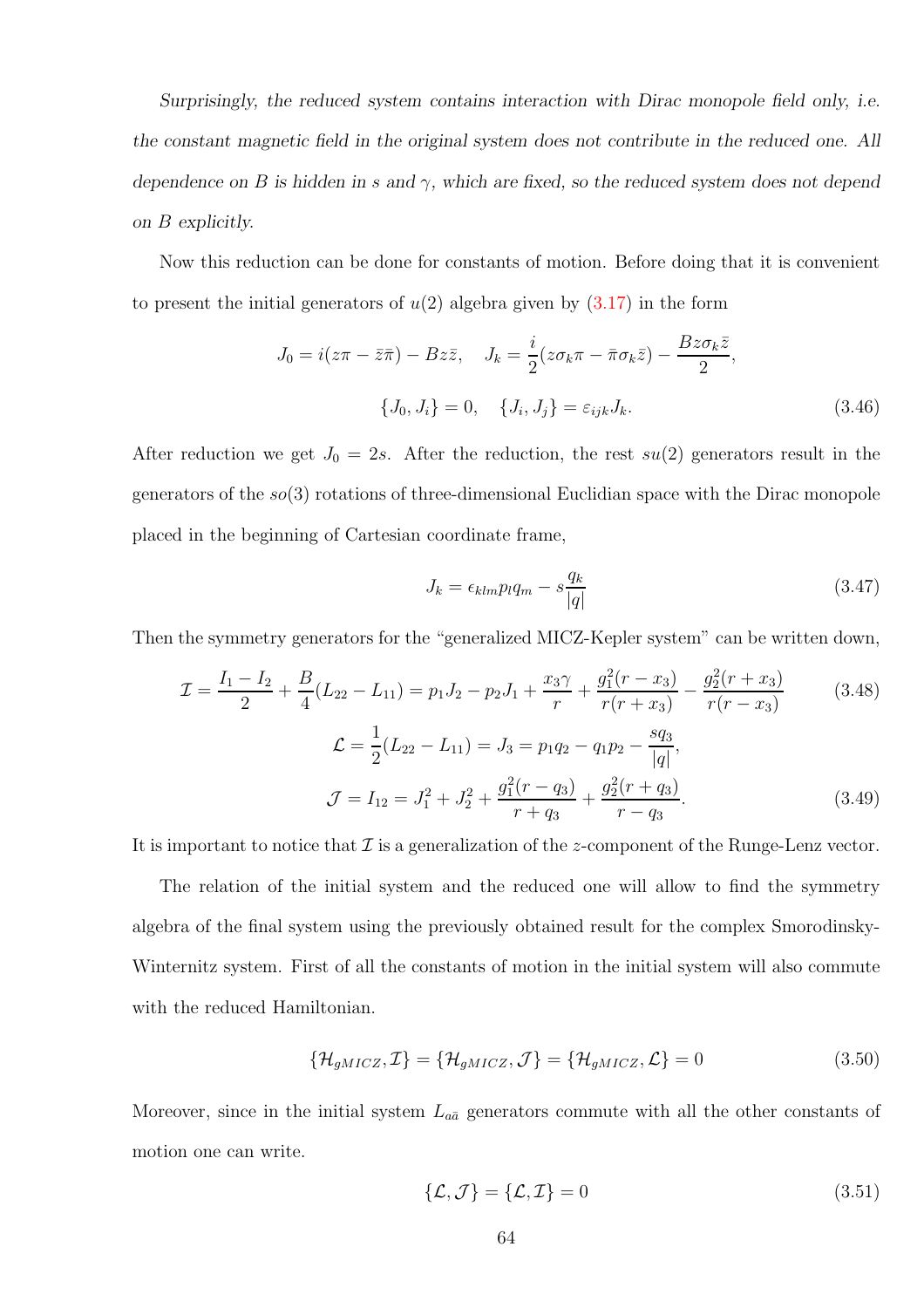There is only one non-trivial commutator

$$
\{\mathcal{I},\mathcal{J}\}=S\tag{3.52}
$$

S here coincides with  $S_{12}$  of  $\mathbb{C}^2$ -Smorodinsky-Winternitz system and can be written using the generators of the reduced system.

$$
S^{2} = 2\mathcal{H}_{gMICZ} \Big[ 4\Big(\mathcal{J} + \frac{1}{2}\Big(\mathcal{L}^{2} - s^{2}\Big)\Big)^{2} - \Big(4g_{2}^{2} + (\mathcal{L} + s)^{2}\Big) \Big(4g_{1}^{2} + (\mathcal{L} - s)^{2}\Big) \Big] - \Big(4g_{2}^{2} + (\mathcal{L} + s)^{2}\Big) \Big(\mathcal{I} + \gamma\Big)^{2}
$$

$$
- \Big(4g_{1}^{2} + (\mathcal{L} - s)^{2}\Big) \Big(\mathcal{I} - \gamma\Big)^{2} - 4\Big(\mathcal{J} + \frac{1}{2}(\mathcal{L}^{2} - s^{2})\Big) \Big(\mathcal{I} - \gamma\Big) \Big(\mathcal{I} + \gamma\Big) \tag{3.53}
$$

There is a crucial fact that should be mentioned. Although the initial system had an interaction with magnetic field, after reduction we don't have any dependence on B both in symplectic structure and in generators of the symmetry algebra, at least in classical level. In other words, the reduced system does not feel the magnetic field of the initial system.

# 3.5 DISCUSSION AND OUTLOOK

In this chapter we formulated the analog of the Smorodinksy-Winternitz system interacting with a constant magnetic field on the N-dimensional complex Euclidian space  $\mathbb{C}^N$ . We found out it has  $3N-1$  functionally independent constants of motion and derived the symmetry algebra of this system. Quantization of these systems is also discussed. While for the real Smorodinsky-Winternitz system energy spectrum is totally degenerate and depends on single ("principal") quantum number, the  $\mathbb{C}^N$ -Smorodinsky-Winternitz energy spectrum depends on  $N + 1$  quantum numbers. Then we performed Kustaanheimo-Stiefel transformation of the C 2 -Smorodinsky-Winternitz system and reduced it to the so-called "generalized MICZ-Kepler problem". We obtained the symmetry algebra of the latter system using the result obtained for the initial ones. Moreover, we have shown that the presence of constant magnetic field in the initial problem does not affect the reduced system.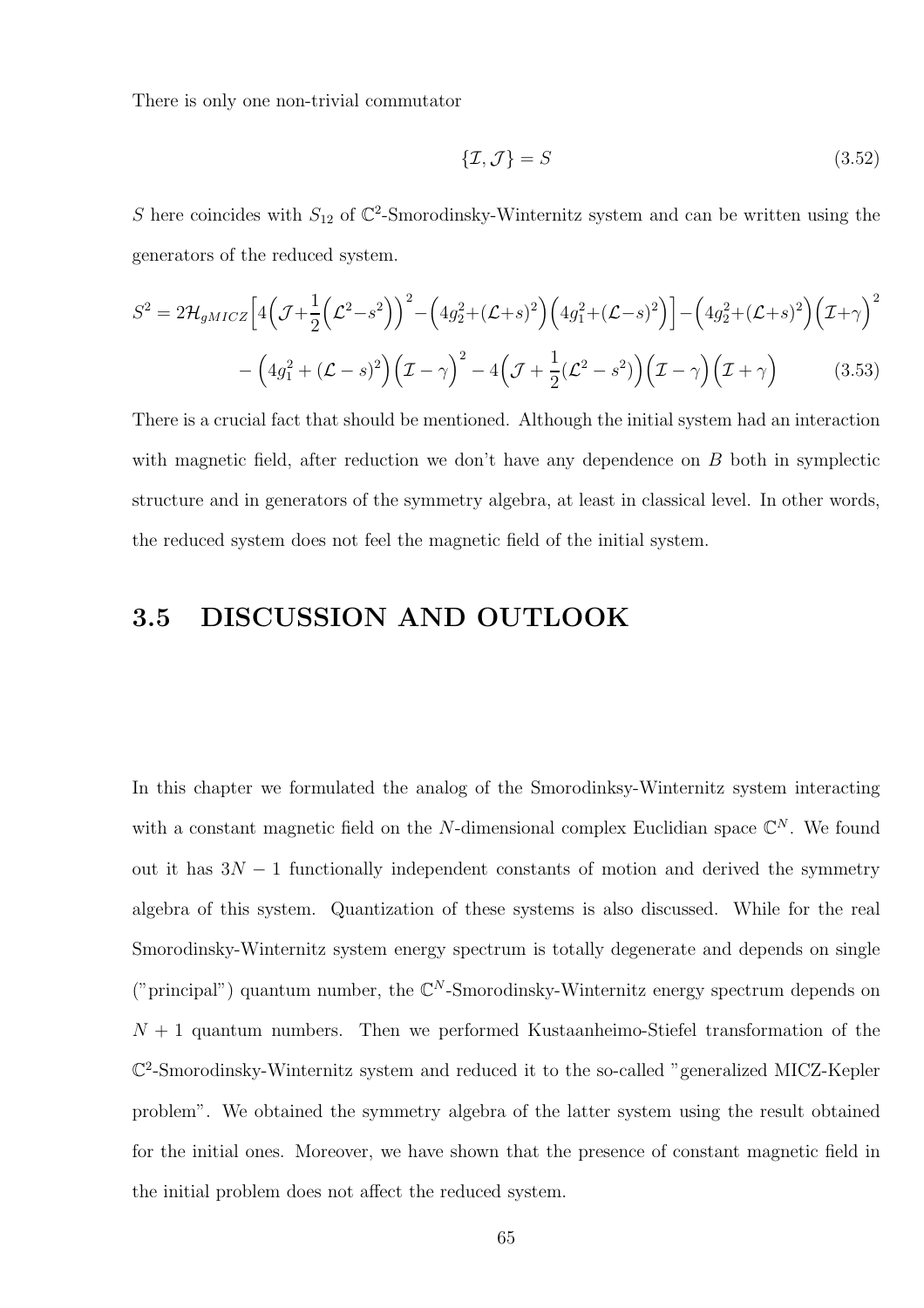There are several generalizations one can perform for this system. Straightforward task is the construction of a quaternionic  $(\mathbb{H}^N)$  analog of this system. While complex structure allows to introduce constant magnetic field without violating the superintegrability, quaternionic structure should allow to introduce interaction with  $SU(2)$  instanton. It seems that one can also introduce the superintegrable analogs of the  $\mathbb{C}^N$ -/ $\mathbb{H}^N$ -Smorodinsky-Winternitz systems on the complex/quaternionic projective space  $\mathbb{CP}^N/\mathbb{HP}^N$ , having in mind the existence of such generalization for the  $\mathbb{C}^N$ -/( $\mathbb{H}^N$ -) oscillator [\[91,](#page-107-9) [94\]](#page-108-0). We expect that the inclusion of a constant magnetic/instanton field does not cause any qualitative changes for this system. These generalizations will be discussed later on.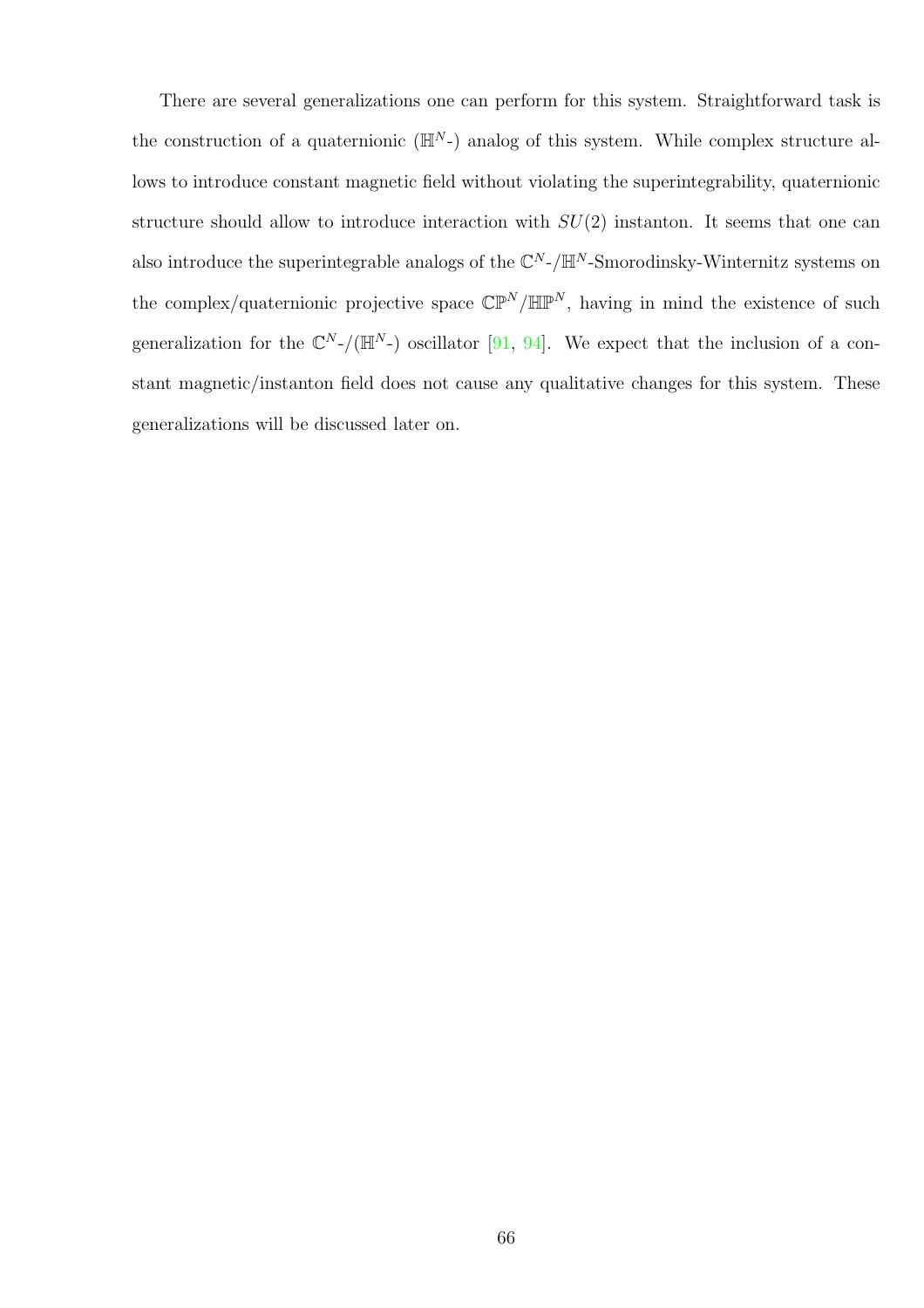# Chapter 4

# $\mathbb{CP}^N$ -Rosochatius system

# 4.1 INTRODUCTION

This chapter is based on the article written with Armen Nersessian and Evgeny Ivanov[\[5\]](#page-100-1).

The (D-dimensional) isotropic oscillator and the relevant Coulomb problem play a pivotal role among other textbook examples of D-dimensional integrable systems. They are distinguished by the "maximal superintegrability" property, which is the existence of  $2D - 1$  functionally independent constants of motion [\[9\]](#page-100-2). The rational Calogero model with oscillator potential [\[24,](#page-102-5) [25\]](#page-102-6), being a nontrivial generalization of isotropic oscillator, is also maximally superintegrable [\[19\]](#page-101-3). Moreover, Calogero model with Coulomb potential is superintegrable too [\[31,](#page-102-0) [80,](#page-106-8) [81\]](#page-106-9). All these systems, being originally defined on a plane, admit the maximally superintegrable deformations to the spheres (see Ref. [\[28\]](#page-102-1) for the spherical generalizations of the oscillator and Coulomb problem, and Ref. [\[31\]](#page-102-0) for the Calogero-oscillator and Calogero-Coulomb ones). The integrable spherical generalizations of anisotropic oscillator [\[95,](#page-108-1) [96\]](#page-108-2), Stark-Coulomb and two-center Coulomb problems [\[34\]](#page-102-7) are also known.

In contrast to the spherical extensions, the generalizations to other curved spaces have not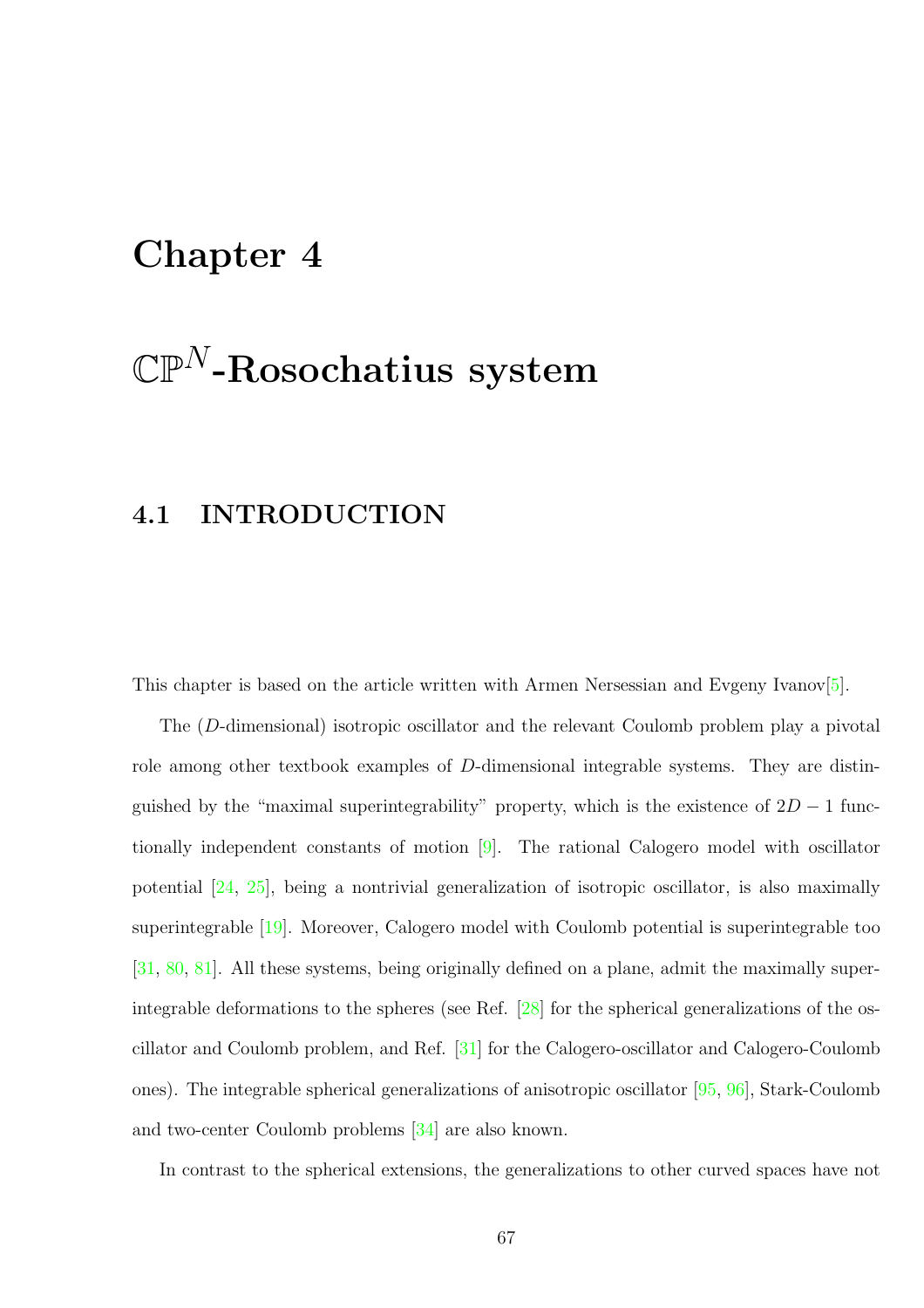attracted much attention so far. The only exception seems to be the isotropic oscillator on the complex/quaternionic spaces considered in Ref. [\[91,](#page-107-9) [94\]](#page-108-0). These systems reveal an important feature: they remain superintegrable after coupling to a constant magnetic/BPST instanton field, though cease to be maximally superintegrable. One may pose a question:

How to construct the superintegrable generalizations of Calogero-oscillator and Calogero-Coulomb models on complex and quaternionic projective spaces?

In this chapter we make first steps toward the answer. Due to the complexity of the problem we restrict our attention to the simplest particular case. Namely, we construct the superintegrable  $\mathbb{CP}^N$ -generalization of the N-dimensional singular oscillator (the simplest rational Calogero-oscillator model) which is defined by the Hamiltonian

$$
H_{SW} = \sum_{a=1}^{N} \left( \frac{p_a^2}{2} + \frac{g_a^2}{2x_a^2} + \frac{\omega^2 x_a^2}{2} \right), \qquad \{p_a, x_b\} = \delta_{ab}, \quad \{p_a, p_b\} = \{x_a, x_b\} = 0. \tag{4.1}
$$

This model is less trivial than it looks at first sight: it has a variety of hidden constants of motion which form a nonlinear symmetry algebra and endow the system with the maximal superintegrability property, as was mentioned in the previous chapter.

The maximally superintegrable spherical counterpart of the Smorodinsky-Winternitz system is defined by the Hamiltonian suggested by Rosochatius in 1877 [\[78\]](#page-106-6)

<span id="page-67-0"></span>
$$
H_{Ros} = \frac{p^2}{2} - \frac{(xp)^2}{2r_0^2} + \sum_{a=1}^{N} \frac{\omega_a^2 r_0^2}{x_a^2} + \frac{\omega^2 r_0^2 x^2}{2x_0^2}, \qquad x_a^2 + x_0^2 = r_0^2. \tag{4.2}
$$

It is a particular case of the integrable systems obtained by restricting the free particle and oscillator systems to a sphere. It was studied by many authors from different viewpoints, including its re-invention as a superintegrable spherical generalization of Smorodinsky-Winternitz system [\[98,](#page-108-3) [99,](#page-108-4) [77,](#page-106-5) [79,](#page-106-7) [56\]](#page-104-1). Rosochatius model, as well as its hybrid with the Neumann model suggested in 1859 [\[100\]](#page-108-5), attract a stable interest for years due to their relevance to a wide circle of physical and mathematical problems. Recently, the Rosochatius-Neumann system was encountered, while studying strings  $[101, 102, 103]$  $[101, 102, 103]$  $[101, 102, 103]$  $[101, 102, 103]$ , extreme black hole geodesics [\[56,](#page-104-1) [104,](#page-109-0) [105\]](#page-109-1)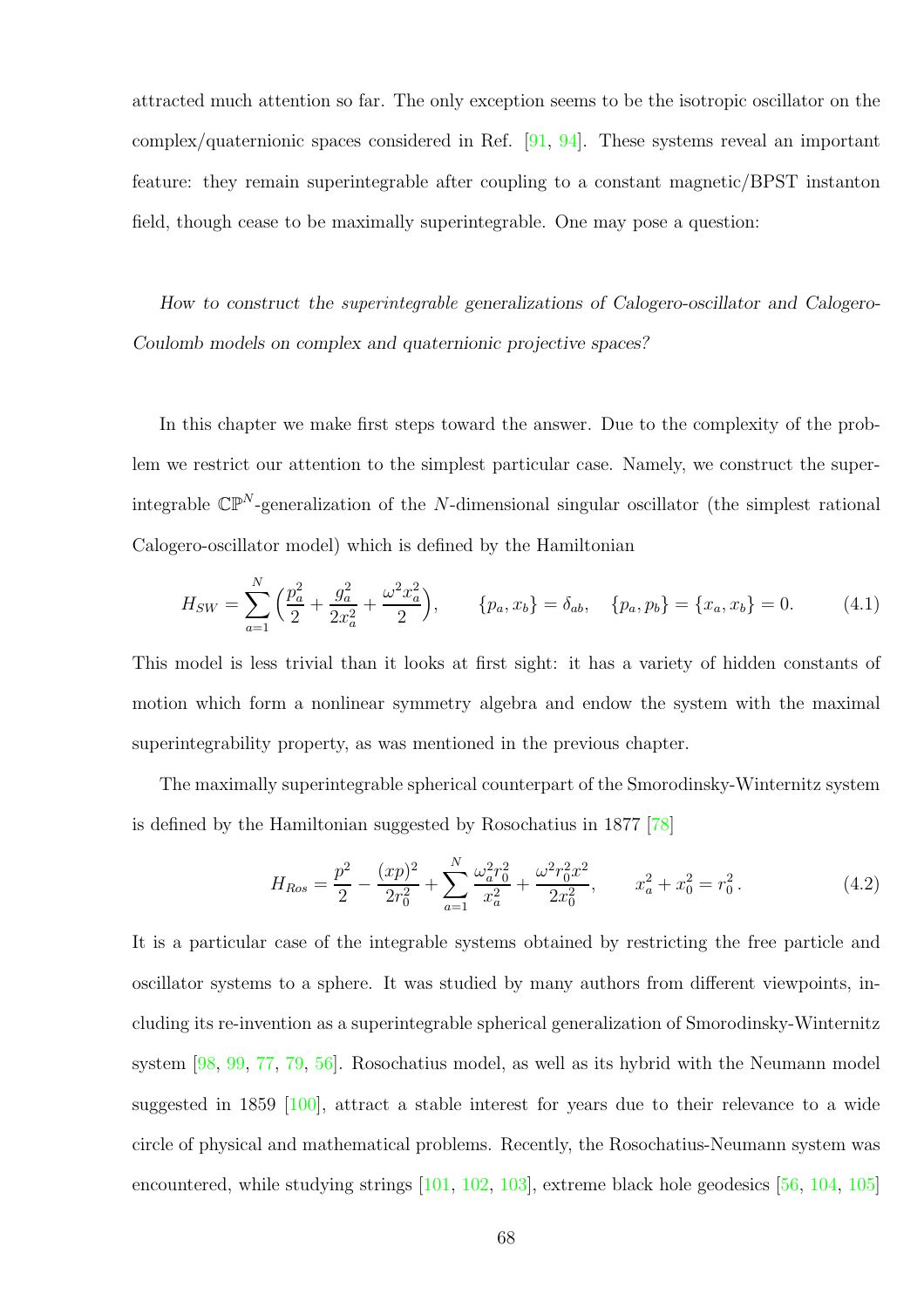and Klein-Gordon equation in curved backgrounds [\[106\]](#page-109-2).

In this chapter we propose a superintegrable generalization of Rosochatius (and Smorodinsky-Winternitz) system on the complex projective space  $\mathbb{CP}^N$ . It is defined by the Hamiltonian

$$
\mathcal{H}_{Ros} = (1 + z\bar{z}) \frac{(\pi\bar{\pi}) + (z\pi)(\bar{z}\bar{\pi})}{r_0^2} + r_0^2 (1 + z\bar{z}) (\omega_0^2 + \sum_{a=1}^N \frac{\omega_a^2}{z^a \bar{z}^a}) - r_0^2 \sum_{i=0}^N \omega_i^2, \tag{4.3}
$$

and by the Poisson brackets providing the interaction with a constant magnetic field of the magnitude B

<span id="page-68-1"></span>
$$
\{\pi_a, z^b\} = \delta_a^b, \quad \{\bar{\pi}_a, \bar{z}^b\} = \delta_{\bar{a}}^{\bar{b}}, \quad \{\pi_a, \bar{\pi}_b\} = iBr_0^2 \left(\frac{\delta_{a\bar{b}}}{1 + z\bar{z}} - \frac{\bar{z}^a z^b}{(1 + z\bar{z})^2}\right). \tag{4.4}
$$

We will call it  $\mathbb{CP}^N$ -Rosochatius system.

Reducing this 2N-dimensional system by the action of N manifest  $U(1)$  symmetries,  $z^a \rightarrow$  $e^{i\kappa_a}z^a$ ,  $\pi_a \to e^{-i\kappa_a}\pi_a$ , we recover the N-dimensional Rosochatius system [\(4.2\)](#page-67-0) (see Section 3).

On the other hand, rescaling the coordinates and momenta as  $r_0 z^a \to z^a, \pi_a/r_0 \to \pi_a$  and taking the limit  $r_0 \to \infty, \omega_a \to 0$  with  $r_0^2 \omega_a = g_a$  kept finite, we arrive at the  $\mathbb{C}^N$ -Smorodinsky-Winternitz system discussed in the previous chapter.

<span id="page-68-0"></span>
$$
\mathcal{H}_{SW} = \sum_{a=1}^{N} \left( \pi_a \bar{\pi}_a + \omega_0^2 z^a \bar{z}^a + \frac{g_a^2}{z^a \bar{z}^a} \right),
$$
  

$$
\{\pi_a, z^b\} = \delta_a^b, \quad \{\bar{\pi}_a, \bar{z}^b\} = \delta_{\bar{a}}^{\bar{b}}, \quad \{\pi_a, \bar{\pi}_b\} = iB\delta_{a\bar{b}}.
$$
 (4.5)

Since the reductions of  $\mathbb{CP}^N$ -Rosochatius system yield superintegrable systems, it is quite natural that it proves to be superintegrable on its own.

Finally, note that  $\mathbb{C}^N$ -Smorodinsky-Winternitz system  $(4.5)$  can be interpreted as a set of N two-dimensional ring-shaped oscillators interacting with a constant magnetic field orthogonal to the plane. As opposed to  $(4.5)$ , the  $\mathbb{CP}^N$ -Rosochatius system does not split into a set of N two-dimensional decoupled systems. Instead, it can be interpreted as describing interacting particles with a position-dependent mass in the two-dimensional quantum rings.

To summarize, the  $\mathbb{CP}^N$ -Rosochatius system suggested is of interest from many points of view. Its study is the subject of the remainder of this chapter. It is organized as follows.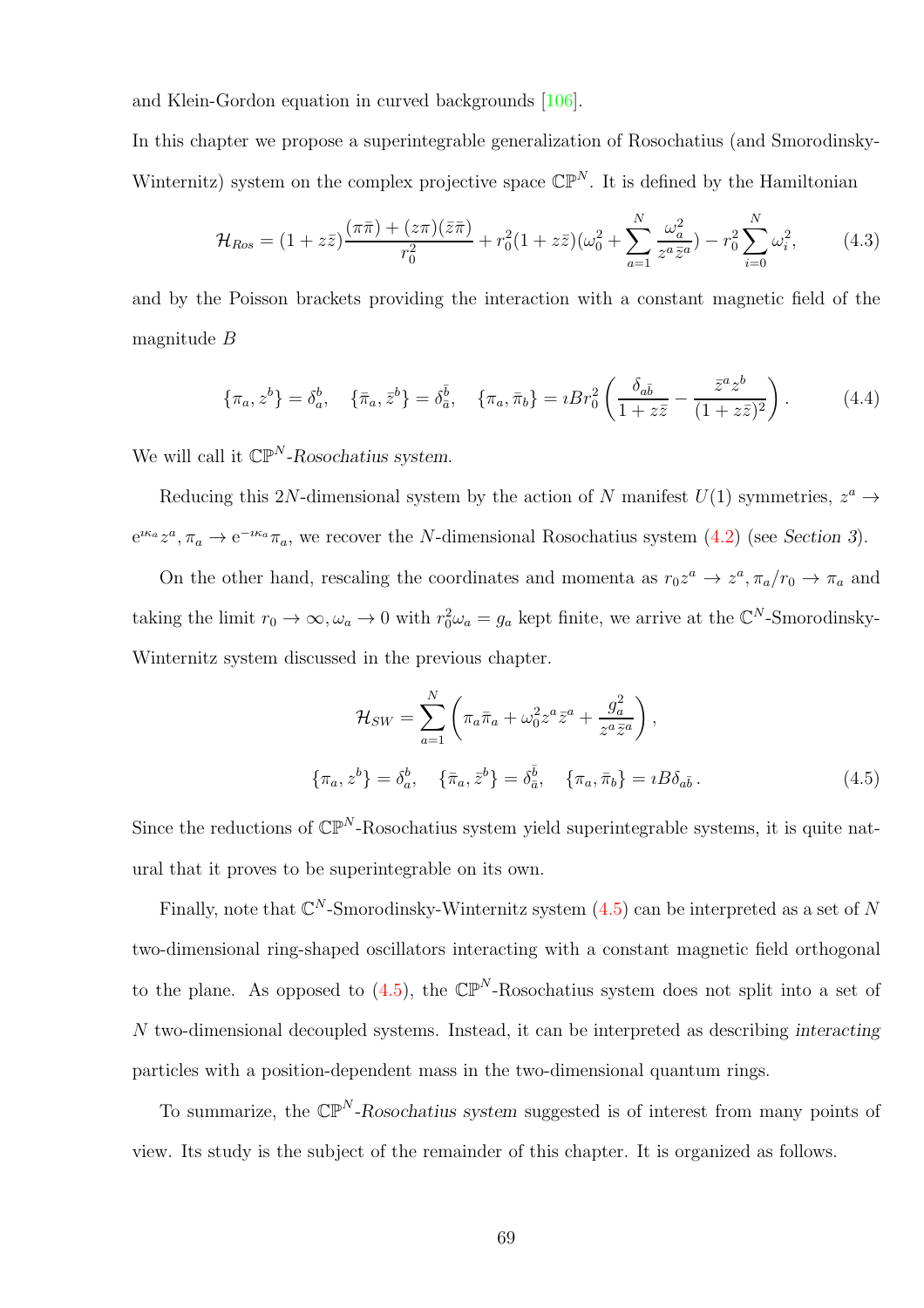In Section 4.2 we discuss the simplest systems on  $\mathbb{CP}^N$ , namely  $\mathbb{CP}^N$ -Landau problem and the  $\mathbb{CP}^N$ -oscillator. Then we derive the potential specifying the  $\mathbb{CP}^N$ -Rosochatius system.

In Section 4.3 we present classical  $\mathbb{CP}^N$ -Rosochatius model in a constant magnetic field and find that, in addition to N manifest  $U(1)$  symmetries, this system possesses additional  $2N - 1$ functionally-independent second-order constants of motion. The latter property implies the (non-maximal) superintegrability of the model considered. We present the explicit expressions of the constants of motion and calculate their algebra. We also show that the reduction of  $\mathbb{CP}^N$ -Rosochatius model by manifest  $U(1)$  symmetries reproduces the original N-dimensional  $(S^N-)$  Rosochatius system.

In Section 4.4 we separate the variables and find classical solutions of  $\mathbb{CP}^N$ -Rosochatius model.

In Section 4.5 we study quantum  $\mathbb{CP}^N$ -Rosochatius system and find its spectrum which depends on  $N + 1$  quantum numbers, as well as the relevant wavefunctions.

In Section 4.6 we give an account of open problems and possible generalizations.

In the subsequent consideration we put, for simplicity,  $r_0 = 1$ .

# 4.2 MODELS ON COMPLEX PROJECTIVE SPACES

In this Section we briefly describe the Landau problem and the oscillator on a complex projective space, and construct  $\mathbb{CP}^N$ -analog of Rosochatius system.

Let us introduce, on the cotangent bundle of  $\mathbb{C}^{N+1}$ , the canonical Poisson brackets  $\{p_i, u^j\} =$  $\delta_{ij}$ , and define the  $su(N+1)$  algebra with the generators

<span id="page-69-0"></span>
$$
L_{i\bar{j}} = i(p_i u^j - \bar{p}_j \bar{u}^i) - \frac{\delta_{i\bar{j}}}{N} L_0, \quad \text{where} \quad L_0 = i \sum_{i=0}^N (p_i u^i - \bar{p}_i \bar{u}^i).
$$
 (4.6)

Reducing this phase space by the action of generators  $L_0$ ,  $h_0 = \sum_i u^i \bar{u}^i$ , and finally fixing their values as  $L_0 = 2B$ ,  $h_0 = 1$ , we arrive at the Poisson brackets [\(4.4\)](#page-68-1) (with  $r_0 = 1$ ). They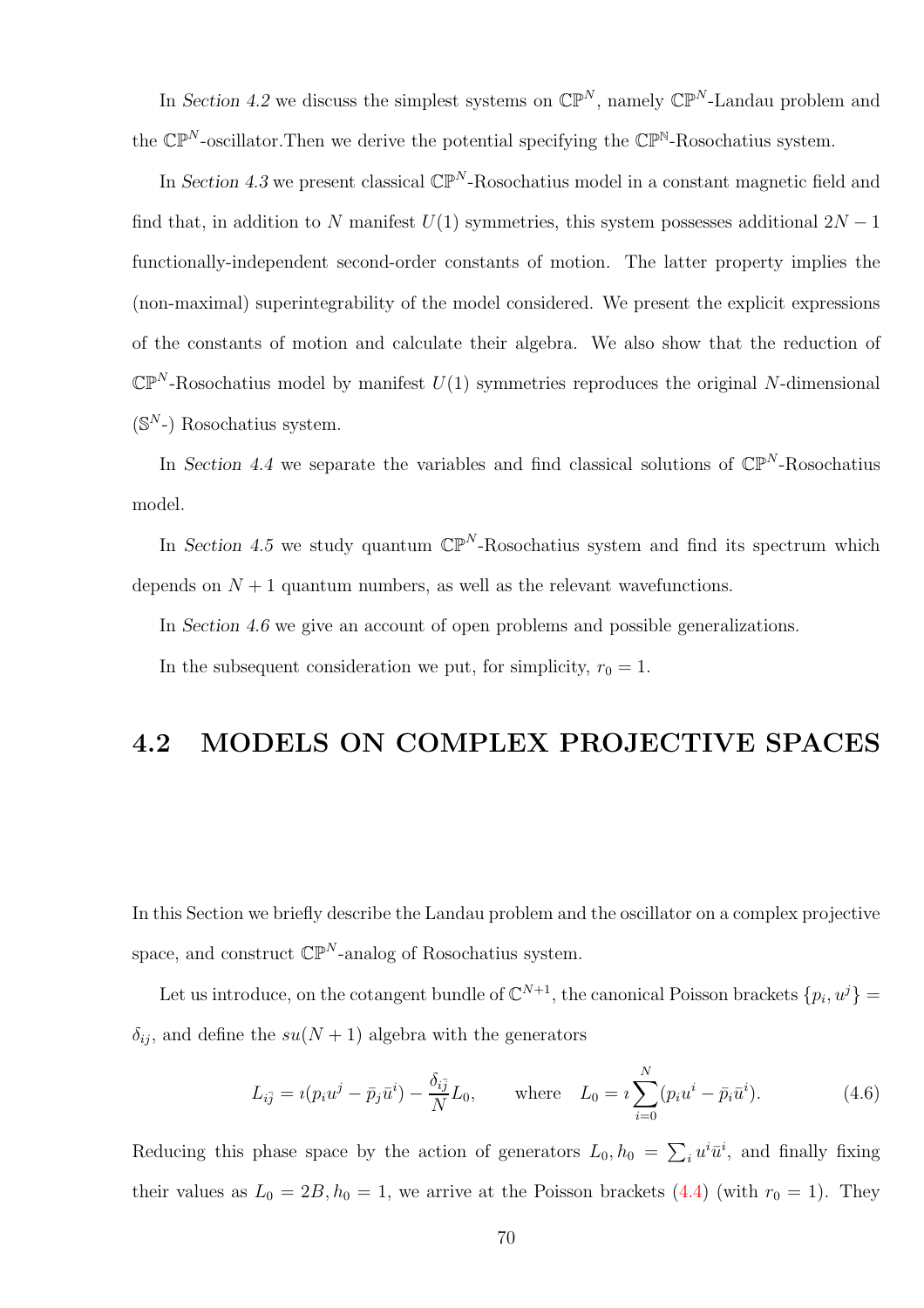describe an electrically charged particle on  $\mathbb{CP}^N$  interacting with a constant magnetic field of the magnitude  $B$  and set the corresponding twisted symplectic structure

<span id="page-70-0"></span>
$$
\Omega_0 = dz^a \wedge d\pi_a + d\bar{z}^a \wedge d\bar{\pi}_a + iBg_{a\bar{b}}dz^a \wedge d\bar{z}^b,\tag{4.7}
$$

with  $g_{a\bar{b}}$  being defined in  $(1.30)$ .

The inhomogeneous coordinates and momenta  $z^a$ ,  $\pi_a$  are related to the homogeneous ones  $p_i, u^i$  as [\[13\]](#page-101-1)

$$
z^{a} = \frac{u^{a}}{u^{0}}, \quad \pi_{a} = g_{a\bar{b}} \left( \frac{p_{b}}{\bar{u}^{0}} - \bar{z}^{b} \frac{p_{0}}{\bar{u}^{0}} \right).
$$
 (4.8)

<span id="page-70-1"></span>The  $su(N + 1)$  generators [\(4.6\)](#page-69-0) are reduced to the following ones

$$
J_{a\bar{b}} = i(z^b \pi_a - \bar{\pi}_b \bar{z}^a) - B_{1+z\bar{z}}^{\bar{z}^a \bar{z}^b}, \quad J_a = \pi_a + \bar{z}^a(\bar{z}\bar{\pi}) + iB_{1+z\bar{z}}^{\bar{z}^a}:
$$
\n
$$
(4.9)
$$

$$
\{J_{\bar{a}b}, J_{\bar{c}d}\} = i\delta_{\bar{a}d}J_{\bar{b}c} - i\delta_{\bar{c}b}J_{\bar{a}d}, \quad \{J_a, \bar{J}_b\} = -i(J_{a\bar{b}} + J_0\delta_{a\bar{b}}), \quad \{J_a, J_{b\bar{c}}\} = iJ_b\delta_{a\bar{c}}, \quad (4.10)
$$

where  $J_0 \equiv \sum_{a=1}^{N} J_{a\bar{a}} + B$ .

With these expressions at hand we can now consider some superintegrable systems on  $\mathbb{CP}^N$ .

 $\mathbb{CP}^N$ -Landau problem. The  $\mathbb{CP}^N$ -Landau problem is defined by the symplectic structure  $(4.7)$  and the free-particle Hamiltonian identified with a Casimir of  $su(N + 1)$  algebra

$$
\mathcal{H}_0 = (1 + z\bar{z}) \left( (\pi \bar{\pi}) + (z\pi)(\bar{z}\bar{\pi}) \right) = \frac{1}{2} \sum_{i,j=0}^N L_{i\bar{j}} L_{j\bar{i}} - \frac{B^2}{2} = \sum_{a=1}^N J_a \bar{J}_a + \frac{\sum_{a,b=1}^N J_{a\bar{b}} J_{b\bar{a}} + J_0^2 - B^2}{2}
$$

$$
\{\mathcal{H}_0, L_{i\bar{j}}\} = 0.
$$
(4.11)

Its quantization was done, e.g., in [\[107\]](#page-109-3).

 $\mathbb{CP}^N$ -oscillator. The  $\mathbb{CP}^N$ -oscillator is defined by the symplectic structure [\(4.7\)](#page-70-0) and the Hamiltonian [\[91\]](#page-107-9)

<span id="page-70-2"></span>
$$
\mathcal{H}_{osc} = \mathcal{H}_0 + \omega^2 z \bar{z} \,. \tag{4.12}
$$

It respects manifest  $U(N)$  symmetry with the generators  $J_{a\bar{b}}(4.9)$  $J_{a\bar{b}}(4.9)$ , and additional hidden symmetries given by the proper analog of "Fradkin tensor",

$$
I_{a\bar{b}} = J_a \bar{J}_b + \omega^2 \bar{z}^a z^b. \tag{4.13}
$$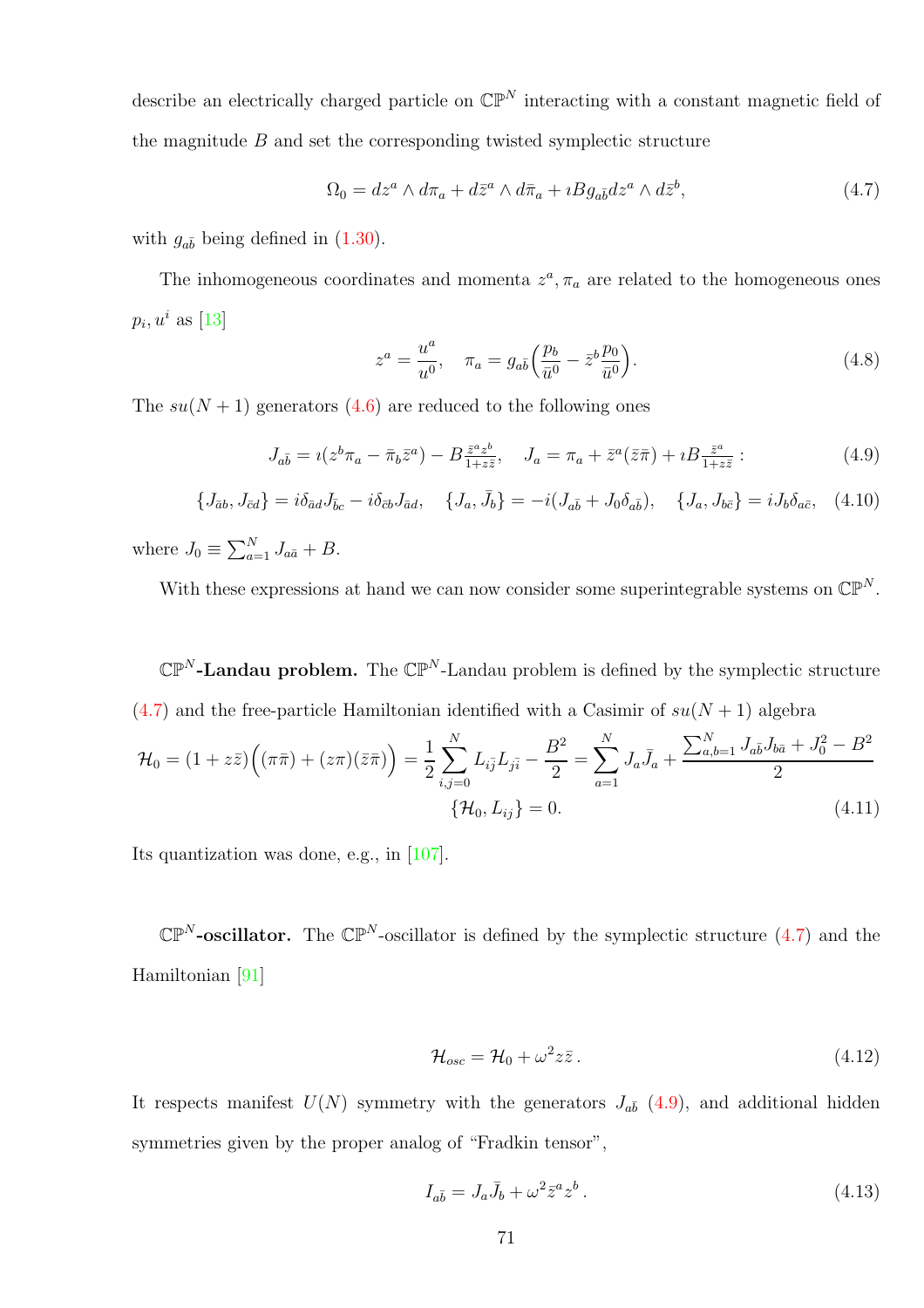The full symmetry algebra of this system reads

$$
\{J_{\bar{a}b}, J_{\bar{c}d}\} = i\delta_{\bar{a}d}J_{\bar{b}c} - i\delta_{\bar{c}b}J_{\bar{a}d}, \quad \{I_{a\bar{b}}, J_{c\bar{d}}\} = i\delta_{a\bar{d}}I_{c\bar{b}} - i\delta_{c\bar{b}}I_{a\bar{d}} \tag{4.14}
$$

$$
\{I_{a\bar{b}}, I_{c\bar{d}}\} = i\omega^2 \delta_{a\bar{d}} J_{c\bar{b}} - i\omega^2 \delta_{c\bar{b}} J_{a\bar{d}} - iI_{c\bar{b}} (J_{a\bar{d}} + J_0 \delta_{a\bar{d}}) + iI_{a\bar{d}} (J_{c\bar{b}} + J_0 \delta_{c\bar{b}}) ,\qquad(4.15)
$$

where  $J_0 = i(z\pi - \bar{\pi}\bar{z}) + B\frac{1}{1+z}$  $\frac{1}{1+z\overline{z}}$ . The Hamiltonian [\(4.12\)](#page-70-2) is expressed via the symmetry generators as follows

$$
\mathcal{H}_{osc} = \sum_{a=1}^{N} I_{a\bar{a}} + \frac{1}{2} \sum_{a,b=1}^{N} J_{a\bar{b}} J_{b\bar{a}} + \frac{J_0^2 - B^2}{2}.
$$
\n(4.16)

The quantum mechanics associated with this Hamiltonian was considered in [\[92\]](#page-107-10). In the flat limit, the  $\mathbb{CP}^N$ -oscillator goes over to the  $\mathbb{C}^N$ -oscillator interacting with a constant magnetic field.

 $\mathbb{CP}^N$ -Rosochatius system. The  $\mathbb{CP}^N$ -oscillator, being superintegrable system (for  $N > 1$ ), has an obvious drawback: it lacks covariance under transition from one chart to another. This non-covariance becomes manifest after expressing the Hamiltonian  $(4.12)$  via the  $SU(N + 1)$ symmetry generators and the homogeneous coordinates  $u^i$ ,

$$
\mathcal{H}_{osc} = \frac{\sum_{i,j=0}^{N} L_{i\bar{j}} L_{j\bar{i}} - B^2}{2} + \frac{\omega^2}{u^0 \bar{u}^0} - \omega^2.
$$
\n(4.17)

This expression allows one to immediately construct  $(N+1)$ -parameter deformation of the  $\mathbb{CP}^N$ oscillator, such that it is manifestly form-invariant under passing from one chart to another accompanied by the appropriate change of the parameters  $\omega_i$ . The relevant potential is

<span id="page-71-0"></span>
$$
V_{Ros} = \sum_{i=0}^{N} \left( \frac{\omega_i^2}{u^i \bar{u}^i} - \omega_i^2 \right), \quad \text{with} \quad \sum_{i=0}^{N} u^i \bar{u}^i = 1.
$$
 (4.18)

In the case when all parameters  $\omega_i$  are equal, the system is globally defined on the complex projective space with the punctured points  $u^i = 0$ .

The system with the potential  $(4.18)$  is just the  $\mathbb{CP}^N$ -Rosochatius system mentioned in Introduction. Now we turn to its investigation as the main subject of the present chapter.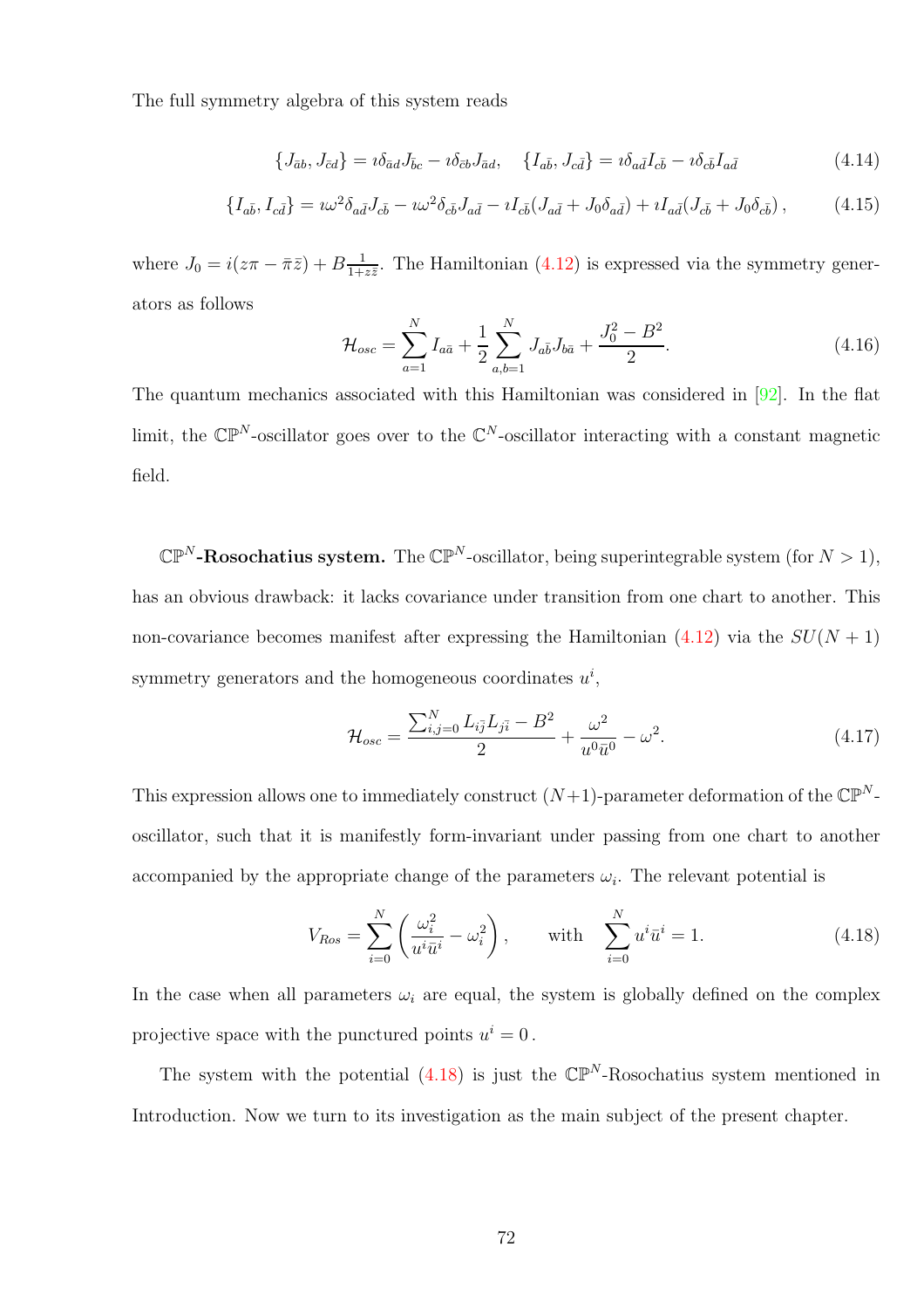### $\bullet$  4.3  $\mathbb{CP}^N\text{-}\mathrm{ROSOCHATIUS}$  SYSTEM

We consider the N-parameter deformation of the  $\mathbb{CP}^{N}$ - oscillator by the potential [\(4.18\)](#page-71-0), in what follows referred to as the " $\mathbb{CP}^N$ -Rosochatius system". It is defined by the Hamiltonian [\(4.3\)](#page-68-0) and Poisson brackets [\(4.4\)](#page-68-1) with  $r_0 = 1$ . Equivalently, this system can be defined by the symplectic structure [\(4.7\)](#page-70-0) and the Hamiltonian

<span id="page-72-0"></span>
$$
\mathcal{H}_{Ros} = g^{a\bar{b}} \pi_a \bar{\pi}_b + (1 + z\bar{z}) \left( \omega_0^2 + \sum_{a=1}^N \frac{\omega_a^2}{z^a \bar{z}^a} \right) - \sum_{i=0}^N \omega_i^2, \tag{4.19}
$$

where  $g^{a\bar{b}} = (1 + z\bar{z})(\delta^{a\bar{b}} + z^a \bar{z}^b)$  is the inverse Fubini-Study metrics.

The model has N manifest (kinematical)  $U(1)$  symmetries with the generators

$$
J_{a\bar{a}} = i\pi_a z^a - i\bar{\pi}_a \bar{z}^a - B \frac{z^a \bar{z}^a}{1 + z \bar{z}} : \quad \{J_{a\bar{a}}, \mathcal{H}\} = 0,
$$
\n(4.20)

and hidden symmetries with the second-order generators  $I_{ij} = (I_{0a}, I_{ab})$  defined as

$$
I_{0a} = J_{0a}\bar{J}_{0\bar{a}} + \omega_0^2 z^a \bar{z}^a + \frac{\omega_a^2}{\bar{z}^a z^a}, \qquad I_{ab} = J_{a\bar{b}}J_{b\bar{a}} + \omega_a^2 \frac{z^b \bar{z}^b}{z^a \bar{z}^a} + \omega_b^2 \frac{z^a \bar{z}^a}{z^b \bar{z}^b} \; : \; \{I_{i\bar{j}}, \mathcal{H}\} = 0 \; . \tag{4.21}
$$

In the homogeneous coordinates, the hidden symmetry generators can be cast in a more succinct form

$$
I_{ij} = J_{i\bar{j}} J_{j\bar{i}} + \omega_i^2 \frac{u^j \bar{u}^j}{u^i \bar{u}^i} + \omega_j^2 \frac{u^i \bar{u}^i}{u^j \bar{u}^j}.
$$
\n(4.22)

The relevant symmetry algebra is given by the brackets

$$
\{J_{a\bar{a}}, I_{ij}\} = 0, \qquad \{I_{ij}, I_{kl}\} = \delta_{jk} T_{ijl} + \delta_{ik} T_{jkl} - \delta_{jl} T_{ikl} - \delta_{il} T_{ijk}, \qquad (4.23)
$$

with

$$
(T_{ijk})^2 = 2(I_{ij} - J_{i\bar{i}l}J_{j\bar{j}})(I_{jk} - J_{j\bar{j}l}J_{k\bar{k}})(I_{ik} - J_{i\bar{i}l}J_{k\bar{k}}) + 2I_{ij}I_{ik}I_{jk} + J_{i\bar{i}l}^2J_{j\bar{j}}^2J_{k\bar{k}}^2
$$

$$
-4(\omega_k^2I_{ij}(I_{ij} - J_{i\bar{i}l}J_{j\bar{j}}) + \omega_i^2I_{jk}(I_{jk} - J_{j\bar{j}}J_{k\bar{k}}) + \omega_j^2I_{ik}(I_{ik} - J_{i\bar{i}l}J_{k\bar{k}}))
$$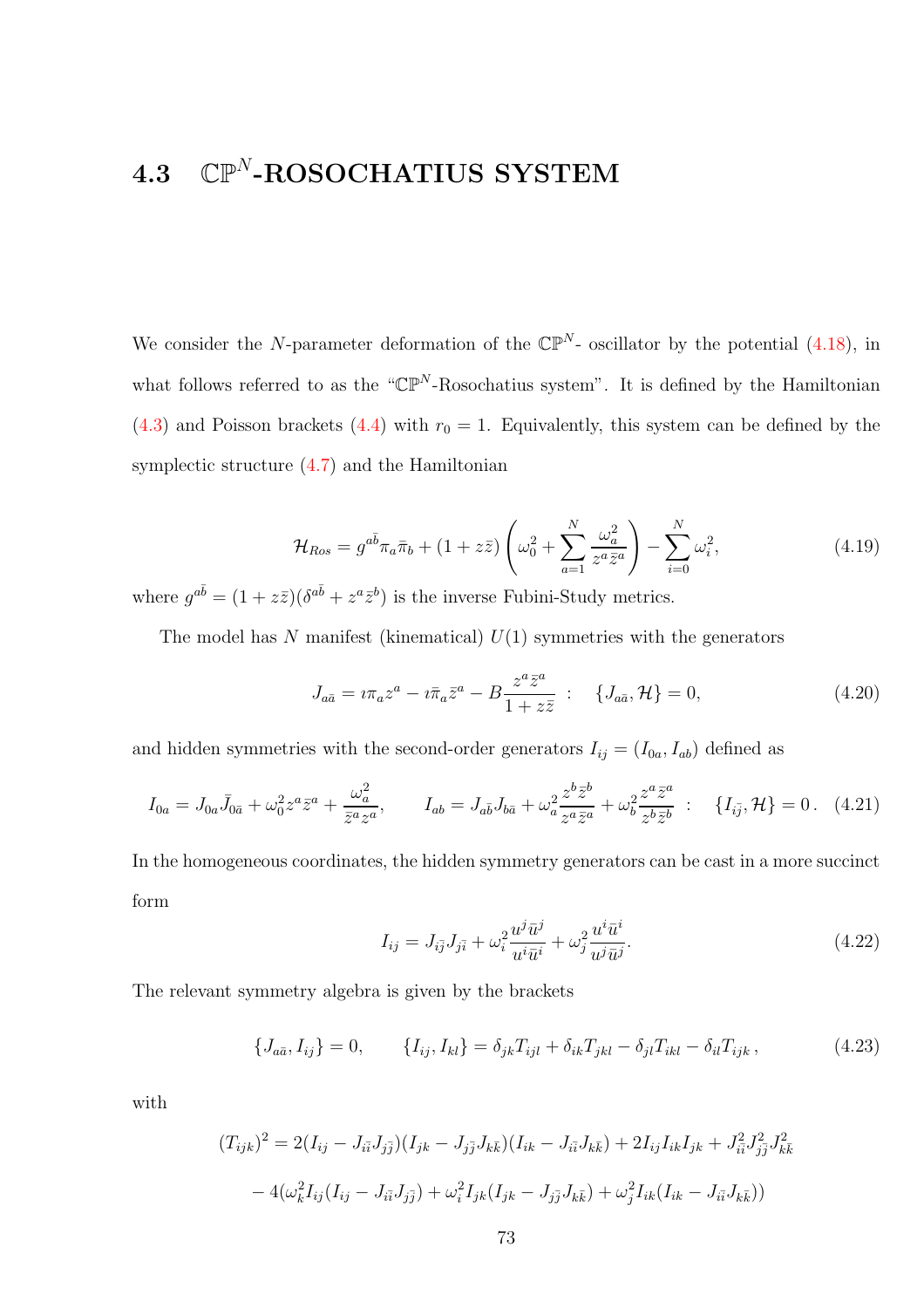$$
+4\omega_j^2 \omega_k^2 J_{i\bar{i}}^2 + 4\omega_i^2 \omega_k^2 J_{j\bar{j}}^2 + 4\omega_i^2 \omega_j^2 J_{k\bar{k}}^2 + 16\omega_i^2 \omega_j^2 \omega_k^2 - (I_{jk}^2 J_{i\bar{i}}^2 + I_{ij}^2 J_{k\bar{k}}^2 + I_{ik}^2 J_{j\bar{j}}^2)
$$
(4.24)

The Hamiltonian is expressed via these generators as follows

$$
\mathcal{H} = \frac{1}{2} \sum_{i=1}^{N+1} I_{ij} + \sum_{a=1}^{N} \omega_a^2 + \frac{J_0^2 - B^2}{2} = \sum_{a=1}^{N} I_{0a} + \sum_{a,b=1}^{N} \frac{I_{ab}}{2} + \sum_{a=1}^{N} \omega_a^2 + \frac{J_0^2 - B^2}{2}.
$$
 (4.25)

This consideration actually proves the superintegrability of the  $\mathbb{CP}^N$ -Rosochatius system. The number of the functionally independent constants of motion will be counted in the end of this Section.

For sure, the symmetry algebra written above can be found by a direct calculation of the Poisson brackets between the symmetry generators. However, there is a more elegant and simple way to construct it. Namely, one has to consider the symmetry algebra of  $\mathbb{C}^{N+1}$ -Smorodinsky-Winternitz system (Part III) with vanishing magnetic field, and to reduce it, by action of the generators  $i(p_iu^i - \bar{p}_i\bar{u}^i)$ ,  $u^i\bar{u}^i$  (see the previous Section), to the symmetry algebra of  $\mathbb{CP}^N$ -Rosochatius system.

#### 4.3.1 REDUCTION TO (SPHERICAL) ROSOCHATIUS SYSTEM

In order to understand the relationship with the standard Rosochatius system (defined on the sphere) let us pass to the real canonical variables  $y_a, \varphi^a, p_a, p_{\varphi_a}$ 

<span id="page-73-0"></span>
$$
z^{a} = y_{a}e^{i\varphi_{a}}, \quad \pi_{a} = \frac{1}{2}\left(p_{a} - i\left(\frac{p_{\varphi_{a}}}{y_{a}} + \frac{By_{a}}{1+y^{2}}\right)\right)e^{-i\varphi_{a}} : \qquad \Omega = dp_{a} \wedge dy_{a} + dp_{\varphi_{a}} \wedge d\varphi_{a}.
$$
 (4.26)

In these variables the Hamiltonian  $(4.19)$  is rewritten as

<span id="page-73-1"></span>
$$
\mathcal{H}_{Ros} = \frac{1}{4}(1+y^2) \left[ \sum_{a,b=1}^{N} (\delta_{ab} + y_a y_b) p_a p_b + 4\tilde{\omega}_0^2 + 4 \sum_{a=1}^{N} \frac{\tilde{\omega}_a^2}{y_a^2} \right] - E_0, \qquad (4.27)
$$

where

<span id="page-73-2"></span>
$$
\widetilde{\omega}_a^2 = \omega_a^2 + \frac{1}{4} p_{\varphi_a}^2, \quad \widetilde{\omega}_0^2 = \omega_0^2 + \frac{1}{4} \left( B + \sum_{a=1}^N p_{\varphi_a} \right)^2, \qquad E_0 = \frac{B^2}{4} + \sum_{i=0}^N \omega_i^2. \tag{4.28}
$$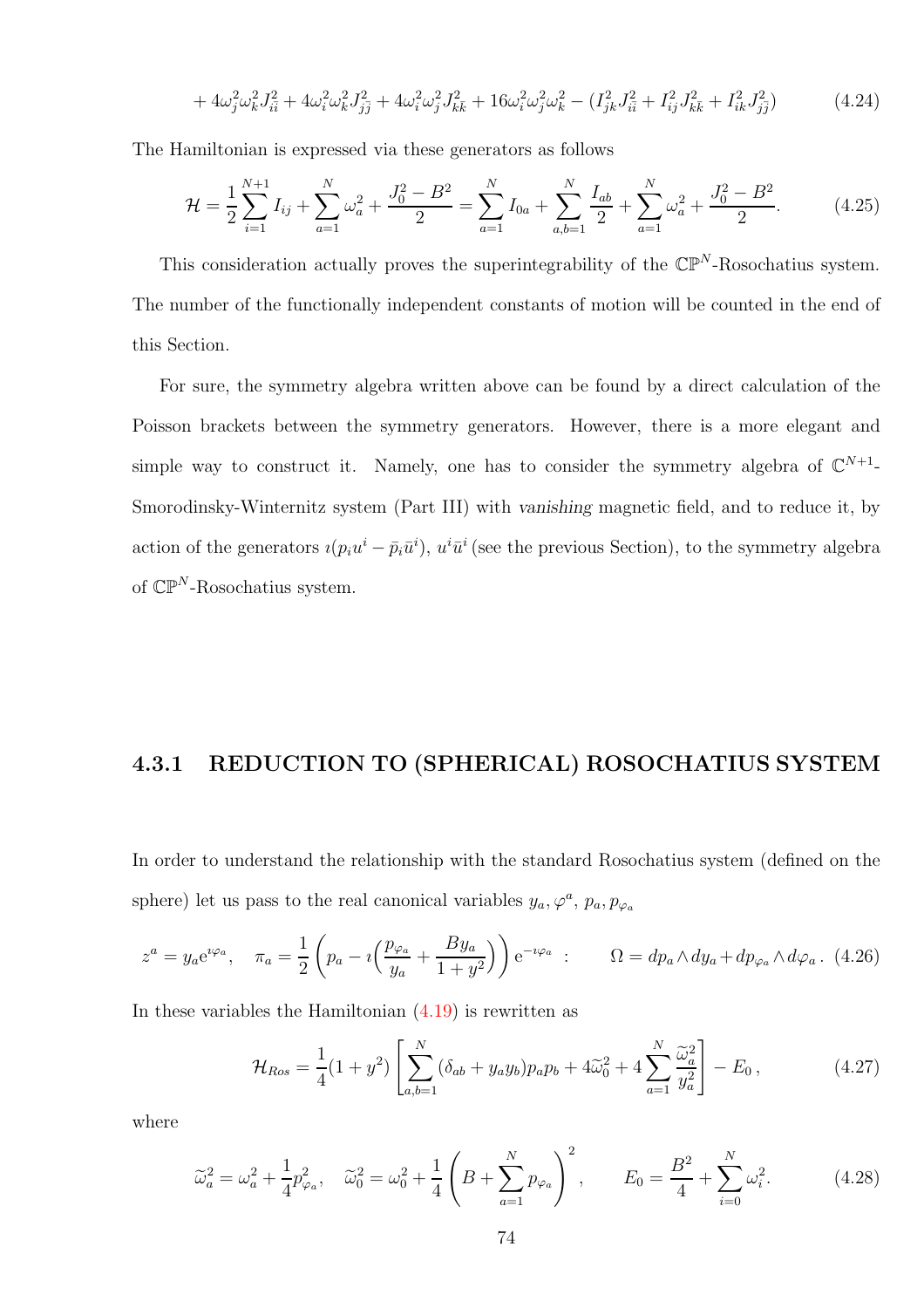Then, performing the reduction by cyclic variables  $\varphi^a$  (*i.e.*, by fixing the momenta  $p^a_\varphi$ ), we arrive at the Rosochatius system on the sphere with  $y_a = x_a/x_0$ , where  $(x_0, x_a)$  are ambient Cartesian coordinates,  $\sum_{i=0}^{N} x_i^2 = 1$ :

$$
x_a = \frac{y_a}{\sqrt{1+y^2}}, \quad x_0 = \frac{1}{\sqrt{1+y^2}}.\tag{4.29}
$$

As was already noticed, the  $\mathbb{S}^N$ -Rosochatius system is maximally superintegrable, *i.e.* it has  $2N-1$  functionally independent constants of motion. From the above reduction we conclude that the  $\mathbb{CP}^N$ -Rosochatius system has  $2N - 1 + N = 3N - 1$  functionally independent integrals. Hence, it lacks N integrals needed for the maximal superintegrability.

#### 4.4 CLASSICAL SOLUTIONS

To obtain the classical solutions of  $\mathbb{CP}^N$ -Rosochatius system we introduce the spherical coordinates through the recursion

<span id="page-74-0"></span>
$$
y_N = r \cos \theta_{N-1}, \quad y_\alpha = r \sin \theta_{N-1} u_\alpha, \quad \text{with} \quad r = \tan \theta_N, \quad \sum_{\alpha=1}^{N-1} u_\alpha^2 = 1,
$$
 (4.30)

where  $y_a$  were defined by [\(4.26\)](#page-73-0). In terms of these coordinates the Hamiltonian [\(4.27\)](#page-73-1) takes the form

$$
\mathcal{H}_{Ros} \equiv \mathcal{I}_N - E_0 = \frac{1}{4} (1 + r^2) \left( (1 + r^2) p_r^2 + \frac{4 \mathcal{I}_{N-1}(\theta)}{r^2} + 4 \widetilde{\omega}_0^2 \right) - E_0,
$$
  

$$
\mathcal{I}_a = \frac{p_{\theta_a}^2}{4} + \frac{\mathcal{I}_{a-1}}{\sin^2 \theta_a} + \frac{\widetilde{\omega}_{a+1}^2}{\cos^2 \theta_a},
$$
(4.31)

with  $E_0, \omega_N \equiv \tilde{\omega}_0$  defined in [\(4.28\)](#page-73-2) and  $a = 1, \ldots, N$ .

Thus we singled out the complete set of Liouville integrals  $(\mathcal{H}_{Ros}, \mathcal{I}_{\alpha}, p_{\varphi_a})$ , and separated the variables. It is by no means the unique choice of Liouville integrals and of the coordinate frame in which the Hamiltonian admits the separation of variables. However, for our purposes it is enough to deal with any particular choice.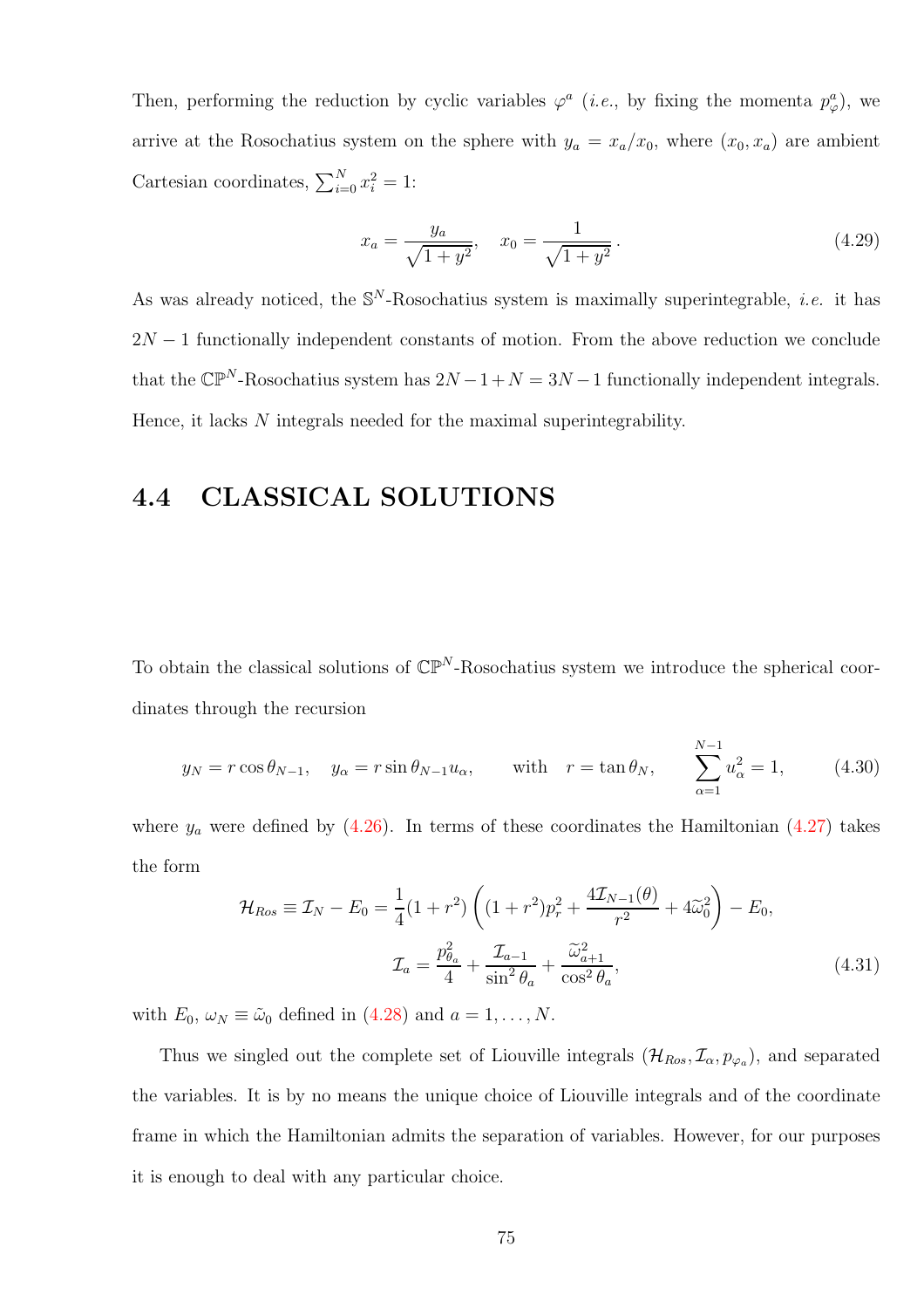With the above expressions at hand, we can derive classical solutions of the system by solving the Hamilton-Jacobi equation

$$
\mathcal{H}(p_a = \frac{\partial S}{\partial x^\mu}, x^\mu) = E, \quad \text{with} \quad x^\mu = (\theta_a, \varphi_a), \quad p_\mu = (p_a, p_{\varphi_a}). \tag{4.32}
$$

To this end, we introduce the generating function of the form

$$
S_{tot} = 2\sum_{a=1}^{N} S_a(\theta_a) + \sum_{a=1}^{N} p_{\varphi_a} \varphi_a.
$$
 (4.33)

Substituting this ansatz in the Hamilton-Jacobi equation, we immediately separate the variables and arrive at the set of ordinary differential equations:

$$
\left(\frac{dS_a}{d\theta_a}\right)^2 + \frac{c_{a-1}}{\sin^2\theta_a} + \frac{\widetilde{\omega}_{a+1}^2}{\cos^2\theta_a} = c_a, \qquad a = 1, \dots, N, \quad c_N := E + E_0, \quad \widetilde{\omega}_{N+1}^2 := \widetilde{\omega}_0^2. \tag{4.34}
$$

Solving these equations, we obtain

$$
S_a = \int d\theta_a \sqrt{c_a - \frac{c_{a-1}}{\sin^2 \theta_a} - \frac{\widetilde{\omega}_{a+1}^2}{\cos^2 \theta_a}}.
$$
 (4.35)

Thus we have found the general solution of the Hamilton-Jacobi equation (i.e., the solution depending on 2N integration constants  $c_a$ ,  $p_{\varphi_a}$ ).

In order to get the solutions of the classical equations of motion, we should differentiate the generating functions with respect to these integration constants and then equate the resulting functions to some constants  $t_0, \kappa_\alpha$ , and  $\varphi_0^a$ ,

$$
\frac{\partial S_{tot}}{\partial E} = t - t_0, \qquad \frac{\partial S_{tot}}{\partial c_{\alpha}} = 2 \sum_{b=1}^{N} \frac{\partial S_b}{\partial c_{\alpha}} = \kappa_{\alpha}, \quad \alpha = 1, ..., N - 1,
$$
  

$$
\frac{\partial S_{tot}}{\partial p_{\varphi_a}} = \varphi^a + \sum_{b=1}^{N} 2 \frac{\partial S_b}{\partial p_{\varphi_a}} = \varphi_0^a.
$$
(4.36)

Introducing

<span id="page-75-0"></span>
$$
\xi_a := \sin^2 \theta_a, \quad \mathcal{A}_a := \frac{c_a + c_{a-1} - \widetilde{\omega}_{a+1}^2}{2c_a},\tag{4.37}
$$

we obtain from [\(4.36\)](#page-75-0)

$$
\xi_N - A_N = \sqrt{A_N^2 - \frac{c_{N-1}}{c_N}} \sin 2\sqrt{c_N}(t - t_0),
$$
\n(4.38)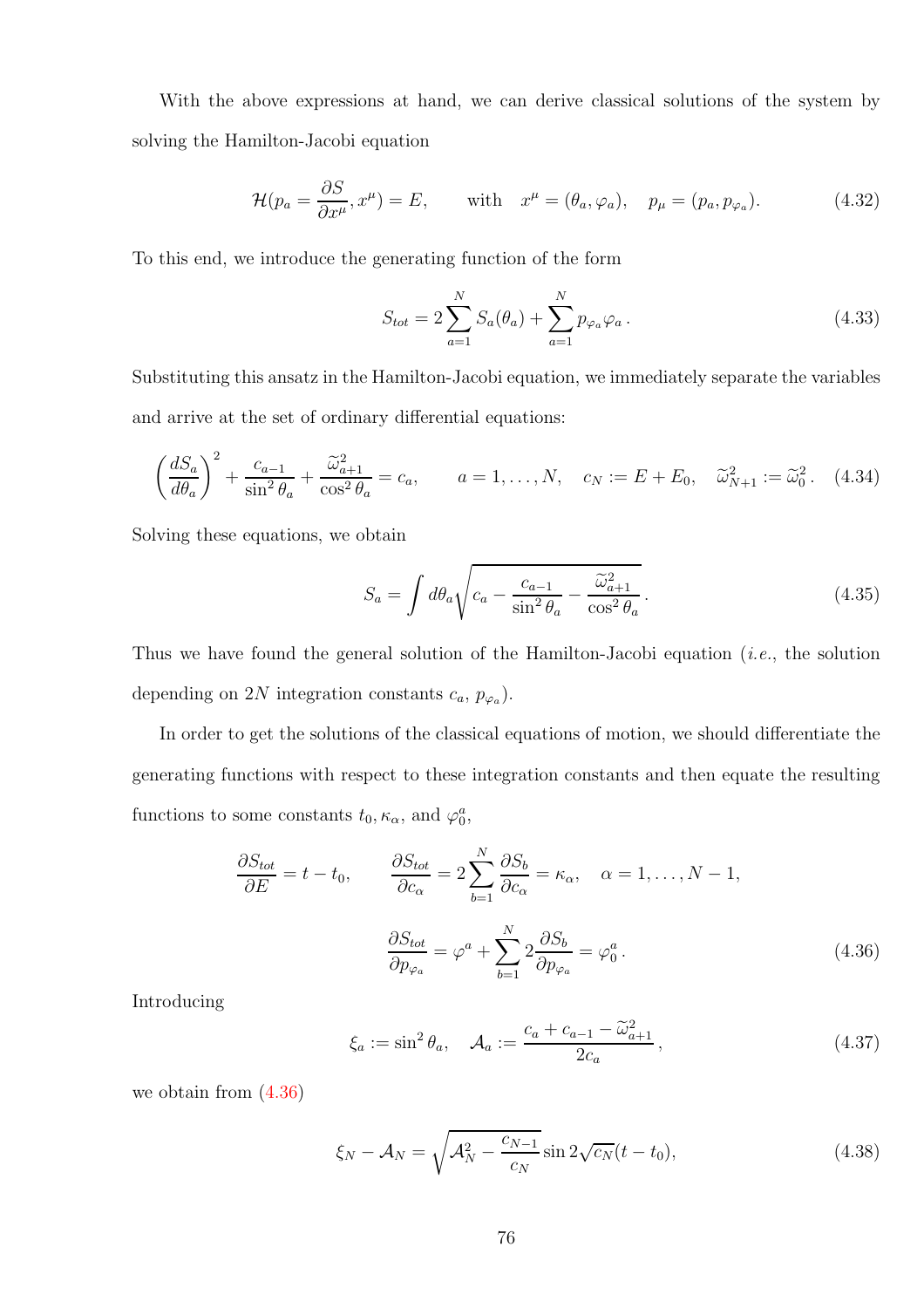$$
\xi_{\alpha} = \sqrt{\mathcal{A}_{\alpha}^2 - \frac{c_{\alpha-1}}{c_{\alpha}}} \left( \frac{\sin \kappa_{\alpha} (\xi_{\alpha+1} \mathcal{A}_{\alpha+1} - \frac{c_{\alpha}}{c_{\alpha+1}}) + \cos \kappa_{\alpha} \sqrt{-\xi_{\alpha+1}^2 + 2\xi_{\alpha+1} \mathcal{A}_{\alpha+1} - \frac{c_{\alpha}}{c_{\alpha+1}}}}{\xi_{\alpha+1} \sqrt{\frac{c_{\alpha+1}}{c_{\alpha}}} \mathcal{A}_{\alpha+1}^2 - 1} \right) + \mathcal{A}_{\alpha},
$$
\n(4.39)

$$
\varphi^{a} - \varphi_{0}^{a} = -\frac{p_{\varphi_{a}}}{4\tilde{\omega}_{a+1}} \arctan \frac{2\tilde{\omega}_{a+1}\sqrt{c_{a-1}\left(\xi_{a}-1\right)-\xi_{a}\left(c_{a}\left(\xi_{a}-1\right)+\tilde{\omega}_{a+1}^{2}\right)}}{-c_{a-1}\left(\xi_{a}-1\right)+c_{a}\left(\xi_{a}-1\right)\tilde{\omega}_{a+1}^{2}\left(\xi_{a}+1\right)}.
$$
(4.40)

Thereby we have derived the explicit classical solutions of our  $\mathbb{CP}^N$ -Rosochatius system.

#### 4.5 QUANTIZATION

In order to quantize the  $\mathbb{CP}^N$ -Rosochatius system we replace the Poisson brackets [\(4.4\)](#page-68-1) by the commutators (with  $r_0 = 1$ )

$$
[\widehat{\pi}_a, z^b] = -i\hbar \delta_a^b, \qquad [\widehat{\pi}_a, \widehat{\overline{\pi}}_b] = \hbar B \left( \frac{\delta_{a\bar{b}}}{1 + z\bar{z}} - \frac{\bar{z}^a z^b}{(1 + z\bar{z})^2} \right). \tag{4.41}
$$

The appropriate quantum realization of the momenta operators reads

$$
\widehat{\pi}_a = -\imath \left( \hbar \frac{\partial}{\partial z^a} + \frac{B}{2} \frac{\bar{z}^a}{1 + z \bar{z}} \right), \quad \widehat{\bar{\pi}}_a = -\imath \left( \hbar \frac{\partial}{\partial \bar{z}^a} - \frac{B}{2} \frac{\bar{z}^a}{1 + z \bar{z}} \right). \tag{4.42}
$$

Then we define the quantum Hamiltonian

<span id="page-76-1"></span>
$$
\widehat{\mathcal{H}}_{Ros} = \frac{1}{2} g^{a\overline{b}} \left( \widehat{\pi}_a \widehat{\overline{\pi}}_b + \widehat{\overline{\pi}}_b \widehat{\pi}_a \right) + \hbar^2 (1 + z\overline{z}) \left( \omega_0^2 + \sum_{a=1}^N \frac{\omega_a^2}{z^a \overline{z}^a} \right) - \hbar^2 \sum_{i=0}^N \omega_i^2.
$$
 (4.43)

The kinetic term in this Hamiltonian is written as the Laplacian on Kähler manifold (coupled to a magnetic field) defined with respect to the volume element  $dv_{\mathbb{CP}^N} = (1 + z\overline{z})^{-(1+N)}[dzd\overline{z}]$ , while in the potential term we have made the replacement  $\omega_i \to \hbar \omega_i$ .

In terms of the real coordinates  $z^a = y_a e^{i\varphi_a}$  this Hamiltonian reads (cf. [\(4.27\)](#page-73-1))

<span id="page-76-0"></span>
$$
\widehat{\mathcal{H}}_{Ros} = (1+y^2) \Bigg[ -\frac{\hbar^2}{4} \Big( \sum_{a,b=1}^N (\delta_{ab} + y_a y_b) \frac{\partial^2}{\partial y_a \partial y_b} + \sum_{a=1}^N \Big( y_a + \frac{1}{y^a} \Big) \partial_{y_a} \Big) + \widehat{\widetilde{\omega}}_{N+1}^2 + \sum_{a=1}^N \frac{\widehat{\widetilde{\omega}}_a^2}{4y_a^2} \Bigg] - \widetilde{E}_0 \,. \tag{4.44}
$$

Here we introduced the operators

$$
\widehat{\omega}_{N+1}^2 = \left(\frac{B}{\hbar} + \frac{1}{\hbar} \sum_{a=1}^N \widehat{p}_{\varphi_a}\right)^2 + 4\omega_0^2, \qquad \widehat{\omega}_{\alpha}^2 = 4\omega_{\alpha}^2 + \frac{\widehat{p}_{\varphi_{\alpha}}^2}{\hbar^2}
$$
(4.45)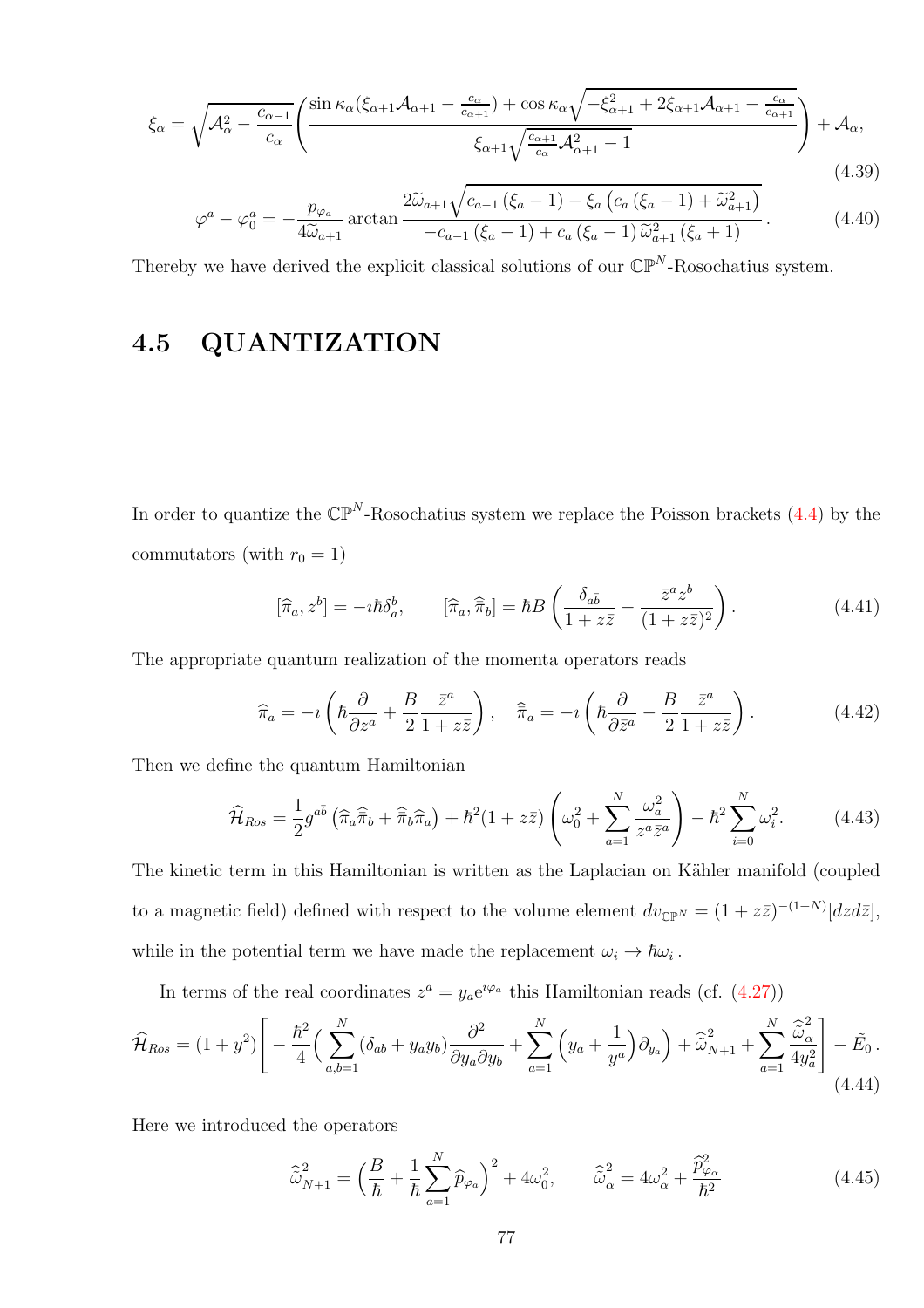with

$$
\widehat{p}_{\varphi_a} = \widehat{J}_{a\bar{a}} = -i\hbar \frac{\partial}{\partial \varphi^a} \qquad \tilde{E}_0 = \frac{B^2}{4} + \hbar^2 \sum_{i=0}^N \omega_i^2. \tag{4.46}
$$

Clearly, these operators are quantum analogs of the classical quantities [\(4.28\)](#page-73-2). In the spherical coordinates  $(4.30)$  the Hamiltonian  $(4.44)$  takes the form

$$
\widehat{\mathcal{I}}_{a} = -\frac{\hbar^{2}}{4} \Biggl( (\sin \theta_{a})^{1-a} \frac{\partial}{\partial \theta_{a}} \Bigl( (\sin \theta_{a})^{a-1} \frac{\partial}{\partial \theta_{a}} \Bigr) + (a \cot \theta_{a} - \tan \theta_{a}) \frac{\partial}{\partial \theta_{a}} \Biggr) + \frac{\widehat{\mathcal{I}}_{a-1}}{\sin^{2} \theta_{\alpha}} + \frac{\hbar^{2} \widehat{\omega}_{a+1}^{2}}{4 \cos^{2} \theta_{a}}, \tag{4.47}
$$

 $\widehat{\mathcal{H}}_{Ros} = \widehat{\mathcal{I}}_{N} - \tilde{E}_{0},$ 

where  $a = 1, ..., N$ .

This prompts us to consider the spectral problem

$$
\widehat{J}_{a\bar{a}}\Psi = \hbar m_a \Psi, \qquad \widehat{\mathcal{I}}_a\Psi = \frac{\hbar^2}{4}l_a(l_a + 2a)\Psi, \qquad (4.48)
$$

and separate the variables by the choice of the wavefunction in such a way that it resolves first N equations in the above problem,

$$
\Psi = \frac{1}{(2\pi)^{N/2}} \prod_{a=1}^{N} \psi_a(\theta_a) e^{im_a \varphi_a}, \quad m_a = 0, \pm 1, \pm 2, \dots
$$
 (4.49)

Then, passing to the variables  $\xi_a = \sin^2 \theta_a$ , we transform the reduced spectral problem to the system of  $N$  ordinary differential equations

$$
-\xi_a(1-\xi_a)\psi_a'' + \left((a+1)\xi-a\right)\psi_a' + \frac{1}{4}\left(\frac{l_{a-1}(l_{a-1}+2a-2)}{\xi_a} + \frac{\tilde{\omega}_{a+1}^2}{1-\xi_a} - l_a(l_a+2\alpha)\right)\psi_a = 0. \tag{4.50}
$$

These equations can be cast in the form of a hypergeometric equation through the following substitution

$$
\psi(\xi_a) = \xi_a^{\frac{l_{a-1}}{2}} \left( 1 - \xi_a \right)^{\frac{\omega_{a+1}}{2}} f(\xi_a) : \tag{4.51}
$$

$$
\xi_a(1-\xi_a)f'' + \left(l_{a-1} + a - \xi_a\left(l_{a-1} + a + \tilde{\omega}_{a+1} + 1\right)\right)f' - \frac{1}{4}\left(l_{a-1} + \tilde{\omega}_{a+1} - l_a\right)\left(l_{a-1} + \tilde{\omega}_{a+1} + l_a + 2a\right)f = 0.
$$
\n(4.52)

Introducing the following notions

$$
A = \frac{l_{a-1} + \tilde{\omega}_{a+1} - l_a}{2}, \qquad B = \frac{l_{a-1} + \tilde{\omega}_{a+1} + l_a + 2a}{2}, \qquad C = l_{a-1} + a \tag{4.53}
$$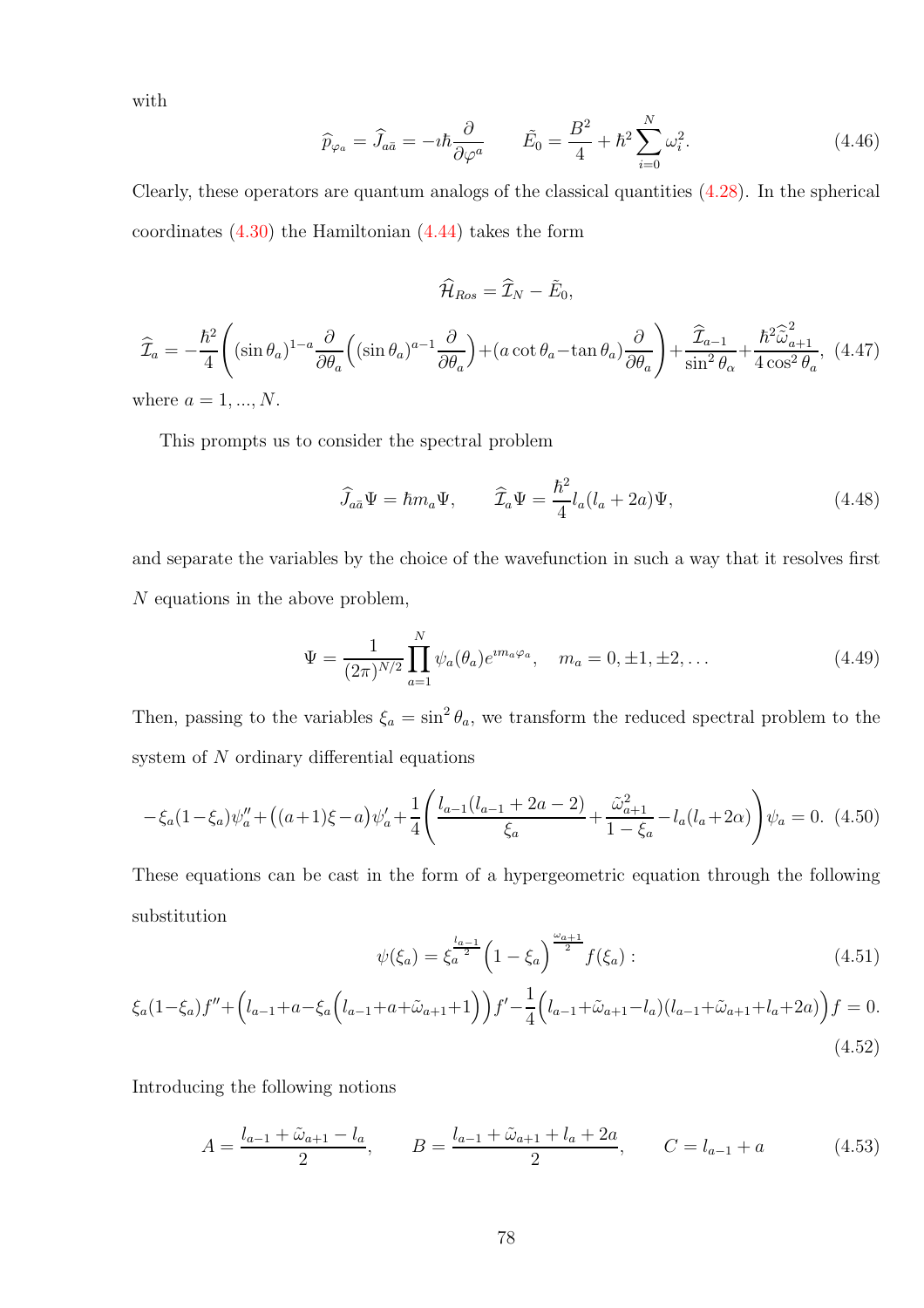the equation reduces to the hypergeometric equation.

$$
\xi(1-\xi)f'' + \left(C - \xi\left(A+B+1\right)\right)f' - ABf = 0.\tag{4.54}
$$

The regular solution of this equation is the hypergeometric function [\[108\]](#page-109-0)

$$
f(\xi) = C_0 F(A; B; C; \xi)
$$
\n(4.55)

Moreover there is requirement for the constants, which yields discrete energy spectrum

$$
A = -n_a, \qquad n_a = 0, 1, 2, \dots \tag{4.56}
$$

So the solution will have the following form

$$
f_a(\xi) = C_0 F(-n_a; l_{a-1}, +\tilde{\omega}_{a+1} + a + n_a; l_{a-1} + a; \xi_a),
$$
\n(4.57)

<span id="page-78-0"></span>
$$
l_a = 2n_a + l_{a-1} + \tilde{\omega}_{a+1},\tag{4.58}
$$

with

$$
\tilde{\omega}_a = \sqrt{4\omega_a^2 + m_a^2}.\tag{4.59}
$$

Therefore,  $l_N = \sum_{a=1}^N (2n_a + \tilde{\omega}_a)$ , so that the energy spectrum is given by the expressions

$$
E_{n,\{m_a\}} = \frac{\hbar^2}{4} \left( 2n + N + \sqrt{(B/\hbar + \sum_{a=1}^{N} m_a)^2 + 4\omega_0^2} + \sum_{a=1}^{N} \sqrt{4\omega_a^2 + m_a^2} \right)^2 - \frac{B^2 + \hbar^2 N^2}{4} - \hbar^2 \sum_{i=0}^{N} \omega_i^2,
$$
\n(4.60)

where  $n = \sum_{a=1}^{N} n_a = 0, 1, \ldots$  In fact, for the integer parameters  $n_a$  the hypergeometric function [\(4.58\)](#page-78-0) is reduced to Jacobi polynomials.

Thus the spectrum of quantum  $\mathbb{CP}^N$ -Rosochatius system depends on  $N+1$  quantum numbers. This is in full agreement with the fact that this system has 3N−1 functionally independent constants of motion (let us remind that the spectrum of D-dimensional quantum mechanics with  $D + K$  independent integrals of motion depends on  $D - K$  quantum numbers. E.g, the spectrum of maximally superintegrable system depends on the single (principal) quantum number).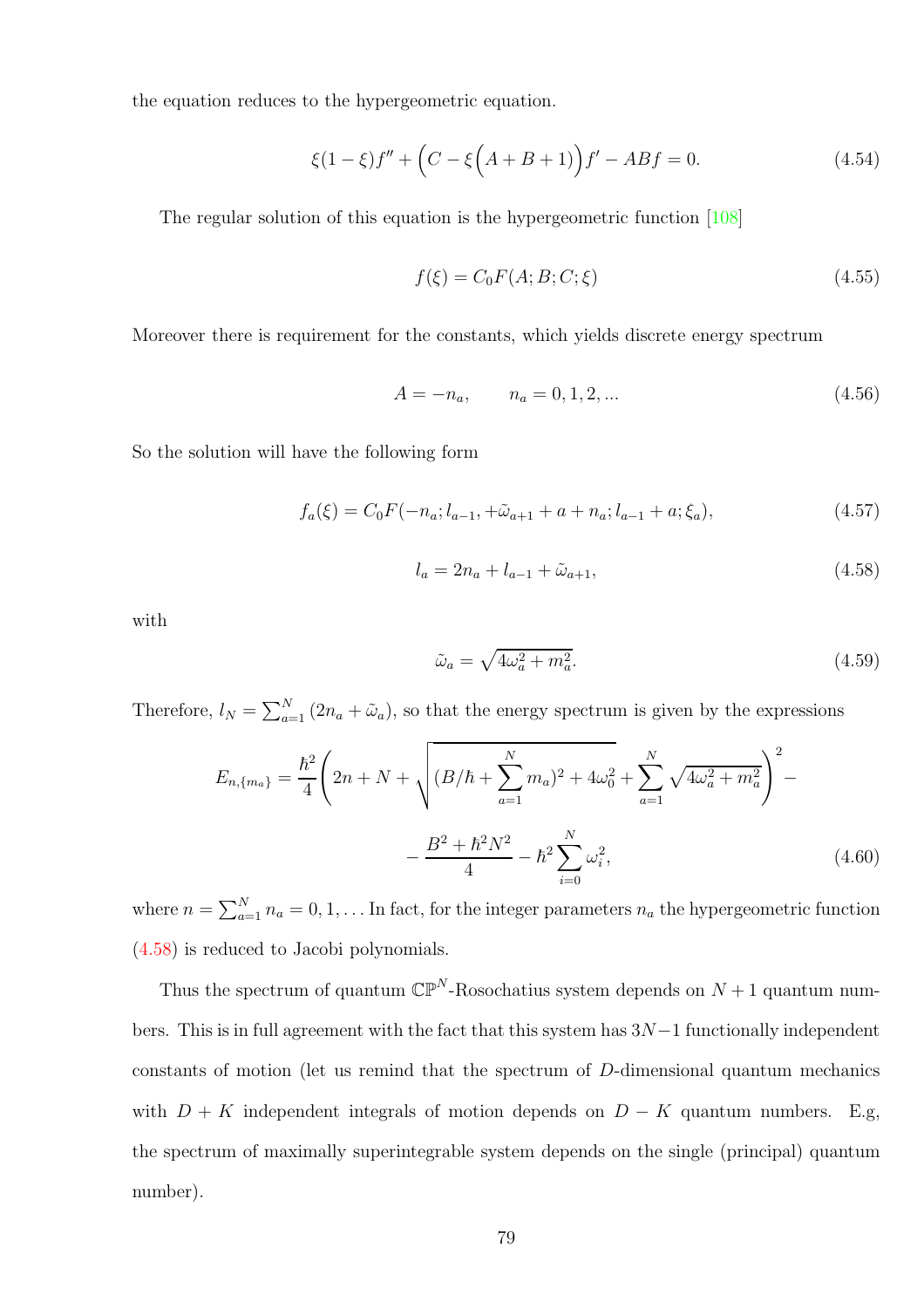Let us also write down the explicit expressions for the non-normalized wavefunctions and the  $\mathbb{CP}^N$  volume element

$$
\Psi_{\{n_a\},\{m_a\}} = \frac{C_0}{(2\pi)^{N/2}} \prod_{a=1}^N e^{im_a \varphi_a} F(-n_a; l_{a-1}, +\tilde{\omega}_{a+1} + a + n_a; l_{a-1} + a; \xi_a),
$$

$$
dv_{\mathbb{CP}^N} = \frac{1}{(1+y^2)^{N+1}} \prod_{a=1}^N y_a dy_a d\varphi_a, \qquad (4.61)
$$

where

<span id="page-79-1"></span>
$$
\xi_a = \frac{y_a^2}{y_a^2 + y_{a+1}^2}.\tag{4.62}
$$

One can write these solutions in the initial complex coordinates using the following relations

$$
y_a = z^a \bar{z}^a, \qquad \phi_a = \frac{i}{2} \log \frac{\bar{z}^a}{z^a}
$$
\n
$$
(4.63)
$$

## 4.5.1 REDUCTION TO QUANTUM (SPHERICAL) ROSOCHATIUS SYSTEM

From the above consideration it is clear that, by fixing the eigenvalues of  $J_{a\bar{a}} = \hat{p}_{\varphi_a}$ , we can reduce the Hamiltonians  $(4.43)$  and  $(4.44)$  to those of the quantum (spherical) Rosochatius system, the classical counterpart of which is defined by eq.  $(4.27)$ .

However, the quantization of  $(4.27)$  through replacing the kinetic term by the Laplacian yields a slightly different expression for the Hamiltonian

<span id="page-79-0"></span>
$$
\widehat{H}_{Ros} = -\frac{\hbar^2}{4}(1+y^2) \left[ \sum_{a,b=1}^{N} (\delta_{ab} + y_a y_b) \frac{\partial^2}{\partial y_a \partial y_b} + \sum_{a=1}^{N} \left( 2y_a \partial_{y_a} + \frac{g_a^2}{y_a^2} \right) + g_0^2 \right].
$$
\n(4.64)

This is because the volume element on N-dimensional sphere is different from that reduced from  $\mathbb{CP}^N$ :

$$
dv_{S^N} = \frac{1}{(1+y^2)^{(N+1)/2}} \prod_{a=1}^N dy_a,
$$
\n(4.65)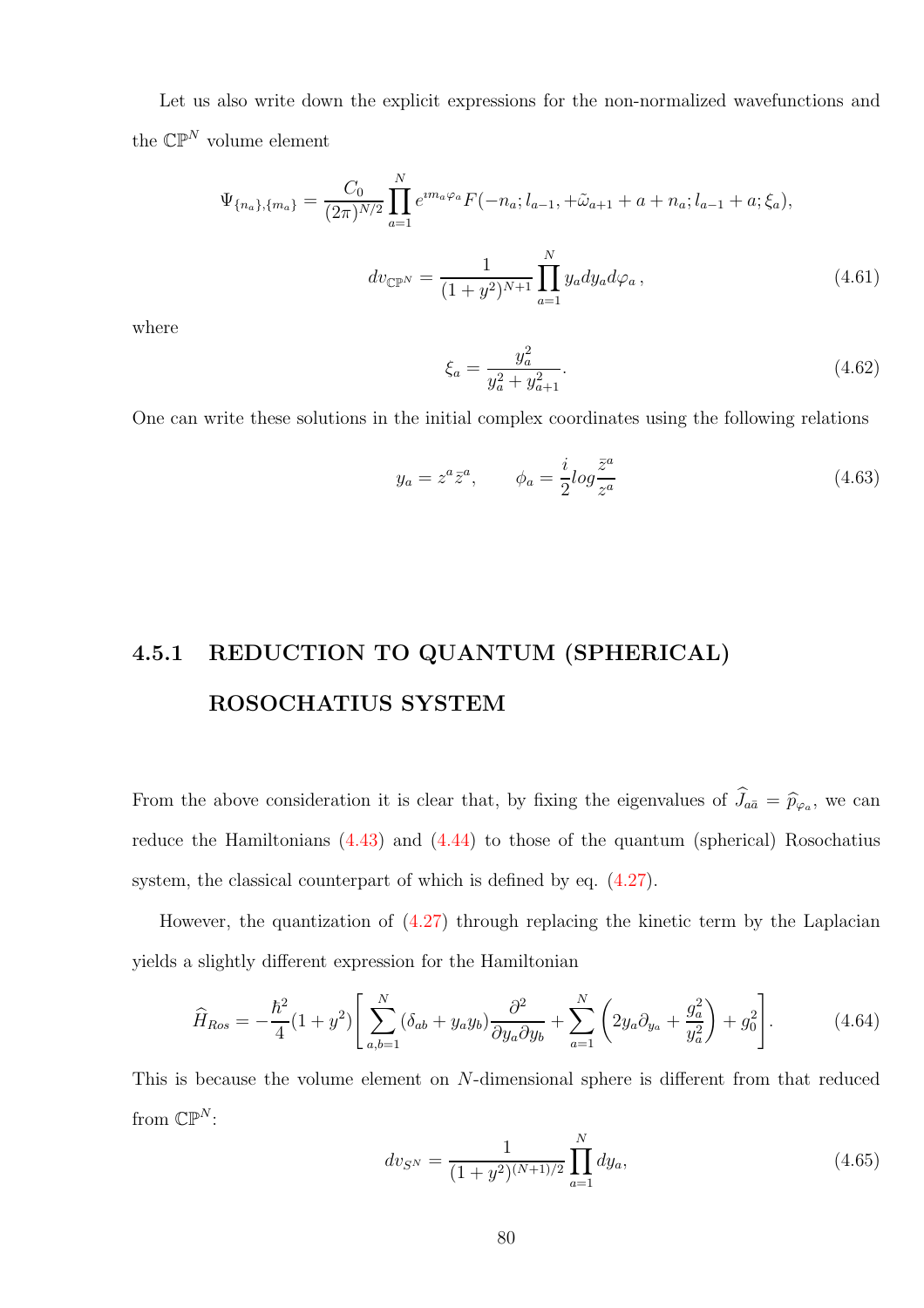and it gives rise to a different Laplacian as compared to that directly obtained by reduction of the Laplacian on  $\mathbb{CP}^N$ .

As a result, the relation between wavefunctions of the (spherical) Rosochatius system and those of  $\mathbb{CP}^N$ -Rosochatius system is as follows,

$$
\Psi_{sph} = \sqrt{\frac{(1+y^2)^{(N+1)}}{\prod_{a=1}^{N} y_a}} \Psi.
$$
\n(4.66)

So in order to transform the reduced  $\mathbb{CP}^N$ -Rosochatius Hamiltonian to the spherical one [\(4.64\)](#page-79-0), we have to redefine the wavefunctions presented in  $(4.61)$  and perform the respective similarity transformation of the Hamiltonian.

#### 4.6 CONCLUDING REMARKS

In this chapter we proposed the superintegrable  $\mathbb{CP}^N$ -analog of Rosochatius and Smorodinsky-Winternitz systems which is specified by the presence of constant magnetic field and is forminvariant under transition from one chart of  $\mathbb{CP}^N$  to others accompanied by the appropriate permutation of the characteristic parameters  $\omega_i$ . We showed that the system possesses  $3N - 1$ functionally independent constants of motion and explicitly constructed its classical and quantum solutions. In the generic case this model admits an extension with  $SU(2|1)$  supersymmetry, which is reduced, under the special choice of the characteristic parameters and in the absence of magnetic field, to the "flat"  $\mathcal{N} = 4, d = 1$  Poincaré supersymmetry.

When all constants  $\omega_i$  are equal, the system is covariant under the above transitions between charts and so becomes globally defined on the whole  $\mathbb{CP}^N$  manifold. This covariance implies N discrete symmetries,

$$
z^a \to \frac{1}{z^a}, \quad z^\alpha \to \frac{z^\alpha}{z^a}, \quad \text{with} \quad \alpha \neq a.
$$
 (4.67)

Moreover, in this special case the model always admits (in the absence of magnetic field)  $\mathcal{N} = 4, d = 1$  Poincaré supersymmetrization. This will be discussed in the next chapter. The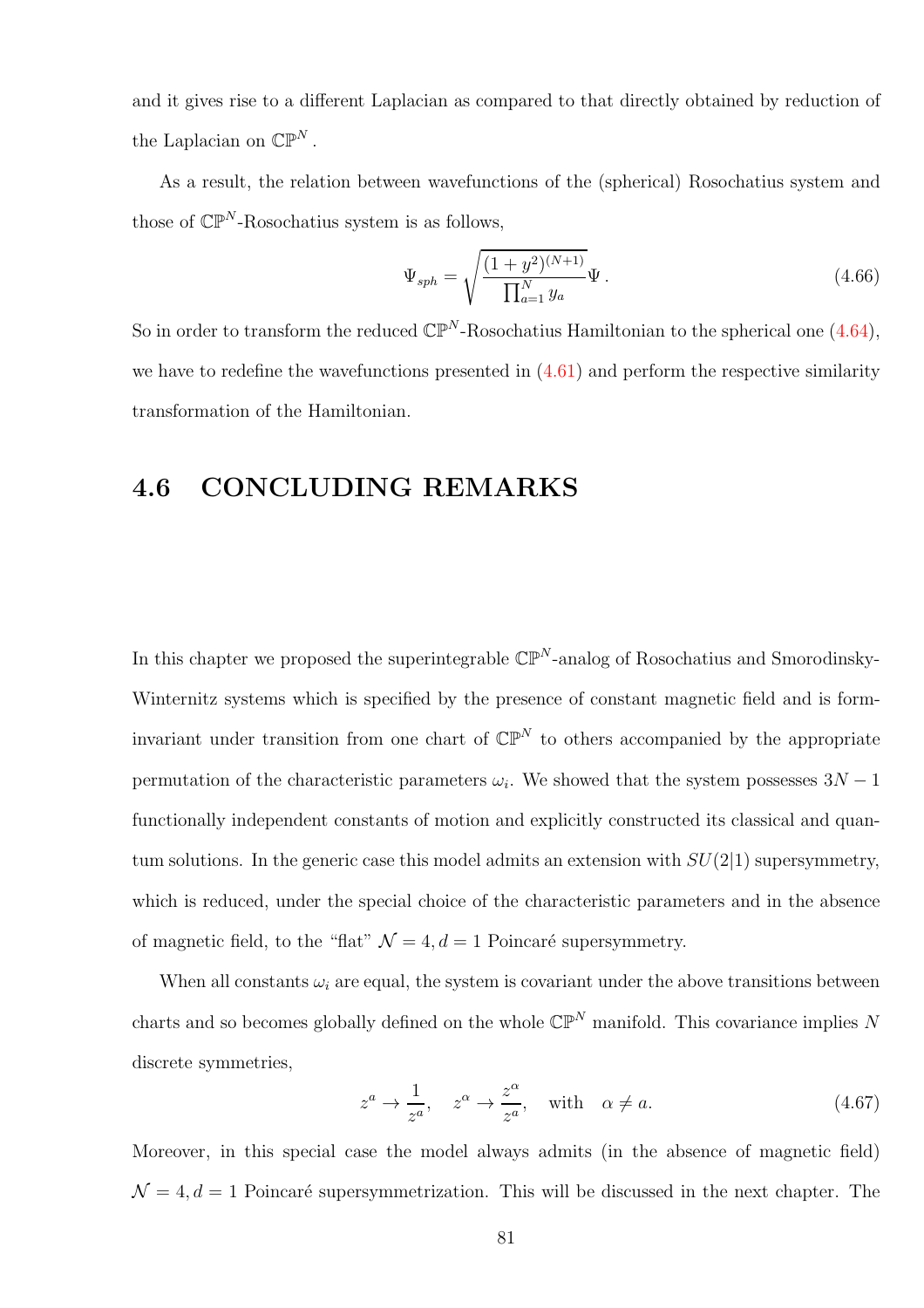model with equal  $\omega_i$  can be also interpreted as a model of N interacting particles with an effective position-dependent mass located in the quantum ring. This agrees with the property that, in the flat limit, the model under consideration can be interpreted as an ensemble of  $N$ free particles in a single quantum ring interacting with a constant magnetic field orthogonal to the plane. Thus the property of the exact solvability/superintegrability of the suggested model in the presence of constant magnetic field (equally as of the superextended model implying the appropriate inclusion of spin) makes it interesting also from this point of view.

The obvious next tasks are the Lax pair formulation of the proposed model and the study of its  $SU(2|1)$  supersymmetric extension, both on the classical and the quantum levels.

Two important possible generalizations of the proposed system are the following ones:

• An analog of  $\mathbb{CP}^N$ -Rosochatius system on the quaternionic projective space  $\mathbb{HP}^N$  in the presence of BPST instanton.

Presumably, it can be defined by the Hamiltonian [\(4.3\)](#page-68-0) and the symplectic structure  $(4.7)$ , in which  $\pi_a$ ,  $z^a$  are replaced by quaternionic variables, and the last term in  $(4.7)$ by terms responsible for interaction with BPST instanton [\[109\]](#page-109-1) (see also [\[110\]](#page-109-2), [\[111\]](#page-109-3) and [\[94\]](#page-108-0)). The phase space of this system is expected to be  $T^* \mathbb{HP}^N \times \mathbb{CP}^1$ , due to the isospin nature of instanton. We can hope that this system is also superintegrable and that an interaction with BPST instanton preserves the superintegrability. On this way we can also expect intriguing links with the recently explored Quaternion-Kähler deformations of  $\mathcal{N}=4$  mechanics [\[112\]](#page-109-4). These models also admit homogeneous  $\mathbb{HP}^N$  backgrounds.

•  $\mathbb{CP}^N$ -analog of Coulomb problem.

Such an extension could be possible, keeping in mind the existence of superintegrable spherical analog of Coulomb problem with additional  $\sum_i g_i^2 / x_i^2$  potential, as well as the observation that the (spherical) Rosochatius system is a real section of  $\mathbb{CP}^N$ -Rosochatius system.

One of the key motivations of the present study was to derive the superintegrable  $\mathbb{CP}^{N}$ - and  $\mathbb{C}^N$ - generalizations of rational Calogero model. Unfortunately, until now we succeeded in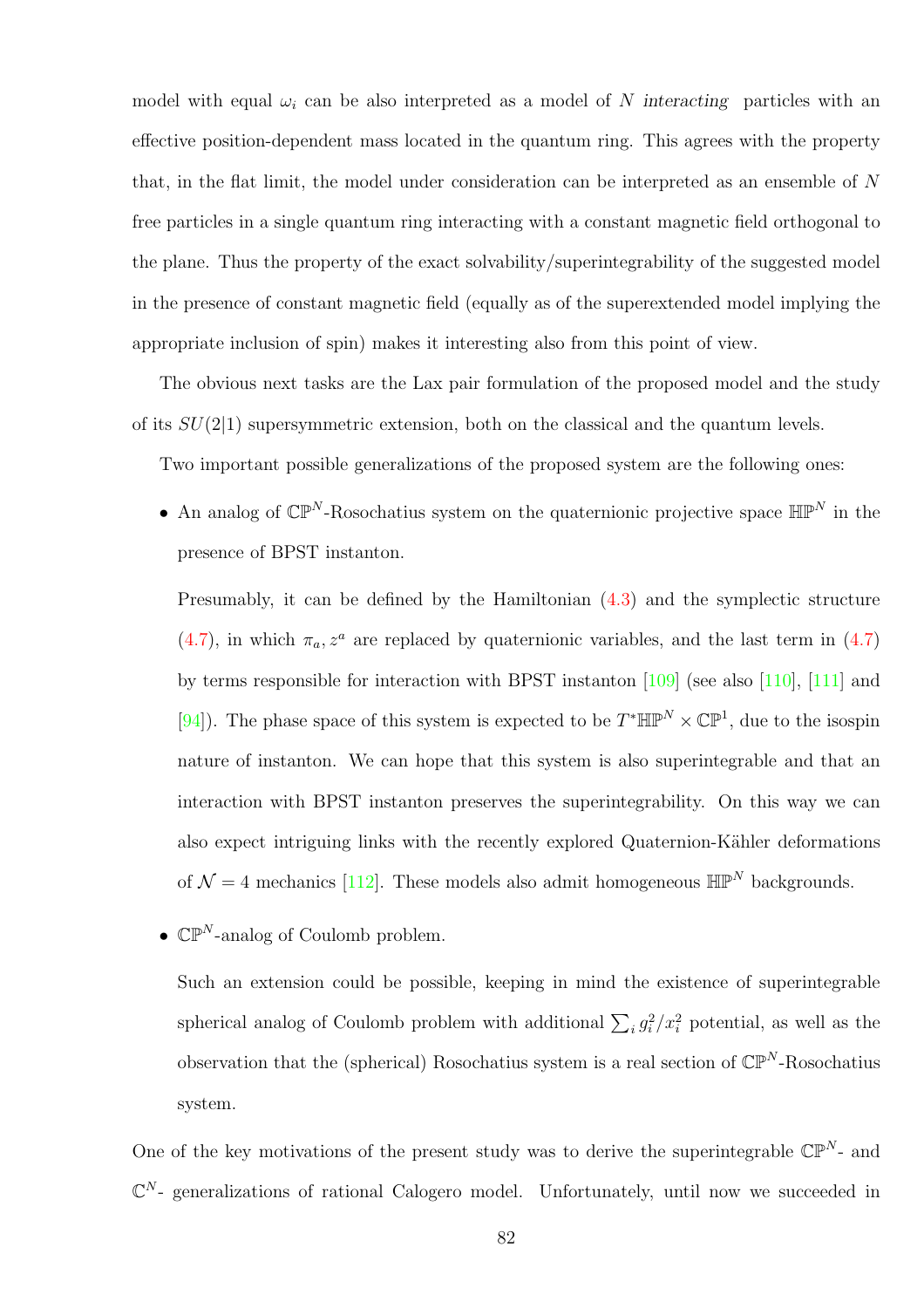constructing only trivial extensions of such kind. We still hope to reach the general goal just mentioned in the future.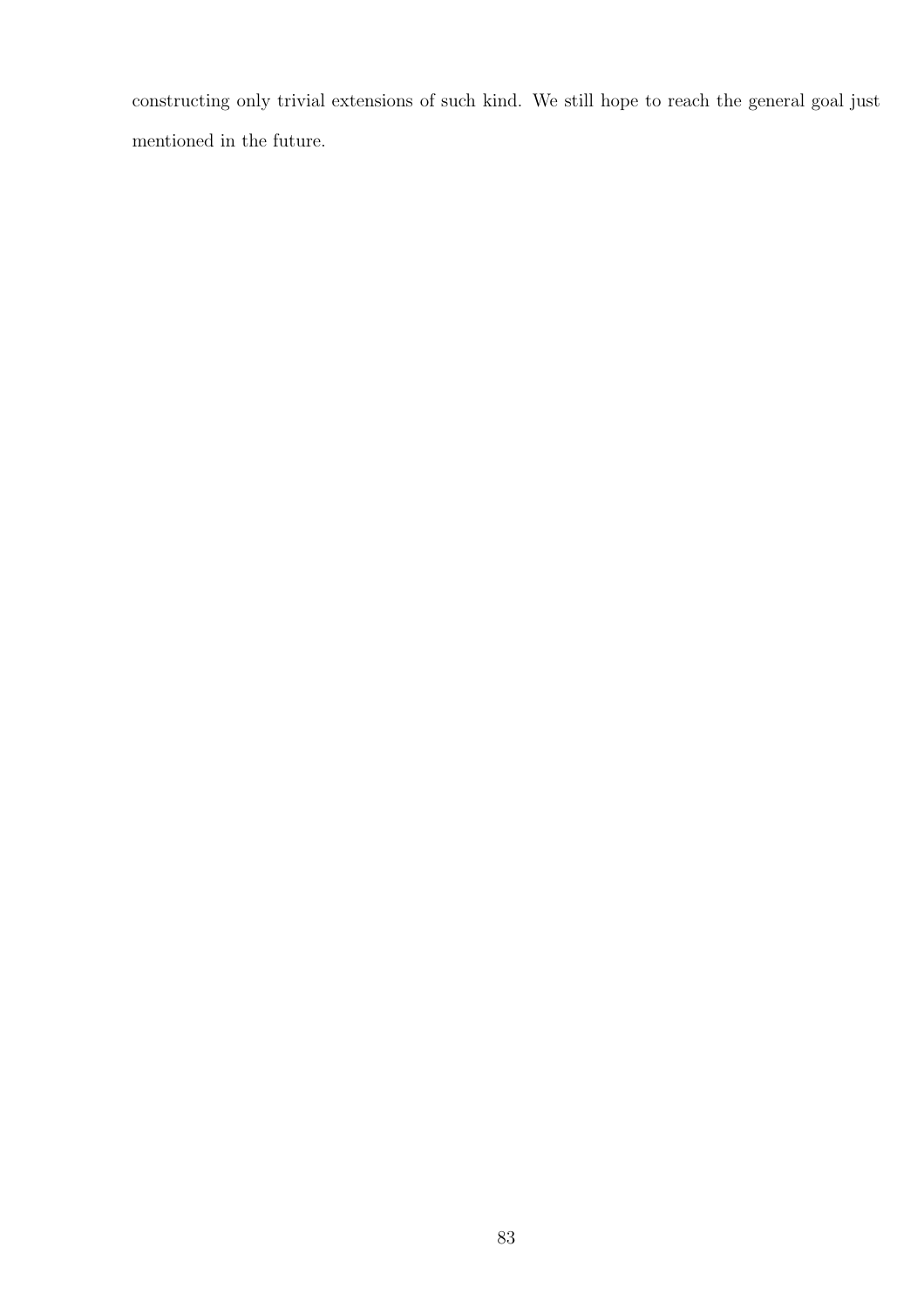## Chapter 5

## Supersymmetric extensions

#### 5.1 INTRODUCTION

The following chapter is based on the article mentioned in the previous chapter [\[5\]](#page-100-0) and another paper which is in progress (with Armen Nersessian, Evgeny Ivanov and Stepan Sidorov) .

The (planar) Landau problem, that is the planar motion of electrons in the presence of a constant perpendicular magnetic field, has been an issue in physics textbooks for a long time [\[11\]](#page-101-0). It is extremely simple and relates to various mathematical constructions. Also, it provides the first physical realization of supersymmetry (see, e.g. [\[113\]](#page-109-5)). The compact(spherical) analog of the planar Landau problem is defined as a particle on the two-sphere in the constant magnetic field generated by a Dirac monopole located in the center and enjoys an SO(3) invariance. Similarly, the Landau problem on complex projective spaces is defined as a particle moving on  $\mathbb{CP}^n$  in the presence of constant magnetic field and enjoys the  $SU(n+1)$  invariance due to the first Hopf map realized as  $S^{2n+1}/S^1 = CP^n$ . Quantum mechanically, the inclusion of constant magnetic field cuts the spectrum from below and provide the system by the degenerate ground state. Thanks to this degeneracy the quantum-mechanical Landau became the base of the the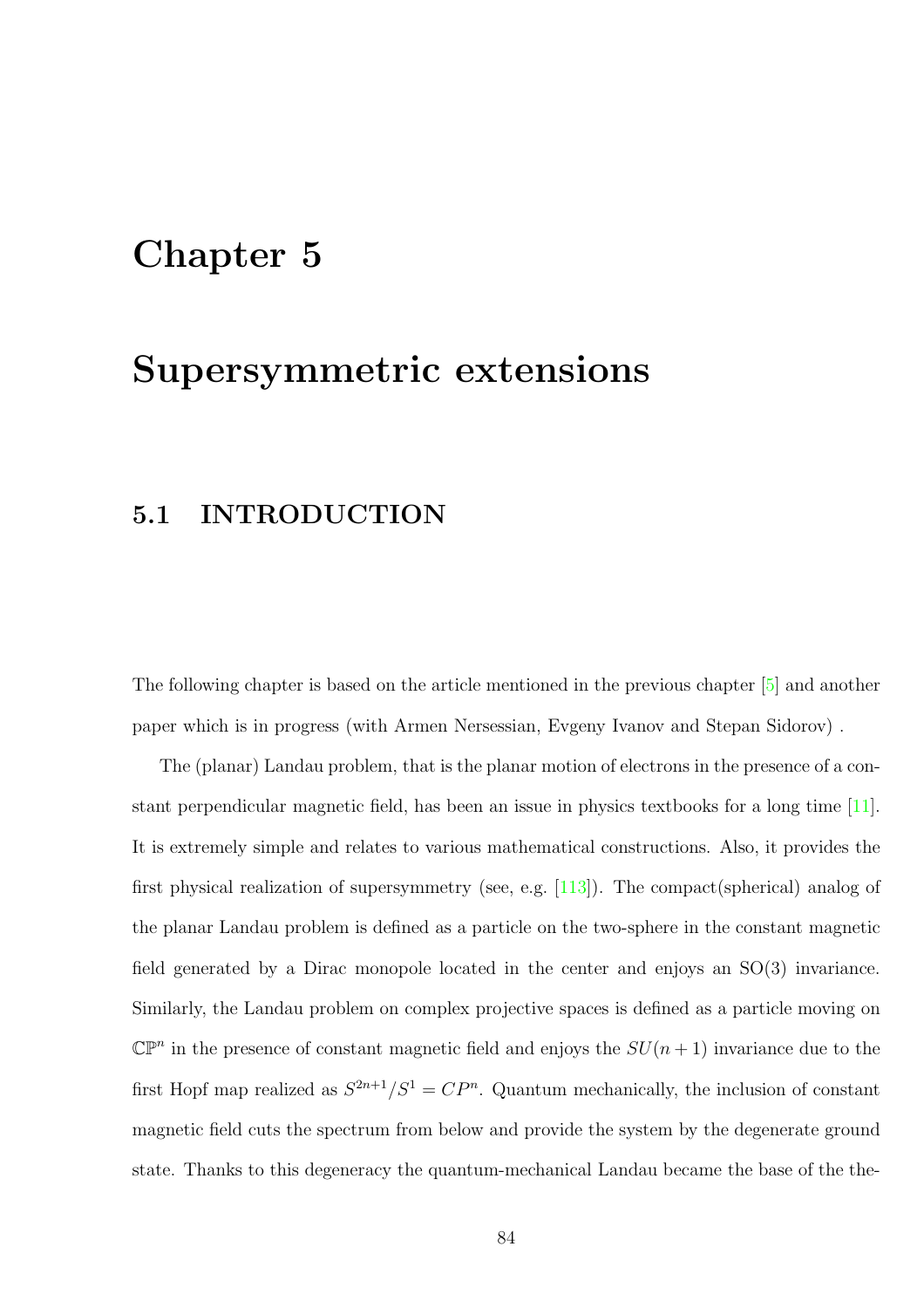ory of quantum Hall effect [\[114,](#page-110-0) [115\]](#page-110-1) and of its higher-dimensional generalization on complex projective spaces [\[116\]](#page-110-2).

Thus, it is not surprising that there exists "quaternionic Landau problem" pertaining to the second Hopf map  $S^7/S^3 = S^4$ , which is defined as an isospin particle on a four-sphere in the field of a BPST instanton (the harmonic part of  $SU(2)$  Yang monopole located at the center of fourdimensional sphere). Like in the conventional Landau problem, the gauge field configuration is compatible with the spherical symmetry, in this case  $SO(5)$ . It can be further generalized to the Landau problem on quaternionic projective spaces defined as a particle moving on quaternionic projective space in the presence of constant  $SU(2)$ -instanton (BPST-instanton) field [\[94\]](#page-108-0). Due to relation with the second Hopf map realized as a fibration  $S^{4n+3}/S^3 = HP^n$  this system is  $Sp(n + 1)$  invariant one. Some two decades ago, Zhang and Hu proposed a model of the fourdimensional Hall effect based on quaternionic Landau problem [\[117\]](#page-110-3). Their theory possesses some qualitatively new features and admits a stringy interpretation [\[118\]](#page-110-4). It inspired further generalizations of the Hall effect, for instance on complex projective spaces [\[91\]](#page-107-0) and on the eight-sphere (using the third Hopf map  $S^{15}/S^7 = S^8$ ) [\[119\]](#page-110-5). There were numerous publications devoted to supersymmetric extensions of the Landau problem, and more generally, to the systems on complex projective spaces interacting with constant magnetic field [\[120,](#page-110-6) [121,](#page-110-7) [122,](#page-110-8) [123,](#page-110-9) [124,](#page-111-0) [125,](#page-111-1) 126. However, even  $\mathcal{N} = 4$  supersymmetric extensions of (two-dimensional) spherical Landau problem are not studied in details [\[127\]](#page-111-3), while quantum-mechanical  $\mathcal{N} = 4$ supersymmetric Landau problem on complex projective spaces is not still considered, to our knowledge, except simplest case of  $\mathbb{CP}^1$  [\[128\]](#page-111-4).

Moreover, all listed  $\mathcal{N} = 4$  supersymmetric Landau problems have an important luck: the supersymmetry transformations does not respect the initial  $su(n + 1)$  symmetry of the Landau problem on complex/quaternionic. Thus, supersymmetries seemingly decreases the degeneracy of ground state which plays the key role in the construction of Hall effect theory. Thus, one may ask a question:

How one should supersymmetrize the Landau problem, or, more generally, the systems on Kähler manifolds interacting with constant magnetic fields, in order to preserve their initial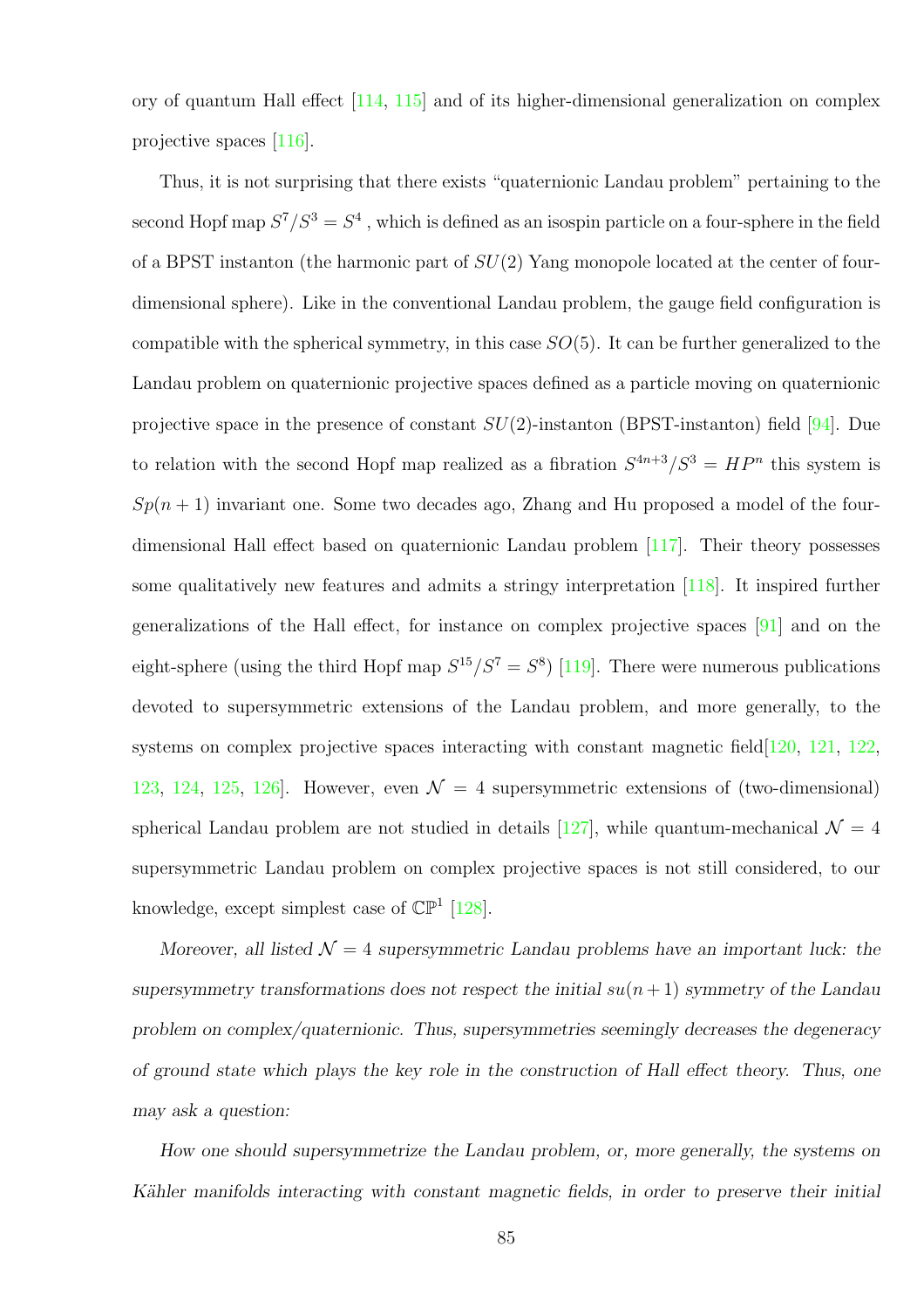symmetries?

Some preliminary attempts in this direction were performed some fifteen years ago [\[129\]](#page-111-5), when it was observed that the oscillator and Landau problem on complex projective space admit the so-called "weak  $\mathcal{N} = 4$  supersymmetry"[\[130\]](#page-111-6) which preserves the initial symmetries of that system. These results were recently recovered within curved superfield approach to supersymmetric mechanics [\[131,](#page-111-7) [132,](#page-111-8) [133,](#page-111-9) [135,](#page-112-0) [136\]](#page-112-1), where "weak  $\mathcal{N} = 4$  supersymmetry algebra" was identified there with  $su(2|1)$  superalgebra. Having in mind the "practical importance" of supersymmetrization respecting initial symmetries, and field-theoretical importance of "curved superspace approach" [\[137,](#page-112-2) [138\]](#page-112-3), we present here the Hamiltonian approach to the supersymmetrization of systems in the constant magnetic field.

Namely, we suggest to construct the  $\mathcal{N}=4$  supersymmetric extensions of Landau problem, including that on complex projective spaces which is based on the symplectic coupling of the external gauge field to the supersymmetric system in question. We find that in the case of  $\mathcal{N}=4$  it yields  $SU(2|1)$  supersymmetric system.

We will show that  $\mathbb{CP}^N$ -Rosochatius system belongs to the class of "Kähler oscillators" [\[91,](#page-107-0) [129\]](#page-111-5) which admit  $SU(2|1)$  supersymmetrization (or a 'weak  $\mathcal{N}=4$ " supersymmetrization, in terminology of Smilga [\[130\]](#page-111-6)). A few years ago it was found that these systems naturally arise within the appropriate  $SU(2|1)$ ,  $d=1$  superspace formalism developed in a series of papers. This research was partly motivated by the study of the field theories with curved rigid analogs of Poincaré supersymmetry  $[137, 138]$  $[137, 138]$ . In the absence of the background magnetic field and for the special choice of the parameters  $\omega_i$ , the  $\mathbb{CP}^N$ -Rosochatius system admits  $\mathcal{N} = 4, d = 1$ Poincaré supersymmetric extension.

This chapter is organised in the following way

Section 5.2 is devoted to the general discussion of  $\mathcal{N}=4$  supersymmetry in Kähler manifolds. Namely the structure supersymplectic structure, Killing potentials for supersymmetric mechanics on generic Kähler manifolds and corresponding Hamiltonian vector fields.

In Section 5.3 we discuss the free particle in presence of a constant magnetic field (Landau problem) and the related superalgebra.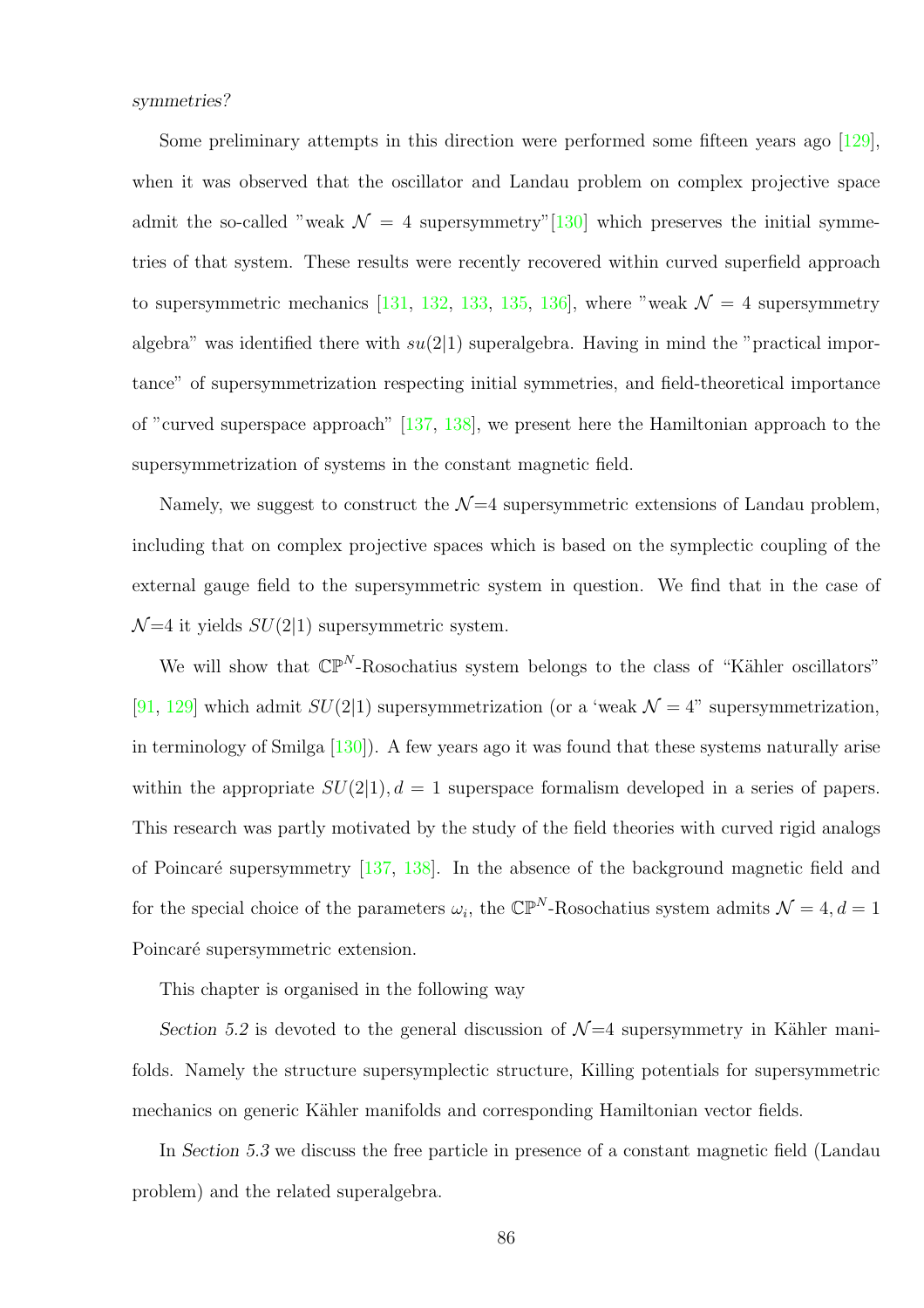In Section 5.4 we extend the discussion via adding potential. This system is the Kähler superoscillator and this formalism is used for constructing the supersymmetric extensions of the systems discussed in previous parts.

In Section 5.5 we focus on specific examples of Kähler superoscillator, namely supersymmetric generalizations of  $\mathbb{C}^N$ -Smorodinsky-Winternitz and  $\mathbb{CP}^N$ -Rosochatius systems are discussed.

## 5.2 SUPERSYMMETRY ON KÄHLER MANIFOLDS

To describe the motion of charged particle on M with the constant magnetic field of strength B we have to equip the cotangent bundle  $T^*M$  with the following symplectic structure and Hamiltonian

<span id="page-86-3"></span>
$$
\omega_B = d\pi_a \wedge dz^a + d\bar{\pi}_a \wedge d\bar{z}^a + iBg_{a\bar{b}}dz^a \wedge d\bar{z}^b, \qquad H_0 = g^{a\bar{b}}\pi_a\bar{\pi}_b.
$$
 (5.1)

The isometries of a Kähler structure define the Noether's constants of motion of a free particle

<span id="page-86-2"></span>
$$
J_{\mu} = V_{\mu}^{a} \pi_{a} + \bar{V}_{\mu}^{\bar{a}} \bar{\pi}_{\bar{a}} + B \mathbf{h}_{\mu}, \qquad V_{\mu}^{a} = -ig^{a\bar{b}} \partial_{\bar{b}} h_{\mu} : \begin{cases} \{H_{0}, J_{\mu}\} = 0, \\ \{J_{\mu}, J_{\nu}\} = C_{\mu\nu}^{\lambda} J_{\lambda}. \end{cases} (5.2)
$$

Notice that the vector fields generated by  $J_{\mu}$  are independent on B

<span id="page-86-1"></span>
$$
\tilde{\mathbf{V}}_{\mu} = \{J_{\mu}, \quad\}_{B} = V^{a}_{(\mu)}(z)\frac{\partial}{\partial z^{a}} - V^{a}_{(\mu),b}\pi_{a}\frac{\partial}{\partial \pi_{b}} + \bar{V}^{\bar{a}}_{(\mu)}(\bar{z})\frac{\partial}{\partial \bar{z}^{a}} - \bar{V}^{\bar{a}}_{(\mu),\bar{b}}\bar{\pi}_{a}\frac{\partial}{\partial \bar{\pi}_{b}}.
$$
(5.3)

Hence, the inclusion of a constant magnetic field preserves the whole symmetry algebra of a free particle moving on a Kähler manifold, i.e. the Landau problem can be properly defined on the generic Kähler manifold.

To construct supersymmetric counterpart of the above construction let us consider a  $(2N MN)_{C}$ dimensional phase space equipped with the symplectic structure

<span id="page-86-0"></span>
$$
\Omega = d\pi_a \wedge dz^a + d\bar{\pi}_a \wedge d\bar{z}^a + \imath (Bg_{a\bar{b}} + \imath R_{a\bar{b}c\bar{d}}\eta^{c\alpha}\bar{\eta}^d_{\alpha}) dz^a \wedge d\bar{z}^b + g_{a\bar{b}}D\eta^{a\alpha} \wedge D\bar{\eta}^b_{\alpha} \quad , \tag{5.4}
$$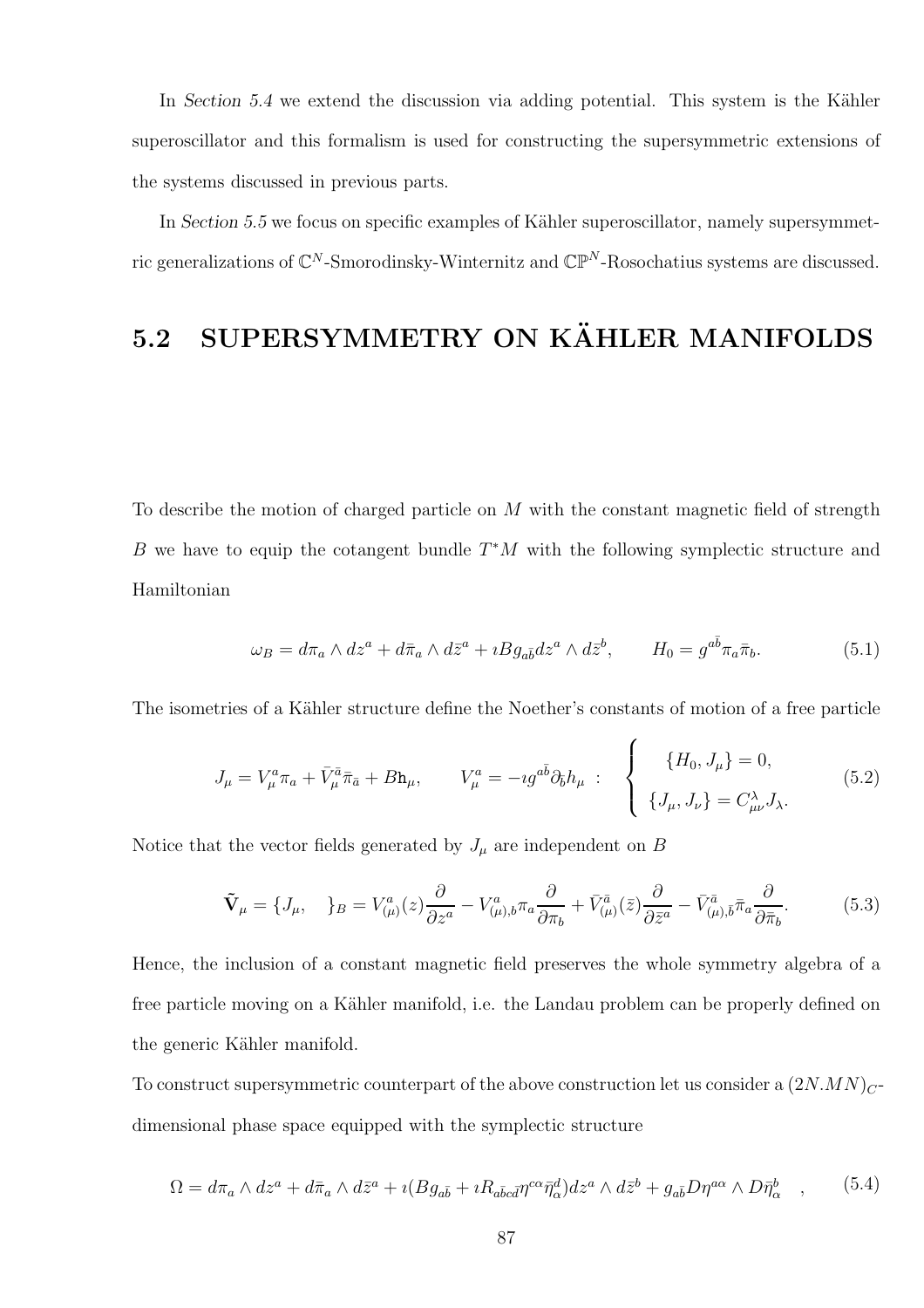where  $D\eta^{a\alpha} = d\eta^{a\alpha} + \Gamma^a_{bc}\eta^{b\alpha}dz^c$ ,  $\alpha = 1, \ldots M$ , and  $\Gamma^a_{bc}$ ,  $R_{a\bar{b}c\bar{d}}$  are, respectively, the components of connection and curvature of the Kähler structure

The Poisson brackets defining by [\(5.4\)](#page-86-0) are given by the expression

$$
\{f,g\} = \frac{\partial f}{\partial \pi_a} \wedge \nabla_a g + \frac{\partial f}{\partial \bar{\pi}_a} \wedge \bar{\nabla}_a g + \iota (Bg_{a\bar{b}} + \iota R_{a\bar{b}c\bar{d}} \eta^{c\alpha} \bar{\eta}^d_{\alpha}) \frac{\partial f}{\partial \pi_a} \wedge \frac{\partial f}{\partial \bar{\pi}_b} + g^{a\bar{b}} \frac{\partial^r f}{\partial \eta^{a\alpha}} \wedge \frac{\partial^l g}{\partial \bar{\eta}^b_{\alpha}}, \tag{5.5}
$$

where

<span id="page-87-0"></span>
$$
\nabla_a \equiv \frac{\partial}{\partial z^a} - \Gamma^c_{ab} \eta^b_\alpha \frac{\partial^r}{\partial \eta^c_\alpha}, \qquad f \wedge g = fg - (-1)^{p(f)p(g)} gf \tag{5.6}
$$

$$
\{\pi_a, z^b\} = \delta_a^b, \quad \{\pi_a, \eta_\alpha^b\} = -\Gamma_{ac}^b \eta^{c\alpha}, \quad \{\pi_a, \bar{\pi}_b\} = i(Bg_{a\bar{b}} + iR_{a\bar{b}c\bar{d}}\eta^{c\alpha}\bar{\eta}_\alpha^d),
$$

$$
\{\eta^{a\alpha}, \bar{\eta}_\beta^b\} = g^{a\bar{b}}\delta_\beta^\alpha. \tag{5.7}
$$

The symplectic structure [\(5.4\)](#page-86-0) and Poisson brackets [\(5.6\)](#page-87-0) are manifestly invariant with respect to transformations

$$
\tilde{z}^a = \tilde{z}^a(z), \qquad \tilde{\pi}_a = \frac{\partial z^b}{\partial \tilde{z}^a} \pi_b, \qquad \tilde{\eta}^{a\alpha} = \frac{\partial \tilde{z}^a}{\partial z^b} \eta^b_\alpha.
$$
 (5.8)

Hence we can lift the isometries [\(5.3\)](#page-86-1) to this supermanifold and define the following vector fields, which are Hamiltonian with respect to Poisson brackets [\(5.6\)](#page-87-0)

<span id="page-87-1"></span>
$$
\mathbf{V}_{\mu} = \{ \mathcal{J}_{\mu}, \} = V_{\mu}^{a}(z) \frac{\partial}{\partial z^{a}} - V_{(\mu),b}^{a} \pi_{a} \frac{\partial}{\partial \pi_{b}} + V_{(\mu),b}^{a} \eta^{b\alpha} \frac{\partial}{\partial \eta^{a\alpha}} + \text{c.c.} ,
$$
 (5.9)

with

$$
\mathcal{J}_{\mu} = J_{\mu} - i \frac{\partial^2 \mathbf{h}_{\mu}}{\partial z^c \partial \bar{z}^d} \eta^{c\alpha} \bar{\eta}^d_{\alpha} \tag{5.10}
$$

where  $J_{\mu}$  is defined by [\(5.2\)](#page-86-2).

With these expressions at hand we are ready to perform the supersymmetrization of Landau problems on Kähler manifolds.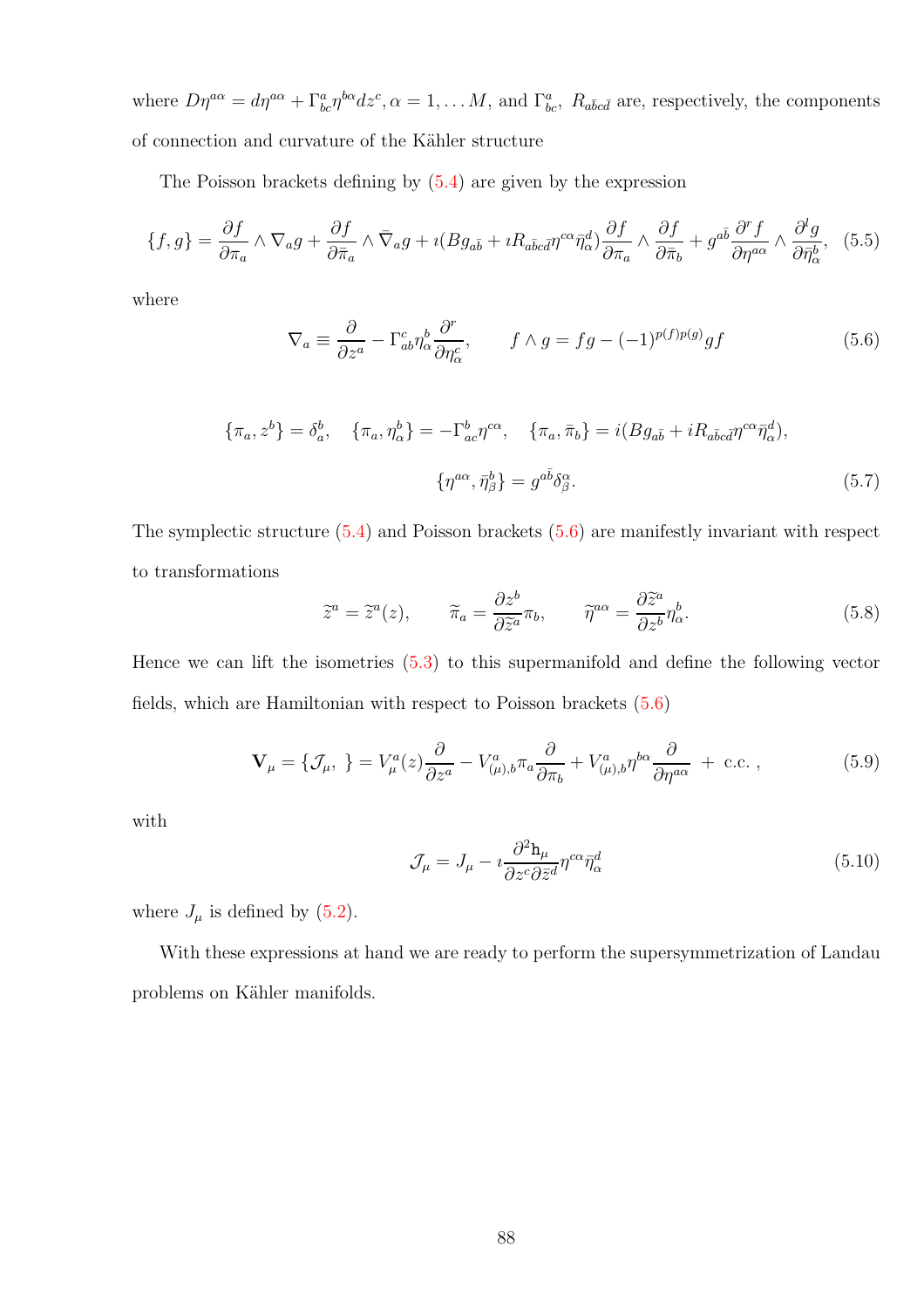#### 5.3  $SU(2|1)$  LANDAU PROBLEM

For the construction of  $\mathcal{N} = 4$  Landau problem we choose standard "chiral" supercharges  $Q^{\alpha}, \overline{Q}_{\alpha}$  with  $\alpha = 1, 2$  by the same Ansatz as in the absence of magnetic field and the generators of additional  $SU(2)$  symmetry given by the R-charges

<span id="page-88-0"></span>
$$
Q^{\alpha} = \pi_a \eta^{a\alpha} , \quad \overline{Q}_{\alpha} = \bar{\pi}_a \bar{\eta}^a_{\alpha} , \quad \mathcal{R}^{\alpha}_{\beta} = i g_{a\bar{b}} \eta^{a\alpha} \bar{\eta}^b_{\beta} - \frac{i}{2} \delta^{\alpha}_{\beta} g_{a\bar{b}} \eta^{a\gamma} \bar{\eta}^b_{\gamma} . \tag{5.11}
$$

Closure of their Poisson brackets reads

$$
\{Q^{\alpha}, Q^{\beta}\} = 0, \quad \{\mathcal{R}^{\alpha}_{\beta}, \mathcal{R}^{\gamma}_{\delta}\} = i\delta^{\gamma}_{\beta} \mathcal{R}^{\alpha}_{\delta} - i\delta^{\alpha}_{\delta} \mathcal{R}^{\gamma}_{\beta},
$$
  

$$
\{Q^{\alpha}, \mathcal{R}^{\beta}_{\gamma}\} = -i\delta^{\alpha}_{\gamma} Q^{\beta} + \frac{i}{2} \delta^{\beta}_{\gamma} Q^{\alpha}, \qquad \{\overline{Q}_{\alpha}, \mathcal{R}^{\beta}_{\gamma}\} = i\delta^{\beta}_{\alpha} \overline{Q}_{\gamma} - \frac{i}{2} \delta^{\beta}_{\gamma} \overline{Q}_{\alpha}
$$
  

$$
\{Q^{\alpha}, \overline{Q}_{\beta}\} = \delta^{\alpha}_{\beta} \mathcal{H}_{0} + B \mathcal{R}^{\alpha}_{\beta}, \quad \{Q^{\alpha}, \mathcal{H}_{0}\} = \frac{iB}{2} Q^{\alpha}, \quad \{\mathcal{R}^{\alpha}_{\beta}, \mathcal{H}_{0}\} = 0
$$
(5.12)

where

<span id="page-88-1"></span>
$$
\mathcal{H}_0 = g^{a\bar{b}}\pi_a \bar{\pi}_b - \frac{1}{2} R_{a\bar{b}c\bar{d}} \eta^{a\alpha} \bar{\eta}^b_{\alpha} \eta^{c\beta} \bar{\eta}^d_{\beta} + \frac{B}{2} i g_{a\bar{b}} \eta^{a\alpha} \bar{\eta}^b_{\alpha}.
$$
\n(5.13)

Hence, extending the set  $(5.11)$  by the above generator  $(5.13)$  we get the  $su(2|1)$  superalgebra, or weak  $\mathcal{N} = 4$  superalgebra. These generators are obviously invariant under action of [\(5.9\)](#page-87-1)

$$
\{Q^{\alpha}, \mathcal{J}_{\mu}\} = \{\overline{Q}_{\alpha}, \mathcal{J}_{\mu}\} = \{\mathcal{R}_{\beta}^{\alpha}, \mathcal{J}_{\mu}\} = \{\mathcal{H}_{0}, \mathcal{J}_{\mu}\} = 0, \tag{5.14}
$$

i.e. constructed supersymmetric system inherits all kinematical symmetries of the initial system. In particular, for the  $\mathbb{CP}^N$ -Landau problem the system has a  $SU(N + 1)$  symmetry. Moreover, the last term in the Hamiltonian [\(5.13\)](#page-88-1) is obviously Zeeman term describing interaction of spin with external magnetic field, i.e. our choice of Hamiltonian is physically relevant. Thus, the generator [\(5.13\)](#page-88-1) could be considered as a well defined Hamiltonian of "weak  $\mathcal{N} = 4$ supersymmetric" Landau problem on Kähler manifold.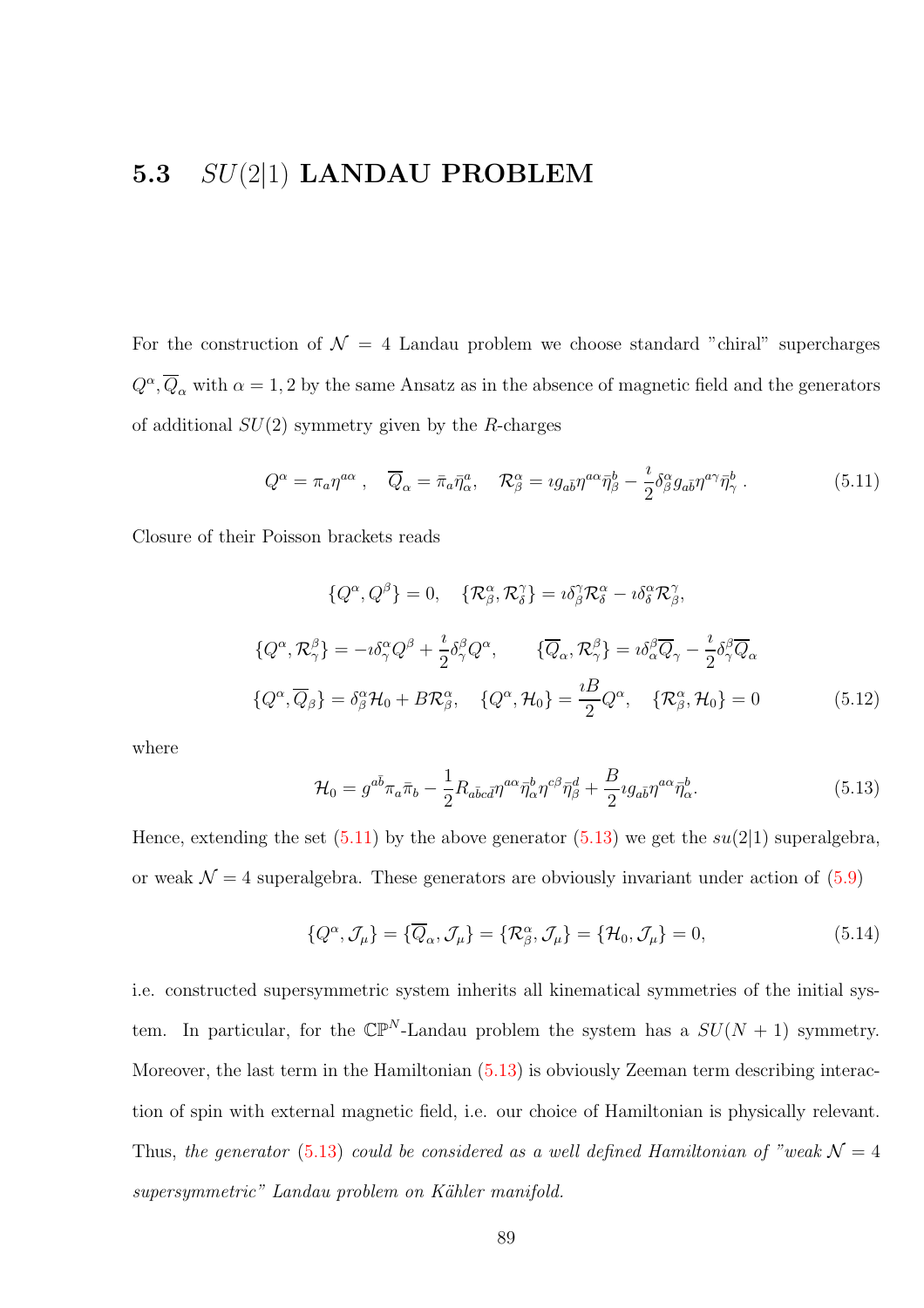Finally via modification of the initial Hamiltonian we can get the Hamiltonian which is commutative with the supercharges

$$
\widetilde{\mathcal{H}}_0 = \mathcal{H}_0 + \frac{B}{2} i g_{a\bar{b}} \eta^{a\alpha} \overline{\eta}^b_{\alpha} : \quad \{Q^{\alpha}, \widetilde{\mathcal{H}}_0\} = \{\mathcal{R}^{\alpha}_{\beta}, \widetilde{\mathcal{H}}_0\} = 0. \tag{5.15}
$$

## 5.4  $SU(2|1)$  KÄHLER SUPEROSCILLATOR

The Kähler oscillator is defined by the Hamiltonian<sup>[\[129\]](#page-111-5)</sup>

$$
H_{osc} = g^{a\bar{b}} \left( \pi_a \bar{\pi}_b + |\omega|^2 \partial_a K \partial_{\bar{b}} K \right), \qquad (5.16)
$$

and by the symplectic structure [\(5.1\)](#page-86-3). It is distinguished system by its respect to supersymmetrization: inclusion of "oscillator potential" leads minor changes in the supersymmetrization described above. Preserving the expressions of  $R$ -charges  $(5.11)$ , we choose the "dynamical" supercharges"

$$
\Theta^{\alpha} = \pi_a \eta^{a\alpha} + i\bar{\omega}\bar{\partial}_a K \epsilon^{\alpha\beta} \bar{\eta}^a_{\beta}, \quad \overline{\Theta}_{\alpha} = \bar{\pi}_a \bar{\eta}^a_{\alpha} + i\omega \partial_a K \epsilon_{\alpha\beta} \eta^{a\beta}, \tag{5.17}
$$

where

$$
\overline{\epsilon_{\alpha\beta}} = -\epsilon^{\alpha\beta}, \qquad \epsilon^{\alpha\beta} = -\epsilon^{\beta\alpha}, \qquad \epsilon^{12} = 1, \qquad \epsilon^{\alpha\beta}\epsilon_{\beta\gamma} = \delta^{\alpha}_{\gamma}.
$$
 (5.18)

Another important identity should be noted.

$$
\epsilon^{\alpha\beta}\epsilon_{\gamma\delta} = \delta^{\alpha}_{\delta}\delta^{\beta}_{\gamma} - \delta^{\alpha}_{\gamma}\delta^{\beta}_{\delta} \tag{5.19}
$$

Calculating Poisson brackets of supercharges, we get

$$
\{\Theta^{\alpha}, \overline{\Theta}_{\beta}\} = \delta^{\alpha}_{\beta} \mathcal{H}_{SUSY} + B \mathcal{R}^{\alpha}_{\beta}.
$$
\n(5.20)

where the Hamiltonian has the following form

$$
\mathcal{H}_{osc} = g^{a\bar{b}}(\pi_a \bar{\pi}_b + |\omega|^2 \partial_a K \partial_{\bar{b}} K) - \frac{1}{2} R_{a\bar{b}c\bar{d}} \eta^{a\alpha} \bar{\eta}^b_{\alpha} \eta^{c\beta} \bar{\eta}^d_{\beta}
$$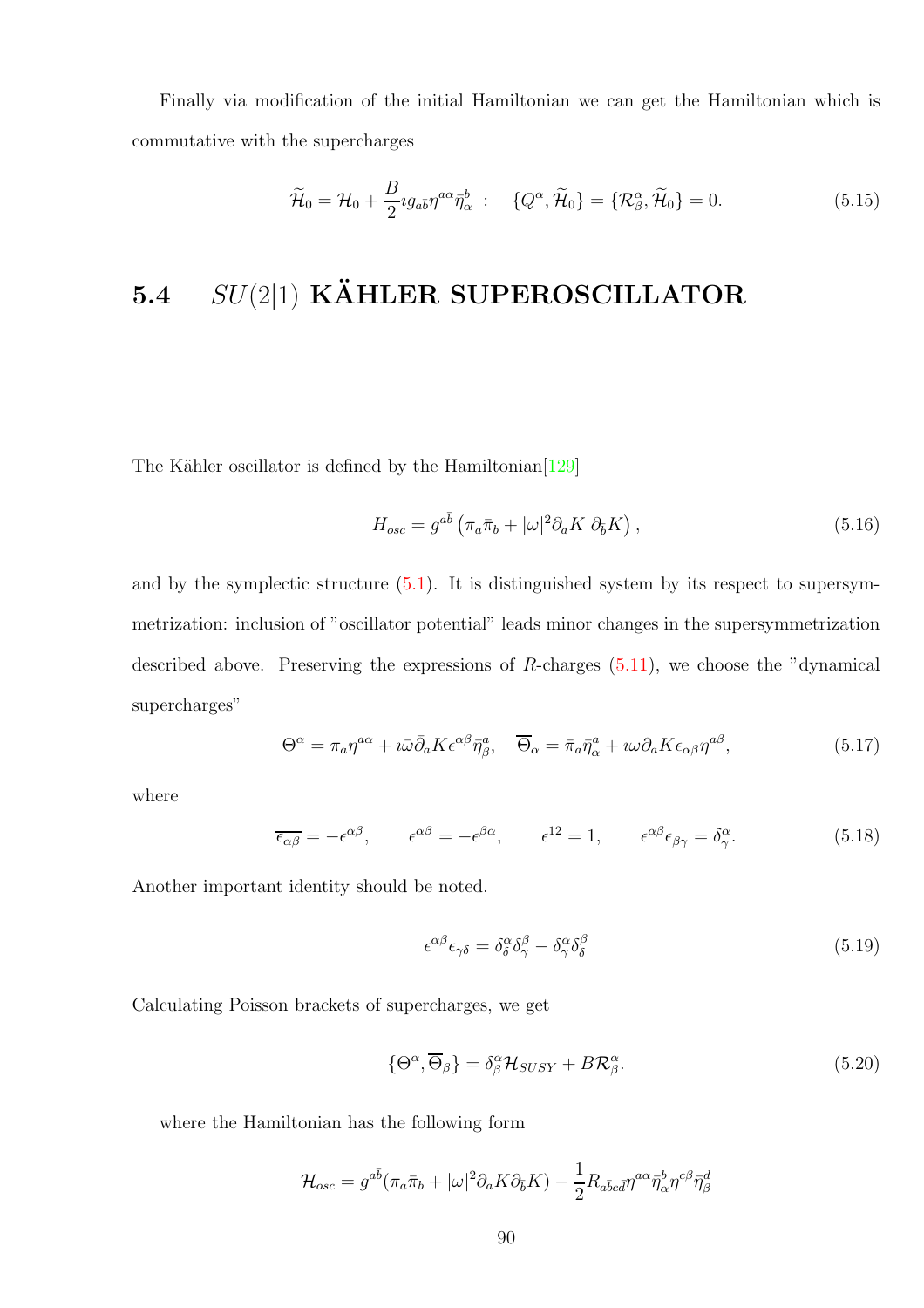$$
+\frac{\imath}{2}\omega K_{a;b}\eta^{a\alpha}\eta^{b}_{\alpha}+\frac{\imath}{2}\bar{\omega}K_{\bar{a};\bar{b}}\bar{\eta}^{a}_{\alpha}\bar{\eta}^{b\alpha}+\frac{B}{2}\imath g_{a\bar{b}}\eta^{a\alpha}\bar{\eta}^{b}_{\alpha},\tag{5.21}
$$

We can compute other commutators

$$
\{\Theta^{\alpha}, \Theta^{\beta}\} = \bar{\omega}(\epsilon^{\beta\gamma}\mathcal{R}_{\gamma}^{\alpha} + \epsilon^{\alpha\gamma}\mathcal{R}_{\beta}^{\gamma}), \qquad \{\overline{\Theta}_{\alpha}, \overline{\Theta}_{\beta}\} = -\omega(\epsilon_{\beta\gamma}\mathcal{R}_{\alpha}^{\gamma} + \epsilon_{\alpha\gamma}\mathcal{R}_{\beta}^{\gamma})
$$
(5.22)

$$
\{\Theta^{\alpha},\mathcal{R}_{\gamma}^{\beta}\}=-\imath\delta_{\gamma}^{\alpha}\Theta^{\beta}+\frac{\imath}{2}\delta_{\gamma}^{\beta}\Theta^{\alpha},\t\qquad\t\{\overline{\Theta}_{\alpha},\mathcal{R}_{\gamma}^{\beta}\}=\imath\delta_{\alpha}^{\beta}\overline{\Theta}_{\gamma}-\frac{\imath}{2}\delta_{\gamma}^{\beta}\overline{\Theta}_{\alpha}
$$

Here again  $\mathcal{R}^{\alpha}_{\beta}$  are  $SU(2)$  generators of R-symmetry

$$
\mathcal{R}_{\beta}^{\alpha} = i g_{a\bar{b}} \eta^{a\alpha} \bar{\eta}_{\beta}^{b} - \frac{i}{2} \delta^{\alpha}_{\beta} g_{a\bar{b}} \eta^{a\gamma} \bar{\eta}_{\gamma}^{b}, \qquad \{\mathcal{R}_{\beta}^{\alpha}, \mathcal{R}_{\delta}^{\gamma}\} = i \delta^{\gamma}_{\beta} \mathcal{R}_{\delta}^{\alpha} - i \delta^{\alpha}_{\delta} \mathcal{R}_{\beta}^{\gamma}.
$$
 (5.23)

To present this superalgebra in more conventional (and convenient) form let rotate the supercharges as follows

$$
Q^{\alpha} = e^{i\nu/2} \cos \lambda \Theta^{\alpha} + e^{-i\nu/2} \sin \lambda \epsilon^{\alpha \gamma} \overline{\Theta}_{\gamma}, \qquad \overline{Q}_{\alpha} = e^{-i\nu/2} \cos \lambda \overline{\Theta}_{\alpha} - e^{i\nu/2} \sin \lambda \epsilon_{\alpha \gamma} \Theta^{\gamma} \qquad (5.24)
$$

where

$$
\cos 2\lambda = \frac{B}{\sqrt{4|\omega|^2 + B^2}}, \quad \sin 2\lambda = -\frac{2|\omega|}{\sqrt{4|\omega|^2 + B^2}}, \qquad \omega = |\omega|e^{i\nu} \tag{5.25}
$$

In these terms the symmetry algebra reads

$$
\{Q^{\alpha}, Q^{\beta}\} = 0, \qquad \{\overline{Q}_{\alpha}, \overline{Q}_{\beta}\} = 0, \tag{5.26}
$$

$$
\{Q^{\alpha}, \overline{Q}_{\beta}\} = \delta^{\alpha}_{\beta} \mathcal{H}_{osc} + \sqrt{4|\omega|^2 + B^2} \mathcal{R}^{\alpha}_{\beta} \qquad \{Q^{\alpha}, \mathcal{R}^{\beta}_{\gamma}\} = -i\delta^{\alpha}_{\gamma} Q^{\beta} + \frac{i}{2} \delta^{\beta}_{\gamma} Q^{\alpha} \qquad (5.27)
$$

$$
\{Q^{\alpha}, \mathcal{H}_{osc}\} = i\sqrt{|\omega|^2 + \frac{B^2}{4}} Q^{\alpha} \qquad \{\mathcal{R}^{\alpha}_{\beta}, \mathcal{H}_{osc}\} = 0 \qquad (5.28)
$$

This is the  $SU(2|1)$  supersymmetry algebra.

Let us remind that Kähler potential is defined up to (anti-)holomorphic function, so that the above supersymmetrization involves, not a single Hamiltonian, but a family of Hamiltonians parameterized by arbitrary holomorphic function. Namely, replacing the initial Kähler potential by the equivalent one,

$$
K(z,\bar{z}) \to K(z,\bar{z}) + \frac{1}{\omega}U(z) + \frac{1}{\bar{\omega}}\bar{U}(\bar{z}),\tag{5.29}
$$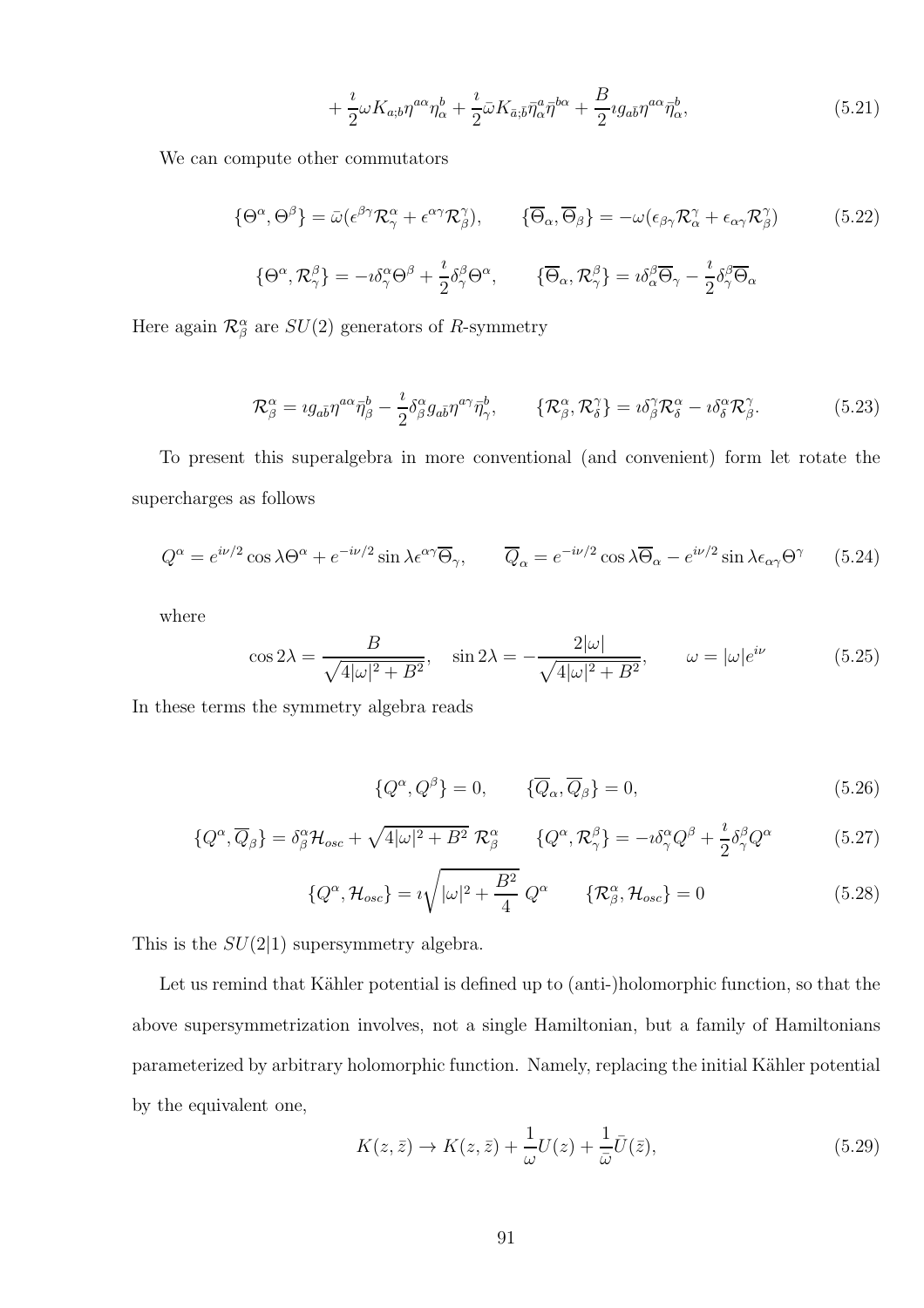we will get the family of Hamiltonians formulated on given background,

$$
\mathcal{H}_{SUSY} \to \mathcal{H}_{SUSY} + g^{a\bar{b}} \partial_a U \partial_{\bar{b}} U + \frac{\imath}{2} U_{a;b} \eta^{a\alpha} \eta^b_{\alpha} + \frac{\imath}{2} \bar{U}_{\bar{a};\bar{b}} \bar{\eta}^a_{\alpha} \bar{\eta}^{b\alpha} + g^{a\bar{b}} \left( \bar{\omega} \partial_a K \partial_{\bar{b}} U + \omega \partial_a U \partial_{\bar{b}} K \right).
$$
\n
$$
(5.30)
$$

In the limit  $\omega = 0$  we arrive to the well-known Hamiltonian which admits, in the absence of magnetic field, the  $\mathcal{N} = 4$  supersymmetry (see, e.g. [\[139\]](#page-112-4)). It is given by the first line in the above expression.

# 5.5 EXAMPLES OF  $SU(2|1)$  KÄHLER SUPEROSCILLATOR

#### 5.5.1 SUPERSYMMETRIC  $\mathbb{C}^N$ -HARMONIC OSCILLATOR

At the first let us consider the system defined by the Kähler potential

$$
K(z,\bar{z}) = \sum_{a=1}^{N} \left( z^a \bar{z}^a + \frac{g_a z^a z^a}{2\omega} + \frac{\bar{g}_a \bar{z}^a \bar{z}^a}{2\bar{\omega}} \right). \tag{5.31}
$$

It yields the Kähler oscillator defined by the Hamiltonian.

$$
\mathcal{H}_{osc} = \sum_{a=1}^{N} \left( \pi_a \bar{\pi}_a + (\omega \bar{\omega} + g_a \bar{g}_a) z^a \bar{z}^a + \bar{\omega} g_a z^a z^a + \omega \bar{g}_a \bar{z}^a \bar{z}^a \right)
$$
(5.32)

$$
+\frac{i}{2}g_a\eta^{a\alpha}\eta^a_\alpha+\frac{i}{2}\bar{g}_a\bar{\eta}^a_\alpha\bar{\eta}^{a\alpha}+\frac{B}{2}i\eta^{a\alpha}\bar{\eta}^a_\alpha\Big) \tag{5.33}
$$

Supercharges and R-charges have the following form.

$$
\Theta^{\alpha} = \sum_{a} \left( \pi_a \eta^{a\alpha} + i(\bar{g}_a \bar{z}^a + \bar{\omega} z^a) \epsilon^{\alpha \beta} \bar{\eta}^a_{\beta} \right) \qquad \mathcal{R}^{\alpha}_{\beta} = i \eta^{a\alpha} \bar{\eta}^a_{\beta} - \frac{i}{2} \delta^{\alpha}_{\beta} \eta^{a\gamma} \bar{\eta}^a_{\gamma} \tag{5.34}
$$

The canonical Poisson brackets are as follows

$$
\{\pi_a, z^b\} = \delta_a^b, \quad \{\bar{\pi}_a, \bar{z}^b\} = \delta_a^b, \quad \{\pi_a, \bar{\pi}_b\} = iB\delta_{a\bar{b}}, \quad \{\eta^{a\alpha}, \bar{\eta}^b_{\beta}\} = \delta^{a\bar{b}}\delta_\beta^\alpha. \tag{5.35}
$$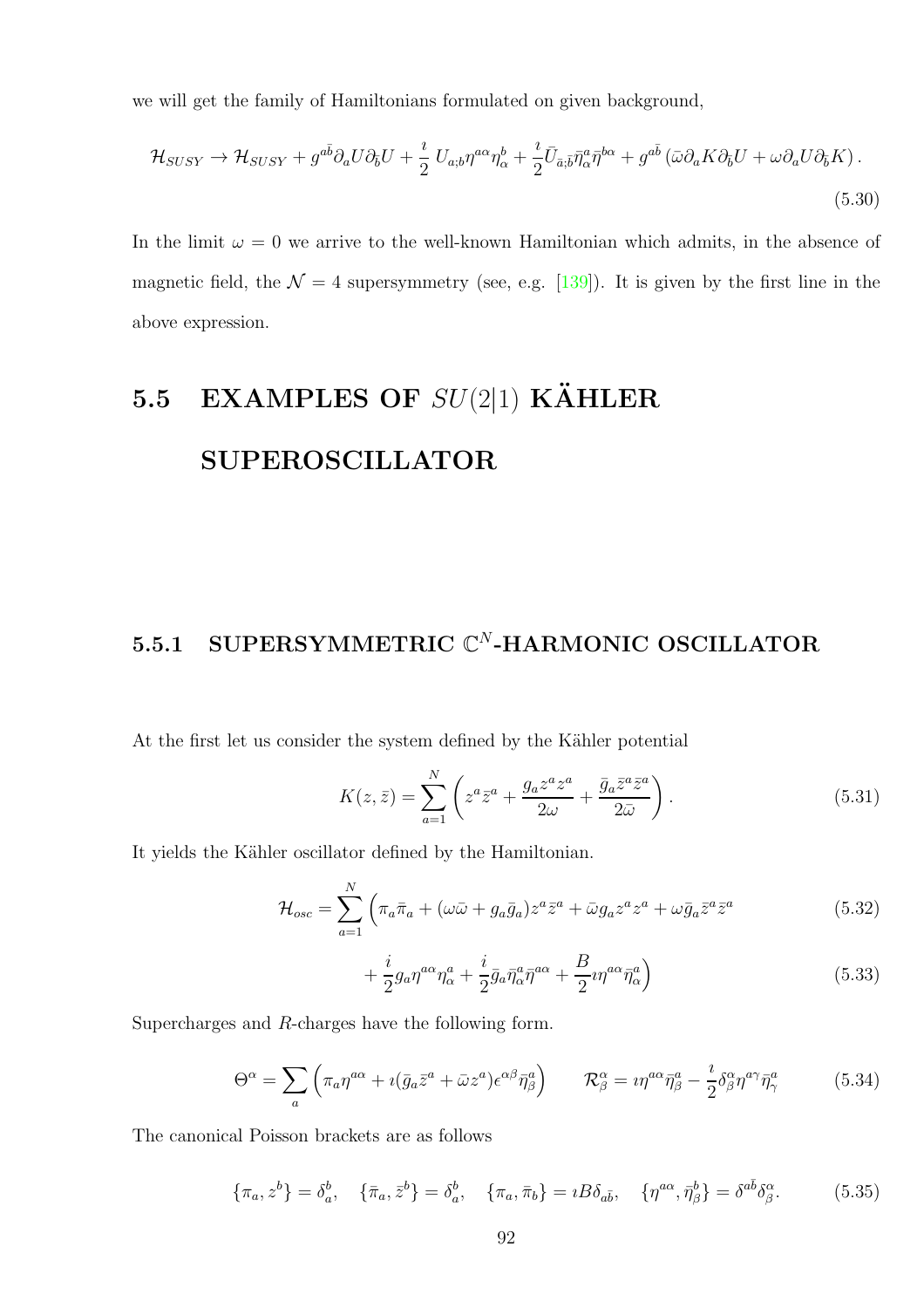Diagonalizing this quadratic form we get the potential of 2N-dimensional oscillator.

For  $\omega = 0$  it yields the sum of two-dimensional isotropic oscillators with frequencies  $|g_a|$ . Hence, in the absence of magnetic field is possible to construct the exact  $\mathcal{N}=4$  supersymmetric extension only for the sum of N two-dimensional oscillators with frequencies  $|g_a|$ .

Supersymmetric extension of isotropic oscillator is just a sum of bosonic and fermionic parts, so that all constants of motion of the bosonic Hamiltonian become those of fermionic one. When the ration of frequencies is rational, the hidden symmetries appears in this system, which conserved in supersymmetric extension as well. Moreover, additional symmetry generators could appear in supersymmetric system depending on fermionic variables only. Let us illustrate these issues for the case of isotropic superoscillator. defined by the potential  $K = z\overline{z}$  and for  $\omega = \bar{\omega}$ . Its Hamiltonian, dynamical supercharges and R-charges decouples to those of twodimensional isotropic oscillator

$$
\mathcal{H} = \sum_{a=1}^{N} \mathcal{H}_a, \quad \Theta^{\alpha} = \sum_{a=1}^{N} \Theta^{a\alpha}, \qquad R^{\alpha}_{\beta} = \sum_{a=1}^{N} R^{\alpha\alpha}_{\beta} \tag{5.36}
$$

with

$$
\mathcal{H}_a = \pi_a \bar{\pi}_a + \omega^2 z^a \bar{z}^a + \frac{B}{2} i \eta^{a\alpha} \bar{\eta}^a_\alpha, \qquad \Theta^{a\alpha} = \pi_a \eta^{a\alpha} + i \omega z^a \epsilon^{\alpha \beta} \bar{\eta}^a_\beta. \tag{5.37}
$$

This system has kinematical  $SU(N)$  symmetries acting in the bosonic sector,  $su(N)$  symmetries acting in fermionic sector (which includes, as a subset, the  $su(2)$  R-symmetries)

$$
R_{a\bar{b}} = \sum_{\alpha} i\eta^{b\alpha} \bar{\eta}^q_{\alpha} : \qquad \{R_{a\bar{b}}, R_{c\bar{d}}\} = i\delta_{a\bar{d}} R_{c\bar{b}} - i\delta_{c\bar{b}} R_{a\bar{d}}, \tag{5.38}
$$

and the hidden symmetries given by the so-called "Fradkin tensor":

$$
I_{a\bar{b}} = \pi_a \bar{\pi}_b + \omega^2 \bar{z}^a z^b \tag{5.39}
$$

$$
\{I_{a\bar{b}}, I_{c\bar{d}}\} = i\delta_{a\bar{d}}J_{c\bar{b}} - i\delta_{c\bar{b}}J_{a\bar{d}}, \qquad \{I_{a\bar{b}}, J_{c\bar{d}}\} = i\omega\delta_{a\bar{d}}I_{c\bar{b}} - i\omega\delta_{c\bar{b}}I_{a\bar{d}}.
$$
(5.40)

Now, we are ready to consider less trivial example of  $SU(2|1)$  supersymmetric Kähler oscillator with hidden symmetry.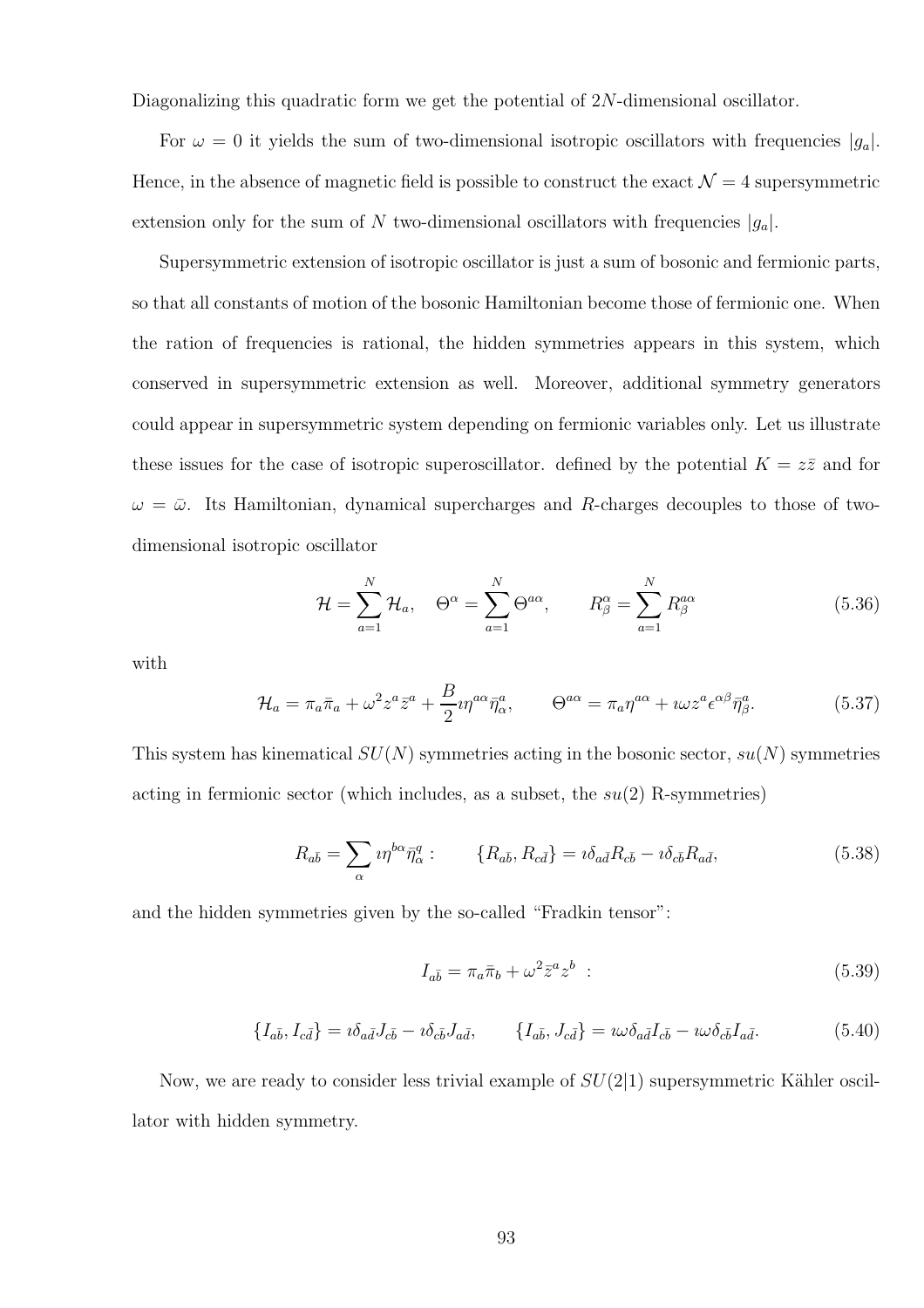#### 5.5.2 SUPERSYMMETRIC  $\mathbb{C}^N$ -SMORODINSKY-WINTERNITZ

Let us consider Kähler superoscillator underlined by the  $\mathbb{C}^N$ -Smorodinsky-Winternitz system. We define it by the Kähler potential

$$
K = z\bar{z} + \frac{g_a}{\omega} \log z^a + \frac{\bar{g}_a}{\bar{\omega}} \log \bar{z}^a.
$$
 (5.41)

In that case the Hamiltonian decouples to the sum of N weak supersymmetric  $\mathbb{C}^1$ -Smorodinsky-Winternitz systems,

$$
\mathcal{H}_{SW} = \sum_{a=1}^{N} \mathcal{I}_a,\tag{5.42}
$$

where

$$
\mathcal{I}_a = \pi_a \bar{\pi}_a + |\omega|^2 z^a \bar{z}^a + \frac{|g_a|^2}{z^a \bar{z}^a} + \omega \bar{g}_a + \bar{\omega}g_a - \frac{ig_a}{2} \frac{\eta^{a\alpha} \eta^a_{\alpha}}{z^a z^a} - \frac{i \bar{g}_a}{2} \frac{\bar{\eta}^a_{\alpha} \bar{\eta}^{a\alpha}}{\bar{z}^a \bar{z}^a} + \frac{B}{2} i \eta^{a\alpha} \bar{\eta}^a_{\alpha} \tag{5.43}
$$

We can also present the expressions for supercharges and  $su(2)$  supercharges.

$$
\Theta^{\alpha} = \sum_{a} \left( \pi_a \eta^{a\alpha} + i \left( \bar{\omega} z^a + \frac{\bar{g}_a}{\bar{z}^a} \right) \epsilon^{\alpha \beta} \bar{\eta}^a_{\beta} \right), \qquad \mathcal{R}^{\alpha}_{\beta} = i \eta^{a\alpha} \bar{\eta}^a_{\beta} - \frac{i}{2} \delta^{\alpha}_{\beta} \eta^{a\gamma} \bar{\eta}^a_{\gamma} \tag{5.44}
$$

In this case supersymplectic structure has the same form as for the previous system.

$$
\{\pi_a, z^b\} = \delta_a^b, \quad \{\bar{\pi}_a, \bar{z}^b\} = \delta_a^b, \quad \{\pi_a, \bar{\pi}_b\} = iB\delta_{a\bar{b}}, \quad \{\eta^{a\alpha}, \bar{\eta}^b_{\beta}\} = \delta^{a\bar{b}}\delta_\beta^\alpha. \tag{5.45}
$$

Clearly, that  $\mathcal{I}_a$  commutes with each other, and defines the constants of motion of the supersymmetric  $\mathbb{C}^N$ -Smorodinsky-Winternitz system. The system possesses N manifest  $U(1)$ symmetries  $z^a \to e^{i\kappa}, \eta^a_\alpha \to e^{i\kappa} \eta^a_\alpha$  given by the generators

$$
\mathcal{J}_{a\bar{a}} = J_{a\bar{a}} + i\bar{\eta}^a_{\alpha}\eta^{a\alpha} : \qquad \{\mathcal{J}_{a\bar{a}}, \mathcal{J}_{b\bar{b}}\} = \{\mathcal{J}_{a\bar{a}}, \mathcal{I}_{b}\} = 0 \tag{5.46}
$$

where

$$
J_{a\bar{a}} = i\pi_a z^a - i\bar{\pi}_a \bar{z}^a - B \frac{z^a \bar{z}^a}{1 + z\bar{z}}
$$
\n
$$
(5.47)
$$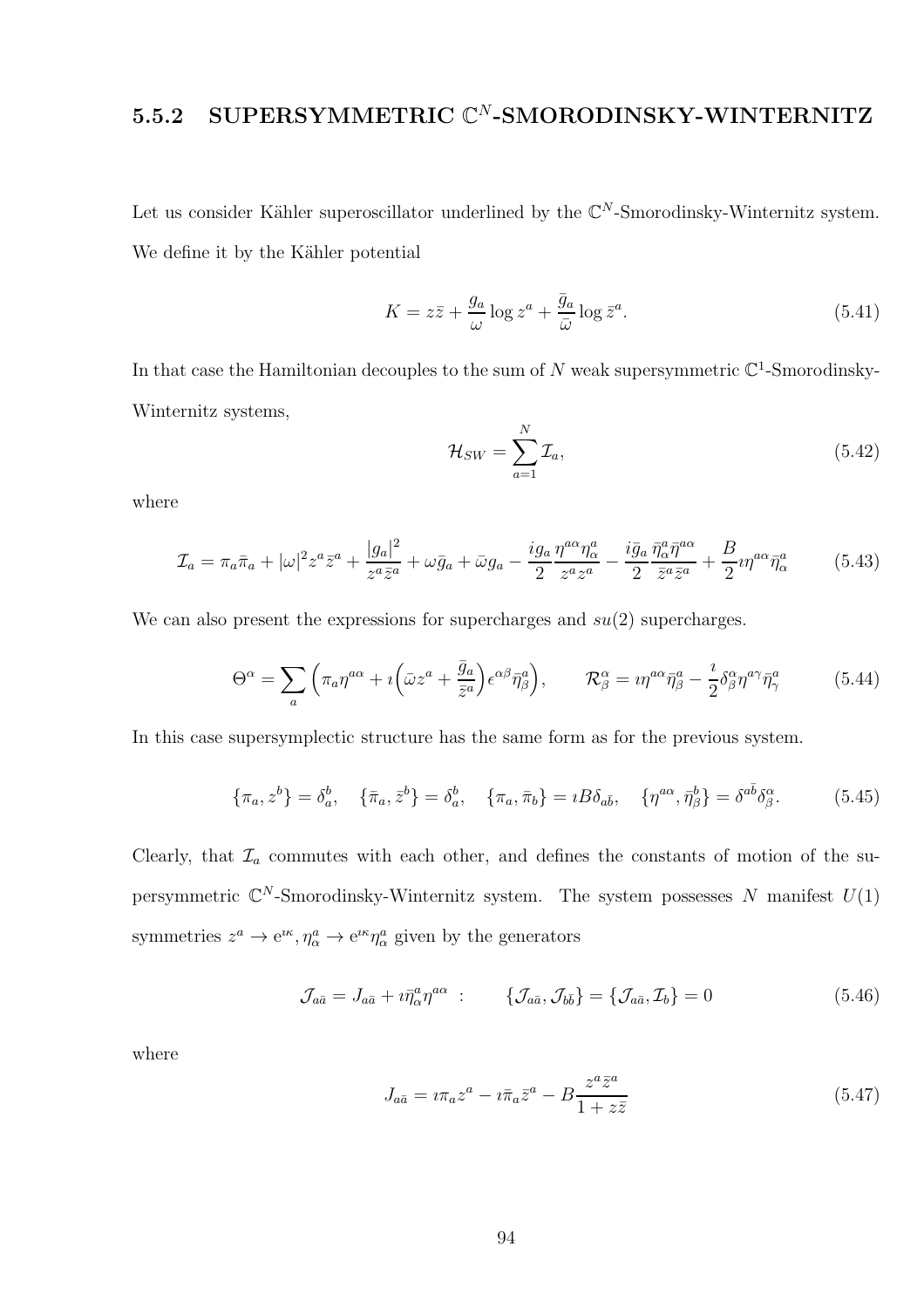#### $5.5.3$  SUPERSYMMETRIC  $\mathbb{CP}^N$ -ROSOCHATIUS

Let us briefly discuss the possibility of supersymmetrization of  $\mathbb{CP}^N$ -Rosochatius system. The  $\mathbb{CP}^N$ -Rosochatius system belongs to the class of the so-called "Kähler oscillators" [\[91,](#page-107-0) [129\]](#page-111-5) (up to a constant shift of the Hamiltonian), and therefore, admits  $SU(2|1)$  (or, equivalently, "weak  $\mathcal{N} = 4$ ") supersymmetric extension. Namely, its Hamiltonian [\(4.19\)](#page-72-0) can be cast in the form

$$
\mathcal{H}_{Ros} = g^{a\bar{b}} \left( \pi_a \bar{\pi}_b + |\omega|^2 \partial_a K \partial_{\bar{a}} K \right) - E_0,
$$
\n(5.48)

with

$$
K = \log(1 + z\overline{z}) - \frac{1}{|\omega|} \sum_{a=1}^{N} (\omega_a \log z^a + \overline{\omega}_a \log \overline{z}^a), \quad \omega = \omega_0 + \sum_{a=1}^{N} \omega_a,
$$
 (5.49)

$$
E_0 = |\sum_{i=0}^{N} \omega_i|^2 - \sum_{i=0}^{N} |\omega_i|^2
$$
\n(5.50)

Here, as opposed to the previous Sections, we assume that  $\omega_i$  are complex numbers, *i.e.* we replaced

$$
\omega_i \to \omega_i e^{i\nu_i},\tag{5.51}
$$

with  $\nu_i$  being arbitrary real constants.

The  $SU(2|1)$  superextension is reduced to that with  $\mathcal{N} = 4, d = 1$  Poincaré supersymmetry under the conditions.

<span id="page-94-0"></span>
$$
B = 0, \quad \omega = \sum_{i=0}^{N} \omega_i = 0.
$$
 (5.52)

From the viewpoint of  $SU(2|1)$  mechanics, B is just the parameter of contraction to  $\mathcal{N}=4$  $d = 1$  supersymmetry. One could expect that the second constraint corresponds to the vanishing potential. However, it is not the case: looking at the explicit expression for the Hamiltonian, one can see that the parameter  $\omega$  does not appear in denominators anymore.

Indeed, the second constraint above leads the relation  $|\omega_0|^2 = |\sum_{a=1}^N \omega_a|^2$ , which allows to represent the Hamiltonian [\(4.19\)](#page-72-0) in the following form

$$
\mathcal{H}_{Ros} = \sum_{a,b=1}^{N} g^{\bar{a}b} \left( \bar{\pi}_a \pi_b + \partial_{\bar{a}} \bar{U} \partial_b U \right) - \sum_{i=0}^{N} |\omega_i|^2 \tag{5.53}
$$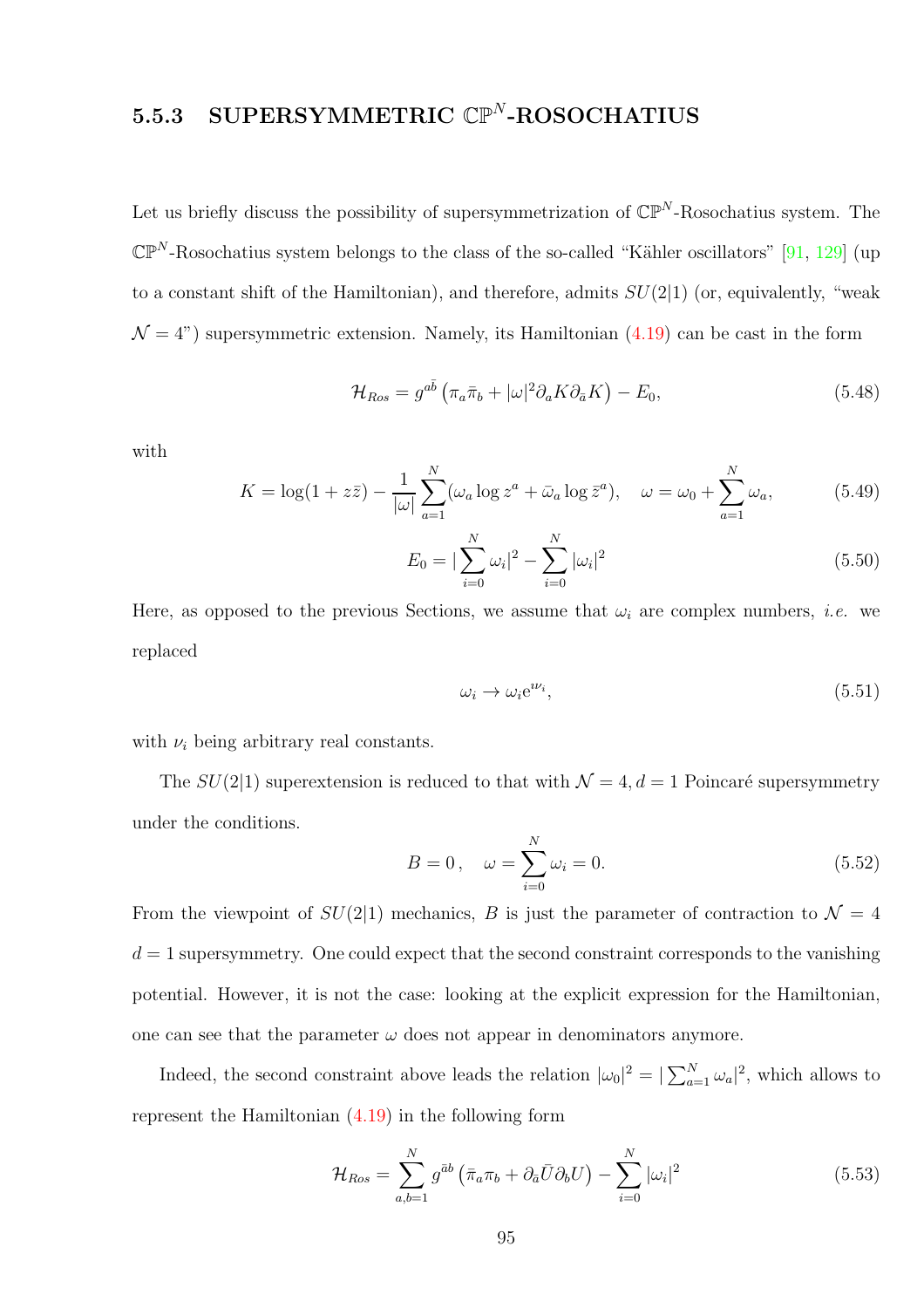and  $U(z)$  be the holomorphic function ("superpotential")

$$
U(z) = \sum_{a=1}^{N} \omega_a \log z^a.
$$
\n
$$
(5.54)
$$

It is well-known that the systems with such Hamiltonian admit the  $\mathcal{N}=4$  supersymmetric extension in the absence of magnetic field (see, e.g., [\[139\]](#page-112-4)). Explicitly it looks as follows.

Let us consider a  $(2N.4N)<sub>C</sub>$ -dimensional phase space equipped with the symplectic structure

<span id="page-95-0"></span>
$$
\Omega = d\pi_a \wedge dz^a + d\bar{\pi}_a \wedge d\bar{z}^a - \frac{1}{2} R_{a\bar{b}c\bar{d}} \eta^c_\alpha \bar{\eta}^{d\alpha} dz^a \wedge d\bar{z}^b + \frac{1}{2} g_{a\bar{b}} D \eta^a_\alpha \wedge D \bar{\eta}^b_\alpha \quad , \tag{5.55}
$$

The Poisson brackets defined by [\(5.55\)](#page-95-0) are given by the following non-zero relations and their complex-conjugates:

$$
\{\pi_a, z^b\} = \delta_a^b, \quad \{\pi_a, \eta_\alpha^b\} = -\Gamma_{ac}^b \eta_\alpha^c, \quad \{\pi_a, \bar{\pi}_b\} = -R_{a\bar{b}c\bar{d}} \eta_\alpha^c \bar{\eta}^{d\alpha}, \quad \{\eta_\alpha^a, \bar{\eta}^{b\beta}\} = g^{a\bar{b}} \delta_\alpha^\beta. \tag{5.56}
$$

We can define the Hamiltonian and the supercharges

$$
Q^{\alpha} = \pi_a \eta^{a\alpha} + i \bar{U}_{,\bar{a}} \bar{\eta}^{a\alpha}, \quad \overline{Q}_{\alpha} = \bar{\pi}_a \bar{\eta}^a_{\alpha} + i U_{,a} \eta^a_{\alpha},
$$

$$
\mathcal{H}_{SUSY} = \mathcal{H}_{Ros} - \frac{1}{2} R_{a\bar{b}c\bar{d}} \eta^{a\alpha} \bar{\eta}^b_{\alpha} \eta^{c\beta} \bar{\eta}^d_{\beta} + \frac{i}{2} U_{,a;b} \eta^{a\alpha} \eta^b_{\alpha} + \frac{i}{2} \bar{U}_{,\bar{a};\bar{b}} \bar{\eta}^{a\alpha} \bar{\eta}^b_{\alpha}
$$
(5.57)

Straightforward calculations show that the following supercharges and Hamiltonian obey the  $(N = 4, d = 1)$  Poincare superalgebra

$$
\{Q^{\alpha}, \overline{Q}_{\beta}\} = \delta^{\alpha}_{\beta} \left(\mathcal{H}_{SUSY} + \sum_{i=0}^{N} |\omega_{i}|^{2}\right),
$$
  

$$
\{Q^{\alpha}, Q^{\beta}\} = \{\overline{Q}_{\alpha}, \overline{Q}_{\beta}\} = \{Q^{\alpha}, \mathcal{H}_{SUSY}\} = \{\overline{Q}_{\alpha}, \mathcal{H}_{SUSY}\} = 0,
$$
 (5.58)

Hence, with the constraint [\(5.52\)](#page-94-0) imposed, we can construct the  $\mathcal{N}=4$  supersymmetric extension of  $\mathbb{CP}^N$ -Rosochatius system.

An interesting question is the symmetries of constructed supersymmetric system. Writing down the explicit expressions for the Hamiltonian and supercharges one can see that they are explicitly invariant under  $U(1)$ -transformations  $z^a \to e^{i\kappa} z^a$ ,  $\pi_a \to e^{-i\kappa} \pi_a$ ,  $\eta^{a\alpha} \to e^{i\kappa} \eta^{a\alpha}$  which are obviously, canonical transformations.Hence, one can easily construct the "supersymmetric counterpart" of  $U(1)$  generators. However, to the moment we are unable to answer the question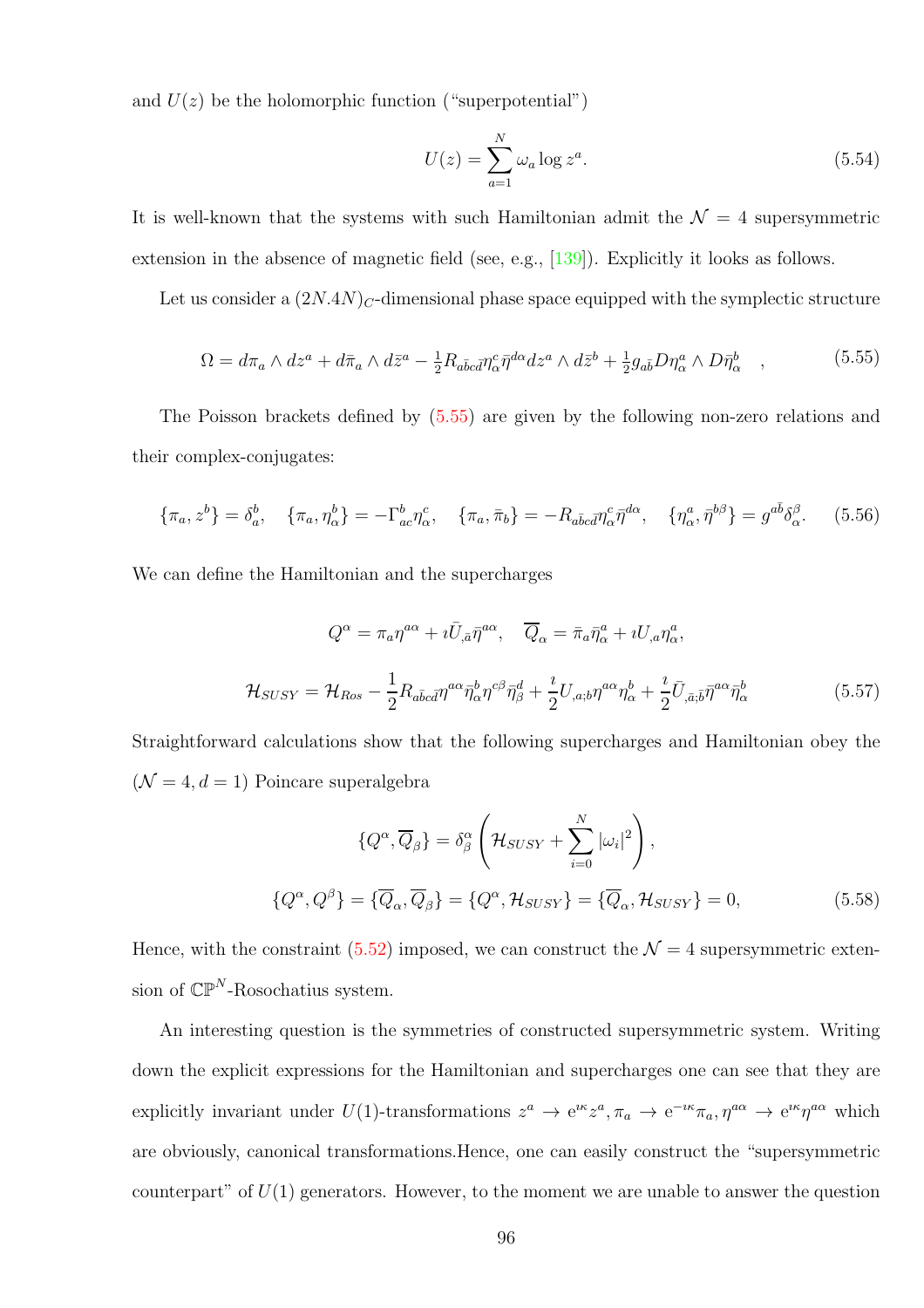weather hidden symmetries of the system can be lifted to the supersymmetric extension of the model.

Let us emphasize that the restriction  $\omega = 0$  can be graphically represented as a planar polygon with the edges  $|\omega_i|$  (see Fig.1), which leads to the inequality





This implies that:

• For  $N = 1$  the constraint  $\omega = 0$  uniquely fixes the values of parameters in the case of  $\mathbb{CP}^1$ :  $\nu_0 = -\nu_1$  and  $|\omega_0| = |\omega_1|$ . The latter property leads to the appearance of discrete symmetry

$$
z \to \frac{1}{z}.\tag{5.60}
$$

• For  $N=2$  the above constraints amount to a triangle, which fixes the parameters  $\nu_a$  as follows

$$
\cos(\nu_2 - \nu_0) = \frac{|\omega_1|^2 - |\omega_0|^2 - |\omega_2|^2}{2|\omega_0||\omega_2|}, \quad \cos(\nu_1 - \nu_0) = \frac{|\omega_2|^2 - |\omega_0|^2 - |\omega_2|^2}{2|\omega_0||\omega_1|}. \tag{5.61}
$$

• For  $N > 2$  the parameters  $\nu_a$  are not uniquely fixed, so that we obtain a family of  $\mathcal{N} = 4$ supersymmetric Hamiltonians depending on up to  $N-1$  parameters.

We observe that for any value of N at least one parameter  $\nu_i$  remains unfixed. But this does not affect our consideration since such parameter can be absorbed into a redefinition of fermionic variables.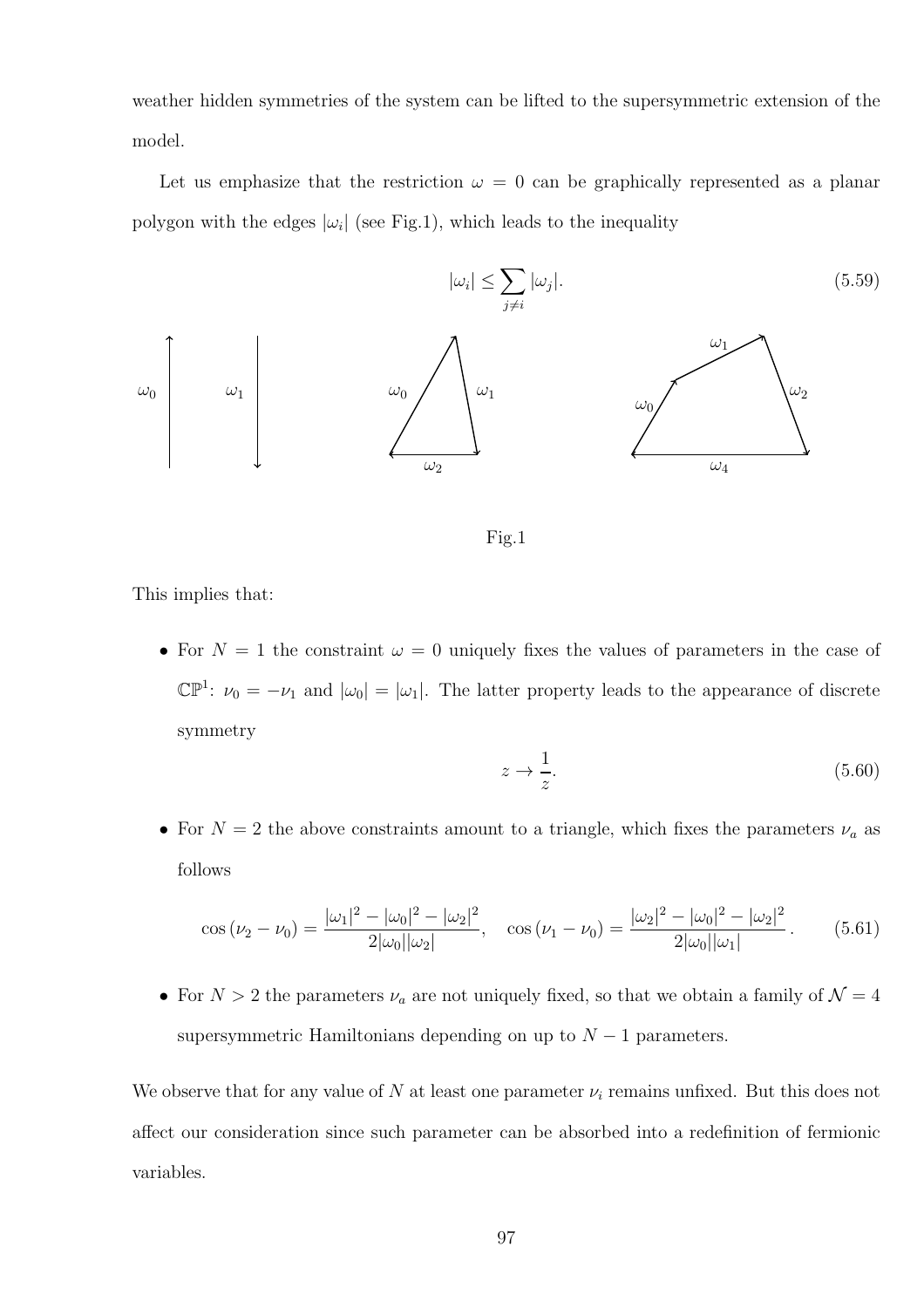Finally, note that the constraint  $\sum_{i=1}^{N} \omega_i = 0$  also appeared in constructing the  $\mathcal{N} = 4$ supersymmetric extension of  $S^N$ -Rosochatius system [\[140\]](#page-112-5), but with  $\omega_i$  being real numbers. The above trick with complexification of the parameters  $\omega_i$  is certainly applicable to the  $S^N$ -Rosochatius system, giving rise to a less restrictive form of the  $\mathcal{N}=4$  superextension of the latter.

#### 5.6 CONCLUDING REMARKS

In this chapter we have discussed Supersymmetric generalizations of  $\mathbb{C}^N$ -Smorodinsky-Winternitz and  $\mathbb{CP}^N$ -Rosochatius models. For this purpose we have introduced  $SU(2|1)$  supersymmetrization which allows to construct weak  $\mathcal{N} = 4$  superextensions of systems on Kähler manifolds interacting with an external magnetic field. First of all we have discussed  $SU(2|1)$ -Landau problem (system without an external potential). After this we have introduced  $SU(2|1)$ -Kähler oscillator. Using this formalism One can find many supersymmetric models on Kähler manifolds using the fact that all these systems can be viewed as  $SU(2|1)$ -Kähler oscillator with different Kähler potentials. Then we have shown Kähler potentials which give rise to  $SU(2|1)$ -Supersymmetric  $\mathbb{C}^N$ -Smorodinsky-Winternitz and  $SU(2|1)$ -Supersymmetric  $\mathbb{CP}^N$ -Rosochatius systems.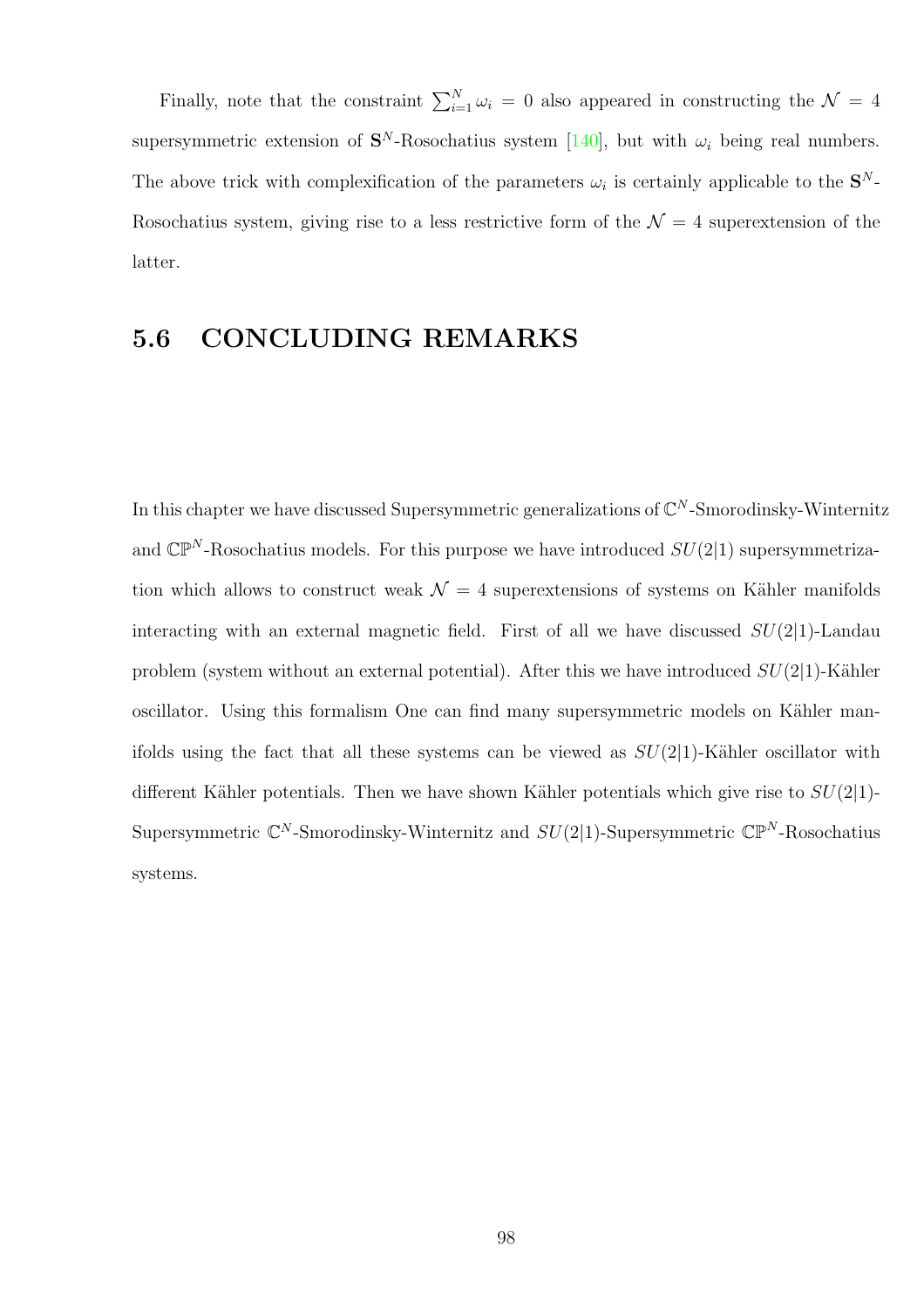## Conclusion

To sum up we will briefly discuss the main results of this thesis.

First Chapter is an introduction and some general concepts are discussed. First of all we give a brief discussion of Hamiltonian mechanics. We discuss well known examples of maximally superintegrable models, namely the oscillator and Coulomb systems. We discuss mechanical models interacting with an external magnetic field, and introduce action angle variables. Moreover we give a short review on Kähler manifolds and discuss maximally symmetric examples of it, namely complex Euclidean and complex projective spaces. Finally we give a short description of supersymmetric mechanics.

Second Chapter is devoted to holomorphic factorization formalism. This formalism allows to describe generalizations of Coulomb and oscillator models via introduction of complex variables. First of all we discuss this scheme on well known examples of TTW and PW systems. Then we do this for higher dimensional cases. We do the so called oscillator-Coulomb reduction procedure using the holomorphic factorization formalism. Moreover we discuss also curved spaces namely the spherical and pseudospherical generalizations. Finally we describe some examples of superintegrable models using this formalism.

In the Third Chapter we concentrate on the complex analogue of the Smorodinsky-Winternitz system interacting with an external magnetic field. Firstly we discuss the usual real Ndimensional Smorodinsky-Winternitz system. The main result we have obtained for the real case is the convenient form of the symmetry algebra. Then we introduce the complex analogue of this system, and write down the its hidden symmetries. We also obtain important result for this model, namely the symmetry algebra and quantum solutions. Eventually we compute the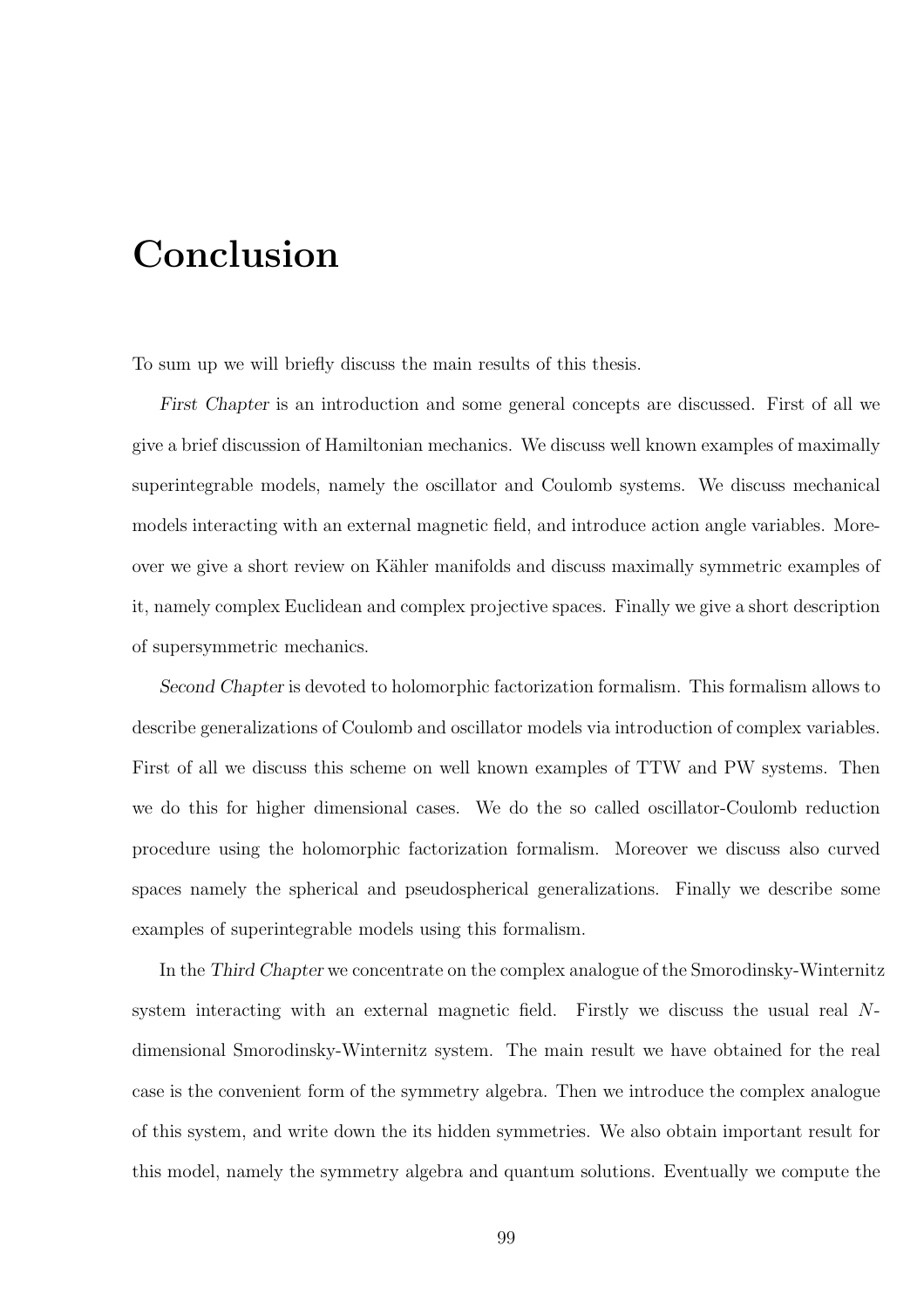symmetry algebra for the generalized MICZ-Kepler system using the results we have obtained before for the  $\mathbb{C}^2$ -Smorodinsky-Winternitz system.

In the Fourth Chapter we introduce the complex projective analogue of the Rosochatius system in an external magnetic field. Here again we see that it is superintegrable, since it has hidden constants of motion. We write have found also its symmetry algebra, classical and quantum solutions. Namely we find solutions for the classical equations of motion, wavefunctions and the energy spectrum.

Finally in the Fifth Chapter we formulate the  $SU(2|1)$ -Supersymmetric mechanics. We describe the  $SU(2|1)$ -Landau problem (supersymmetric particle moving on a Kähler manifold with en external magnetic field). Then  $SU(2|1)$ -Superoscillator is discussed. Via this we construct  $\mathcal{N} = 4$  supersymmetric extensions of the  $\mathbb{C}^N$ -Smorodinsky-Winternitz and  $\mathbb{CP}^N$ -Rosochatius models.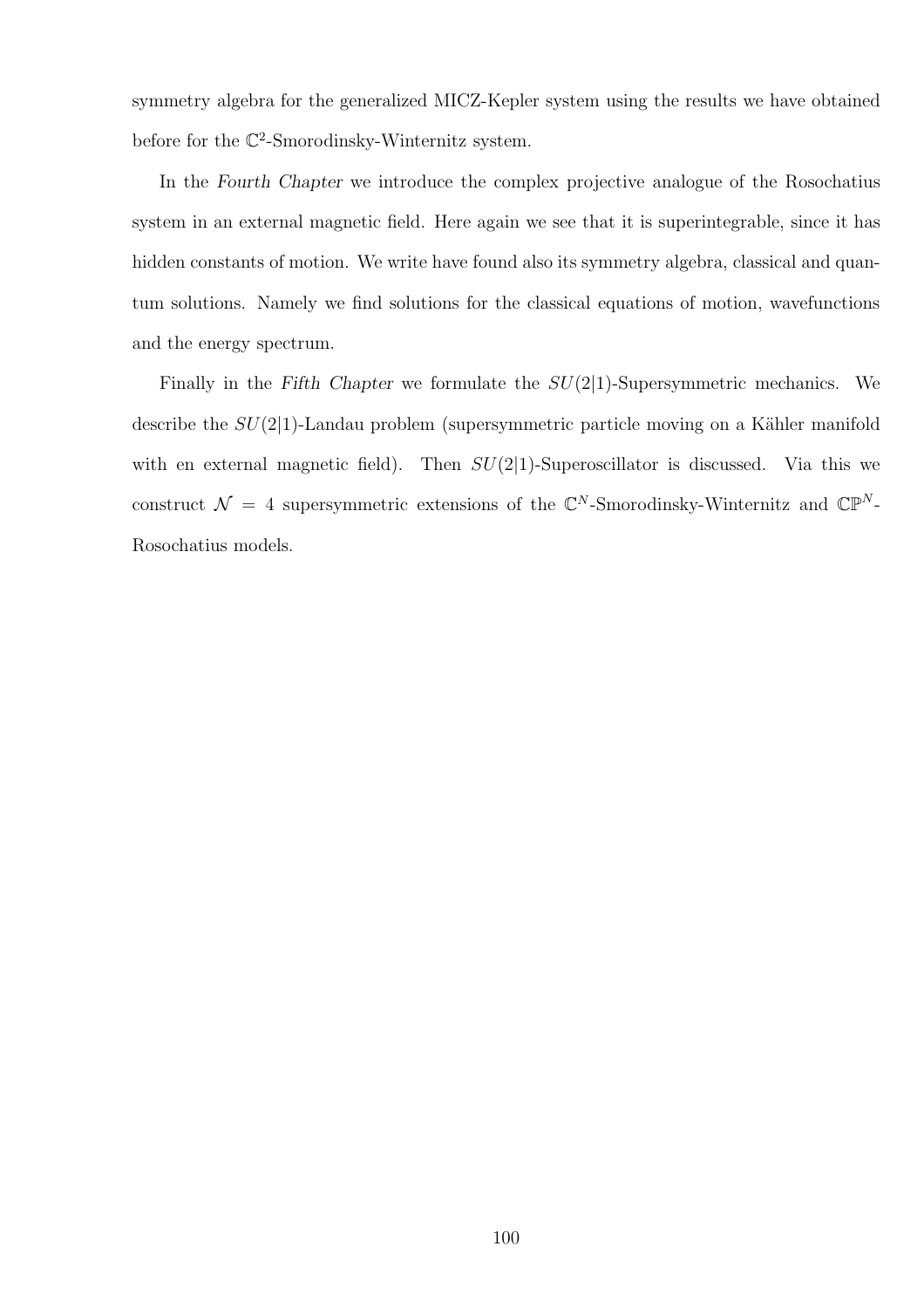## Bibliography

- [1] T. Hakobyan, A. Nersessian, H. Shmavonyan Lobachevsky geometry in TTW and PW systems Phys.Atom.Nucl. 80 (2017) no.3, 598-604
- [2] T. Hakobyan, A. Nersessian, H. Shmavonyan Constants of motion in deformed oscillator and Coulomb systems Phys.Part.Nucl.Lett. 14 (2017) no.2, 400-402
- [3] T. Hakobyan, A. Nersessian, H. Shmavonyan Symmetries in superintegrable deformations of oscillator and Coulomb systems: Holomorphic factorization Phys.Rev. D95 (2017) no.2, 025014
- <span id="page-100-0"></span>[4] H. Shmavonyan  $\mathbb{C}^N$ -*Smorodinsky-Winternitz system in a constant magnetic field* Physics Letters A 383 (12) 1223-1228 (2019)
- [5] E. Ivanov, A. Nersessian, H. Shmavonyan  $\mathbb{CP}^N$ -Rosochatius system, superintegrability, supersymmetry Phys. Rev. D 99, 085007 (2019) [arXiv:1812.00930](https://arxiv.org/abs/1812.00930)
- [6] C. Chamon, R. Jackiw, S.-Y. Pi, L. Santos Conformal quantum mechanics as the CFT1 dual to AdS2 MIT-CTP/4270 [arXiv:1106.0726](https://arxiv.org/abs/1106.0726)
- [7] S. Bellucci, P. Casteill and A. Nersessian Four-dimensional Hall mechanics as a particle on CP<sup>3</sup> Phys.Lett. B574 (2003) 121-128 [arXiv:hep-th/0306277](https://arxiv.org/abs/hep-th/0306277)
- [8] V.I. Arnold Mathematical methods of classical mechanics ,"Nauka" Publ., Moscow, 1989
- [9] A. M. Perelomov, Integrable systems of classical mechanics and Lie algebras, Birkhauser, 1990.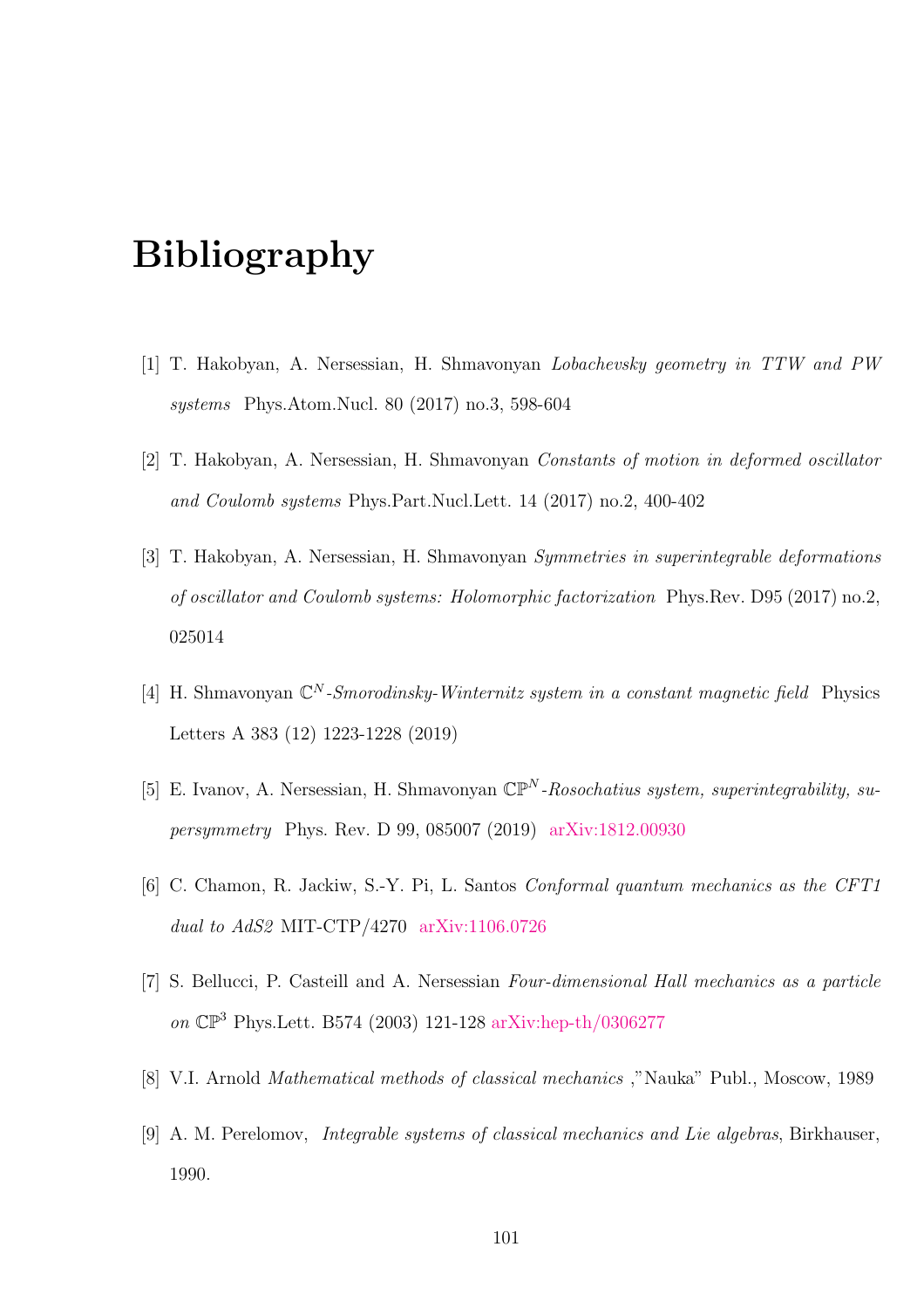- <span id="page-101-0"></span>[10] D. M. Fradkin Three-dimensional isotropic harmonic oscillator and SU(3) Amer. J. Phys. 33 201-211 (1965)
- [11] L.D. Landau, L.M. Lifshiz Quantum Mechanics ( Volume 3 of A Course of Theoretical Physics ) Pergamon Press 1965
- [12] D. M. Fradkin Existence of the Dynamic Symmetries  $O(4)$  and  $SU(3)$  for all Classical Central Potential Problems Prog. Theor. Phys 37 798-812
- [13] A.Nersessian *Elements of (super-)Hamiltonian Formalism* Lect.Notes Phys.698 (2006) 139-188
- [14] L. D. Faddeev and L. A. Takhtajan *Hamiltonian methods in the theory of solitons* Springer-Verlag Berlin Heidelberg (1987)
- [15] A. Saghatelian Action-Angle Variables In Conformal Mechanics arXiv:1410.6515 (2014)
- [16] S. Kobayashi, K. Nomizu Foundations of Differential Geometry, Vol. 2 John Wiley and Sons (2009)
- [17] F. Cooper, A. Khare, U. Sukhatme Supersymmetry and Quantum Mechanics arXiv:hepth/9405029 (1994)
- [18] D. Z. Freedman A. Van Proeyen Supergravity Cambridge University Press (2012)
- [19] S. Wojciechowski, Superintegrability of the Calogero-Moser system, Phys. Lett. A 95(1983) 279.
- [20] M. Olshanetsky and A. Perelomov, Classical integrable finite dimensional systems related to Lie algebras, Phys. Rept. 71 (1981) 313;
- [21] M. Olshanetsky and A. Perelomov, Quantum integrable systems related to Lie algebras, ibid. 94 (1983) 313.
- [22] V. Kuznetsov, Hidden symmetry of the quantum Calogero-Moser system, Phys. Lett. A 218(1996) 212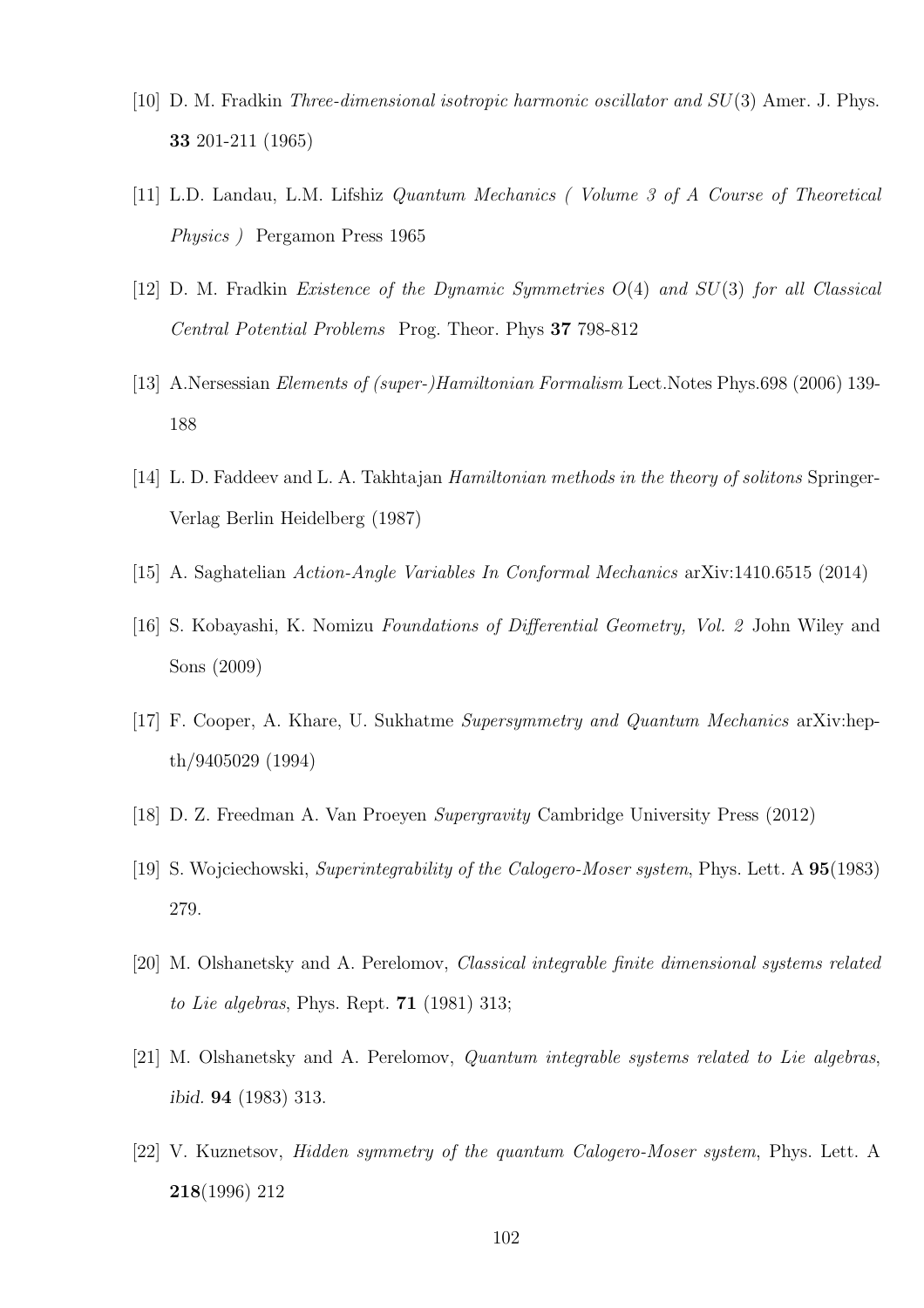- [23] C. Gonera, A note on superintegrability of the quantum Calogero model, Phys. Lett. A 237(1998) 365.
- [24] F. Calogero, Solution of A three-body problem in one-simension, Math. Phys. 10(1969) 2191;
- [25] Solution of the one-dimensional N-body problems with quadratic and/or inversely quadratic pair potentials, J. Math. Phys.  $12(1971)$  419;
- [26] J. Moser, Three integrable Hamiltonian systems connected with isospectral deformations, Adv. Math. 16 (1975) 197.
- [27] V. de Alfaro, S. Fubini and G. Furlan, Conformal Invariance In Quantum Mechanics, Nuovo Cim. A 34 (1976) 569.
- [28] P.W. Higgs, Dynamical symmetries in a spherical geometry. 1,
- [29] H.I. Leemon, Dynamical symmetries in a spherical geometry. 2,
- [30] T. Hakobyan, O. Lechtenfeld, A. Nersessian, A. Saghatelian and V. Yeghikyan, Integrable generalizations of oscillator and Coulomb systems via action-angle variables, Phys. Lett. A 376, 679 (2012),
- [31] T. Hakobyan, O. Lechtenfeld and A. Nersessian, Superintegrability of generalized Calogero models with oscillator or Coulomb potential, Phys. Rev. D 90, no. 10, 101701 (2014)
- [32] M. Feigin, O. Lechtenfeld, A. Polychronakos, The quantum angular Calogero-Moser model, JHEP 1307 (2013) 162,
- [33] T. Hakobyan and A. Nersessian, *Runge-Lenz vector in Calogero-Coulomb problem*, Phys. Rev. A 92 (2015) 022111
- [34] T. Hakobyan and A. Nersessian, Integrability and separation of variables in Calogero-Coulomb-Stark and two-center Calogero-Coulomb systems, arXiv:1509.01077.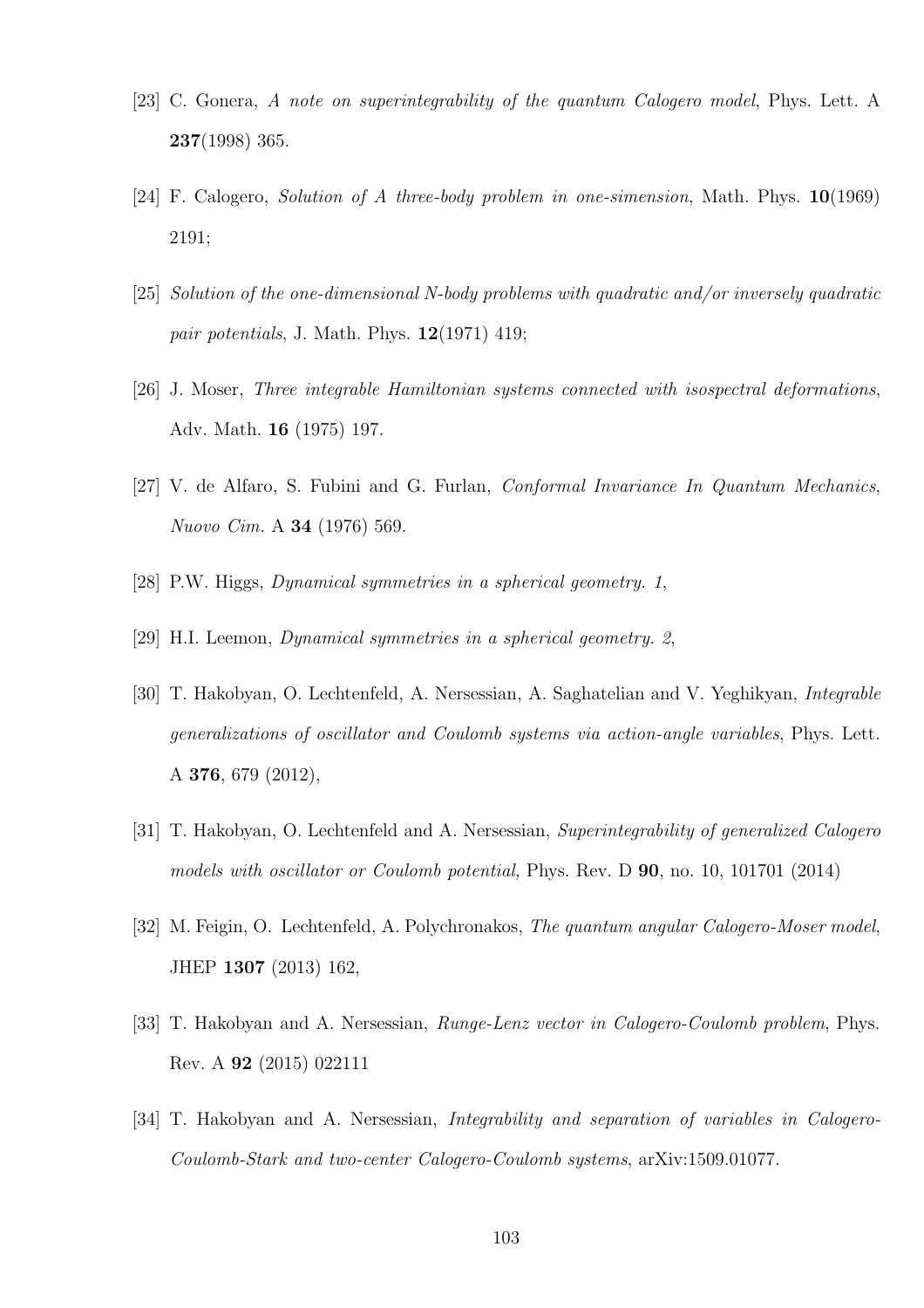- [35] T. Hakobyan and A. Nersessian, Lobachevsky geometry of (super)conformal mechanics, Phys. Lett. A 373 (2009) 1001,
- [36] F. Tremblay, A. V. Turbiner, and P. Winternitz, An infinite family of solvable and integrable quantum systems on a plane, J. Phys. A 42 (2009) 242001, arXiv:0904.0738.
- [37] O. Lechtenfeld, A. Nersessian and V. Yeghikyan, Action-angle variables for dihedral systems on the circle, Phys. Lett. A 374, 4647 (2010), arXiv:1005.0464.
- [38] E.G. Kalnins, K.M. Kress, and W. Miller, Superintegrability and higher order constants for quantum systems, J. Phys. A  $43$  (2010) 265205,
- [39] S. Post and P. Winternitz, An infinite family of superintegrable deformations of the Coulomb potential, J. Phys. A 43, 222001 (2010), arXiv:1003.5230.
- [40] C. Gonera, On the superintegrability of TTW model, Phys. Lett. A 376(2012) 2341 arXiv:1010.2915
- [41] E. Schrödinger, A method of determining quantum-mechanical eigenvalues and eigenfunctions, Proc. Roy. Irish Soc. 46 (1941) 9;
- [42] Further studies on solving eigenvalue problems by factorization, Proc. Roy. Irish Soc. 46 (1941) 183.
- [43] T. Hakobyan, A. Nersessian and V. Yeghikyan, Cuboctahedric Higgs oscillator from the Calogero model J. Phys. A 42 (2009) 205206,
- [44] T. Hakobyan, S. Krivonos, O. Lechtenfeld and A. Nersessian, *Hidden symmetries of inte*grable conformal mechanical systems, Phys. Lett. A 374 (2010) 801,
- [45] T. Hakobyan, O. Lechtenfeld, A. Nersessian and A. Saghatelian, Invariants of the spherical sector in conformal mechanics J. Phys. A 44 (2011) 05520,
- [46] T. Hakobyan, O. Lechtenfeld, and A. Nersessian, The spherical sector of the Calogero model as a reduced matrix model, Nucl. Phys. B 858 (2012) 250,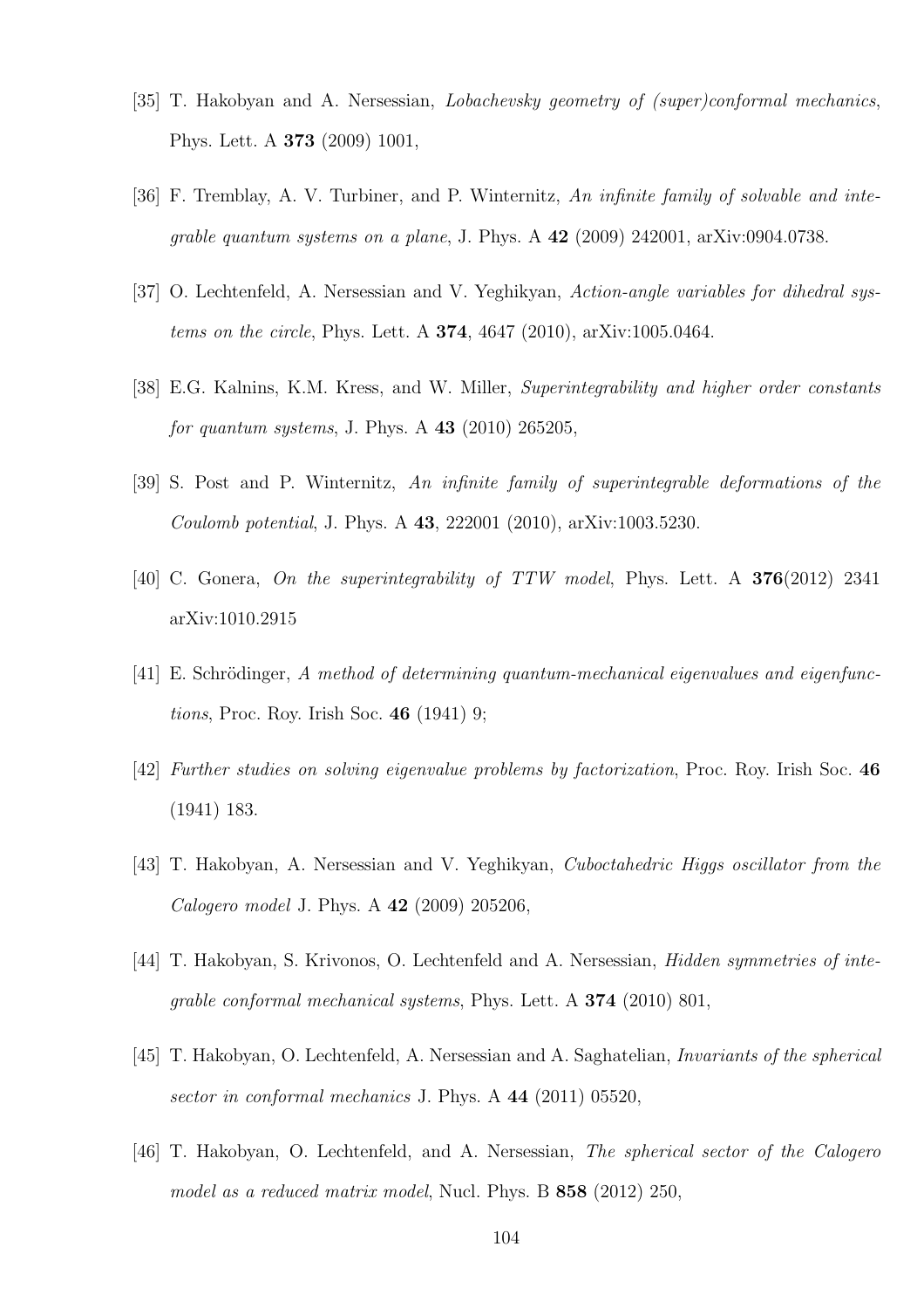- [47] F. Correa and O. Lechtenfeld, The tetrahexahedric angular Calogero model, JHEP 1510 (2015) 191,
- [48] M. F. Ranada, The Tremblay-Turbiner-Winternitz system on spherical and hyperbolic spaces: Superintegrability, curvature-dependent formalism and complex factorization, J. Phys. A 47 (2014) 165203, arXiv:1403.6266;
- [49] M. F. Ranada, A new approach to the higher order superintegrability of the Tremblay-Turbiner-Winternitz system, J. Phys. A  $45$  (2012) 465203;
- [50] M. F. Ranada, Higher order superintegrability of separable potentials with a new approach to the Post-Winternitz system, J. Phys. A 46 (2013) 125206.
- [51] C. Burdik and A. Nersessian, Remarks on multi-dimensional conformal mechanics, SIGMA 5 (2009) 004, arXiv:0901.1644.
- [52] N. Gurappa and K. Prasanta, Equivalence of the Calogero-Sutherland model to free harmonic oscillators, Phys. Rev. B 59 (1999) R2490;
- [53] T. Brzezinski, C. Gonera and P. Maslanka, On the equivalence of the rational Calogero-Moser system to free particles, Phys. Lett. A 254 (1999) 185;
- [54] A. Galajinsky, O. Lechtenfeld and K. Polovnikov, Calogero models and nonlocal conformal transformations, Phys. Lett. B 643 (2006) 221.
- [55] A. Galajinsky, Particle dynamics near extreme Kerr throat and supersymmetry, JHEP 1011 (2010) 126
- [56] A. Galajinsky, A. Nersessian, and A. Saghatelian, Superintegrable models related to near horizon extremal Myers-Perry black hole in arbitrary dimension, JHEP 2013 (2013) 2,
- [57] A. Galajinsky and K. Orekhov, On the near horizon rotating black hole geometries with NUT charges, Eur. Phys. J. C 76 (2016) 477,
- [58] V. Ter-Antonian, *Dyon oscillator duality*,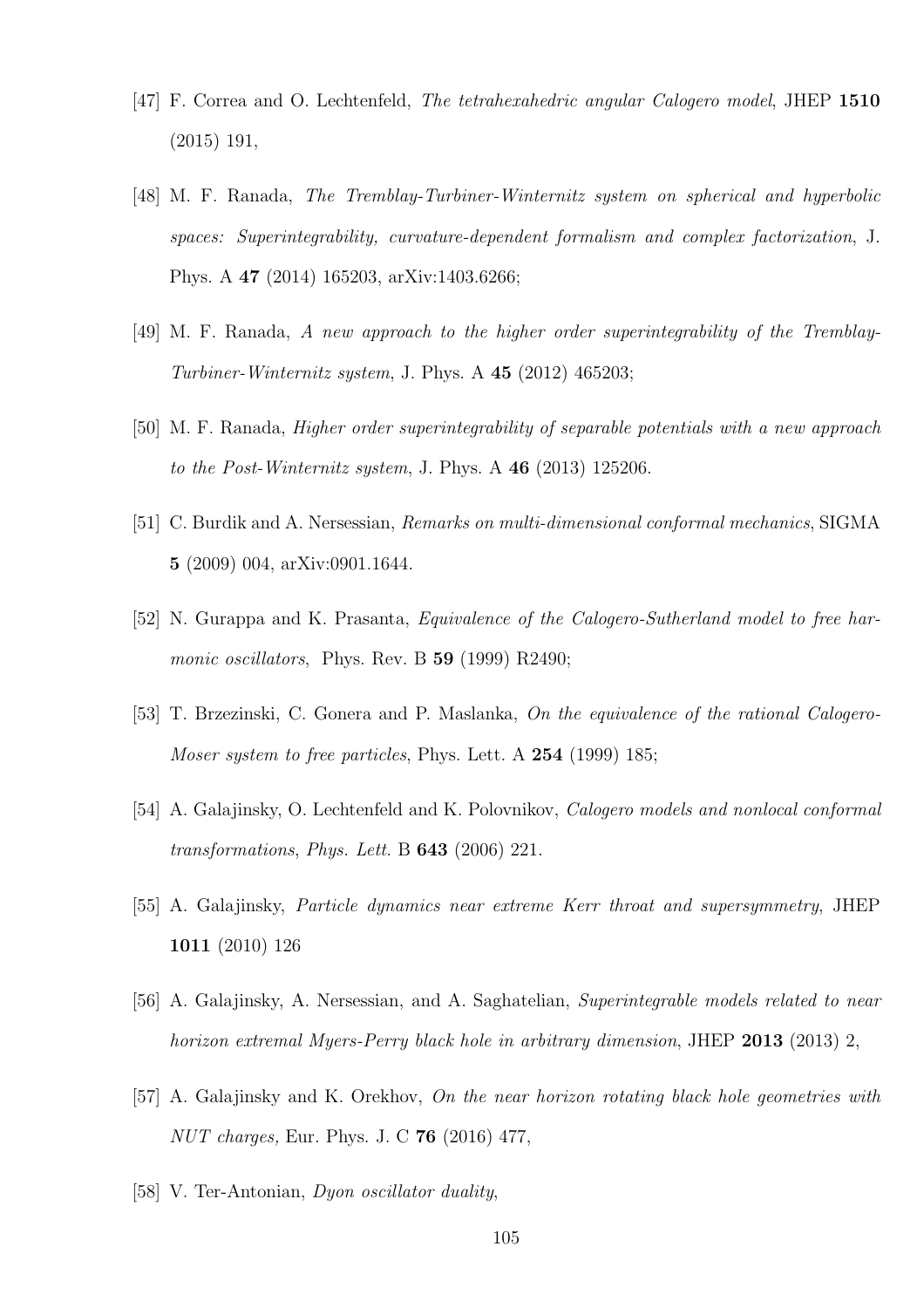- [59] A. Nersessian and V. M. Ter-Antonian, Anyons, monopole and Coulomb problem, Phys. Atom. Nucl. 61 (1998) 1756, Yad. Fiz. 61 (1998) 1868,
- [60] A. Nersessian, V. Ter-Antonian and M. M. Tsulaia, A Note on quantum Bohlin transformation, Mod. Phys. Lett. A 11 (1996) 1605 [hep-th/9604197].
- [61] P. Dombrowski and J.Zitterbarth, On the planetary motion in the 3-Dim standard spaces of constant curvatur, Demonstratio Mathematica 24 (1991) 375;
- [62] A. Ballesteros, F.J. Herranz , M.A. del Olmo, and M. Santander, Quantum structure of the motion groups of the two-dimensional Cayley-Klein geometries,
- [63] M.F. Rañada and M. Santander, Superintegrable systems on the two-dimensional sphere S2 and the hyperbolic plane H2,
- [64] T. Hakobyan, D. Karakhanyan, and O. Lechtenfeld, The structure of invariants in conformal mechanics, Nucl. Phys. B 886 (2014) 399,
- [65] I. Fris, V. Mandrosov, Ya. A. Smorodinsky, M. Uhlir, and P. Winternitz, On higher symmetries in quantum mechanics, Phys. Lett. **16** (1965) 354;
- [66] P. Winternitz, Ya. A. Smorodinsky, M. Uhlir, I. Fris, Symmetry groups in classical and quantum mechanics, Soviet J. Nuclear Phys. 4 (1967), 444;
- [67] A. A. Makarov, Ya. A. Smorodinsky, Kh. Valiev, and P. Winternitz, A systematic search for non-relativistic system with dynamical symmetries, Nuovo Cim. A 52 (1967) 1061.
- [68] N. W. Evans Super-integrability of the Winternitz system Phys. Lett. A, 147(1990)483-486
- [69] N. W. Evans, Superintegrability in classical mechanics,Phys. Rev. A 41(1990) 5666-5676;
- [70] N. W. Evans, Group theory of the Smorodinsky-Winternitz system,J. Math. Phys. 32(1991) 3369-3375
- [71] Heinzl, T., Ilderton A. Superintegrable relativistic systems in spacetime-dependent background fields. Journal of Physics A: Mathematical and Theoretical 50 (2017) 345204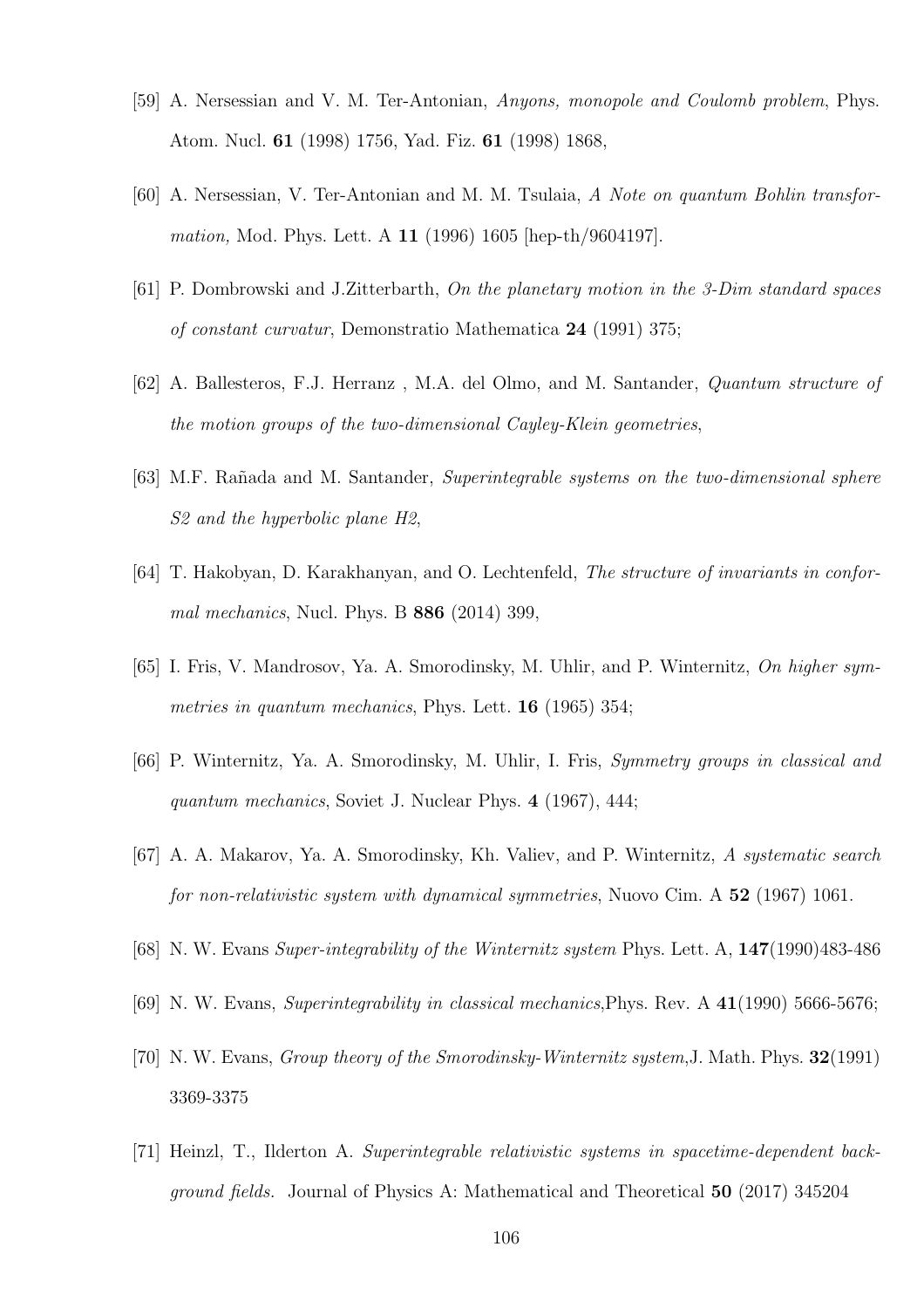- [72] E. G. Kalnins, G. C. Williams, W. Miller Jr. and G. S. Pogosyan, Superintegrability in three-dimensional Euclidean space, J. Math.Phys. 40(1999)708-725
- [73] M. F. Hoque, I. Marquette and Y. Z. Zhang, Recurrence approach and higher rank cubic algebras for the N-dimensional superintegrable systems, J. Phys. A 49 (2016) no.12, 125201 [arXiv:1511.03331 [math-ph]];
- [74] M. F. Hoque, I. Marquette and Y. Z. Zhang, Quadratic algebra structure and spectrum of a new superintegrable system in N-dimension, J. Phys. A 48 (2015) no.18, 185201.
- [75] W. Miller Jr, S. Post , P. Winternitz Classical and quantum superintegrability with applications. Journal of Physics A: Mathematical and Theoretical, 46(2013) 423001
- [76] M. F. Hoque, Superintegrable systems, polynomial algebra structures and exact derivations of spectra arXiv:1802.08410 [math-ph]
- [77] C.Grosche,G. S. Pogosyan, A. N.Sissakian, Path Integral Discussion for Smorodinsky-Winternitz Potentials: I. Two- and Three Dimensional Euclidean Sphere Fortschritte der Physik 43(1995) 523-563
- [78] E. Rosochatius, *Über die Bewegung eines Punktes*, Doctoral dissertation, University of Gttingen, 1877.
- [79] J. Harnad and O. Yermolayeva, Superintegrability, Lax matrices and separation of variables, CRM Proc. Lect. Notes 37 (2004) 65 [nlin/0303009 [nlin.SI]].
- [80] F. Correa, T. Hakobyan, O. Lechtenfeld and A. Nersessian, Spherical Calogero model with oscillator/Coulomb potential: quantum case, Phys. Rev. D  $93$  (2016) no.12, 125009 [arXiv:1604.00027 [hep-th]];
- [81] F. Correa, T. Hakobyan, O. Lechtenfeld and A. Nersessian, Spherical Calogero model with oscillator/Coulomb potential: classical case, Phys. Rev. D  $93$  (2016) no.12, 125008, [arXiv:1604.00026 [hep-th]].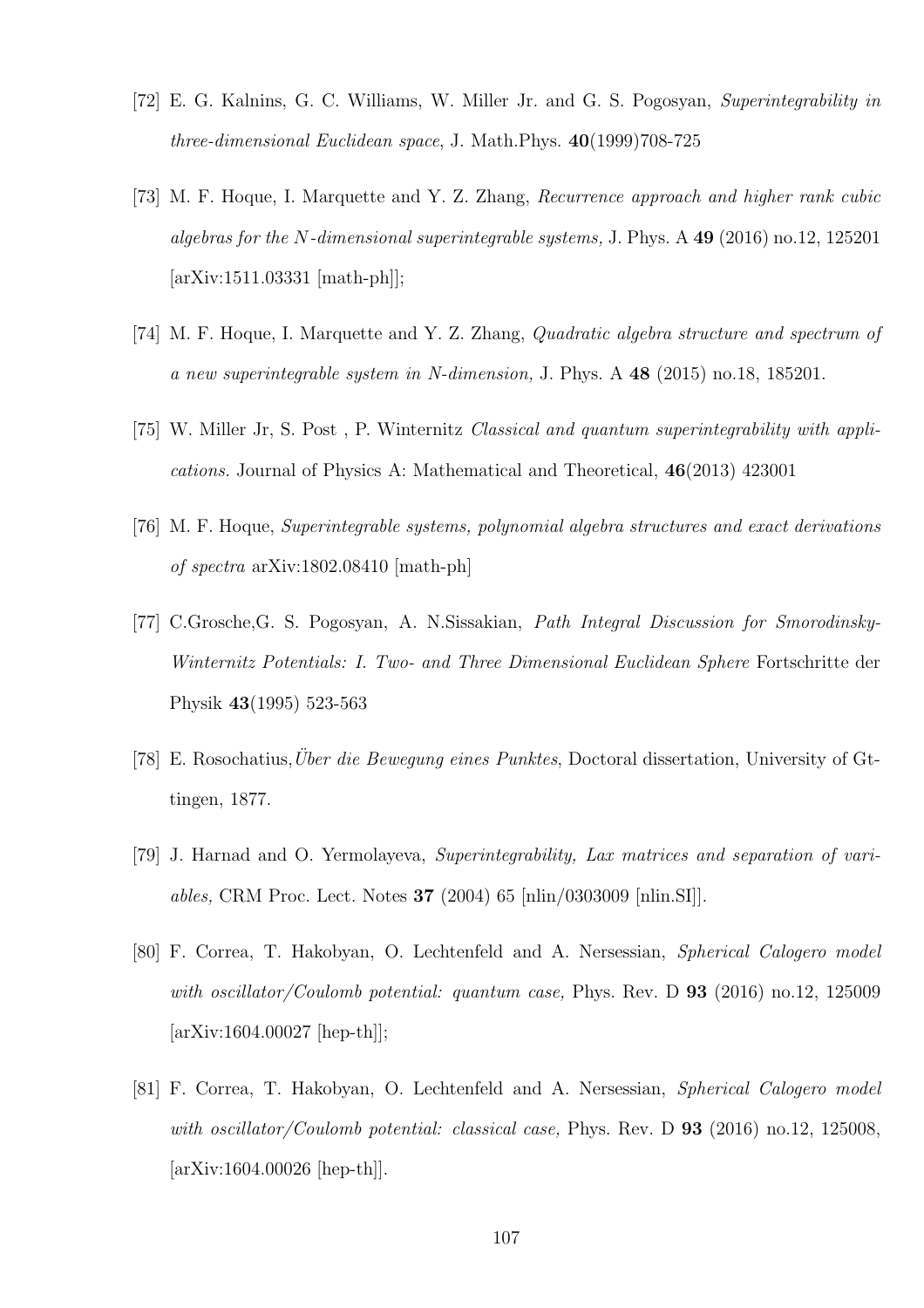- [82] A. Marchesiello , L. Snobl An Infinite Family of Maximally Superintegrable Systems in a Magnetic Field with Higher Order Integrals SIGMA 14 (2018), 092
- [83] T. Chakraborty, P. Pietilinen, Electron-electron interaction and the persistent current in a quantum ring Physical Review B  $50(1994)8460-8468$ ;
- [84] W.-C.Tan, J.C.Inkson, Electron states in a two-dimensional ring- an exactly soluble model Semicond. Sci. Technology, 11(1996) 1635-1641;
- [85] J. Simonin, C. R. Proetto, Z. Barticevic, G. Fuster, Single-particle electronic spectra of quantum rings:A comparative study Phys. Rev. B70(2004), 205305
- [86] L. G. Mardoyan and M. G. Petrosyan, 4D singular oscillator and generalized MIC-Kepler system, Phys. Atom. Nucl. 70 (2007) 572[quant-ph/0604127].
- [87] L. Mardoyan, *The Generalized MIC-Kepler system*, J. Math. Phys. 44 (2003) 4981 [quantph/0306168];
- [88] H. McIntosh, A. Cisneros Degeneracy in the Presence of a Magnetic Monopole J. Math. Phys., 11, 896, (1970).
- [89] D. Zwanziger Exactly Soluble Nonrelativistic Model of Particles with Both Electric and Magnetic Charges Phys. Rev., 176, 1480, (1968)
- <span id="page-107-0"></span>[90] B. Cordani The Kepler problem Springer (2003)
- [91] S. Bellucci and A. Nersessian, (Super)oscillator on  $\mathbb{CP}^N$  and constant magnetic field, Phys. Rev. D 67 (2003) 065013 [hep-th/0211070];
- [92] S. Bellucci, A. Nersessian and A. Yeranyan Quantum oscillator on  $\mathbb{CP}^N$  in a constant magnetic field Phys.Rev. D70 (2004) 085013 [hep-th/0406184]
- [93] L. Mardoyan, Spheroidal analysis of the generalized MIC-Kepler system Phys. Atom. Nucl. 68 (2005) 1746 [quant-ph/0310143].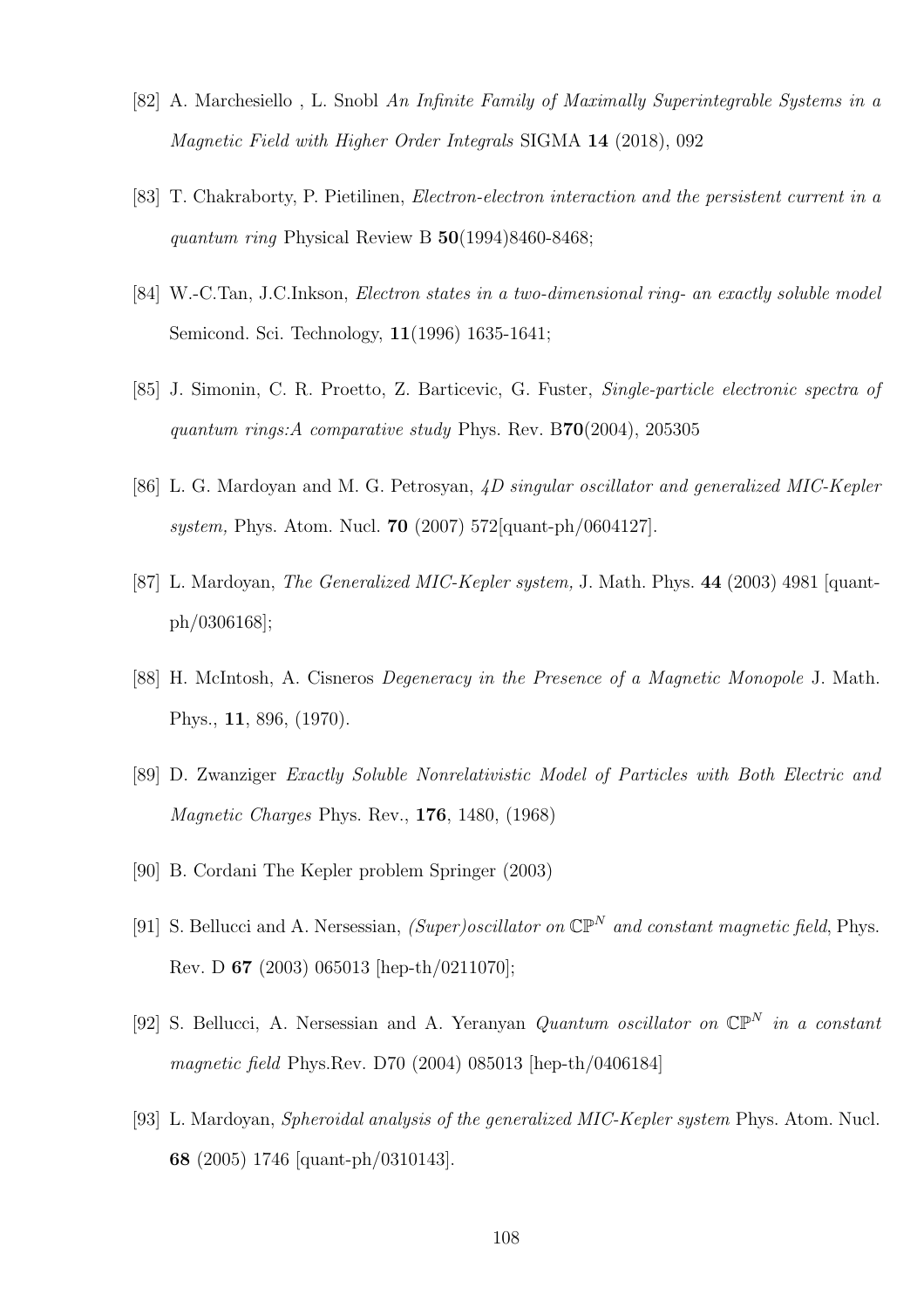- [94] S. Bellucci, S. Krivonos, A. Nersessian and V. Yeghikyan, Isospin particle systems on quaternionic projective spaces, Phys. Rev. D  $87$  (2013) no.4, 045005 [arXiv:1212.1663 [hepth]].
- [95] A. Nersessian and V. Yeghikyan, Anisotropic inharmonic Higgs oscillator and related  $(MICZ-)Kepler-like systems, J. Phys. A 41 (2008) 155203, [arXiv:0710.5001 [math-ph]];$
- [96] S. Bellucci, F. Toppan and V. Yeghikyan, Second Hopf map and Yang-Coulomb system on 5d (pseudo)sphere, J. Phys. A 43 (2010) 045205, [arXiv:0905.3461 [hep-th]].
- [97] Md Fazlul Hoque Superintegrable systems, polynomial algebra structures and exact derivations of spectra, [arXiv:1802.08410[math-ph]].
- [98] A. J. Macfarlane, The Quantum Neumann model with the potential of Rosochatius, Nucl. Phys. B 386 (1992) 453;
- [99] R. Kubo, W. Ogura, T. Saito and Y. Yasui, The Gauss-Knorrer map for the Rosochatius dynamical system, Phys. Lett. A  $251$  (1999) 6.
- [100] C. Neumann, De problemate quodam mechanico, quod ad primam integralium ultraellipticorum classem revocatur, J. Reine Angew. Math. 56 (1859) 46-63.
- [101] C. Ahn, P. Bozhilov and R. C. Rashkov, Neumann-Rosochatius integrable system for strings on  $AdS(4) \times CP^3$ , JHEP **0809** (2008) 017, [arXiv:0807.3134 [hep-th]];
- [102] R. Hernandez and J. M. Nieto, *Spinning strings in the*  $\eta$ *-deformed Neumann-Rosochatius* system, Phys. Rev. D 96 (2017) no.8, 086010, [arXiv:1707.08032 [hep-th]].
- [103] G. Arutyunov, M. Heinze and D. Medina-Rincon, Integrability of the η-deformed Neumann-Rosochatius model, J. Phys. A 50 (2017) no.3, 035401, [arXiv:1607.05190 [hepth]];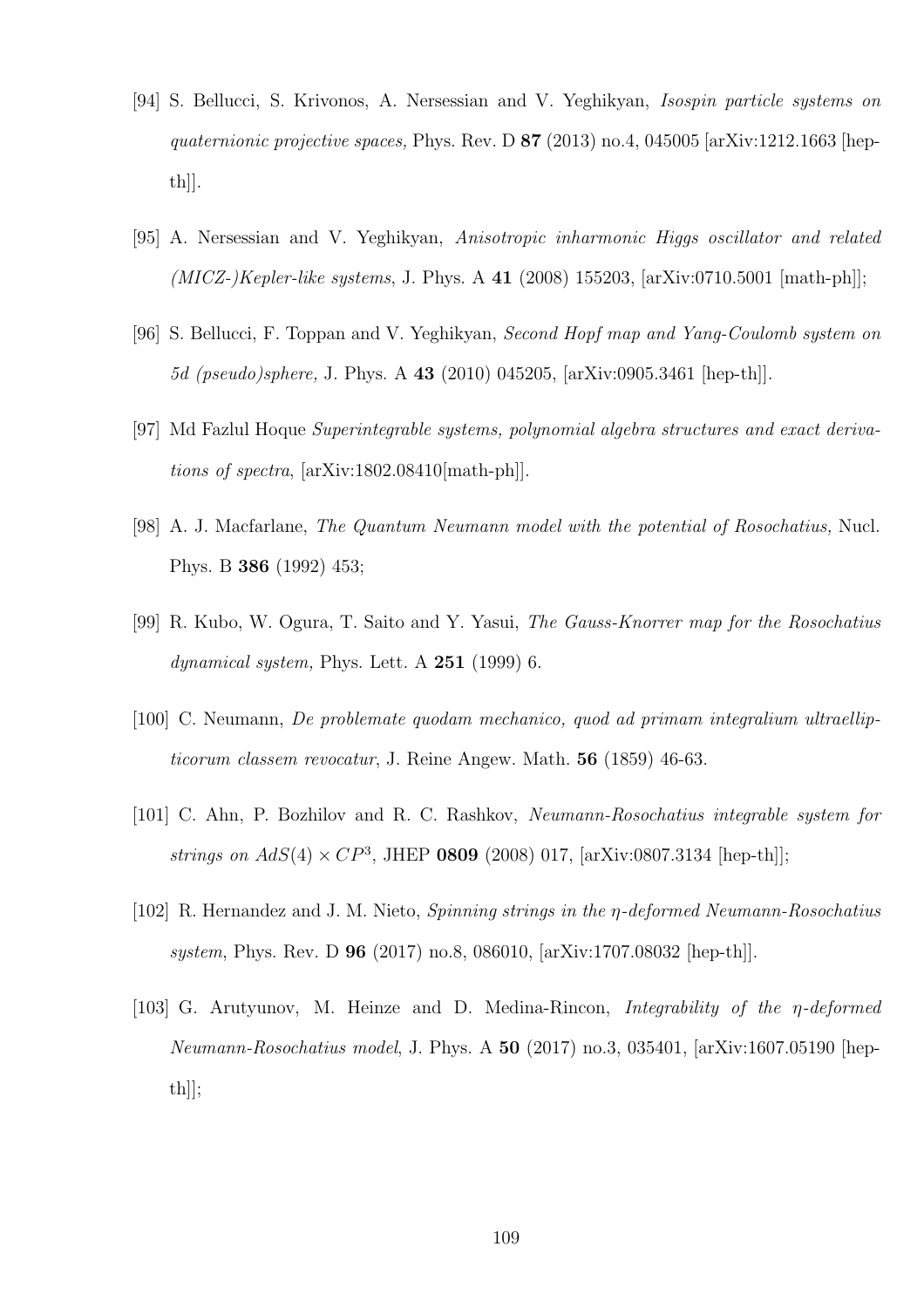- [104] T. Hakobyan, A. Nersessian and M. M. Sheikh-Jabbari, Near horizon extremal MyersPerry black holes and integrability of associated conformal mechanics, Phys. Lett. B 772 (2017) 586, [arXiv:1703.00713 [hep-th]];
- [105] H. Demirchian, A. Nersessian, S. Sadeghian and M. M. Sheikh-Jabbari, Integrability of geodesics in near-horizon extremal geometries: Case of Myers-Perry black holes in arbitrary dimensions, Phys. Rev. D 97 (2018) no.10, 104004, [arXiv:1802.03551 [hep-th]].
- [106] O. Evnin, H. Demirchian and A. Nersessian, Mapping superintegrable quantum mechanics to resonant spacetimes, Phys. Rev. D 97 (2018) no.2, 025014, [arXiv:1711.03297 [hep-th]].
- [107] D. Karabali and V. P. Nair, Quantum Hall effect in higher dimensions, Nucl. Phys. B 641 (2002) 533, [hep-th/0203264].
- [108] S. Flügge *Practical Quantum Mechanics*, Springer (1999).
- [109] C. Duval and P. Horvathy, Particles With Internal Structure: The Geometry Of Classical Motions And Conservation Laws, Annals Phys. 142 (1982) 10.
- [110] M. Konyushikhin and A.V. Smilga, *Self-duality and supersymmetry*, Phys. Lett. B 689 (2010) 95, [arXiv:0910.5162 [hep-th]].
- [111] E.A. Ivanov, M.A. Konyushikhin and A.V. Smilga, SQM with Non-Abelian Self-Dual Fields: Harmonic Superspace Description, JHEP 1005 (2010) 033, [arXiv:0912.3289 [hepth]].
- [112] E. Ivanov and L. Mezincescu, *Quaternion-Kahler N=4 supersymmetric mechanics*, JHEP 1712 (2017) 016, [arXiv:1709.02286 [hep-th]].
- [113] L.E. Gendenshtein, I.V. Krive, "Supersymmetry In Quantum Mechanics", Sov. Phys. Usp. 28 (1985) 645.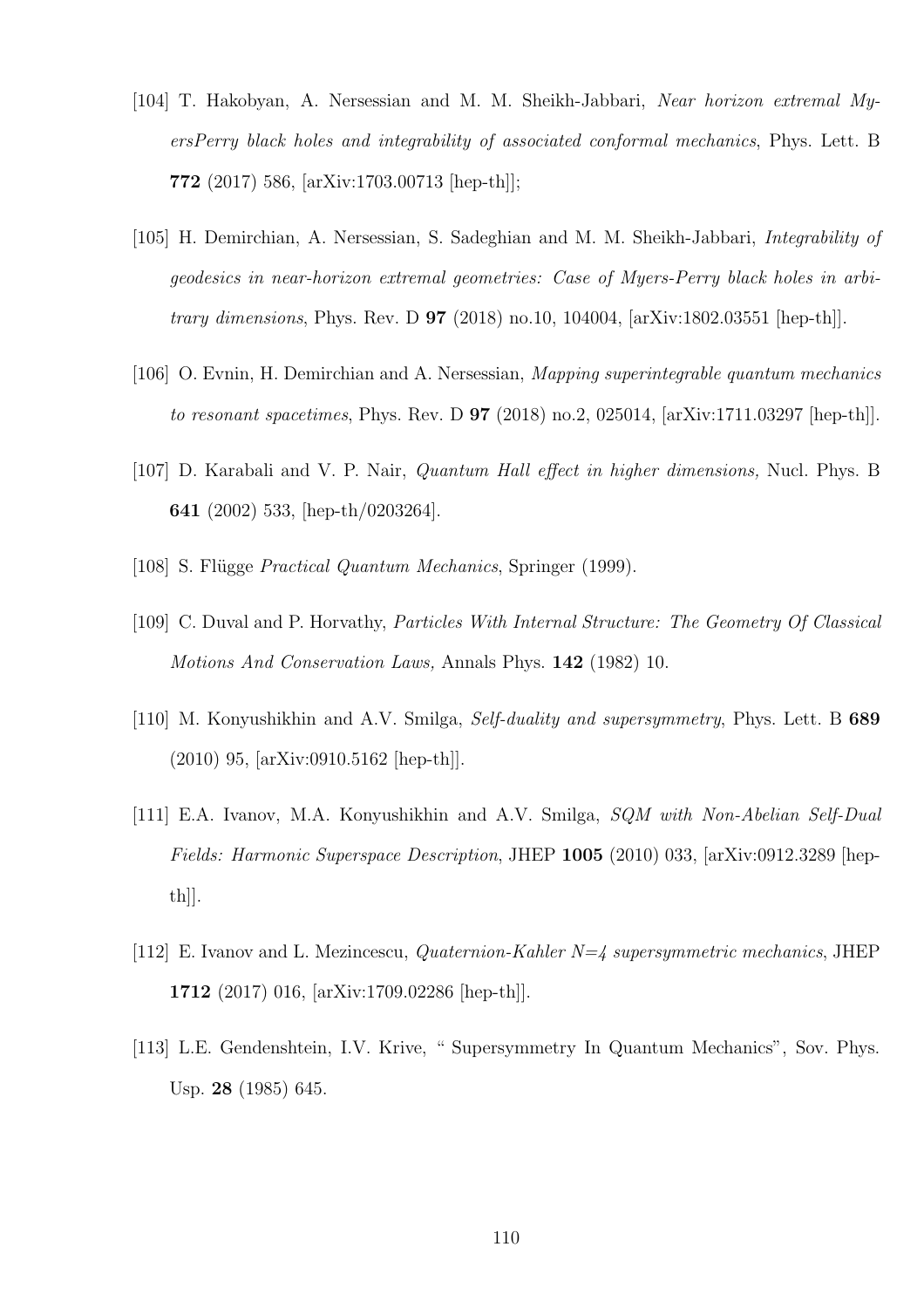- [114] F.D.M. Haldane, "Fractional Quantization Of The Hall Effect: A Hierarchy Of Incompressible Quantum Fluid States," Phys. Rev. Lett. 51 (1983) 605;
- [115] R.B. Laughlin, "Anomalous quantum Hall effect: An incompressible quantum fluid with fractionally charged excitations," Phys. Rev. Lett. 50 (1983) 1395.
- [116] D. Karabali, V.P. Nair, "Quantum Hall effect in higher dimensions," Nucl. Phys. B 641 (2002) 533 [arXiv:hep-th/0203264].
- [117] S.C. Zhang, J.P. Hu, "A Four Dimensional Generalization of the Quantum Hall Effect," Science 294 (2001) 823 [arXiv:cond-mat/0110572].
- [118] M. Fabinger, "Higher-dimensional quantum Hall effect in string theory," JHEP 0205 (2002) 037 [arXiv:hep-th/0201016].
- [119] B.A. Bernevig, J.P. Hu, N. Toumbas, S.C. Zhang, "The Eight Dimensional Quantum Hall Effect and the Octonions," Phys. Rev. Lett. 91 (2003) 236803 [arXiv:cond-mat/0306045].
- [120] K. Hasebe, "Supersymmetric quantum Hall effect on fuzzy supersphere," Phys. Rev. Lett. 94 (2005) 206802 [arXiv:hep-th/0411137];
- [121] K. Hasebe, "Hyperbolic SUSY Quantum Hall Effect," Phys. Rev. D 78 (2008) 125024 [arXiv:0809.4885 [hep-th]].
- [122] S. Fedoruk, E. Ivanov, O. Lechtenfeld, "OSp(4—2) superconformal mechanics," JHEP 0908 (2009) 081 [arXiv:0905.4951 [hep-th]].
- [123] S. Krivonos, O. Lechtenfeld, "SU(2) reduction in N=4 supersymmetric mechanics," Phys. Rev. D 80 (2009) 045019 [arXiv:0906.2469 [hep-th]].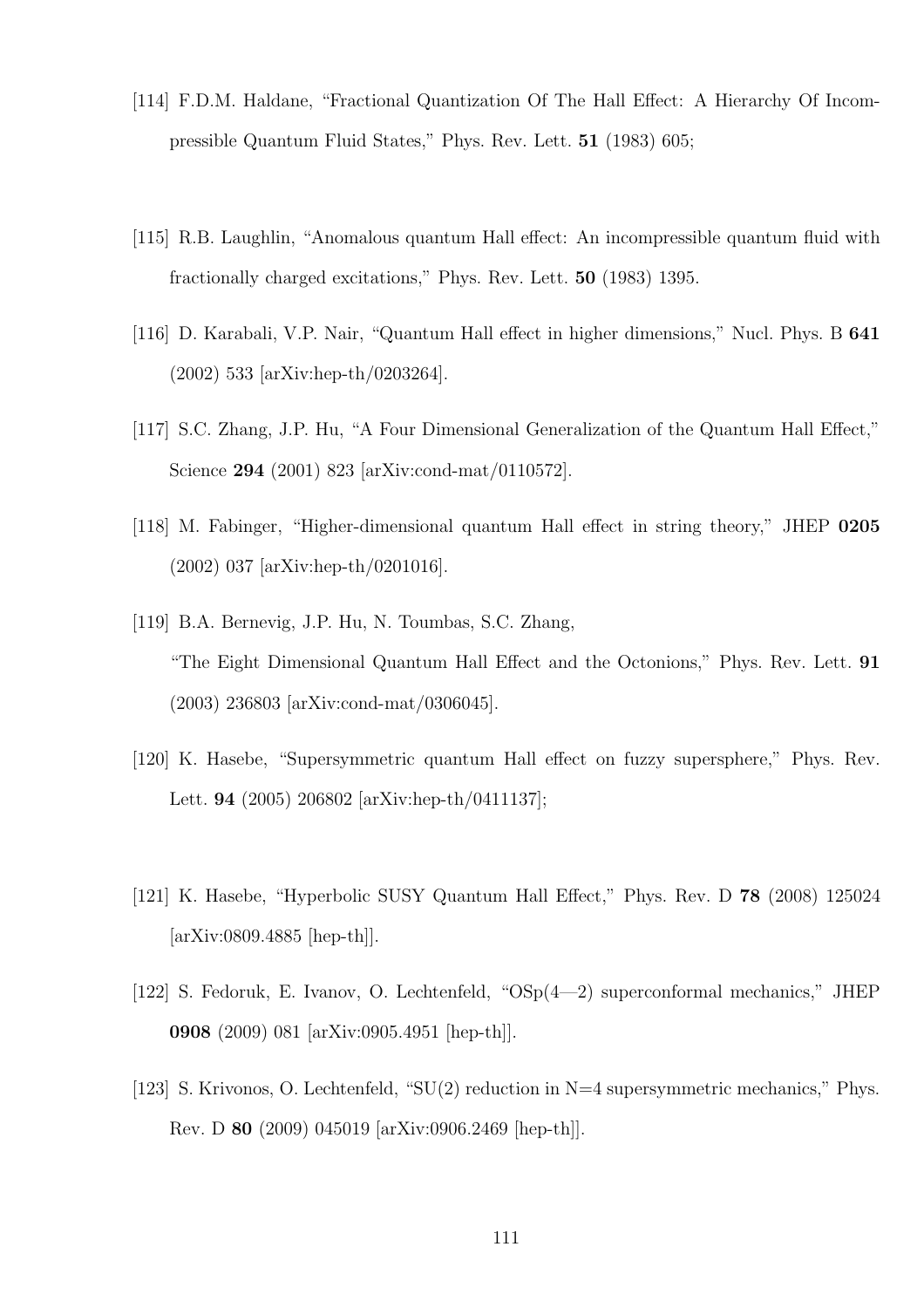- [124] S. Bellucci, S. Krivonos, "Potentials in N=4 superconformal mechanics," Phys. Rev. D 80 (2009) 065022 [arXiv:0905.4633 [hep-th]].
- [125] E. A. Ivanov, M. A. Konyushikhin and A. V. Smilga, "SQM with Non-Abelian Self-Dual Fields: Harmonic Superspace Description," JHEP 1005 (2010) 033 [arXiv:0912.3289 [hep-th]].
- [126] S. Krivonos, O. Lechtenfeld and A. Sutulin, "N=4 Supersymmetry and the BPST Instanton," Phys. Rev. D 81 (2010) 085021 [arXiv:1001.2659 [hep-th]].
- [127] S. Bellucci, A. Beylin, S. Krivonos, A. Nersessian, E. Orazi,  $N = 4$  supersymmetric mechanics with nonlinear chiral supermultiplet," Phys. Lett. B 616 (2005) 228 [arXiv:hep-th/0503244].
- [128] S.T. Hong, J. Lee, T.H. Lee and P. Oh, "A complete solution of a constrained system: SUSY monopole quantum JHEP 0602 (2006) 036 [arXiv:hep-th/0511275].
- [129] S. Bellucci and A. Nersessian, Supersymmetric Kahler oscillator in a constant magnetic field, Proc. of 5th Int. Workshop on Supersymmetries and Quantum Symmetries, Dubna, July 24 - 29, 2003, Ed. E.Ivanov and A. Pashnev, [hep-th/0401232].
- [130] A.V. Smilga, Weak supersymmetry, Phys. Lett. B 585 (2004) 173, [hep-th/0311023].
- [131] E. Ivanov and S. Sidorov, *Deformed Supersymmetric Mechanics*, Class. Quant. Grav. **31** (2014) 075013, [arXiv:1307.7690 [hep-th]];
- [132] E. Ivanov and S. Sidorov, Super Kähler oscillator from  $SU(2|1)$  superspace, J. Phys. A 47 (2014) 292002, [arXiv:1312.6821[hep-th]];
- [133] E. Ivanov, S. Sidorov and F. Toppan, Superconformal mechanics in SU(2|1) superspace, Phys. Rev. D 91(2015)085032,[arXiv:1501.05622[hep-th]];
- [134] E. Ivanov, O. Lechtenfeld and S. Sidorov,  $SU(2|2)$  supersymmetric mechanics, JHEP 1611(2016) 031,[arXiv:1609.00490[hep-th]];